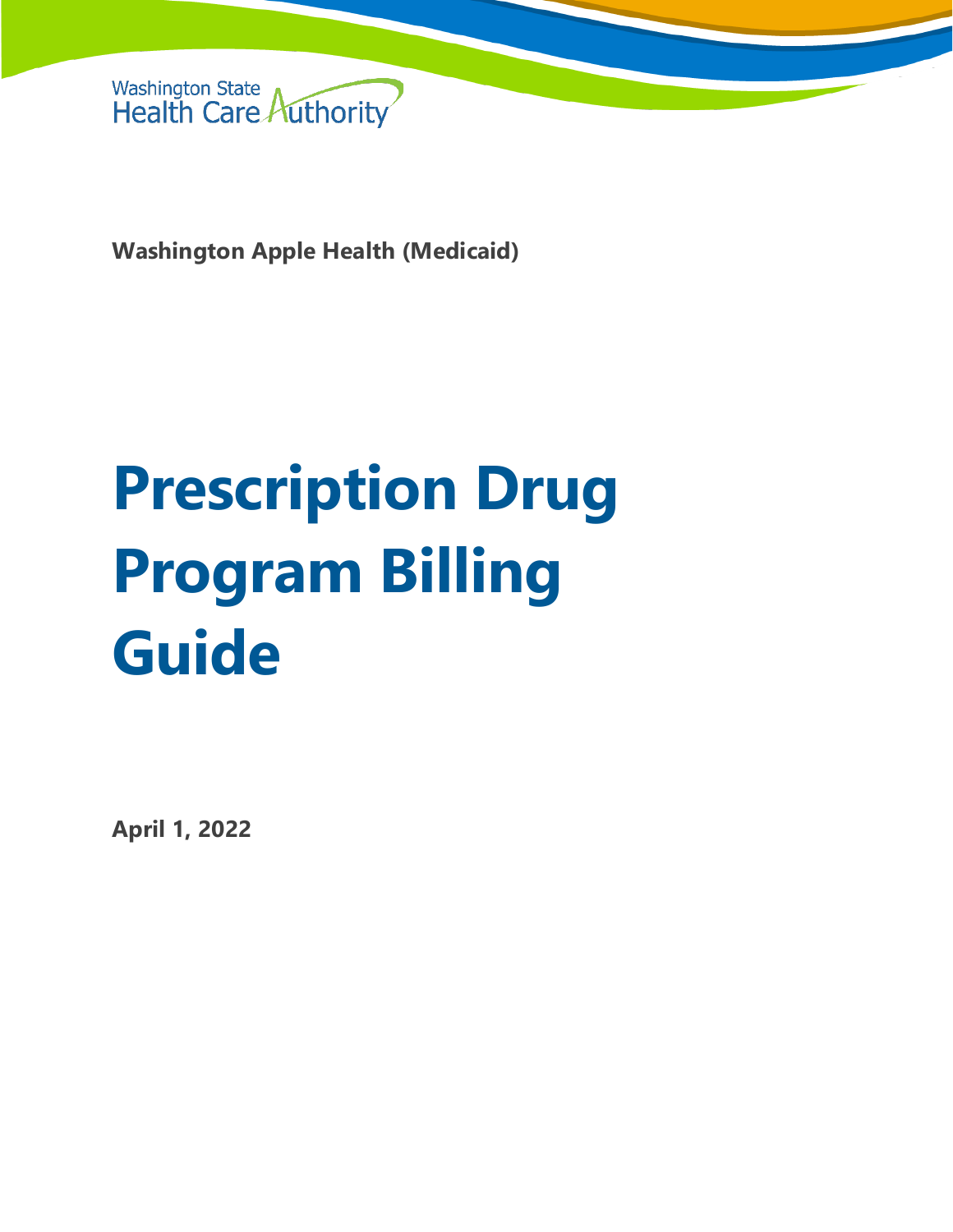

#### **Disclaimer**

Every effort has been made to ensure this guide's accuracy. If an actual or apparent conflict between this document and Health Care Authority (HCA) rule arises, HCA rules apply.

Billing guides are updated on a regular basis. Due to the nature of content change on the internet, we do not fix broken links in past guides. If you find a broken link, please check the most recent version of the guide. If this is the most recent guide, please notify us at **[askmedicaid@hca.wa.gov.](mailto:askmedicaid@hca.wa.gov)**

#### **About this guide[\\*](#page-1-0)**

This publication takes effect **April 1, 2022** and supersedes earlier billing guides to this program. Unless otherwise specified, the program(s) in this guide are governed by the rules found in **[chapter 182-530 WAC.](https://apps.leg.wa.gov/wac/default.aspx?cite=182-530)**

The Health Care Authority is committed to providing equal access to our services. If you need an accommodation or require documents in another format, please call 1-800-562-3022. People who have hearing or speech disabilities, please call 711 for relay services.

Washington Apple Health means the public health insurance programs for eligible Washington residents. Washington Apple Health is the name used in Washington State for Medicaid, the children's health insurance program (CHIP), and state-only funded health care programs. Washington Apple Health is administered by the Washington State Health Care Authority.

Refer also to HCA's **[ProviderOne billing and resource guide](http://www.hca.wa.gov/node/311)** for valuable information to help you conduct business with the Health Care Authority.

#### **How can I get HCA Apple Health provider documents?**

To access provider alerts, go to HCA's **[provider alerts webpage](http://www.hca.wa.gov/node/316)**.

To access provider documents, go to HCA's **[provider billing guides and fee](http://www.hca.wa.gov/node/301)  [schedules webpage.](http://www.hca.wa.gov/node/301)**

#### <span id="page-1-1"></span>**Where can I download HCA forms?**

To download an HCA form, see HCA's **[Forms & Publications](http://www.hca.wa.gov/billers-providers/forms-and-publications)** webpage. Type only the form number into the Search box (Example: 13-835).

<span id="page-1-0"></span>\* This publication is a billing instruction.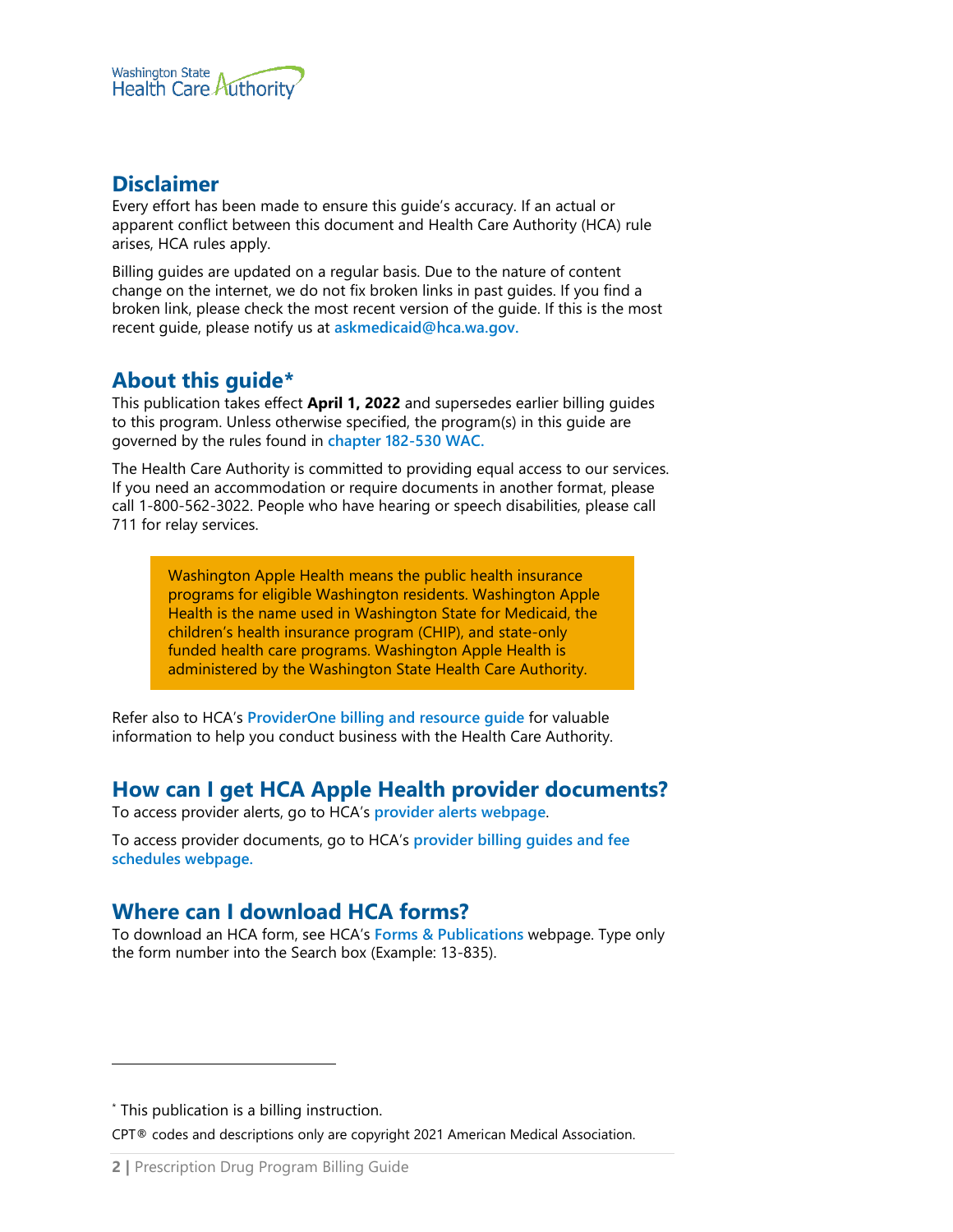

## **Copyright disclosure**

Current Procedural Terminology (CPT) copyright 2021 American Medical Association (AMA). All rights reserved. CPT is a registered trademark of the AMA.

Fee schedules, relative value units, conversion factors and/or related components are not assigned by the AMA, are not part of CPT, and the AMA is not recommending their use. The AMA does not directly or indirectly practice medicine or dispense medical services. The AMA assumes no liability for data contained or not contained herein.

#### **What has changed?**

The table below briefly outlines how this publication differs from the previous one. This table is organized by subject matter. Each item in the *Subject* column is a hyperlink that, when clicked, will take you to the specific change summarized in that row of the table.

| <b>Subject</b>                                                                                                                           | <b>Change</b>                                                                                                                                                                                                                                                                     | <b>Reason for Change</b>                                                                                                                                                                                   |  |
|------------------------------------------------------------------------------------------------------------------------------------------|-----------------------------------------------------------------------------------------------------------------------------------------------------------------------------------------------------------------------------------------------------------------------------------|------------------------------------------------------------------------------------------------------------------------------------------------------------------------------------------------------------|--|
| How do I bill for take-<br>home naloxone?                                                                                                | Added a new section to<br>provide billing instructions<br>for distribution of<br>prepackaged opioid<br>reversal medication<br>(naloxone) to clients at risk<br>of an opioid overdose. The<br>instructions are retroactive<br>to dates of service on and<br>after January 1, 2022. | The Washington State Legislature<br>passed Senate Bill 5195 (chapter 273,<br>Laws of 2021) requiring distribution of<br>prepacked (take-home) naloxone to<br>individuals at risk of an opioid<br>overdose. |  |
| <b>Client eligibility - Clients</b><br>who are not enrolled in<br>an HCA-contracted<br>managed care plan for<br>physical health services | Added clarification of who<br>pays if a client received<br>Medicaid-covered services<br>before being automatically<br>enrolled in a BHSO                                                                                                                                          | Program enrollment clarification                                                                                                                                                                           |  |
| Client eligibility -<br><b>Integrated managed care</b>                                                                                   | Revised paragraph to<br>reflect enrollment in an<br>integrated managed care<br>plan                                                                                                                                                                                               | Clarification                                                                                                                                                                                              |  |
| Client eligibility -<br><b>American Indian/Alaska</b><br><b>Native (AI/AN) Clients</b>                                                   | Created new subsection<br>and move this information<br>out of the Integrated<br>managed care section.                                                                                                                                                                             | Creating a stand-alone section for just<br>AI/AN clients.                                                                                                                                                  |  |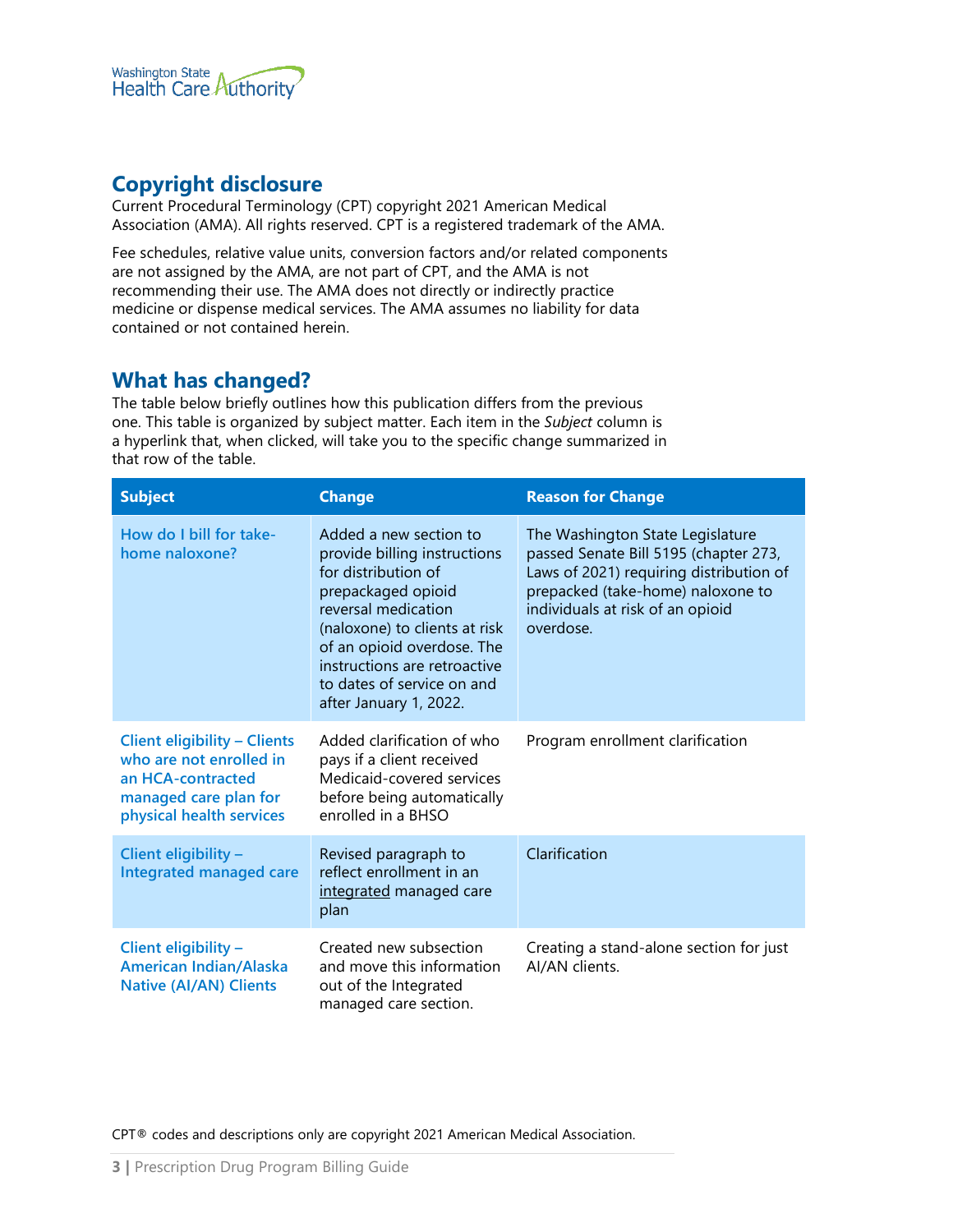

# <span id="page-3-0"></span>**Table of Contents**

| Are clients enrolled in an HCA-contracted managed care organization (MCO) |  |
|---------------------------------------------------------------------------|--|
|                                                                           |  |
| Clients who are not enrolled in an HCA-contracted managed care plan for   |  |
|                                                                           |  |
|                                                                           |  |
|                                                                           |  |
|                                                                           |  |
|                                                                           |  |
|                                                                           |  |
|                                                                           |  |
|                                                                           |  |
|                                                                           |  |
|                                                                           |  |
| How do providers and facilities register, access, and use the PMP? 31     |  |
|                                                                           |  |
|                                                                           |  |
|                                                                           |  |
|                                                                           |  |
|                                                                           |  |
|                                                                           |  |
|                                                                           |  |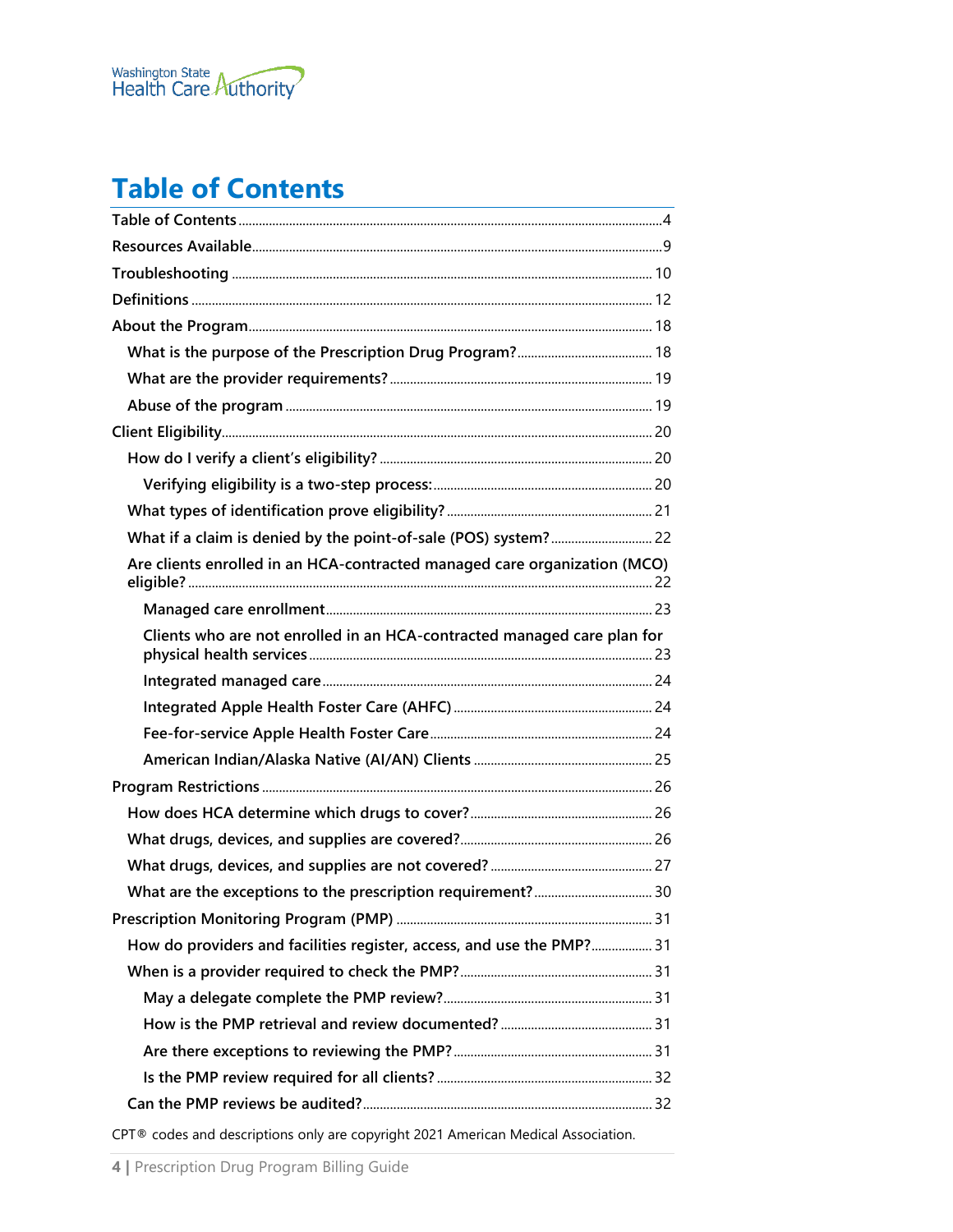| How is it determined that a client is eligible for compliance packaging? 33       |  |
|-----------------------------------------------------------------------------------|--|
|                                                                                   |  |
|                                                                                   |  |
| Does a provider need HCA approval to bill for splitting single-dose vials?        |  |
|                                                                                   |  |
|                                                                                   |  |
|                                                                                   |  |
|                                                                                   |  |
|                                                                                   |  |
|                                                                                   |  |
|                                                                                   |  |
| Can pharmacists or pharmacies bill for COVID-19 testing for Apple Health          |  |
|                                                                                   |  |
| How does a pharmacy bill HCA for Clozaril/Clozapine and related services?39       |  |
|                                                                                   |  |
|                                                                                   |  |
| What is the Patient Review and Coordination (PRC) Program? 41                     |  |
|                                                                                   |  |
| What happens if a restricted client goes to a non-assigned pharmacy?  43          |  |
| How are HCA-covered vaccines and vaccine administration fees billed?  44          |  |
| Which vaccines are covered and are they available free from DOH? 44               |  |
| How must a pharmacy bill HCA for influenza, pneumonia, and shingles               |  |
|                                                                                   |  |
| Does HCA reimburse for human papillomavirus (HPV) vaccine?  47                    |  |
|                                                                                   |  |
|                                                                                   |  |
|                                                                                   |  |
|                                                                                   |  |
| Oral, Transdermal, and Intra-Vaginal Hormonal Contraceptives  48                  |  |
|                                                                                   |  |
|                                                                                   |  |
|                                                                                   |  |
| CPT® codes and descriptions only are copyright 2021 American Medical Association. |  |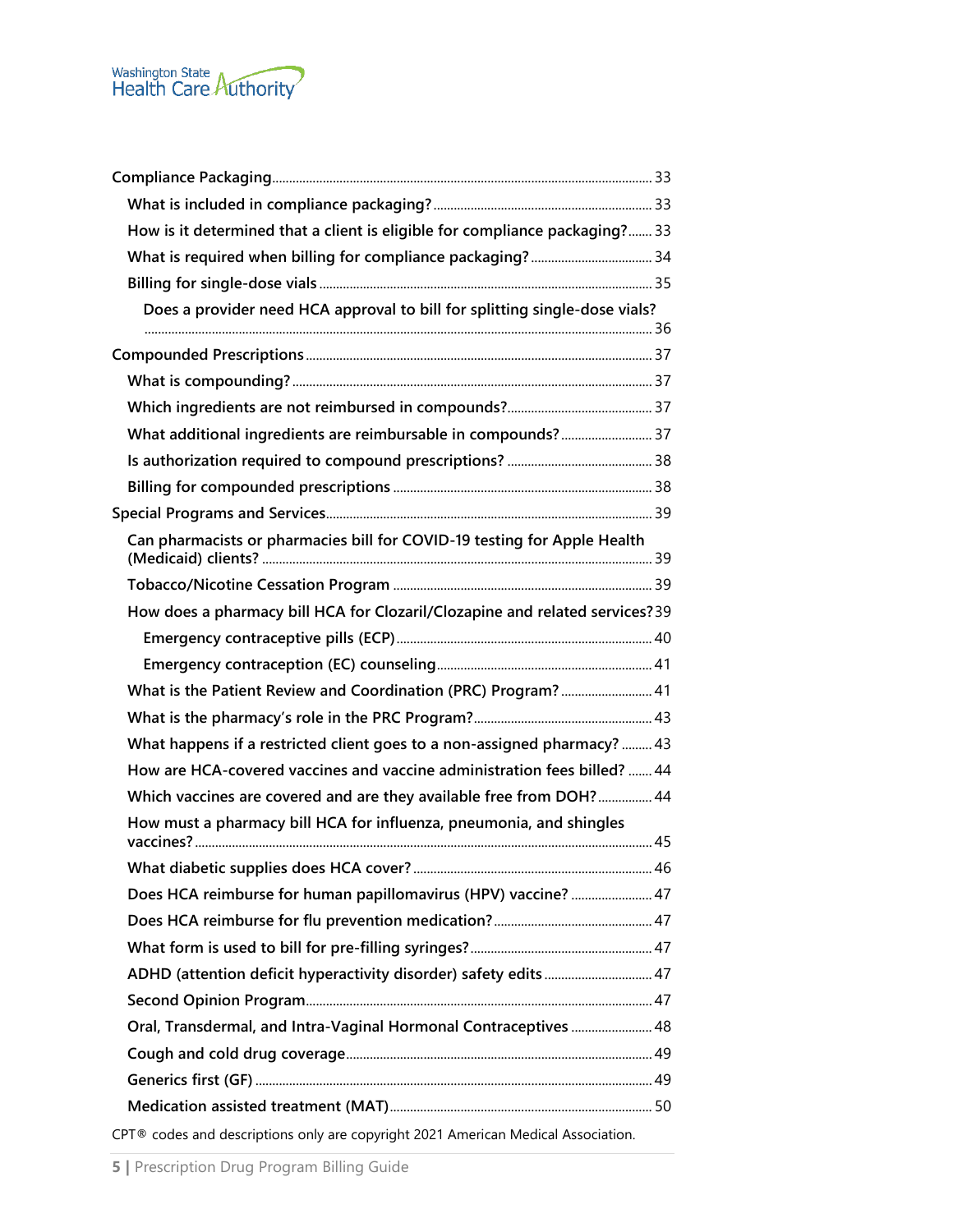

| Does HCA pay for hemophilia- and von Willebrand-related products for              |  |
|-----------------------------------------------------------------------------------|--|
| What is the criteria to become a Qualified Hemophilia Center of Excellence        |  |
| What annual documentation is required to remain a qualified hemophilia            |  |
| Where is information available for Alpha Hydroxyprogesterone (17P) and            |  |
|                                                                                   |  |
|                                                                                   |  |
|                                                                                   |  |
| What information must be provided to HCA for an authorization number? 56          |  |
| Who determines authorization status for drugs in HCA's drug file? 56              |  |
| How is authorization status determined for drugs in HCA's drug file? 57           |  |
|                                                                                   |  |
|                                                                                   |  |
| When can a medication be dispensed more than twice per month or filled            |  |
| Can clients receive early refills or extended days' supply for travel?  59        |  |
|                                                                                   |  |
|                                                                                   |  |
|                                                                                   |  |
|                                                                                   |  |
| What in general does HCA need to process a reimbursement for services? 62         |  |
| How does the point-of-sale (POS) system establish reimbursement rates?  62        |  |
| How does HCA determine the point-of-sale actual acquisition cost (AAC)? 63        |  |
| What drugs require prior authorization and are reimbursed at provider             |  |
|                                                                                   |  |
| How is the automated maximum allowable cost (AMAC) calculated?  64                |  |
|                                                                                   |  |
|                                                                                   |  |
| CPT® codes and descriptions only are copyright 2021 American Medical Association. |  |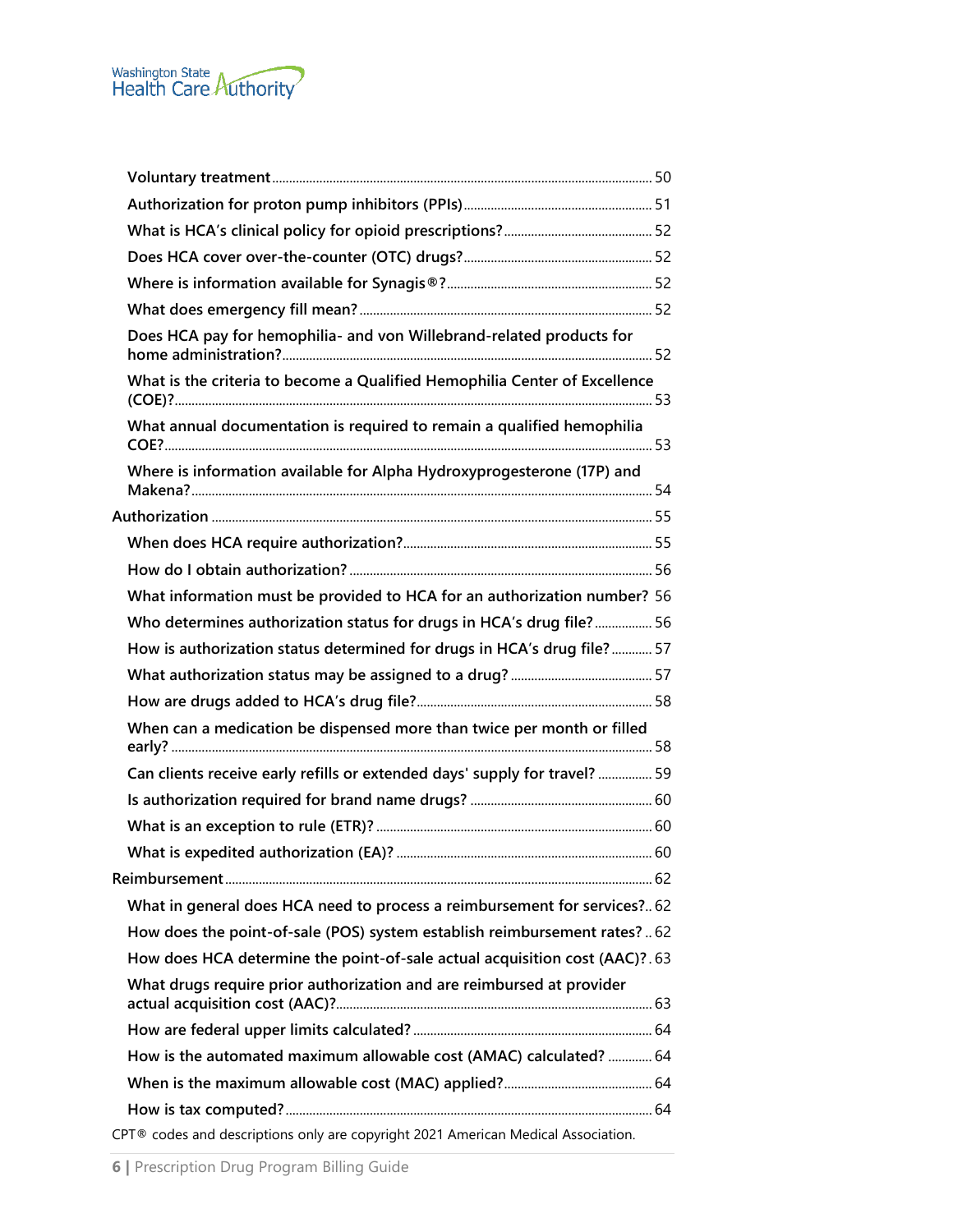

| What is the prospective drug use review (pro-DUR) used for? 70           |  |
|--------------------------------------------------------------------------|--|
|                                                                          |  |
|                                                                          |  |
|                                                                          |  |
|                                                                          |  |
|                                                                          |  |
| What are the documentation and records retention requirements? 74        |  |
|                                                                          |  |
| What is needed for prescription transfers between pharmacies? 74         |  |
|                                                                          |  |
|                                                                          |  |
|                                                                          |  |
|                                                                          |  |
|                                                                          |  |
|                                                                          |  |
|                                                                          |  |
| Does HCA reimburse for a client's prescriptions when enrolled in an HCA- |  |
|                                                                          |  |
| What drugs and supplies are covered under the Family Planning Only       |  |
| Anti-anxiety Medication Before Sterilization Procedure  81               |  |
|                                                                          |  |
| Does HCA reimburse for skilled nursing facility (SNF) clients?  82       |  |
|                                                                          |  |
|                                                                          |  |
| What unit dose delivery systems are recognized by HCA for SNFs?  82      |  |
| How do pharmacies become eligible for a unit dose dispensing fee? 83     |  |
|                                                                          |  |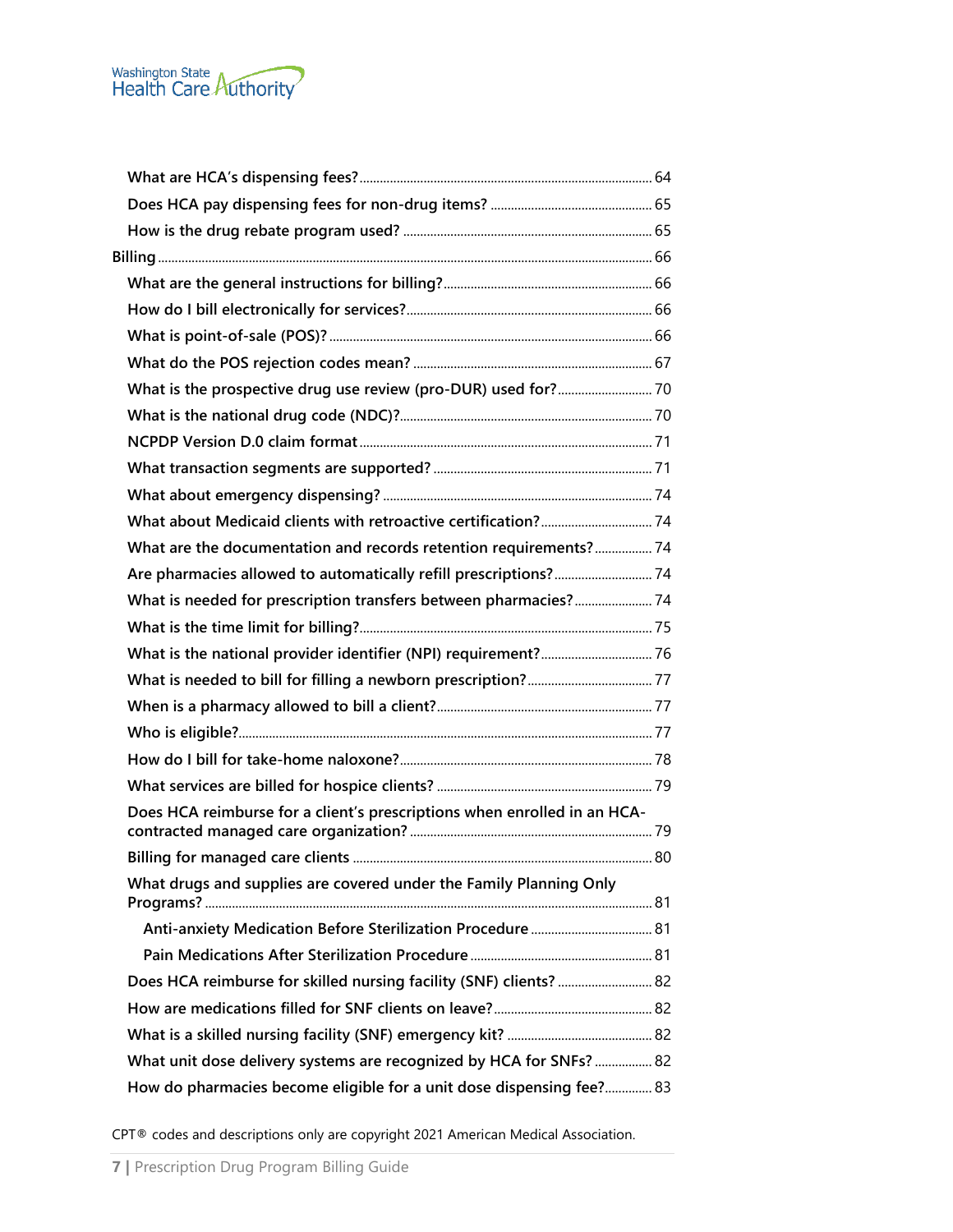| How do pharmacies bill HCA under a unit dose delivery system? 83              |  |
|-------------------------------------------------------------------------------|--|
| Who is responsible for the cost of repackaging a client's bulk medications?84 |  |
|                                                                               |  |
|                                                                               |  |
|                                                                               |  |
|                                                                               |  |
|                                                                               |  |
|                                                                               |  |
|                                                                               |  |
| How is authorization obtained for non-formulary or noncovered drugs? 90       |  |
|                                                                               |  |
|                                                                               |  |
|                                                                               |  |
|                                                                               |  |
|                                                                               |  |
|                                                                               |  |
| What if a non-endorsing practitioner issues a prescription for a non-         |  |
| How does the pharmacy bill for a DAW prescription written by an endorsing     |  |
|                                                                               |  |
|                                                                               |  |
| What is the process to obtain drugs on the preferred drug list?  101          |  |
| What are the authorization criteria to obtain a non-preferred drug?101        |  |
|                                                                               |  |
|                                                                               |  |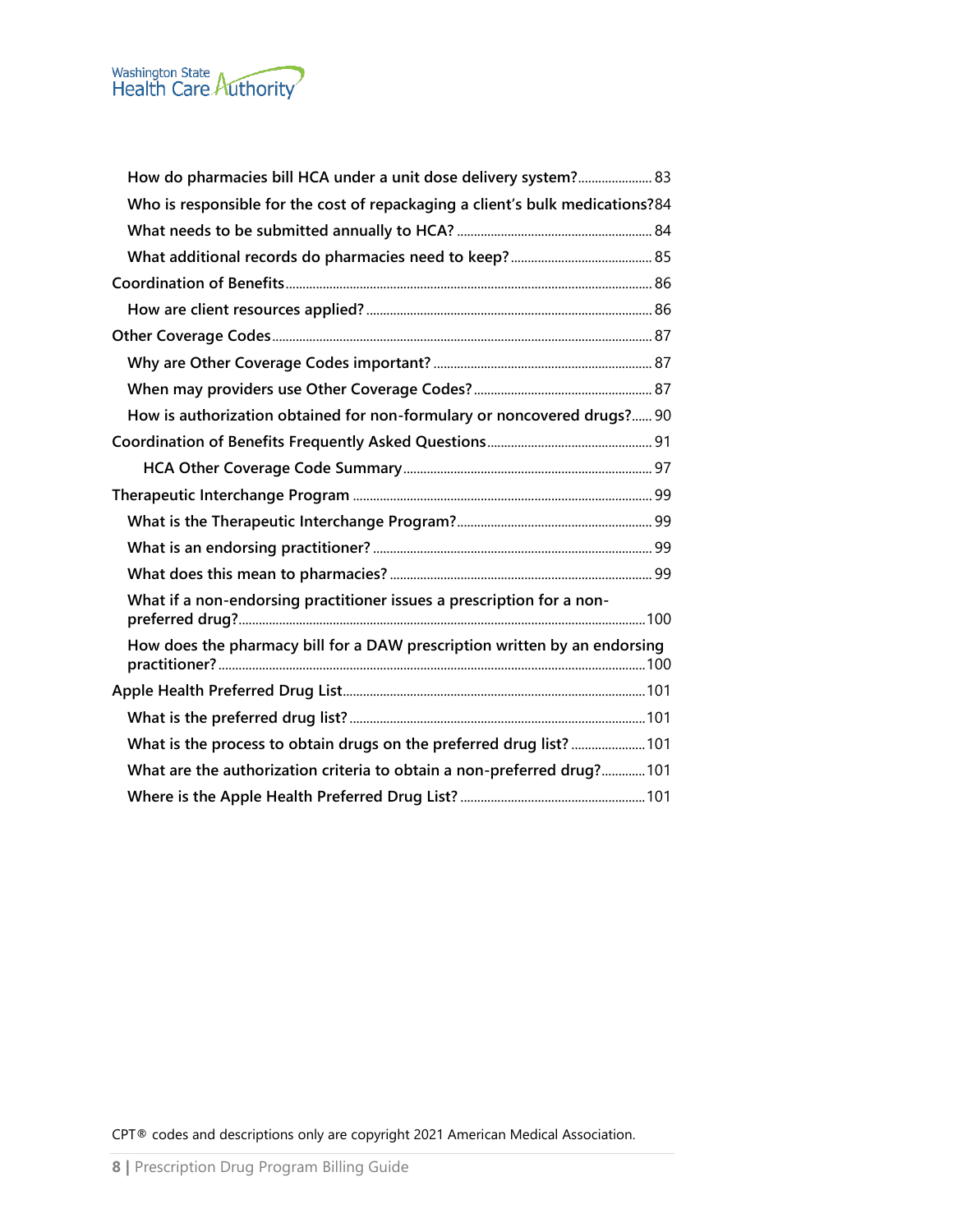# <span id="page-8-0"></span>**Resources Available**

| <b>Topic</b>                                                                                                   | <b>Resource Information</b>                                                                                                                                                           |  |  |
|----------------------------------------------------------------------------------------------------------------|---------------------------------------------------------------------------------------------------------------------------------------------------------------------------------------|--|--|
| <b>Becoming a provider or submitting</b><br>a change of address or ownership                                   | See HCA's ProviderOne Resources webpage                                                                                                                                               |  |  |
| Finding out about payments,<br>denials, claims processing, or HCA-<br>contracted managed care<br>organizations | See HCA's ProviderOne Resources webpage                                                                                                                                               |  |  |
| <b>Electronic billing</b>                                                                                      | See HCA's ProviderOne Resources webpage                                                                                                                                               |  |  |
| <b>Finding HCA documents (e.g.,</b><br><b>Washington Apple Health billing</b><br>guides, fee schedules)        | See HCA's ProviderOne Resources webpage                                                                                                                                               |  |  |
| Private insurance or third-party<br>liability (other than HCA-<br>contracted managed care)                     | See HCA's ProviderOne Resources webpage                                                                                                                                               |  |  |
| <b>Authorization</b>                                                                                           | See HCA's ProviderOne Resources webpage                                                                                                                                               |  |  |
| <b>Additional Prescription Drug</b><br><b>Program information</b>                                              | See HCA's Pharmacy webpage                                                                                                                                                            |  |  |
| <b>Submitting backup documentation</b>                                                                         | Backup documentation must be mailed or faxed to:<br>Pharmacy Authorization Section<br>Drug Use and Review<br>PO Box 45506<br>Olympia WA 98504-5506<br>Fax: 1-866-668-1214             |  |  |
| <b>Technical questions about switch</b><br>vendor issues or system availability<br>issues                      | Contact the switch vendor                                                                                                                                                             |  |  |
| Where can I find pharmacy<br>document submission cover sheets?                                                 | See HCA's document submission cover sheets                                                                                                                                            |  |  |
| Where do I find HCA's maximum<br>allowable fees for services?                                                  | See HCA's Provider billing quides and fee schedules<br>The prescription drug fee schedule is titled Pharmacy<br>Special Services, Vaccine Administration, and Compliance<br>Packaging |  |  |
| <b>General definitions</b>                                                                                     | See chapter 182-500 WAC                                                                                                                                                               |  |  |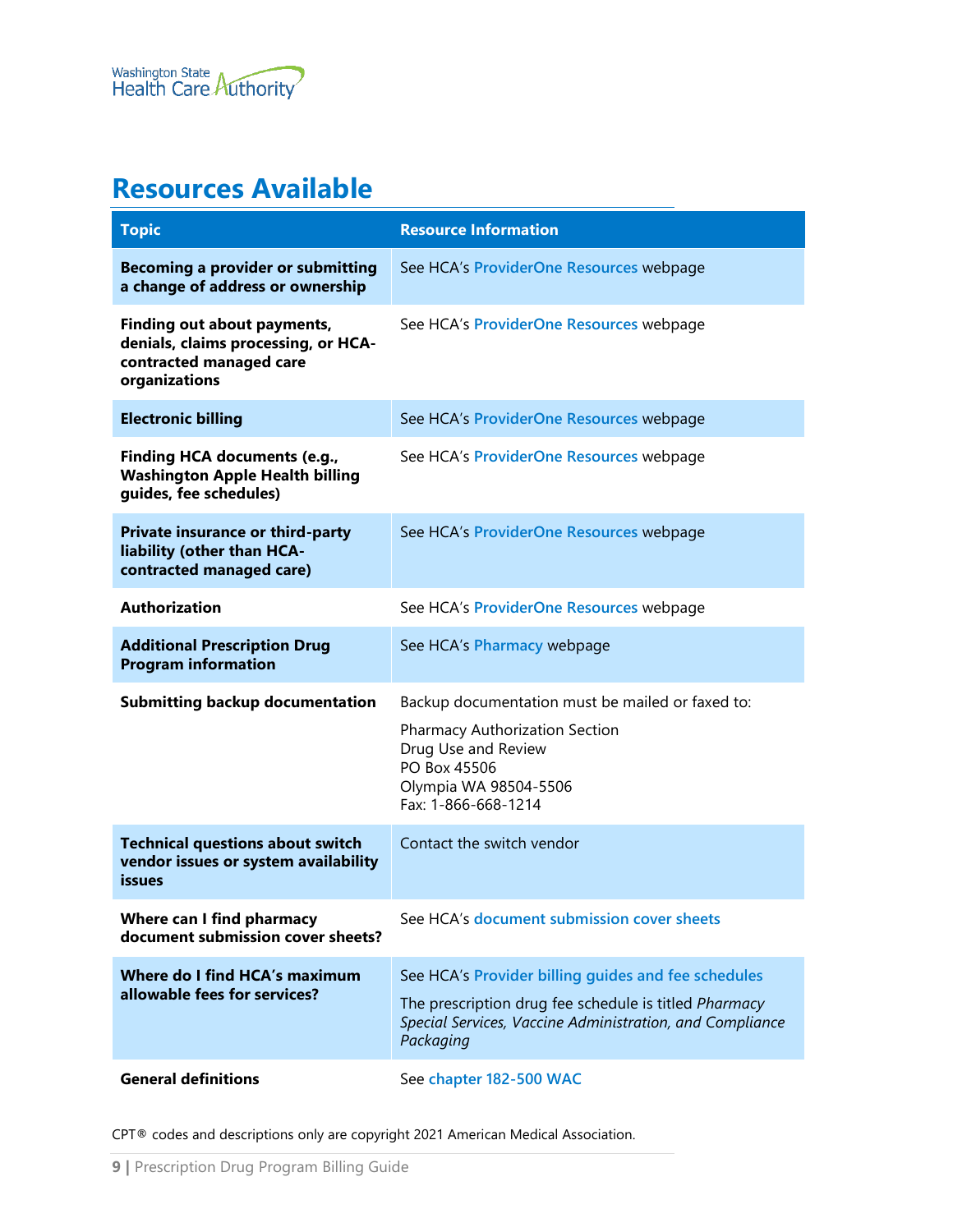# <span id="page-9-0"></span>**Troubleshooting**

| If your situation or question is<br>about:                                 | Then you must:                                                                                                                                                                                                                      |
|----------------------------------------------------------------------------|-------------------------------------------------------------------------------------------------------------------------------------------------------------------------------------------------------------------------------------|
| <b>Claim rejection stating "prior</b><br>authorization required"           | Use Pharmacy Information Authorization (HCA 13-835A)<br>form. See Where can I download HCA forms?                                                                                                                                   |
| Claim rejection starting with "pref"<br>or "preferred"                     | Fax form to 1-866-668-1214 or call 1-800-562-3022                                                                                                                                                                                   |
| Early refill, or refill too soon                                           | Call the Medical Assistance Customer Service Center<br>(MACSC) at 1-800-562-3022                                                                                                                                                    |
|                                                                            | When you call, you must know:                                                                                                                                                                                                       |
|                                                                            | When was the last fill for this client?                                                                                                                                                                                             |
|                                                                            | Was this a change in dose from the last fill?                                                                                                                                                                                       |
| Find out which drugs are on the<br><b>Apple Health Preferred Drug List</b> | See the Apple Health Preferred Drug List webpage                                                                                                                                                                                    |
| Any of the following return<br>messages:                                   | Use Pharmacy Information Authorization (HCA 13-835A)<br>form. Where can I download HCA forms?                                                                                                                                       |
| Prior authorization required,                                              | See the <b>Pharmacy</b> webpage for:                                                                                                                                                                                                |
| <b>Expedited code required and does</b>                                    | <b>Expedited authorization criteria</b><br>$\bullet$                                                                                                                                                                                |
| not meet criteria, or                                                      | Special programs in this billing guide<br>$\bullet$                                                                                                                                                                                 |
| <b>Drug exceeds limits</b>                                                 | Fax form to 1-866-668-1214 or call 1-800-562-3022                                                                                                                                                                                   |
| Dispensed an emergency supply to<br>a client with an emergency that        | Use Pharmacy Information Authorization (HCA 13-835A)<br>form                                                                                                                                                                        |
| could not wait                                                             | Fax form to 1-866-668-1214 or call 1-800-562-3022                                                                                                                                                                                   |
| <b>Claim rejection stating "client is</b><br>restricted to one pharmacy"   | Find out what pharmacy or doctor this client is restricted<br>to by calling the Medical Assistance Customer Service<br>Center (MACSC) at 1-800-562-3022. After selecting a<br>language, say "dial now," then enter extension 15606. |
|                                                                            | The MACSC will be able to help you determine the<br>following:                                                                                                                                                                      |
|                                                                            | How to get medically necessary medications to a<br>client restricted to a different pharmacy                                                                                                                                        |
|                                                                            | Where to report clients abusing their medications                                                                                                                                                                                   |
|                                                                            | Where to report suspected fraudulent activity                                                                                                                                                                                       |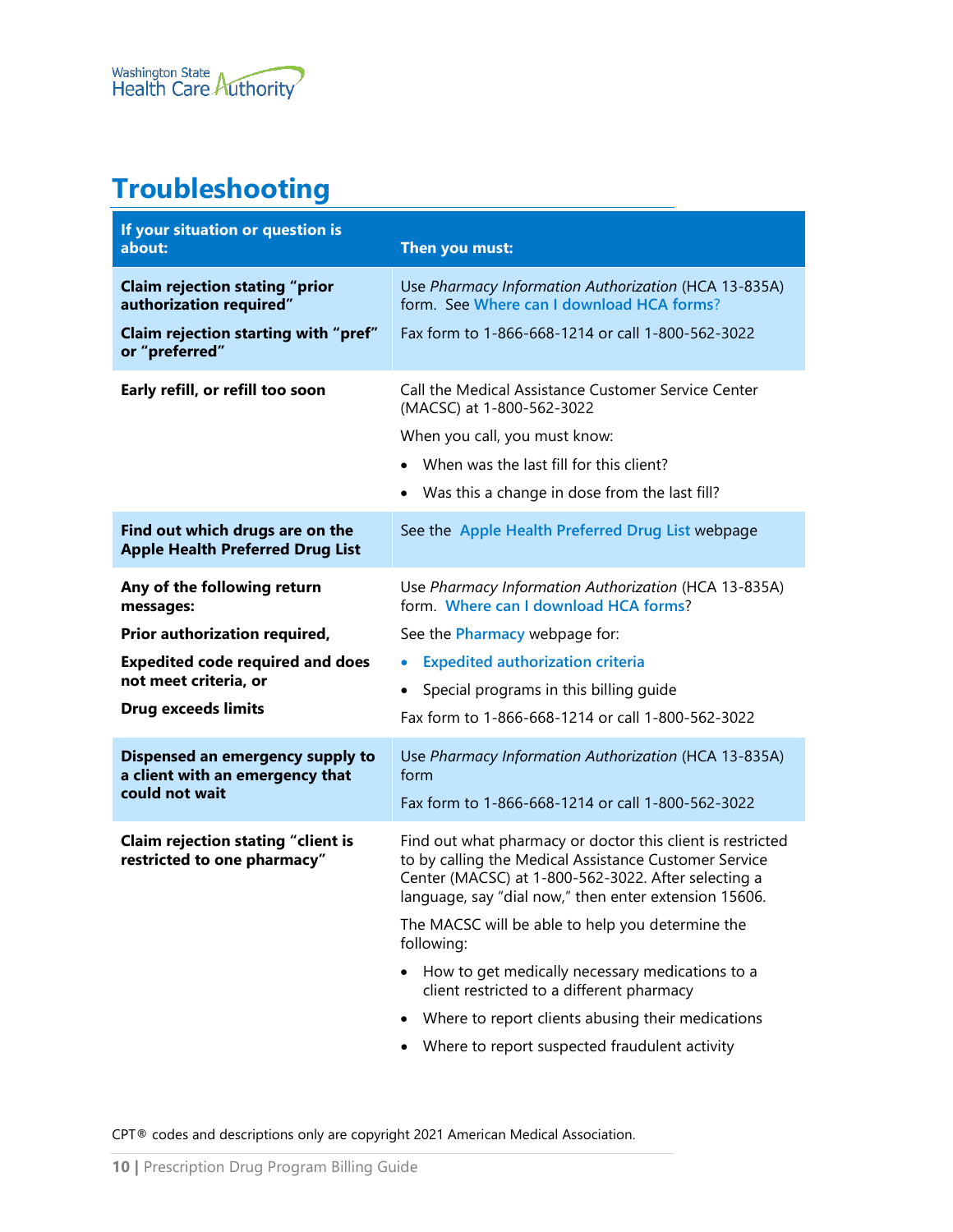| If your situation or question is<br>about:                                                    | Then you must:                                                                                                                                                            |
|-----------------------------------------------------------------------------------------------|---------------------------------------------------------------------------------------------------------------------------------------------------------------------------|
| <b>Lost or stolen medications</b>                                                             | Find out if the client reported a lost or stolen prescription<br>in the last six months by calling Pharmacy Authorization<br>services at 1-800-562-3022, extension 15483. |
| <b>Expedited Authorization criteria</b>                                                       | See HCA's Expedited Authorization List                                                                                                                                    |
| What is the appropriate use of<br><b>NCPDP fields in response to claim</b><br>edits?          | Call MACSC at 1-800-562-3022 or visit the Pharmacy<br>webpage                                                                                                             |
| Is this client eligible?                                                                      | Call MACSC at 1-800-562-3022 or visit the Pharmacy<br>webpage                                                                                                             |
| What program is this client on?                                                               | Call MACSC at 1-800-562-3022 or visit the Pharmacy<br>webpage                                                                                                             |
| Where can clients or doctors'<br>offices call for questions about<br>authorizations or drugs? | Call MACSC at 1-800-562-3022 or visit the Pharmacy<br>webpage                                                                                                             |
| <b>What drugs are covered?</b>                                                                | Call MACSC at 1-800-562-3022 or visit the Pharmacy<br>webpage                                                                                                             |
| <b>What is the Therapeutic</b><br><b>Interchange Program?</b>                                 | Call MACSC at 1-800-562-3022 or visit the Pharmacy<br>webpage                                                                                                             |
| How do I become an endorsing<br>prescriber?                                                   | Call MACSC at 1-800-562-3022 or visit the Pharmacy<br>webpage                                                                                                             |
| Where do I find a list of over-the-<br>counter family planning products?                      | Call MACSC at 1-800-562-3022 or visit the Pharmacy<br>webpage                                                                                                             |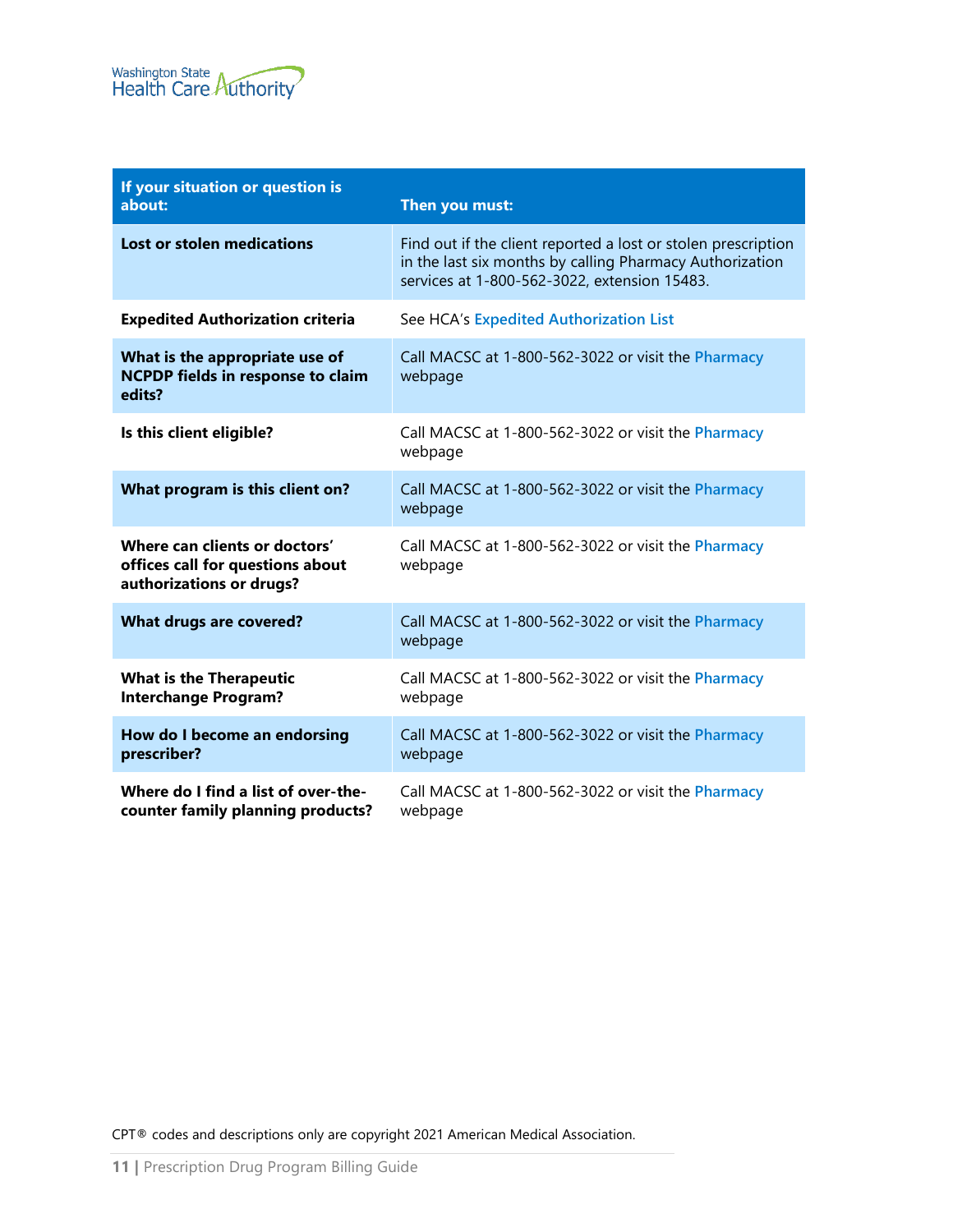

# <span id="page-11-0"></span>**Definitions**

This section defines terms and abbreviations, including acronyms, used in this billing guide. Refer to **[chapter 182-500 WAC](http://app.leg.wa.gov/WAC/default.aspx?cite=182-500)** and **[WAC 182-530-1050](https://apps.leg.wa.gov/wac/default.aspx?cite=182-530-1050)** for a complete list of definitions for Washington Apple Health.

**Active ingredient** – The chemical component of a drug responsible for a drug's prescribed/intended therapeutic effect. HCA limits coverage of active ingredients to those with a national drug code (NDC) and those specifically authorized by HCA.

**Actual acquisition cost** (AAC) – Refers to one of the following:

- Provider ACC The true cost a provider paid for a specific drug or drug product in the package size purchased, including discounts, rebates, charge backs that affect the provider's invoice price, and other adjustments to the price of the drug, device, or drug-related supply, excluding dispending fees
- 340B AAC The true cost paid by a public health service (PHS)-qualifying entity for a specific drug, excluding dispensing fees
- POS AAC HCA-determined rate paid to the pharmacies through the pointof-sale (POS) system, and intended to reflect pharmacy provider's actual acquisition cost

**Administer** – the direct application of a prescription drug by injection, inhalation, ingestion, or any other means to the body of a patient by a practitioner or at the direction of the practitioner.

**Apple Health Preferred Drug List (PDL)** - The list of preferred drugs and restrictions that is used by all HCA-contracted managed care plans and fee-forservice (FFS).

**Appointing authority** – For the evidence-based prescription drug program of the participating agencies in the state-operated health care programs, the following persons act jointly: the Director of the Health Care Authority (HCA or HCA), and the director of the Department of Labor and Industries (L&I).

**Authorization number** – A number assigned by HCA that identifies a specific request for approval for services or equipment.

**Authorization requirement** – A condition of coverage and reimbursement for specific services or equipment, when required by WAC or Medicaid billing guides.

**Automated maximum allowable cost (AMAC)** – The rate established by HCA or its designee for a multiple-source drug that is not on the maximum allowable cost (MAC) list and that is designated by two or more products, at least one of which must be under a federal drug rebate contract.

**Automatic refills** - Any prescription refill the pharmacy initiates without a request from the client.

**Brand name** – The proprietary or trade name selected by the manufacturer and placed upon a drug, its container, label, or wrapping at the time of packaging.

**Closed pharmacy network** – An arrangement made by an insurer, which restricts prescription coverage to an exclusive list of pharmacies. (See **[WAC 182-530-7800](http://app.leg.wa.gov/WAC/default.aspx?cite=182-530-7800)**)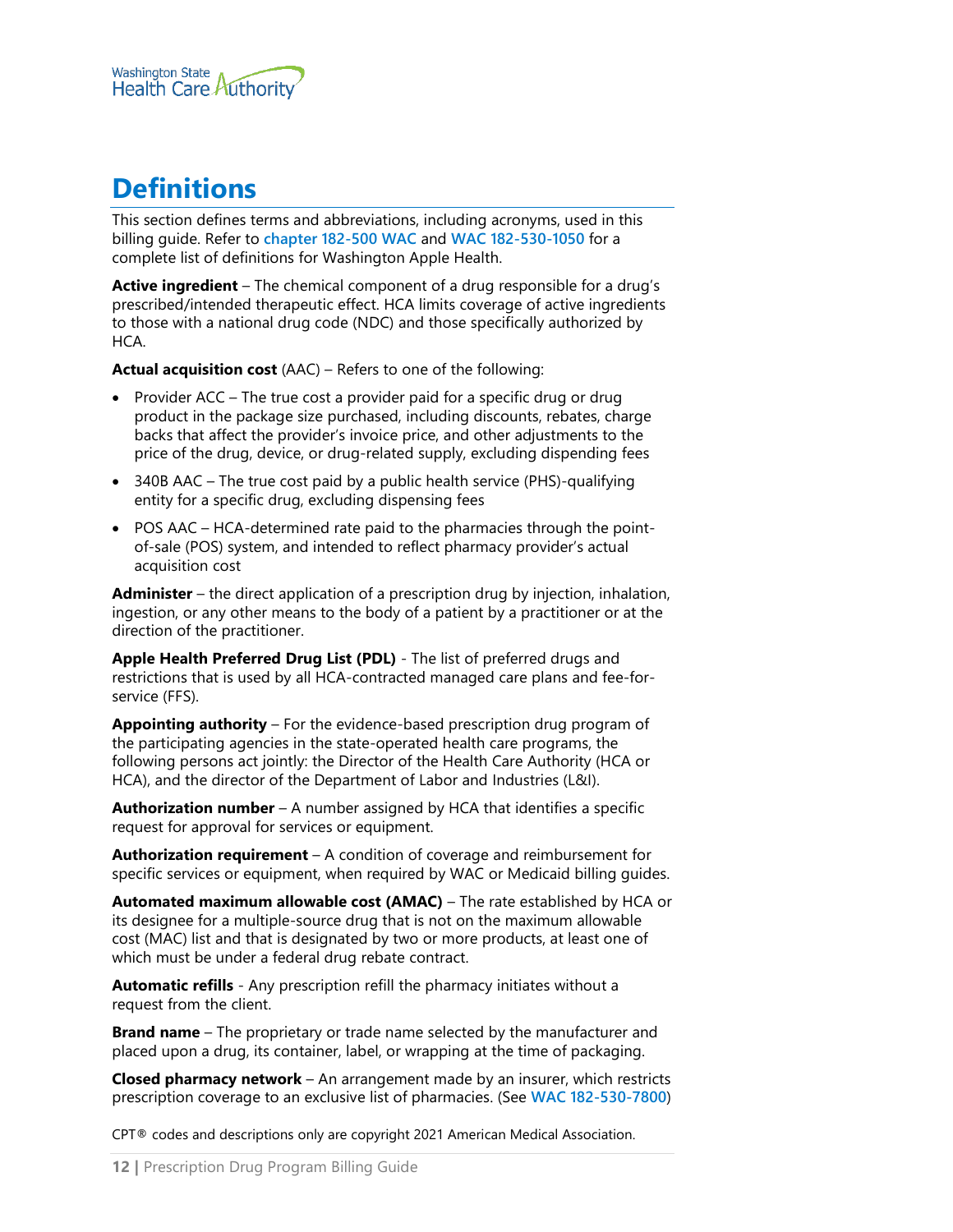

**Code of Federal Regulations (CFR)** – Rules adopted by the federal government.

**Combination drug** – A commercially available drug including two or more active ingredients.

**Compliance packaging** – Reusable or non-reusable drug packaging containers.

**Compounding** – The act of combining two or more active ingredients or adjusting therapeutic strengths in the preparation of a prescription.

**Contract drugs** – Drugs manufactured or distributed by manufacturers/labelers who have signed a drug rebate agreement with the federal Department of Health and Human Services (DHHS).

**Covered outpatient drug** – A drug approved for safety and effectiveness as a prescription drug under the federal Food, Drug, and Cosmetic Act, and used for a medically accepted indication.

**Dispensing fee** – See "Professional dispensing fee."

**Drug Enforcement Agency (DEA)** – the federal agency responsible for enforcing laws and regulations governing narcotics and controlled substances.

**Drug file** – A list of drug products, pricing, and other information provided to HCA's drug database and maintained by a drug file contractor.

**Drug rebates** – Payments provided by pharmaceutical manufacturers to state Medicaid programs under the terms of the manufacturers' agreements with the Department of Health and Human Services.

**Drug-related supplies** – Non-drug items necessary for the administration, delivery, or monitoring of a drug or drug regimen.

**Drug use review (DUR)** – A review of covered outpatient drugs that assures prescriptions are appropriate, medically necessary, and not likely to result in adverse medical outcomes.

**Emergency kit** – A set of limited pharmaceuticals furnished to a nursing facility by the pharmacy that provides prescription dispensing services to that facility. Each kit is specifically set up to meet the needs of each nursing facility's client population and is for use during those hours when pharmacy services are unavailable.

**Endorsing practitioner** – A provider who has reviewed the Washington Preferred Drug List (PDL), is enrolled in the **[Washington Prescription Drug Program](http://www.hca.wa.gov/about-hca/prescription-drug-program)**, and agrees to allow therapeutic interchange (substitution) of a preferred drug for any non-preferred drug in a given therapeutic class on the Washington PDL.

**Evidence-based practice center** – A research organization designated by the federal Agency for Healthcare Research and Quality (AHRQ) to develop report and technology assessments on topics relevant to clinical and other health care organizations and delivery issues.

**Federal upper limit (FUL)** – The maximum allowable payment set by the Centers for Medicare and Medicaid Services (CMS) for a multiple-source drug.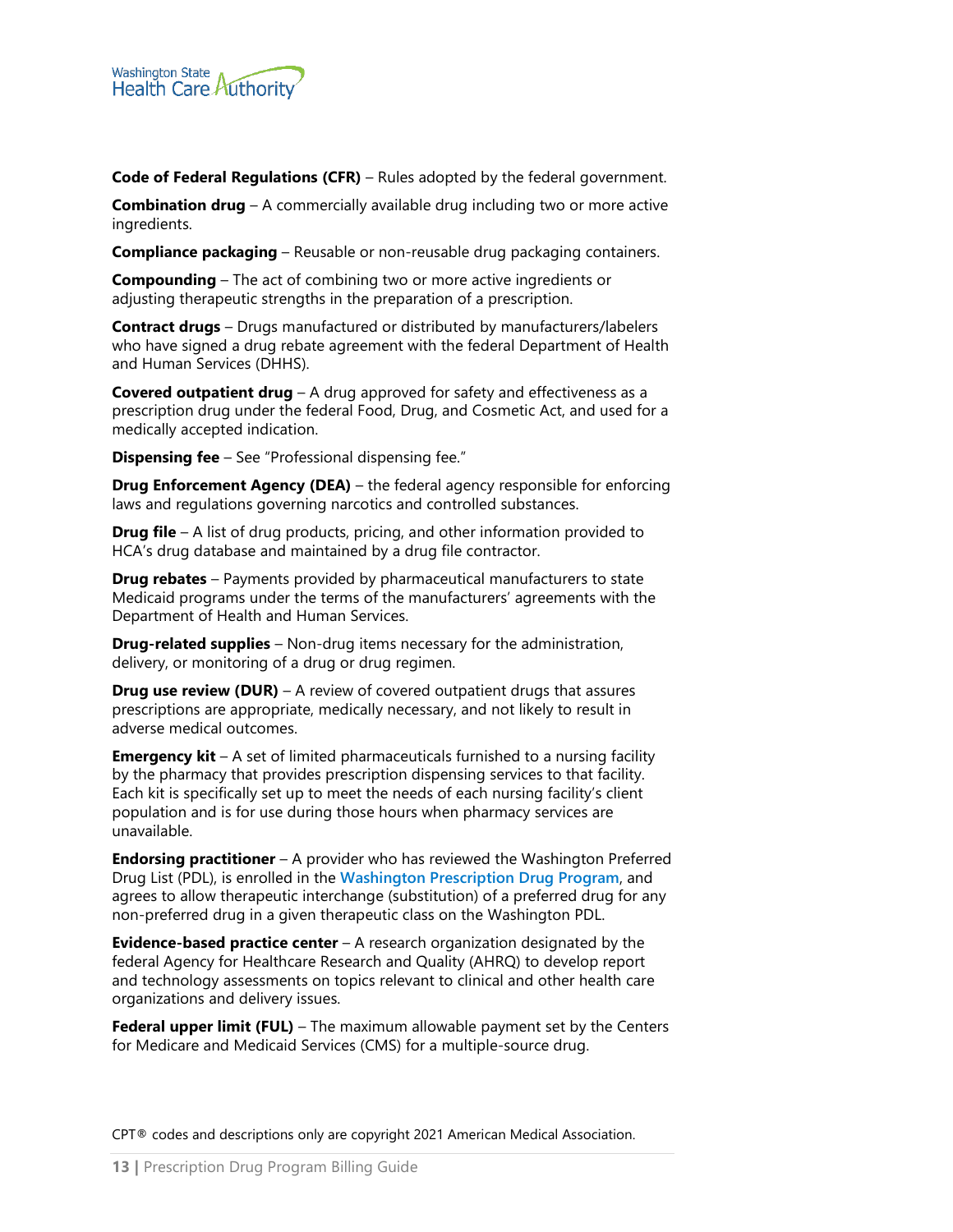**Federally approved hemophilia treatment center** – A hemophilia treatment center (HTC) which:

- Receives funding from the federal Department of Health and Human Services' Maternal and Child Health Bureau National Hemophilia Program.
- Is qualified to participate in 340B discount purchasing as an HTC.
- Has a federal Center for Disease Control (CDC) and prevention surveillance site identification number and is listed in the HTC directory on the CDC website.
- Is recognized by the Federal Regional Hemophilia Network that includes Washington State.
- Is a direct care provider offering comprehensive hemophilia care consistent with treatment recommendations set by the Medical and Scientific Advisory Council (MASAC) of the National Hemophilia Foundation in their standards and criteria for the care of persons with congenital bleeding disorders.

**Immediate needs** – An emergency situation when pharmacists use their professional judgment to determine the quantity to dispense to best meet the client's needs in the emergency.

**Generic name** – The official title of a drug or drug ingredients published in the latest edition of a nationally recognized pharmacopoeia or formulary.

**Less-than-effective drug, or Drug Efficacy Study Implementation (DESI)** – Drugs that lack substantial evidence of effectiveness as determined by the Food and Drug Administration (FDA)**.**

**Maximum allowable** – The maximum dollar amount HCA will reimburse a provider for a specific service, supply, or piece of equipment.

**Maximum allowable cost (MAC)** – The maximum amount that HCA reimburses for a specific dosage form and strength of a multiple-source drug product.

**Medically accepted indication** – Any use for a covered outpatient drug:

- Which is approved under the federal Food, Drug, and Cosmetic Act.
- The use of which is supported by one or more citations included or approved for inclusion in any of the following compendia of drug information:
	- o The American Hospital Formulary Service Drug Information
	- o The United States Pharmacopoeia Drug Information
	- o DRUGDEX Information System

#### **Medically necessary** – See **[WAC 182-500-0005](http://apps.leg.wa.gov/WAC/default.aspx?cite=182-500-0005)**

**Modified Unit Dose Delivery System** (also known as blister packs or bingo/punch cards) – A method in which each patient's medication is delivered to a nursing facility:

- In individually sealed, single-dose packages or "blisters".
- In quantities for one month's supply unless the prescriber specifies a shorter period of therapy.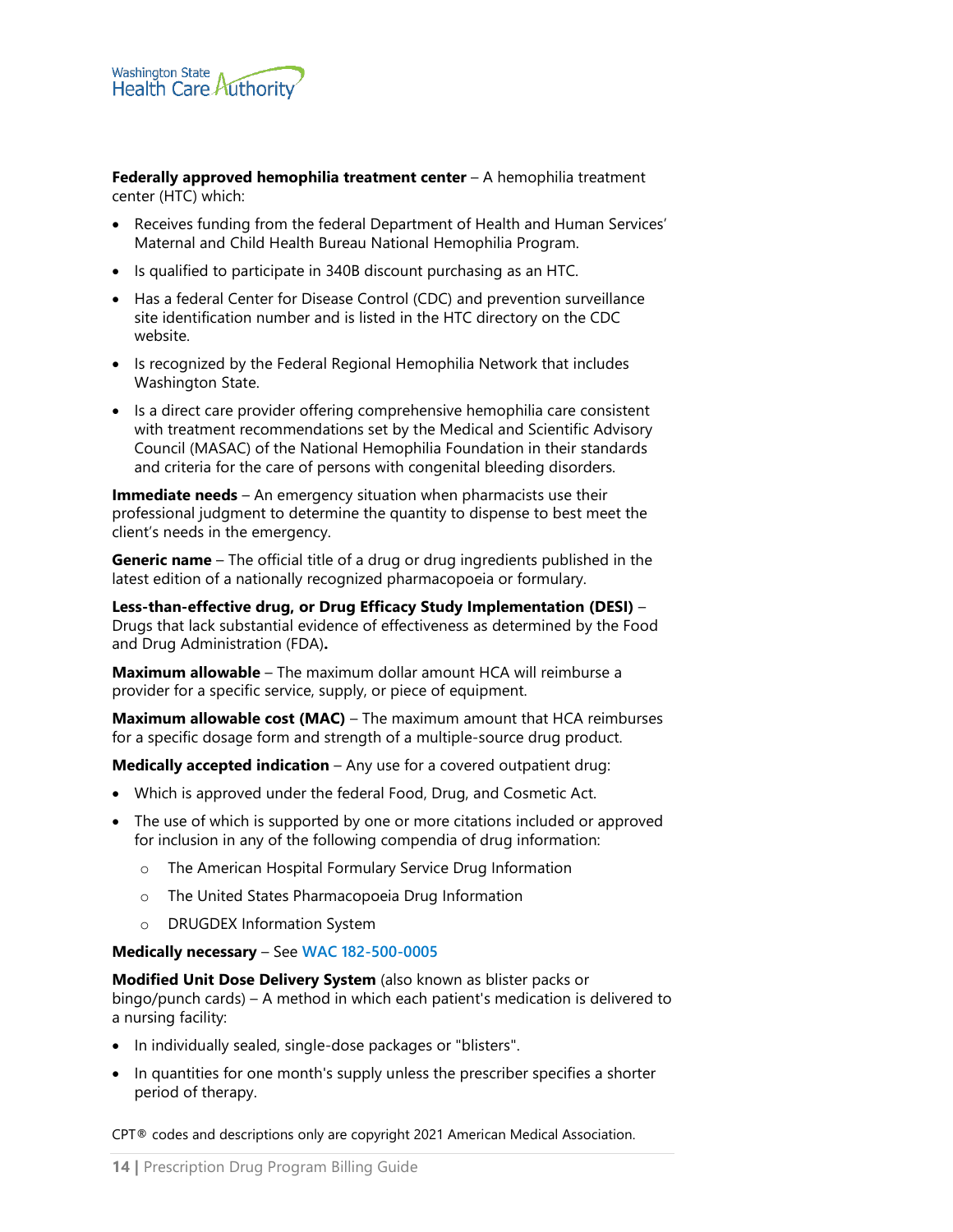

**Multiple source drug** – A drug for which there is at least one other drug product sold in the United States that is pharmaceutically equivalent and bioequivalent, as determined by the Food and Drug Administration.

**National average drug acquisition cost (NADAC)** – A national benchmark published by the Centers for Medicare and Medicaid (CMS). The NADAC is based on a monthly survey of invoice costs paid by retail community pharmacies across the United States.

**National drug code (NDC)** –The eleven-digit numerical code that includes the labeler code, product code, and package code.

**Non-contract drugs** – Drugs manufactured or distributed by manufacturers/labelers who have not signed a drug rebate agreement with the federal Department of Health and Human Services (DHHS).

**Non-formulary drug** – Medications that are not on the primary insurance plan's formulary (preferred) drug list.

**Non-preferred drug** – A drug within a therapeutic class of drugs on the Apple Health preferred drug list (PDL) that has not been selected as a preferred drug.

**Obsolete NDC** – An NDC replaced or discontinued by the manufacturer or labeler.

**Other Coverage Code** – A billing code that indicates whether a client has other insurance coverage. If the client has coverage, use of the code identifies how the claim was processed by the insurance carrier.

**Over-the-counter (OTC) drugs** – Drugs that do not require a prescription under federal law before they can be sold or dispensed.

**Pharmacist** – A person licensed in the practice of pharmacy by the state in which the prescription is filled.

**Pharmacy** – Every location licensed by the State Board of Pharmacy in the state where the practice of pharmacy is conducted.

**Point-of-sale (POS)** – A pharmacy claims processing system capable of receiving and adjudicating claims online.

**Poly-prescribing** – Multiple prescribers duplicating drug therapy for the same client.

**Practitioner** – A person who has met the professional and legal requirements necessary to provide a health care service, such as a physician, nurse, dentist, physical therapist, pharmacist, or other person authorized by state law as a practitioner.

**Preferred drug** – Drug(s) of choice within a selected therapeutic class that are selected based on clinical evidence of safety, efficacy, and effectiveness.

**Prepay plan** – A type of insurance coverage that requires the client to pay at the time of service, and the insurance reimbursement is made to the subscriber/client.

**Privately purchased HMO** – Indicates a client with a privately purchased HMO insurance policy. ProviderOne indicates that the client is enrolled in a managed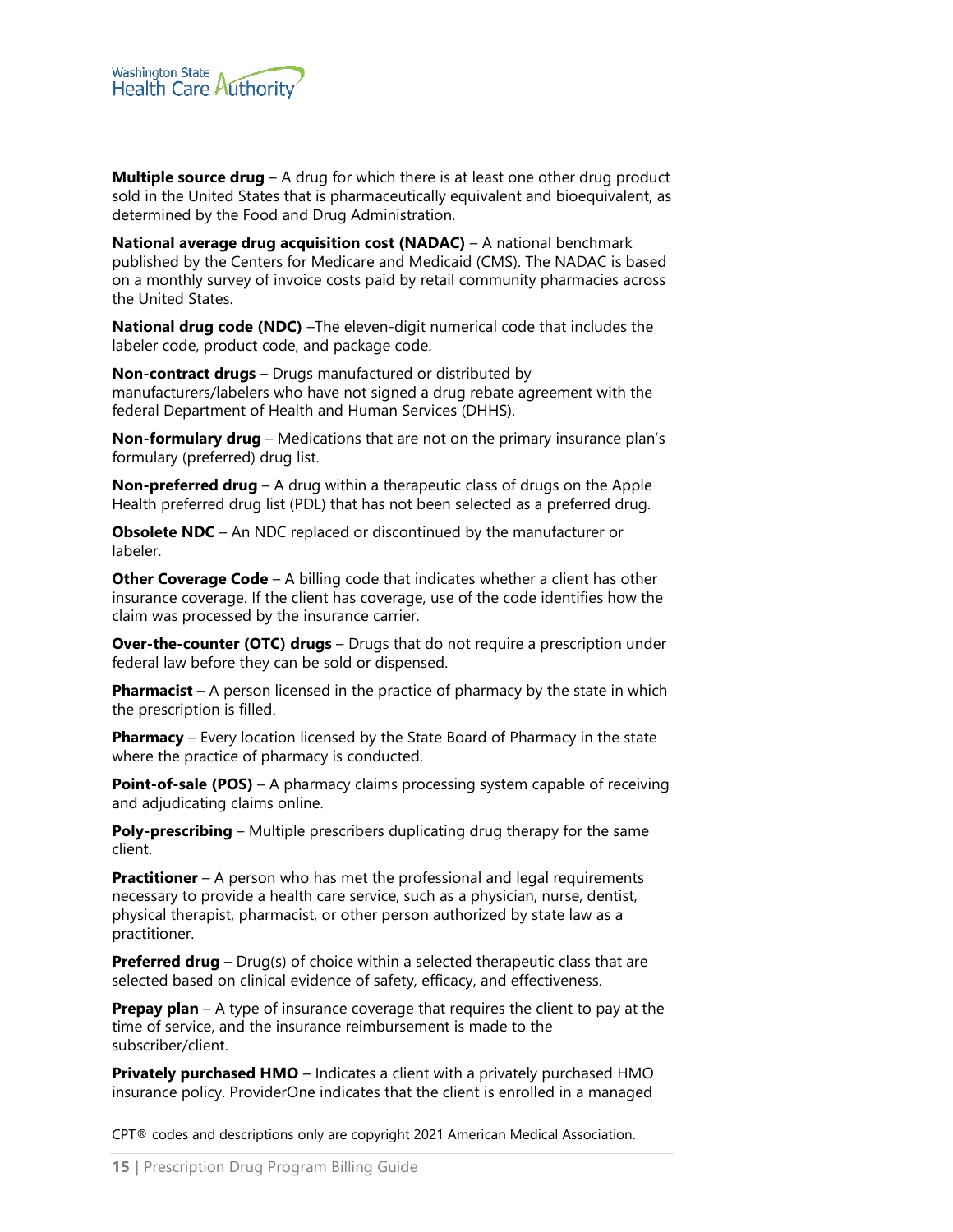

health care plan. These clients must comply with the requirements of their plan and are required to use the HMO facilities for their pharmacy services.

**Prescriber** – A physician, osteopathic physician/surgeon, dentist, advanced registered nurse practitioner (ARNP), physician assistant, optometrist, pharmacist, or other person authorized by law or rule to prescribe drugs.

**Prescription** – An order for drugs or devices issued by a practitioner authorized by state law or rule to prescribe drugs or devices, during the practitioner's professional practice, for a legitimate medical purpose.

**Prescription drugs** – Drugs required by any applicable federal or state law or regulation to be dispensed by prescription only, or that are restricted to use by practitioners only.

**Professional dispensing fee** – The fee HCA or its designee pays pharmacists and dispensing providers for covered prescriptions. The fee pays for costs more than the ingredient cost of a covered outpatient drug when a covered outpatient drug is dispensed. (See **[WAC 182-530-1050](http://apps.leg.wa.gov/WAC/default.aspx?cite=182-530-1050)** for full definition.)

**Prospective drug use review (Pro-DUR)** – A process in which a request for a drug product for a particular client is screened, before the product is dispensed, for potential drug therapy problems.

**Reconstitution** – The process of returning a single active ingredient previously altered for preservation and storage to its approximate original state. Reconstitution is not compounding.

**Retrospective drug utilization review (Retro-DUR)** – The process in which a client's drug use is reviewed on a periodic basis to identify patterns of fraud, abuse, gross overuse, or inappropriate or unnecessary care.

**Service area** – An area within 25 miles or 45 minutes from the client's residential address to the pharmacy.

**Single-source drug** – A drug produced or distributed under an original new drug application approved by the FDA.

**Skilled nursing facility (SNF)** – An institution or part of an institution which is primarily engaged in providing:

- Skilled nursing care and related services for residents who require medical or nursing care.
- Rehabilitation services for injured, disabled, or sick clients.
- Health-related care and services to people who require care which can only be provided through institutional facilities and which is not primarily for the care and treatment of mental diseases. (See **[Section 1919\(a\)](http://www.ssa.gov/OP_Home/ssact/title19/1919.htm)** of the Federal Social Security Act for specific requirements.)

**Systematic review** – A specific and reproducible method to identify, select, and appraise all the studies that meet minimum quality standards and are relevant to a particular question. The results of the studies are then analyzed and summarized into evidence tables to be used to guide evidence-based decisions.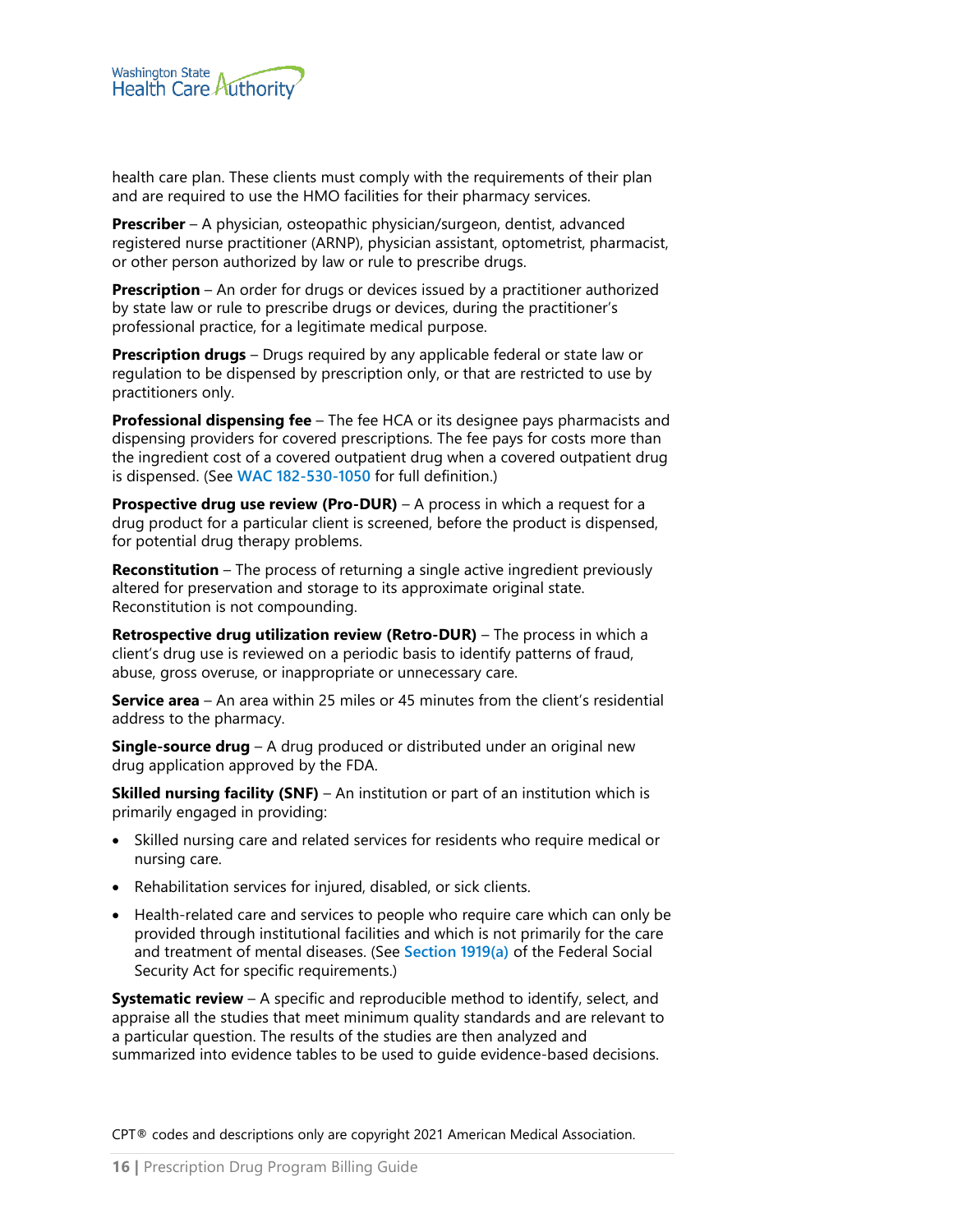

**Terminated national drug code (NDC)** – An NDC that is discontinued by the manufacturer for any reason. The NDC may be terminated immediately due to health or safety issues, or it may be phased out based on the product's shelf life.

**Therapeutic alternative** – A drug product that contains a different chemical structure than the drug prescribed but is in the same pharmacologic or therapeutic class and can be expected to have a similar therapeutic effect and adverse reaction profile when administered to patients in a therapeutically equivalent dosage.

**Therapeutic interchange** – To dispense a therapeutic alternative to a prescribed drug when permitted by an endorsing practitioner. See **[Therapeutic Interchange](#page-98-0)  [Program \(TIP\)](#page-98-0)**.

**Therapeutic Interchange Program (TIP)** – The process developed by participating state agencies under **[RCW 69.41.190](http://apps.leg.wa.gov/RCW/default.aspx?cite=69.41.190)** and **[70.14.050](http://apps.leg.wa.gov/RCW/default.aspx?cite=70.14.050)** to allow prescribers to endorse the Washington Preferred Drug List, and in most cases, to require pharmacists to automatically substitute a preferred equivalent drug from the list.

**Therapeutically equivalent** – Drug products that contain different chemical structures but have the same efficacy and safety when administered to a person, as determined by:

- Information from the Food and Drug Administration (FDA).
- Published and peer-reviewed scientific data.
- Randomized controlled clinical trials.
- Other scientific evidence.

**True unit dose delivery** – A method in which each patient's medication is delivered to the nursing facility in quantities sufficient only for the day's required dosage.

**Washington Preferred Drug List (Washington PDL)** – The list of drugs selected by the appointing authority to be used by applicable state agencies as the basis for purchasing drugs in state-operated health care programs.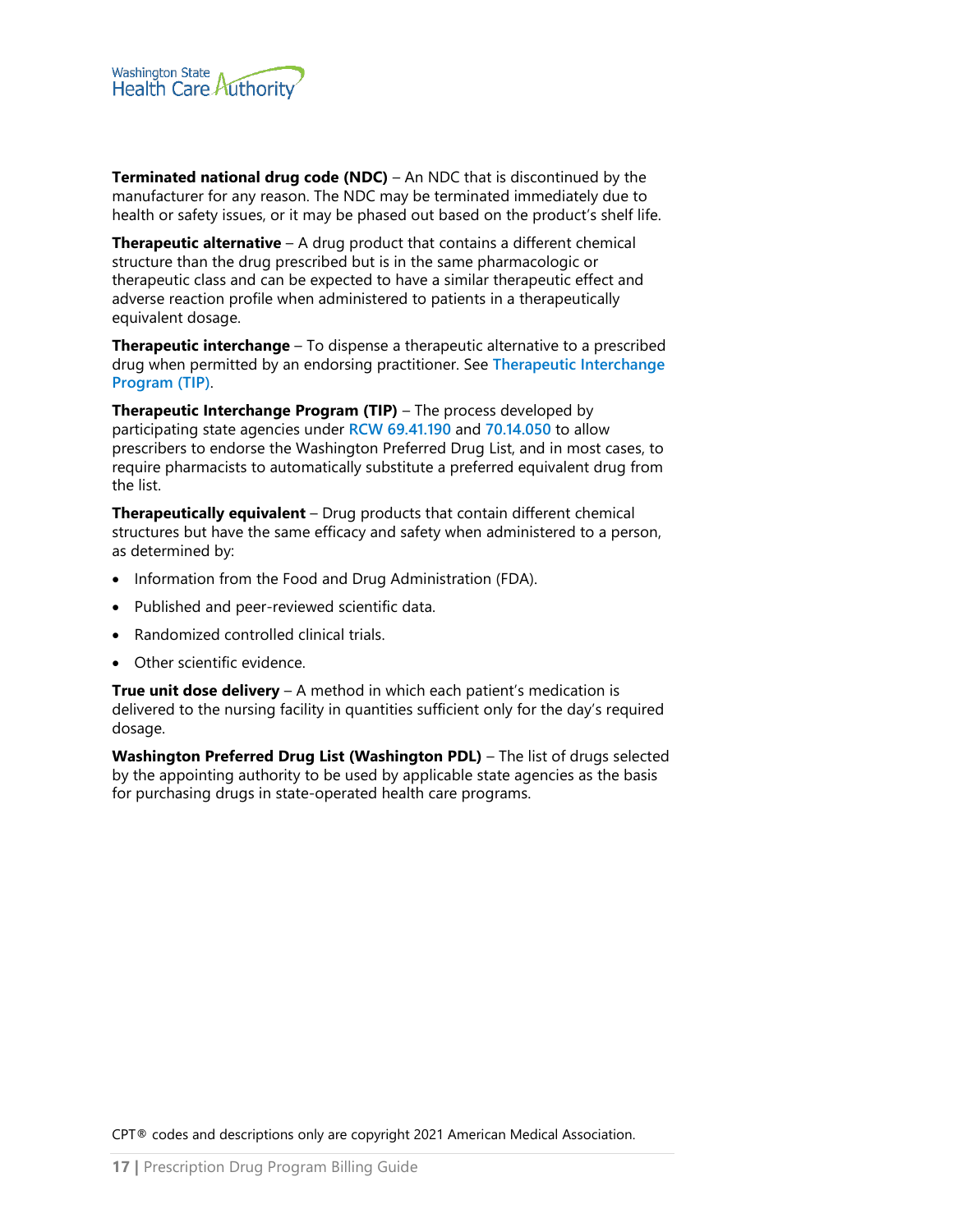

# <span id="page-17-0"></span>**About the Program**

# <span id="page-17-1"></span>**What is the purpose of the Prescription Drug**

#### **Program?**

The purpose of the Prescription Drug Program is to pay providers for outpatient drugs, devices, and drug-related supplies. The program is governed by federal and state regulations. This billing guide is intended to help providers comply with the rules and requirements of the program.

#### **Basic things to know:**

HCA reimburses for medically necessary drugs, devices, and supplies according to rules in Washington Administrative Code (WAC) and the **[Reimbursement](#page-61-0)** section of this billing guide.

HCA covers outpatient drugs, including over-the-counter drugs listed in HCA's **[Apple Health Preferred](https://www.hca.wa.gov/billers-providers-partners/programs-and-services/apple-health-preferred-drug-list-pdl) Drug List**, when:

- The manufacturer has a signed drug rebate agreement with the federal Department of Health and Human Services (DHHS). Exceptions to this rule are described in this billing guide's **[Compounded Prescriptions](#page-36-0)** section.
- Approved by the Food and Drug Administration (FDA).
- Prescribed by a provider within the scope of the provider's prescribing authority and whose core provider agreement has not been terminated or denied.
- Prescribed for a medically accepted indication.
- Prescribed for an eligible client.
- Not excluded from coverage under WAC **[182-501-0050](http://app.leg.wa.gov/WAC/default.aspx?cite=182-501-0050)**, **[182-530-2100](http://app.leg.wa.gov/WAC/default.aspx?cite=182-530-2100)**, and the **[Program Restrictions](#page-25-0)** section of this billing guide, specifically the subsection **[What drugs, devices, and supplies are not covered](#page-26-0)**?

HCA does not cover:

- Drugs used to treat sexual or erectile dysfunction, in accordance with **[section](http://www.socialsecurity.gov/OP_Home/ssact/title19/1927.htm)  [1927\(d\)\(2\)\(K\) of the Social Security Act](http://www.socialsecurity.gov/OP_Home/ssact/title19/1927.htm)**, unless these drugs are used to treat a condition other than sexual or erectile dysfunction and these uses have been approved by the FDA.
- Drugs not approved by the FDA.
- Drugs prescribed for a non-medically accepted indication or dosing level.
- Drugs from a manufacturer without a federal rebate agreement.
- Drugs and indications excluded from coverage by WAC, such as drugs prescribed for the following:
	- o Weight loss or gain
	- o Infertility, frigidity, or impotence
	- o Sexual or erectile dysfunction
	- o Cosmetic purposes or hair growth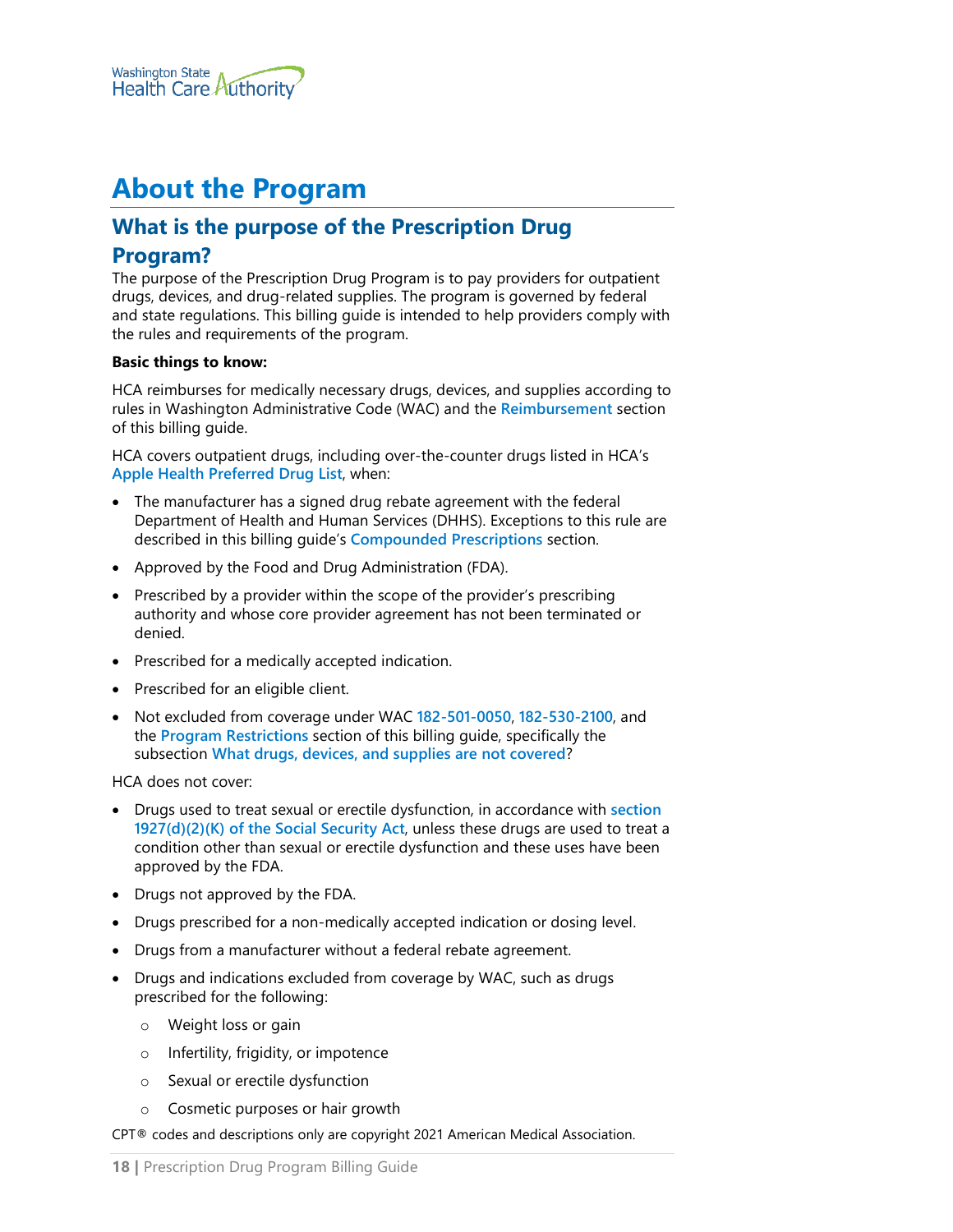

#### <span id="page-18-0"></span>**What are the provider requirements?**

To be reimbursed by HCA, the pharmacy must:

- Be properly licensed.
- Have a signed core provider agreement (CPA).
- Follow the guidelines in this billing guide and applicable WAC.
- Retain documentation demonstrating that all other possible payers have been billed appropriately.

HCA may require a pharmacy to:

- Obtain authorization for a drug or product.
- Determine and document that certain diagnosis requirements are met.
- Meet other requirements for client safety and program management.

#### <span id="page-18-1"></span>**Abuse of the program**

The following practices constitute an abuse of the program and a misuse of taxpayer dollars:

- **Prescription splitting** Billing inappropriately to obtain additional dispensing fees, for example:
	- o Supplying medication in amounts less than necessary to cover the days prescribed
	- o Supplying medications in strengths less than those prescribed to gain more than one dispensing fee
- **Excessive filling** Excessive filling consists of billing for an amount of a drug or supply greater than the prescribed quantity (except when HCA specifies a mandatory minimum of an OTC drug)
- **Prescription shorting** Billing for a drug or supply greater than the quantity actually dispensed
- **Substitution to achieve a higher price** Billing for a higher priced drug than prescribed even though the prescribed lower priced drug is available (except when HCA identifies a higher-priced drug as preferred)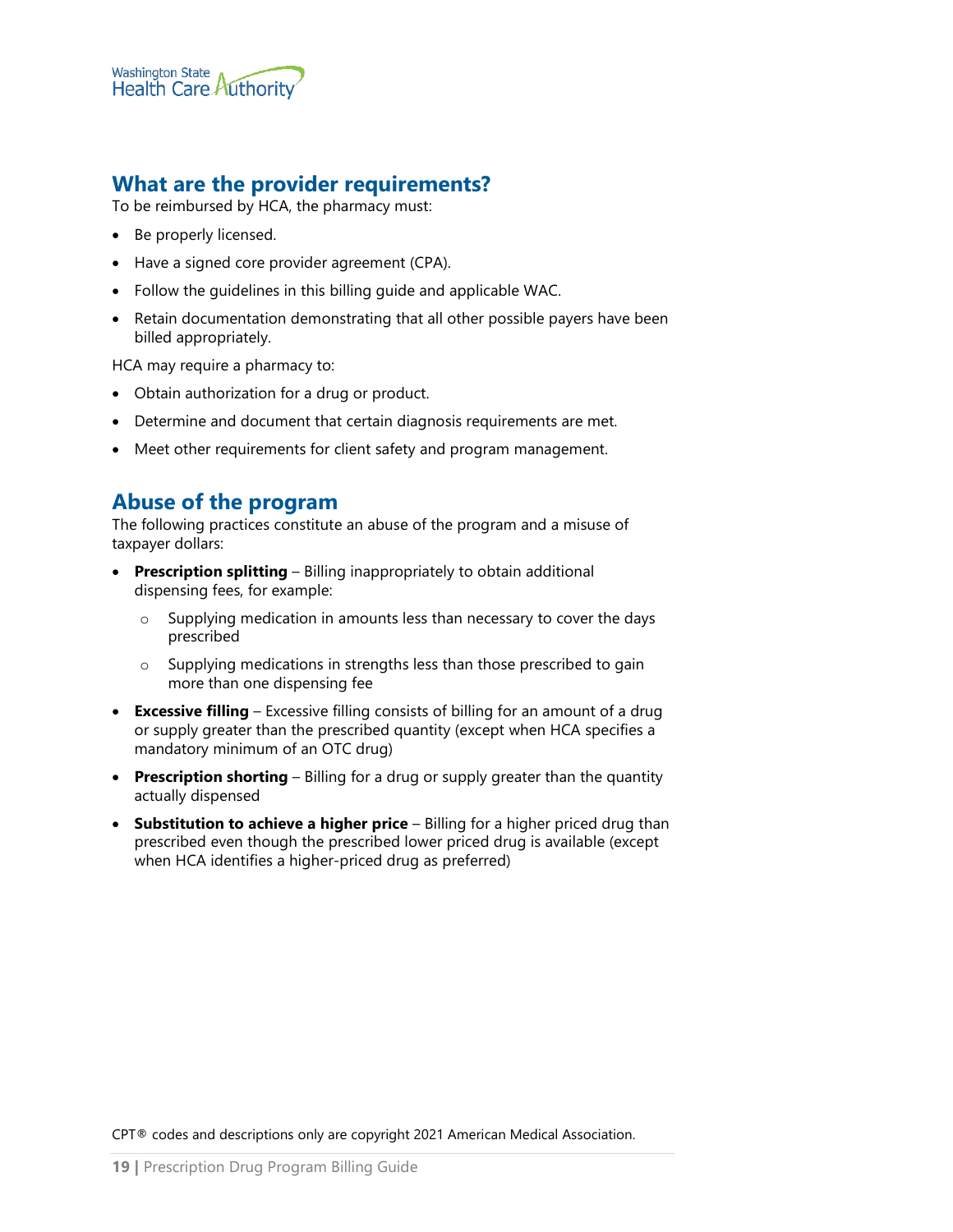

# <span id="page-19-0"></span>**Client Eligibility**

Most Apple Health clients are enrolled in an HCA-contracted managed care organization (MCO). This means that Apple Health pays a monthly premium to an MCO for providing preventative, primary, specialty, and other health services to Apple Health clients. Clients in managed care must see only providers who are in their MCO's provider network, unless prior authorized or to treat urgent or emergent care. See HCA's **[Apple Health managed care page](https://www.hca.wa.gov/node/831)** for further details.

**It is important to always check a client's eligibility prior to providing any services because it affects who will pay for the services.**

#### <span id="page-19-1"></span>**How do I verify a client's eligibility?**

Check the client's services card or follow the two-step process below to verify that a client has Apple Health coverage for the date of service and that the client's benefit package covers the applicable service. This helps prevent delivering a service HCA will not pay for.

#### <span id="page-19-2"></span>**Verifying eligibility is a two-step process:**

**Step 1. Verify the patient's eligibility for Apple Health**. For detailed instructions on verifying a patient's eligibility for Apple Health, see the *Client Eligibility, Benefit Packages, and Coverage Limits* section in HCA's **[ProviderOne Billing and Resource Guide](http://www.hca.wa.gov/node/311)**.

> If the patient is eligible for Apple Health, proceed to **Step 2**. If the patient is **not** eligible, see the note box below.

**Step 2. Verify service coverage under the Apple Health client's benefit package**. To determine if the requested service is a covered benefit under the Apple Health client's benefit package, see HCA's **[Program Benefit Packages and Scope of Services](http://www.hca.wa.gov/node/2391)** webpage.

**Note**: Patients who are not Apple Health clients may submit an application for health care coverage in one of the following ways:

- 1. By visiting the **[Washington Healthplanfinder's website](http://www.wahealthplanfinder.org/)**.
- 2. By calling the Customer Support Center toll-free at: 855-WAFINDER

(855-923-4633) or 855-627-9604 (TTY)

3. By mailing the application to:

Washington Healthplanfinder PO Box 946 Olympia, WA 98507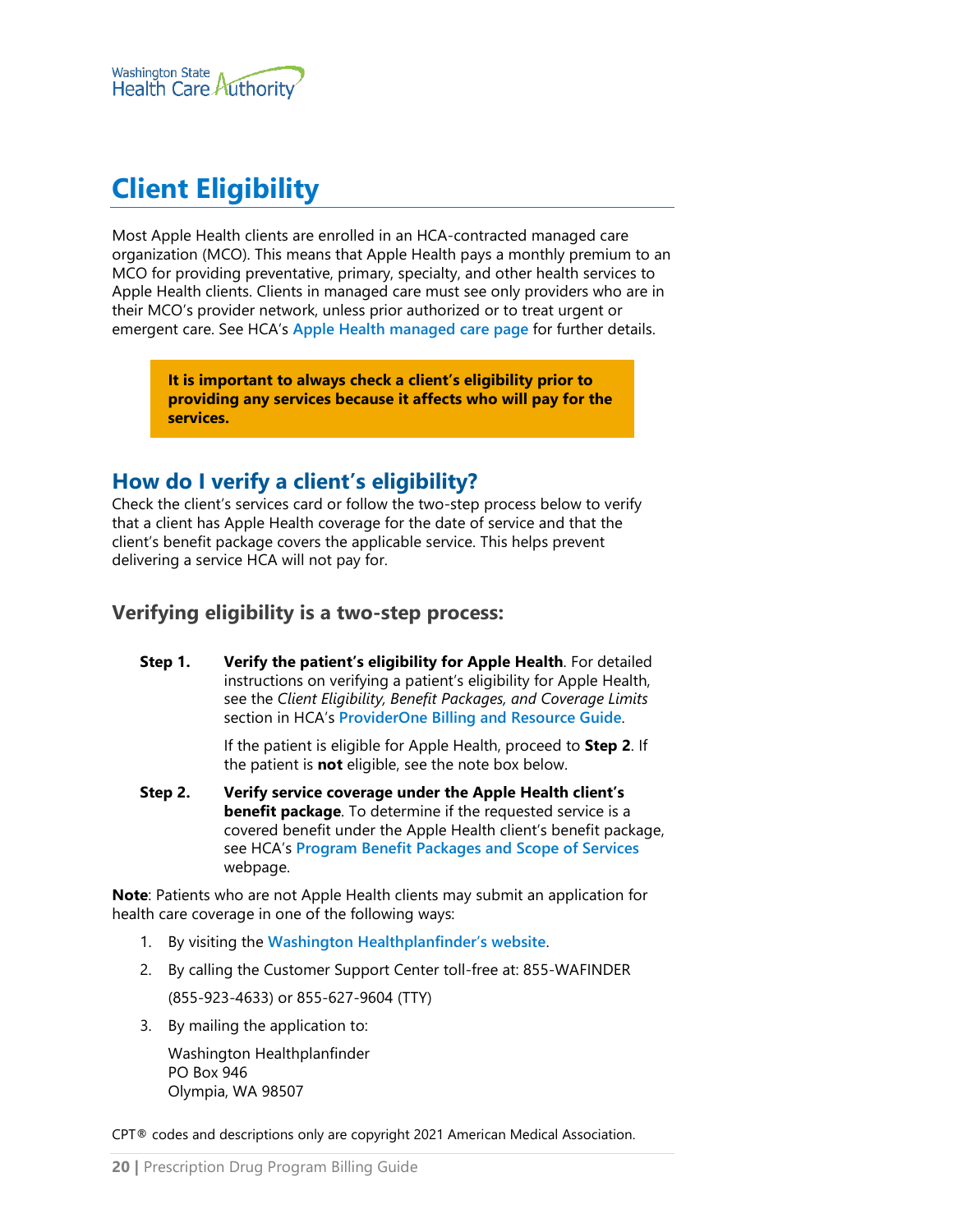

In-person application assistance is also available. To get information about inperson application assistance available in their area, people may visit the **[Washington Healthplanfinder's website](http://www.wahealthplanfinder.org/)** or call the Customer Support Center.

### <span id="page-20-0"></span>**What types of identification prove eligibility?**

Valid types of eligibility identification:

- A copy of the benefit inquiry screen from ProviderOne
- A printout of a medical identification screen from the client's local DSHS Community Services Office (CSO), Home and Community Service (HCS) office, or HCA
- An award letter from the CSO or HCS
- Medical eligibility verification (MEV) receipt provided by an authorized MEV vendor with an "as of" date within the same month as the date of service

**Note**: Providers enrolled with ProviderOne can check eligibility by accessing the **[Provider Portal](https://www.providerone.wa.gov/)** and choosing eligibility inquiry from the main menu. For information on enrolling, visit the **[Enroll](http://www.hca.wa.gov/billers-providers/apple-health-medicaid-providers/enroll-provider)  [as a Provider](http://www.hca.wa.gov/billers-providers/apple-health-medicaid-providers/enroll-provider)** webpage.

The computer printout or award letter may be used as valid identification since both list the eligibility information that appears in ProviderOne.

HCA recommends that providers make a photocopy of valid identification when it is presented, to have a copy for the file.

Check the identification for the following information:

- Beginning and ending eligibility dates
- The ProviderOne Client ID
- Other specific information (e.g., Medicare, Medicare Part D, private insurance, or managed care coverage, hospice, patient requiring regulation, etc.)
- Retroactive or delayed certification eligibility dates, if any

**Note**: Do not accept any form of identification that appears to have been altered. Request to see another form of identification.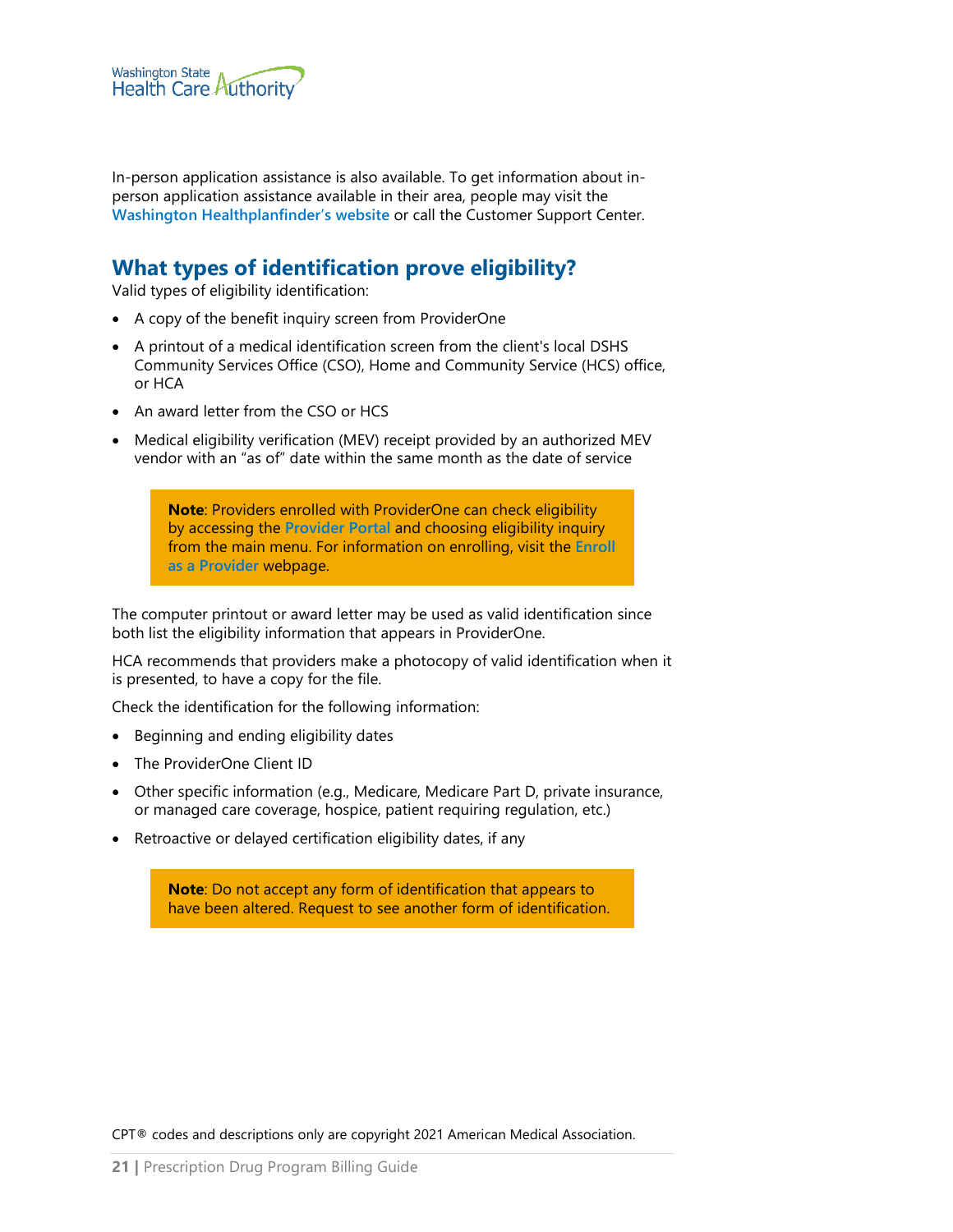

## <span id="page-21-0"></span>**What if a claim is denied by the point-of-sale (POS) system?**

The POS system does not solve the problem of identifying clients who are not currently in HCA's eligibility file. For clients who show as eligible in ProviderOne, but the POS system denies their claims for lack of eligibility, do one of the following:

- **FAX** a copy of the client's benefit inquiry screen in ProviderOne to 1-360-586- 1403.
- Mail a photocopy of the client's benefit inquiry screen in ProviderOne attached.

HCA will update eligibility information from the copies of the client benefit inquiry screen in ProviderOne within two working days so that claims may be resubmitted.

## <span id="page-21-1"></span>**Are clients enrolled in an HCA-contracted managed care organization (MCO) eligible?**

**Yes**. Most Apple Health (Medicaid) clients are enrolled in one of HCA's contracted managed care organizations (MCOs). For these clients, managed care enrollment is displayed on the client benefit inquiry screen in ProviderOne.

All medical services covered under an HCA-contracted MCO must be obtained through the MCO's contracted network. The MCO is responsible for:

- Payment of covered services
- Payment of services referred by a provider participating with the plan to an outside provider

**Newborns of clients enrolled in an HCA-contracted MCO are the responsibility of the mother's MCO for the first 60 days of life. If the mother changes MCOs, the baby follows the mother's MCO**.

**Note**: A client's enrollment can change monthly. Providers who are not contracted with the MCO must receive approval from **both** the MCO and the client's primary care provider (PCP) prior to serving a managed care client.

**Send claims to the client's MCO for payment**. Call the client's MCO to discuss payment prior to providing the service. Providers may bill clients only in very limited situations as described in **[WAC 182-502-0160](http://apps.leg.wa.gov/wac/default.aspx?cite=182-502-0160)**.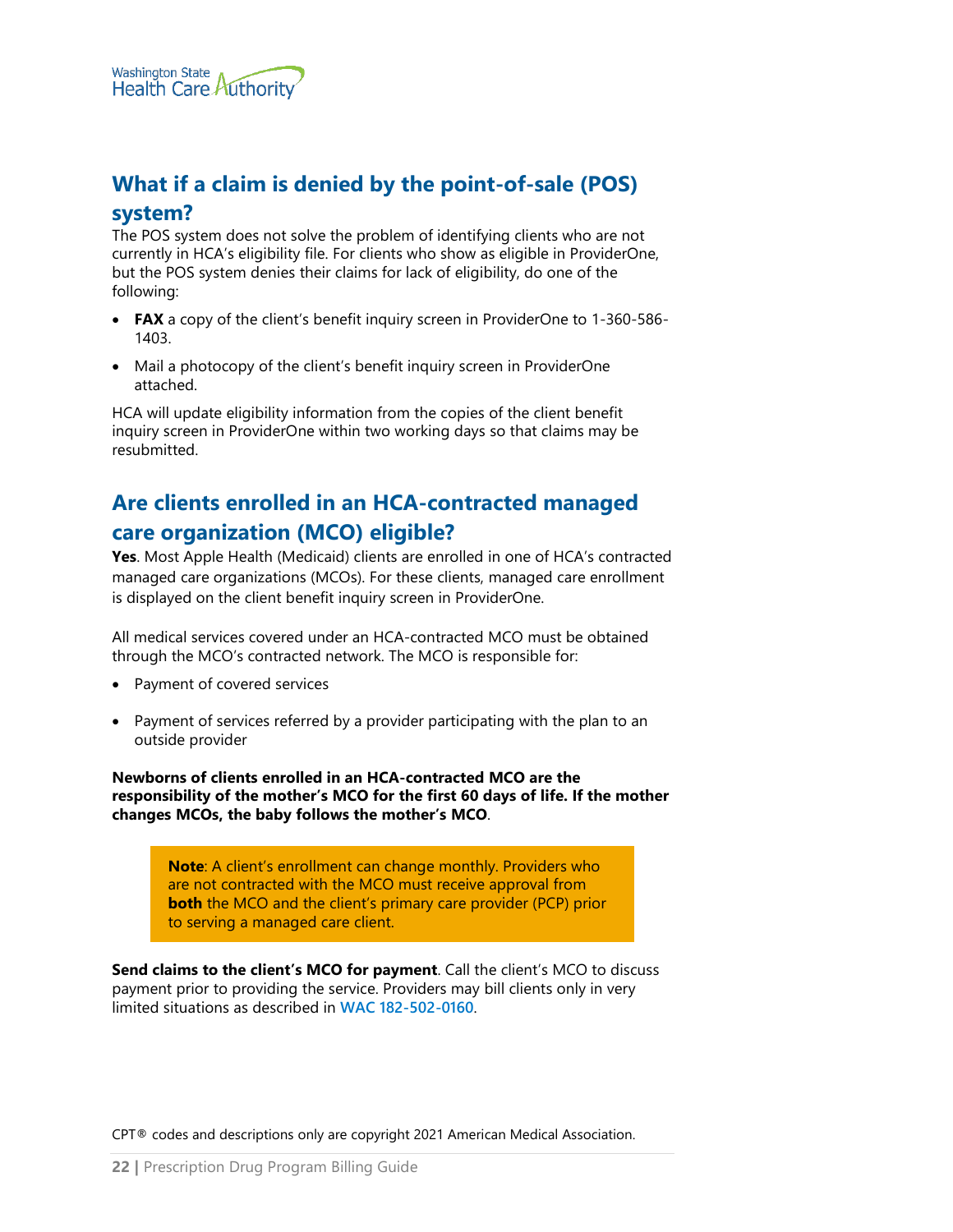

#### <span id="page-22-1"></span>**Managed care enrollment**

Most Apple Health (Medicaid) clients are enrolled in HCA-contracted MCO the same month they are determined eligible for managed care as a new or renewing client. Some clients may still start their first month of eligibility in the FFS program because their qualification for MC enrollment is not established until the month following their Medicaid eligibility determination. Providers must check eligibility to determine enrollment for the month of service.

New clients are those initially applying for benefits or those with changes in their existing eligibility program that consequently make them eligible for Apple Health managed care.

#### **Checking eligibility**

- Providers must check eligibility and know when a client is enrolled and with which MCO. For help with enrolling, clients can refer to the Washington Healthplanfinder's **[Get Help Enrolling](https://www.wahbexchange.org/new-customers/application-quick-tips/customer-support-network/)** page.
- MCOs have retroactive authorization and notification policies in place. The provider must know the MCO's requirements and be compliant with the MCO's policies.

Clients have a variety of options to change their plan:

• **Available to clients with a Washington Healthplanfinder account**:

Go to **[Washington Healthplanfinder website](http://www.wahealthplanfinder.org/)**.

- **Available to all Apple Health clients:**
	- o Visit the **[ProviderOne Client Portal website](https://www.providerone.wa.gov/)**:
	- o Request a change online at **[ProviderOne Contact Us](https://fortress.wa.gov/hca/p1contactus)** (this will generate an email to Apple Health Customer Service). Select the topic "Enroll/Change Health Plans."
	- o Call Apple Health Customer Service at 1-800-562-3022. The automated system is available 24/7.

For online information, direct clients to HCA's **[Apple Health Managed Care](https://www.hca.wa.gov/node/2446)** webpage.

#### <span id="page-22-0"></span>**Clients who are not enrolled in an HCA-contracted**

#### **managed care plan for physical health services**

Some Medicaid clients do not meet the qualifications for managed care enrollment. These clients are eligible for services under the FFS Medicaid program. In this situation, each Integrated Managed Care (IMC) plan will have Behavioral Health Services Only (BHSO) plans available for Apple Health clients who are not in managed care. The BHSO covers only behavioral health treatment for those clients. Eligible clients who are not enrolled in an HCA-contracted managed care plan are automatically enrolled in a BHSO except for American Indian/Alaska Native clients. If the client receives Medicaid-covered services before being automatically enrolled in a BHSO, the FFS Medicaid program will reimburse providers for the covered services. Some examples of populations that may be exempt from enrolling into a managed care plan are Medicare dual-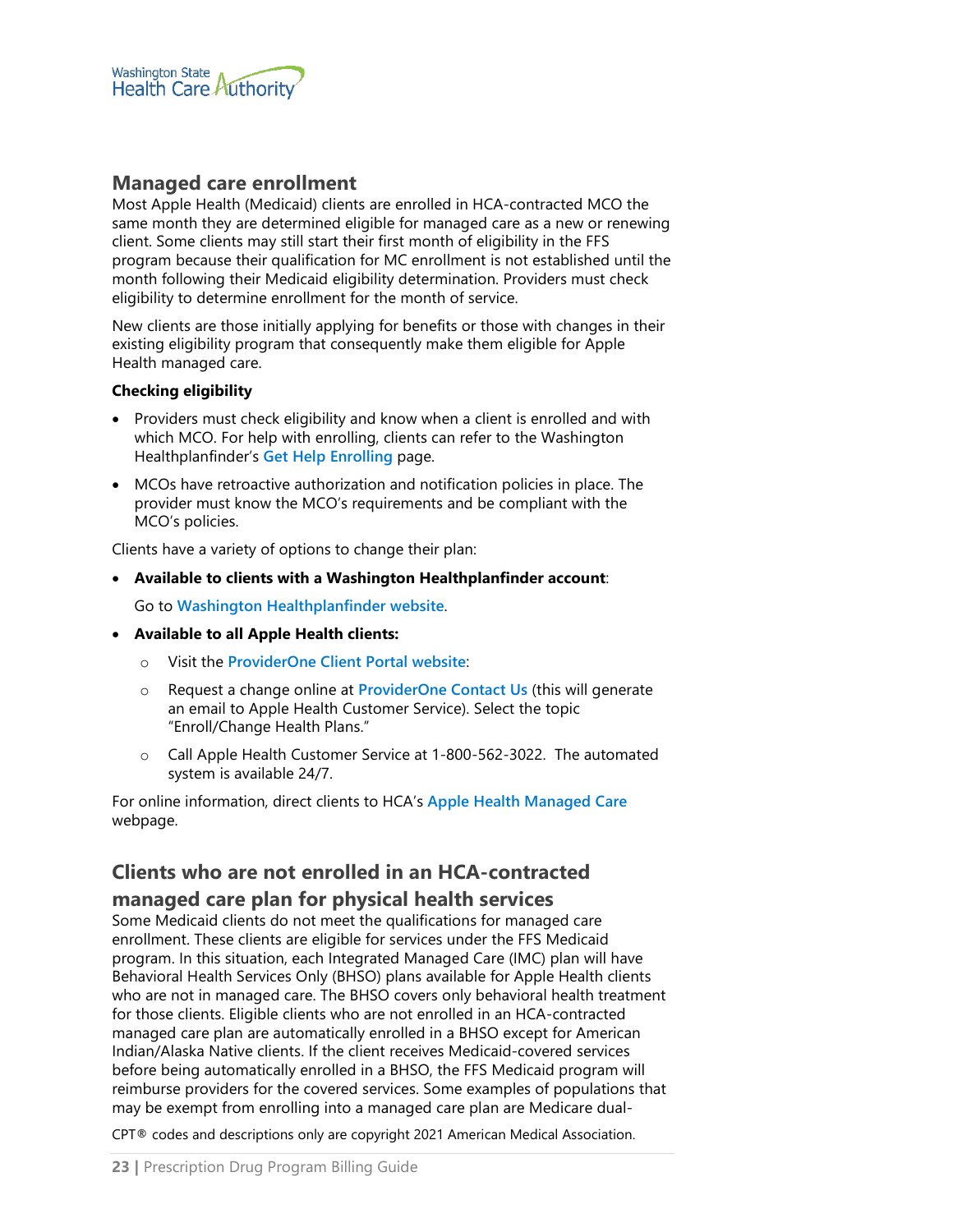

eligible, American Indian/Alaska Native, Adoption support and Foster Care alumni.

#### <span id="page-23-0"></span>**Integrated managed care**

Clients qualified for enrollment in an integrated managed care plan receive all physical health services, mental health services, and substance use disorder treatment through their HCA-contracted managed care organization (MCO).

For full details on integrated managed care, see HCA's **[Apple Health managed](https://hca.wa.gov/node/831)  [care webpage](https://hca.wa.gov/node/831)** and scroll down to "Changes to Apple Health managed care."

#### <span id="page-23-2"></span>**Integrated Apple Health Foster Care (AHFC)**

Children and young adults in the Foster Care, Adoption Support and Alumni programs who are enrolled in Coordinated Care of Washington's (CCW) Apple Health Foster Care program receive both medical and behavioral health services from CCW.

Clients under this program are:

- Under the age of 21 who are in foster care (out of home placement)
- Under the age of 21 who are receiving adoption support
- Age 18-21 years old in extended foster care
- Age 18 to 26 years old who aged out of foster care on or after their 18th birthday (alumni)

These clients are identified in ProviderOne as "**Coordinated Care Healthy Options Foster Care**."

The Apple Health Customer Services staff can answer general questions about this program. For specific questions about Adoption Support, Foster Care or Alumni clients, contact HCA's Foster Care Medical Team at 1-800-562-3022, Ext. 15480.

#### <span id="page-23-3"></span>**Fee-for-service Apple Health Foster Care**

<span id="page-23-1"></span>Children and young adults in the fee-for-service Apple Health Foster Care, Adoption Support and Alumni programs receive behavioral health services through the regional Behavioral Health Services Organization (BHSO). For details, see HCA's **[Mental Health Services Billing Guide](https://www.hca.wa.gov/node/301)**, under *How do providers identify the correct payer*?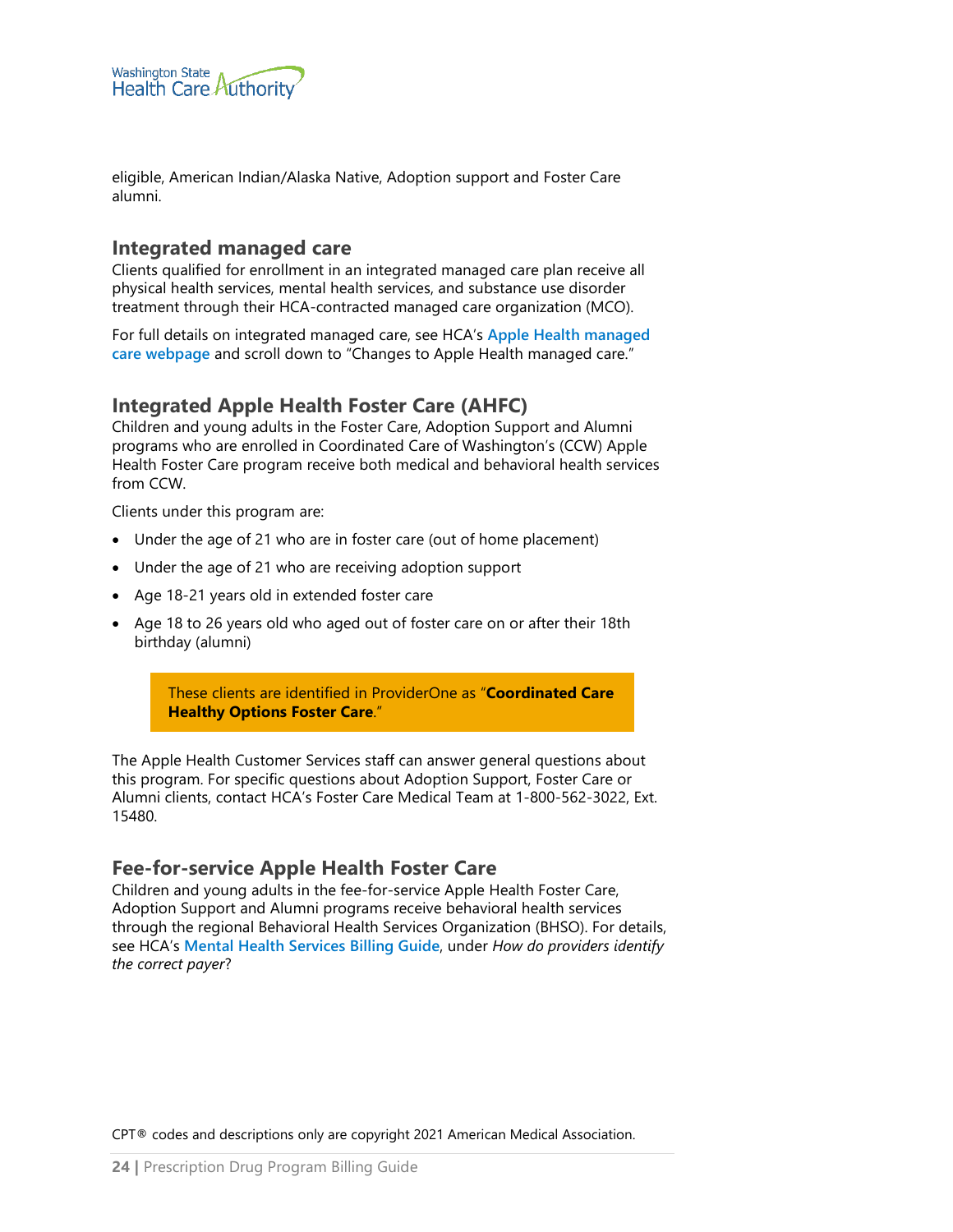

#### **American Indian/Alaska Native (AI/AN) Clients**

American Indian/Alaska Native (AI/AN) clients have two options for Apple Health coverage:

- Apple Health Managed Care
- Apple Health coverage without a managed care plan (also referred to as feefor-service [FFS])

If an AI/AN client does not choose a managed care plan, they will be automatically enrolled into Apple Health FFS for all their health care services, including comprehensive behavioral health services. See the Health Care Authority's **[American Indian/Alaska Native webpage](https://www.hca.wa.gov/node/826)**.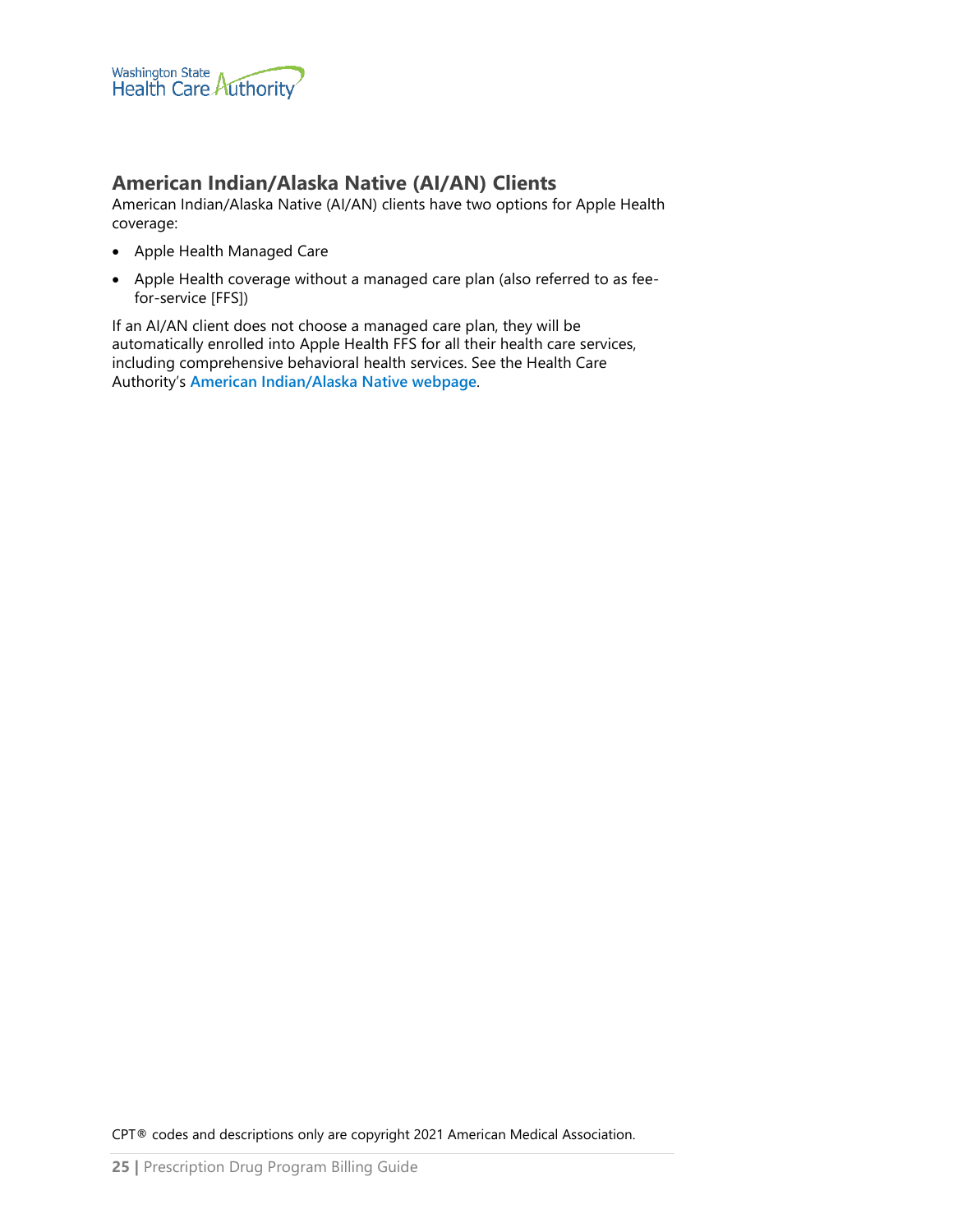

# <span id="page-25-0"></span>**Program Restrictions**

#### <span id="page-25-1"></span>**How does HCA determine which drugs to cover?**

Coverage determinations for HCA are decided by:

- HCA in consultation with federal guidelines.
- The Drug Use Review (DUR) Board.
- HCA's medical consultants and pharmacists.

If a product is determined to be covered, it will be assigned an authorization status (see **[Authorization](#page-54-0)**.)

> **Note:** HCA evaluates a request for a drug that is listed as noncovered under the provisions of **[WAC 182-501-0160](http://app.leg.wa.gov/WAC/default.aspx?cite=182-501-0160)** related to noncovered services. The request for a noncovered drug is called a **request for an exception to rule**. See WAC 182-501- 0160 for information about exception to rule.

## <span id="page-25-2"></span>**What drugs, devices, and supplies are covered?**

HCA covers:

- Outpatient drugs, including over-the-counter drugs listed on HCA's **[Apple](https://www.hca.wa.gov/billers-providers-partners/programs-and-services/apple-health-preferred-drug-list-pdl)  [Health Preferred Drug List](https://www.hca.wa.gov/billers-providers-partners/programs-and-services/apple-health-preferred-drug-list-pdl)**, as defined in WAC **[182-530-1050](http://app.leg.wa.gov/WAC/default.aspx?cite=182-530-1050)**, subject to the limitations and requirements within this billing guide, when:
	- o The drug is approved by the Food and Drug Administration (FDA).
	- o The drug is for a medically accepted indication as defined in WAC **[182-](http://app.leg.wa.gov/WAC/default.aspx?cite=182-530-1050) [530-1050](http://app.leg.wa.gov/WAC/default.aspx?cite=182-530-1050)**.
	- o The drug is not excluded from coverage (see **[What drugs, devices, and](#page-26-0)  [supplies are not covered](#page-26-0)**?).
	- o The manufacturer has a signed drug rebate agreement with the federal Department of Health and Human Services (DHHS). Exceptions to the drug rebate requirement are described in WAC **[182-530-7500,](http://app.leg.wa.gov/WAC/default.aspx?cite=182-530-7500)** which details the drug rebate program.
- Family planning drugs, devices, and drug-related supplies per **[chapter 182-](http://app.leg.wa.gov/WAC/default.aspx?cite=182-532) [532 WAC](http://app.leg.wa.gov/WAC/default.aspx?cite=182-532)** such as:
	- o Over-the-counter (OTC) family planning drugs, devices, and drug-related supplies without a prescription when HCA determines it necessary for client access and safety.
	- o Family planning drugs that do not meet the federal drug rebate requirement in WAC 182-530-7500 on a case-by-case basis.
- Contraceptive patches, contraceptive rings, and oral contraceptives, only when dispensed in at least a 12-month supply, unless otherwise indicated by the prescriber or requested by the client. If less than a 12-month supply is requested, providers may use an **[expedited authorization \(EA\) code from](https://www.hca.wa.gov/billers-providers-partners/prior-authorization-claims-and-billing/provider-billing-guides-and-fee-schedules#collapse_49_accordion) the**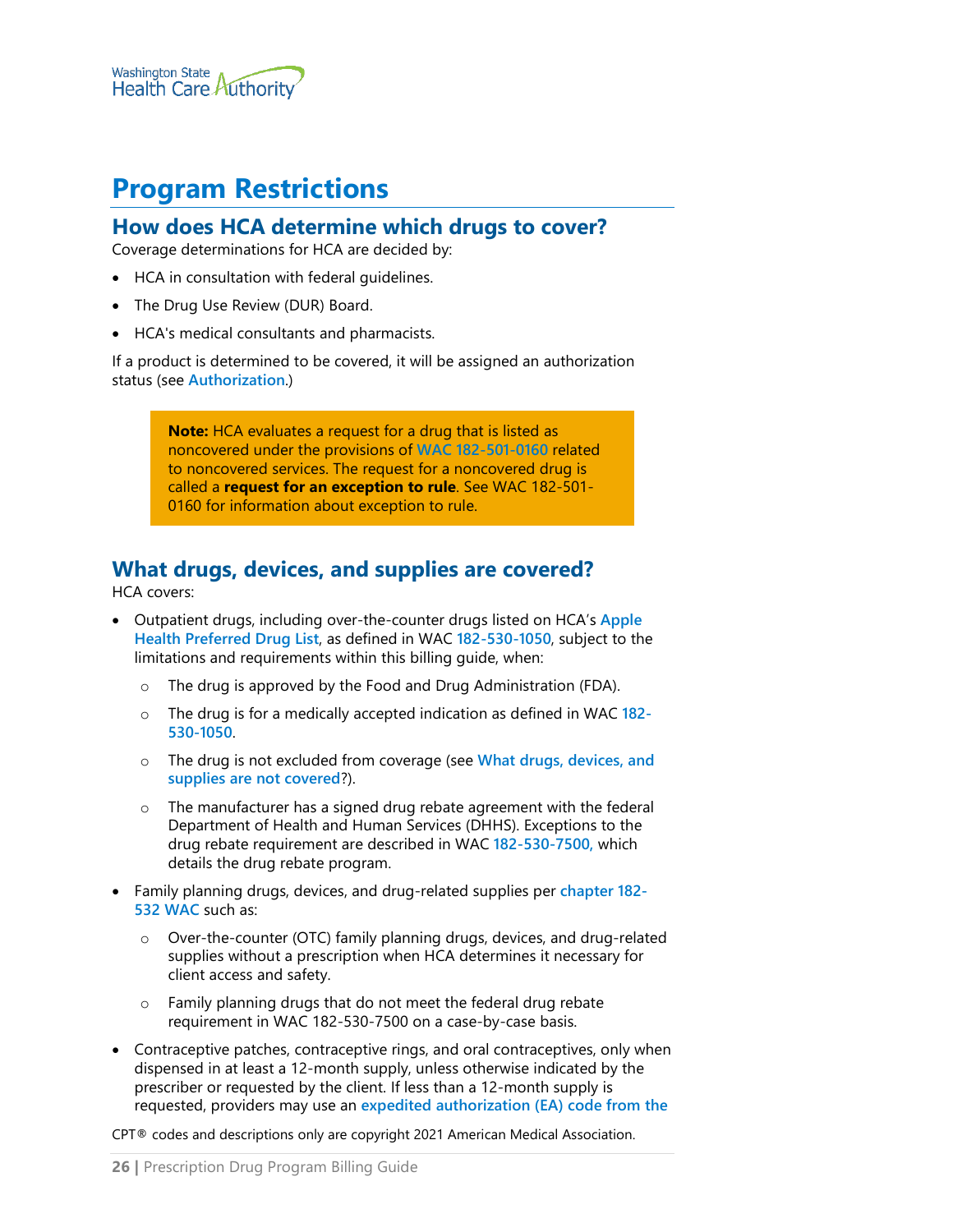**[Apple Health EA list](https://www.hca.wa.gov/billers-providers-partners/prior-authorization-claims-and-billing/provider-billing-guides-and-fee-schedules#collapse_49_accordion)** to dispense less than a 12-month supply. There is no minimum quantity of emergency contraception required to be dispensed.

- Prescription vitamins and mineral products, only as follows:
	- o When prescribed for clinically documented deficiencies
	- o Fluoride varnish for children under the early and periodic screening, diagnosis, and treatment (EPSDT) program
- Drug-related devices and supplies as an outpatient pharmacy benefit when they are:
	- o Prescribed by a provider with prescribing authority.
	- o Essential for the administration of a covered drug.
	- o Not excluded from coverage under WAC **[182-530-2100](http://app.leg.wa.gov/WAC/default.aspx?cite=182-530-2100)**.
	- o A product covered under **[chapter 182-543 WAC](http://app.leg.wa.gov/WAC/default.aspx?cite=182-543)** that HCA determines should be available at retail pharmacies.

**Note**: For exceptions to the prescription (prescriber's order) requirement, see **[Exceptions to the Prescription Requirement](#page-29-0)**.

- Preservatives, flavoring, or coloring agents, only when used as a suspending agent in a compound.
- Nicotine replacement products, over-the-counter and prescription drugs to promote tobacco/nicotine cessation, *with a prescription*, when prescribed by a provider with prescriptive authority.

#### <span id="page-26-0"></span>**What drugs, devices, and supplies are not covered?**

HCA does not reimburse under the Prescription Drug Program for drugs and drug-related supplies administered by health care professionals as a component of hospital services, physician-related services, or billed in conjunction with home health services. Reimbursement for drugs and drug-related supplies in these situations may be available when billed under the rules of the related program.

HCA does not reimburse for any of the following under the Prescription Drug Program:

- Nutritional supplements such as shakes, bars, puddings, powders, medical foods, etc. (These products may be reimbursable under the conditions of the Nondurable Medical Supplies and Equipment and Enteral Nutrition programs.)
- Drugs for which the manufacturer has **not signed a rebate agreement** with the federal Department of Health and Human Services (DHHS)
- Drugs considered **less than effective** and withdrawn by the Food and Drug Administration (FDA) because of the Drug Efficacy Study Implementation (DESI) review
- Free pharmaceutical samples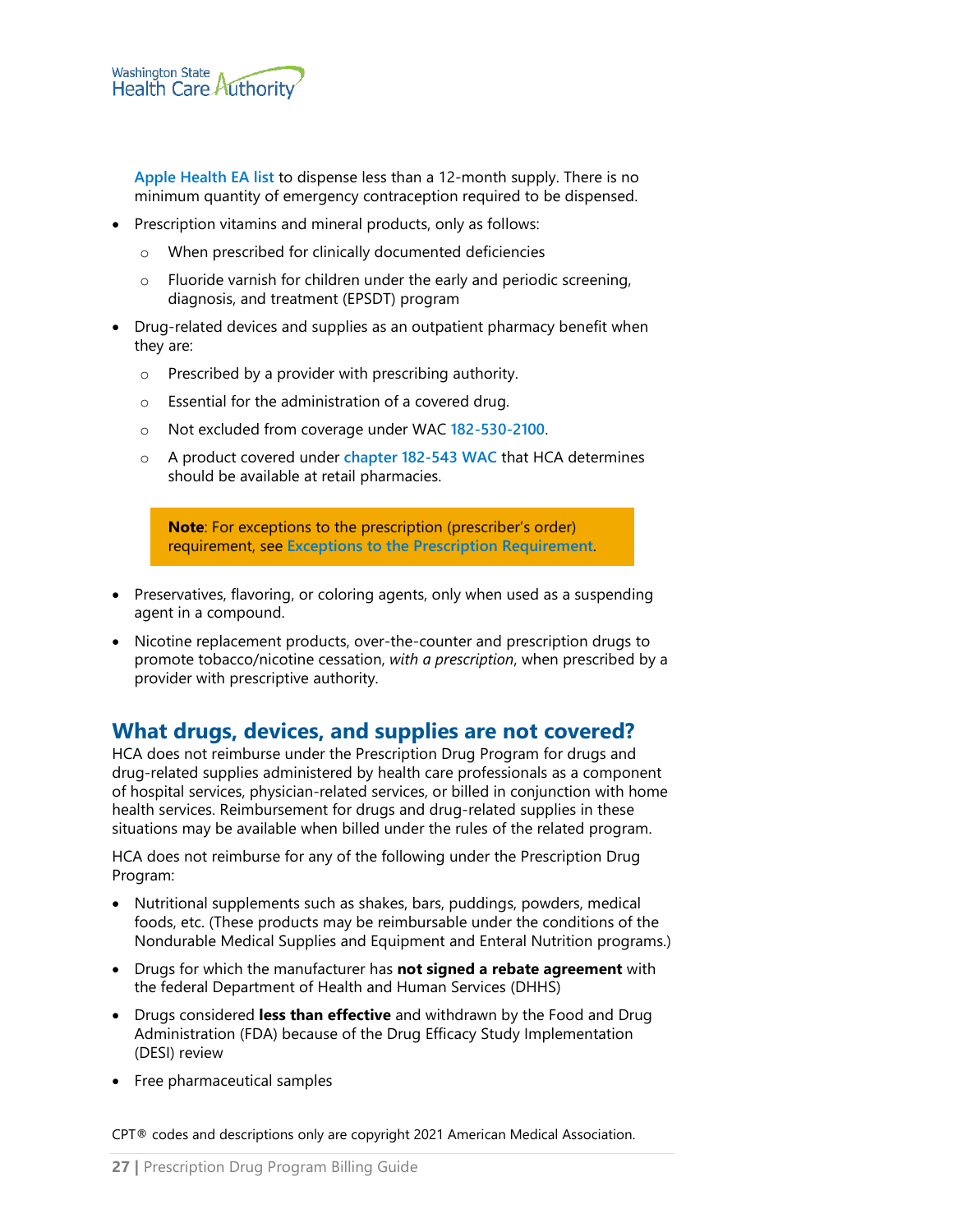- Over-the-counter (OTC) drugs and drug-related supplies that have not been prescribed by a provider with prescriptive authority (except for OTC family planning products)
- OTC drugs and drug-related supplies that have been prescribed by a provider whose application for a Core Provider Agreement (CPA) has been denied or whose CPA has been terminated with cause
- Drugs prescribed for:
	- o Weight loss or gain
	- o Infertility, frigidity, or impotence
	- o Sexual or erectile dysfunction
	- o Cosmetic purposes or hair growth
- Over-the-counter drugs listed as noncovered on HCA's **[Apple Health](https://www.hca.wa.gov/billers-providers-partners/programs-and-services/apple-health-preferred-drug-list-pdl)  [Preferred Drug List](https://www.hca.wa.gov/billers-providers-partners/programs-and-services/apple-health-preferred-drug-list-pdl)**
- Drugs and drug-related supplies for multiple patient use
- Any drug regularly supplied as an integral part of program activity by other public agencies (such as drugs, vaccines, or biological products available without charge to the client from the Department of Health)
- Products or items that do not have an 11-digit national drug code (NDC)
- Drugs with NDCs which have been designated as obsolete for more than two years
- Drugs with a shelf life that has expired prior to being dispensed
- Drugs purchased under section 340B of the Public Health Service (PHS) Act when dispensed by contract pharmacies
- Drugs which have been terminated or removed from the market
- More than a 34-day supply of any product except:
	- o Drugs when the smallest package size exceeds a 34-day supply
	- o Drugs with special packaging instructions which would require dispense of a quantity that exceeds a 34-day supply
	- o Contraceptive patches, contraceptive rings, and oral contraceptives not used for emergency contraception. These products must be dispensed at a minimum of a 12-month supply, unless otherwise indicated by the prescriber or requested by the client.
	- o When the drug is specifically identified as exempt from the 34-day limit
- Any vitamin product other than:
	- o Vitamins determined by HCA to be the least costly therapeutic alternative for the treatment of a client's diagnosed condition
	- o When HCA agrees that the vitamin product is the least costly alternative in treating documented vitamin deficiency which has been confirmed by laboratory testing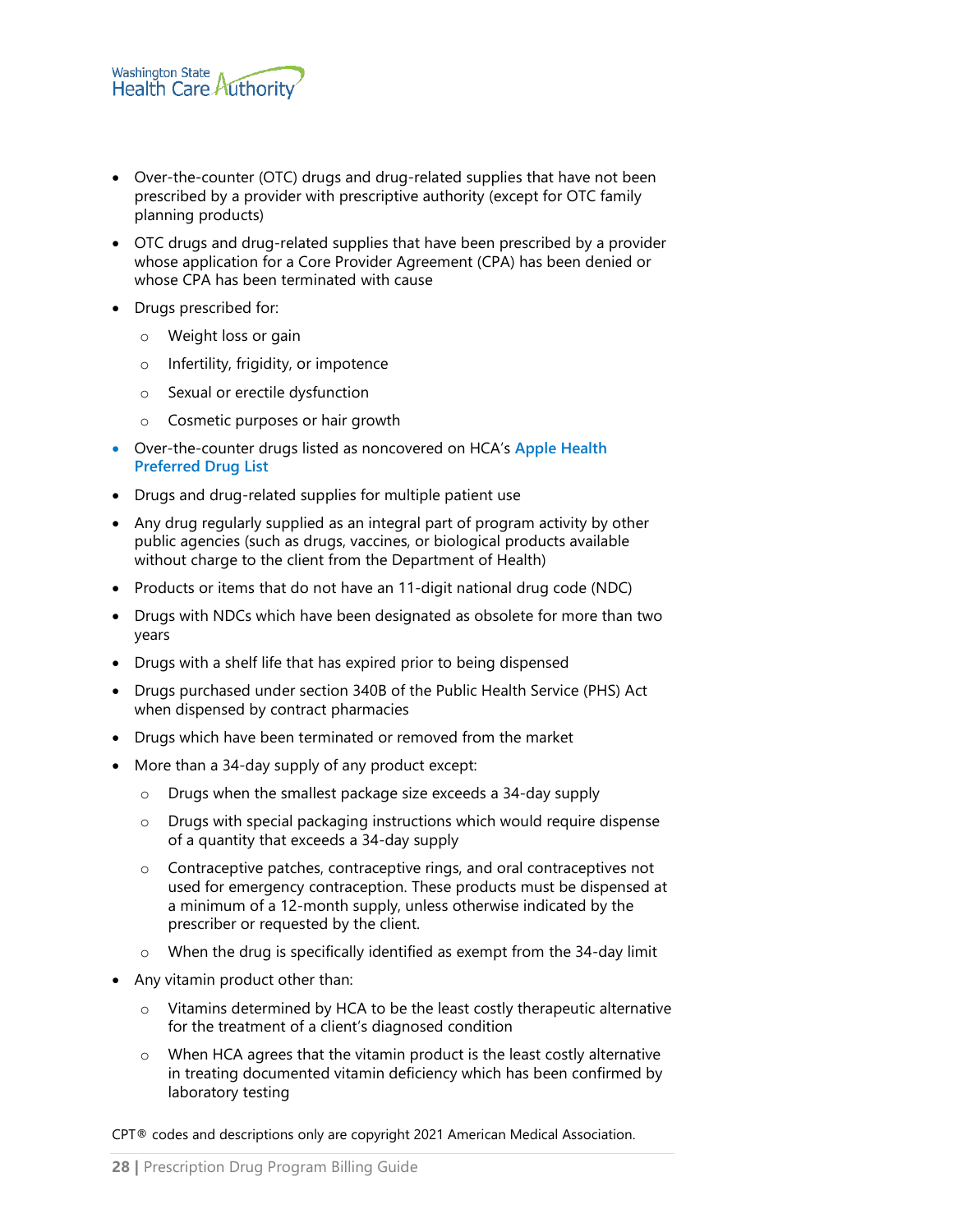

- Fluoride preparations other than as prescribed for children under the **[Early](http://www.hca.wa.gov/node/301)  [and Periodic Screening, Diagnosis, and Treatment \(EPSDT\)](http://www.hca.wa.gov/node/301)** program
- Non-preferred drugs in drug classes as described in the **[Apple Health](https://www.hca.wa.gov/billers-providers-partners/programs-and-services/apple-health-preferred-drug-list-pdl)  [Preferred Drug List \(PDL\)](https://www.hca.wa.gov/billers-providers-partners/programs-and-services/apple-health-preferred-drug-list-pdl)**
- Drugs, biological products, insulin, supplies, appliances, and equipment included in other reimbursement methods including, but not limited to:
	- o Diagnosis-related group (DRG)
	- o Ratio of costs-to-charges (RCC)
	- o OTC products supplied to skilled nursing facility (SNF) residents (unless included in the Apple Health PDL)
	- o Managed care capitation rates
	- o Block grants
	- o Drugs prescribed for clients who are in HCA's hospice program when the drugs are related to the client's terminal condition
- Drugs prescribed for an indication that is not evidence-based as determined by:
	- o HCA in consultation with federal guidelines
	- o The Drug Use Review (DUR) Board
	- o HCA medical consultants and pharmacist(s)
- Drugs that are:
	- o Not approved by the Food and Drug Administration (FDA)
	- o Prescribed for non-FDA approved indications or dosing, which is not otherwise supported by quality evidence in the recognized compendia of drug information
	- o Unproven for efficacy or safety
- Outpatient drugs for which the manufacturer requires as a condition of sale that associated tests or monitoring services be purchased exclusively from the manufacturer or manufacturer's designee
- Preservatives, flavoring, or coloring agents
- Prescriptions written on pre-signed prescription blanks completed by SNF operators or pharmacists. HCA may terminate the CPA of pharmacies involved in this practice
- Drugs used to replace those taken from SNF emergency kits
- The cost differential between the least costly dosage form of a drug and a more expensive dosage form within the same route of administration, unless the prescriber designated the costlier dosage form as medically necessary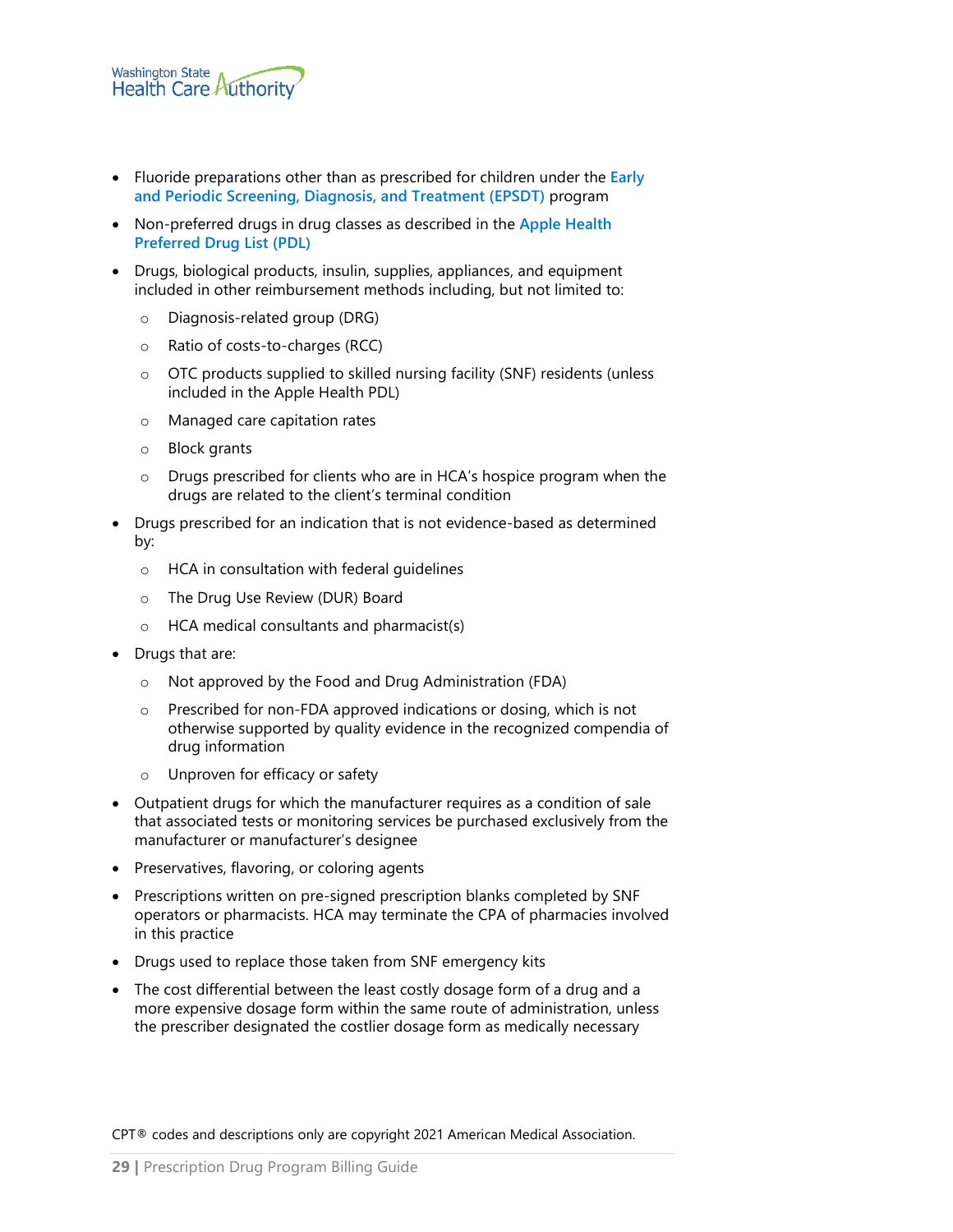## <span id="page-29-0"></span>**What are the exceptions to the prescription**

#### **requirement?**

HCA reimburses specific OTC family planning drugs, devices, and supplies without a prescription. The following OTC contraceptives may be dispensed without a prescription to any HCA client with a current Services Card:

- Condoms (including female condom)
- Vaginal spermicidal foam with applicator and refills
- Vaginal spermicidal jelly with applicator
- Vaginal spermicidal creams and gels
- Vaginal spermicidal suppositories
- OTC emergency contraception

**Point-of-sale billers must: Bill HCA fee-for-service using the** Product ID Qualifier of 03 in field 436-E1, and the productspecific NDC number in field 407-D7. Use Prescriber ID Qualifier (466-EZ) 01 and Prescriber ID (407-D7) of **5123456787**. Regardless of the contraceptive, bill the NDC as stated on the package.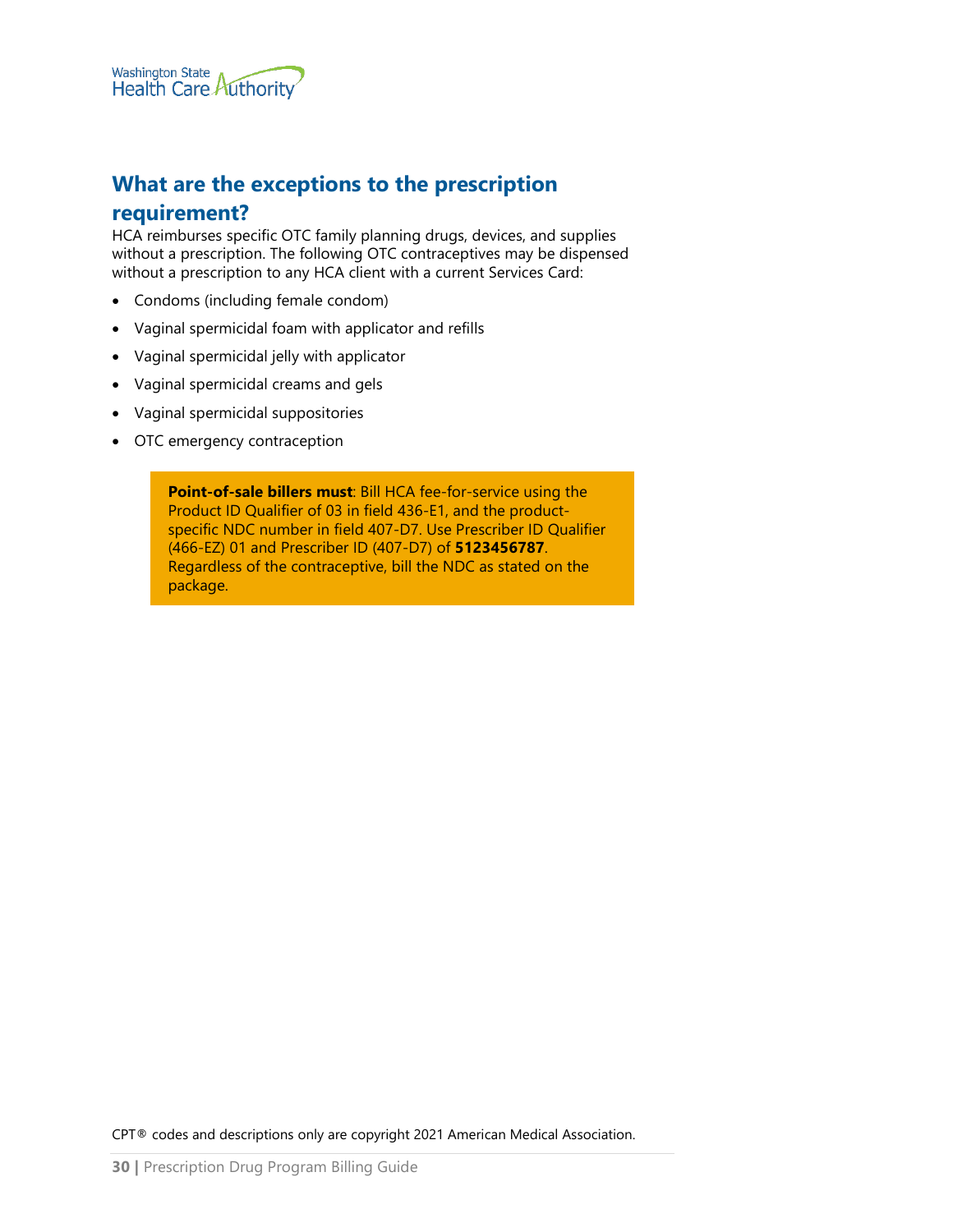

# <span id="page-30-0"></span>**Prescription Monitoring Program (PMP)**

Providers must check the Prescription Monitoring Program (PMP), as required by **[WAC 182-530-1080](https://app.leg.wa.gov/wac/default.aspx?cite=182-530-1080)**.

## <span id="page-30-1"></span>**How do providers and facilities register, access, and use the PMP?**

See the Department of Health's **[Prescription Monitoring Program webpage](https://www.doh.wa.gov/ForPublicHealthandHealthcareProviders/HealthcareProfessionsandFacilities/PrescriptionMonitoringProgramPMP#heading25416)** for information about PMP registration, access, and use. This webpage also includes information about integration for facilities, pharmacies, and electronic health records (EHR) systems.

#### <span id="page-30-2"></span>**When is a provider required to check the PMP?**

**Prescribers** must check the PMP before prescribing any controlled substance. This check must be completed no more than ten days before prescribing a controlled substance.

**Dispensing pharmacists** must check the PMP no later than two days after dispensing a controlled substance.

#### <span id="page-30-3"></span>**May a delegate complete the PMP review?**

The prescriber or dispensing pharmacist may delegate the retrieval of the client's PMP information to anyone in their practice setting with authorization to access the PMP. The prescriber or dispensing pharmacist must be the person to review the client's current prescriptions, including any prescriptions not paid for by Apple Health.

#### <span id="page-30-4"></span>**How is the PMP retrieval and review documented?**

The prescriber and dispensing pharmacist must document in the client's medical record (the client's chart notes and pharmacy profile) the date and time the information was retrieved and the date and time it was reviewed. If the prescriber and dispensing pharmacist work together in the same facility, the client's clinical and pharmacy records must document the date and time of the PMP information retrieval and the date and time both the prescriber and the dispensing pharmacist reviewed the PMP information.

#### <span id="page-30-5"></span>**Are there exceptions to reviewing the PMP?**

Providers or their delegates must make a good faith effort to retrieve the PMP information. If, after a good faith effort, retrieval is not possible, the provider or delegate must document the date and time of the attempt(s) and reason they were unable to retrieve the information.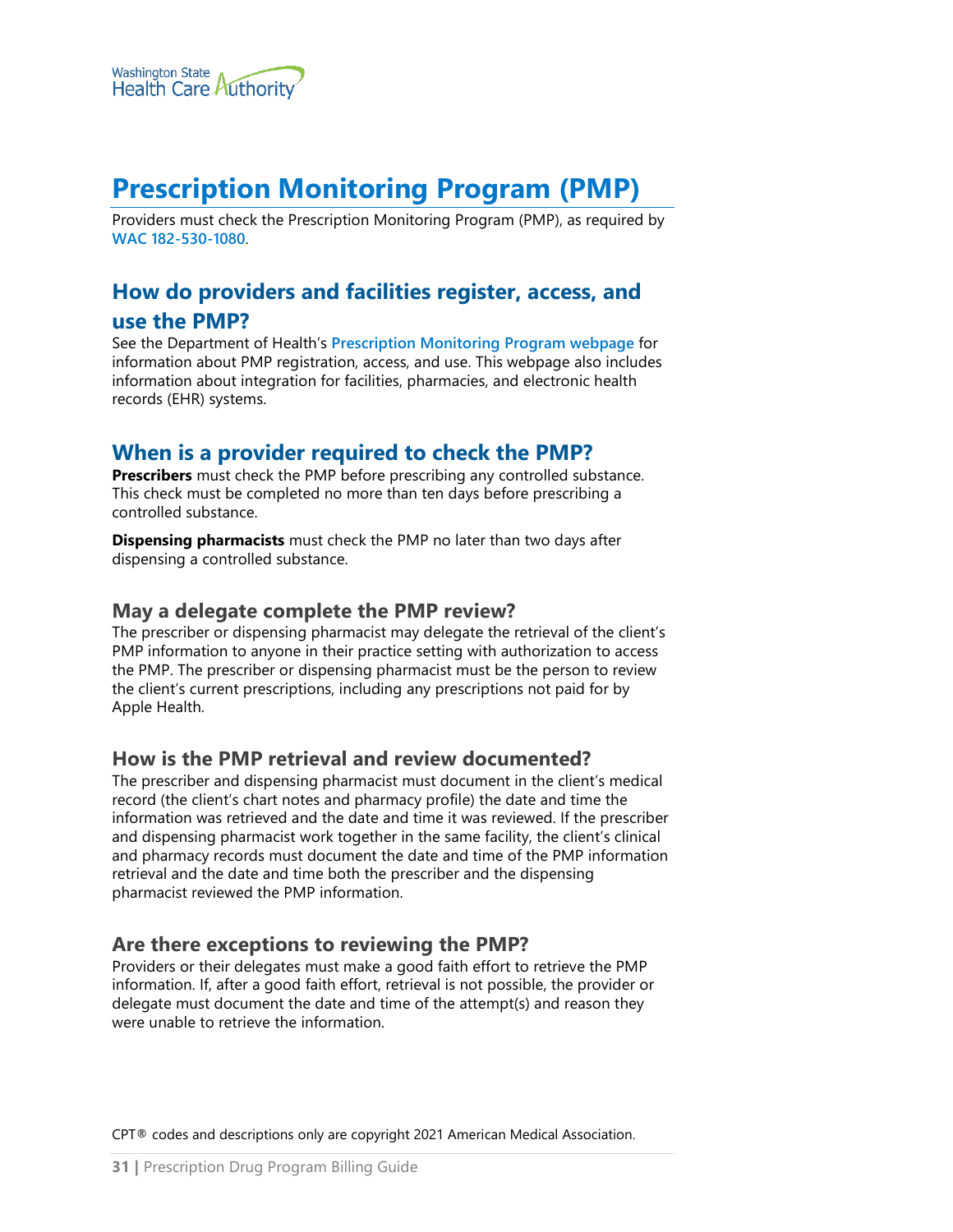

#### <span id="page-31-0"></span>**Is the PMP review required for all clients?**

. The PMP review is required for clients enrolled in an Apple Health managed care organization (MCO) or fee-for-service (FFS) program. This includes dual-eligible clients (those with Medicare and Medicaid) and clients with third-party liability (TPL), where Apple Health is the secondary payer.

The PMP review is **not** required when a client is:

- Receiving hospice or palliative care
- Receiving treatment for cancer
- A resident of a long-term care facility
- A resident of a facility where frequently abused drugs are dispensed through a contract with a single pharmacy

#### <span id="page-31-1"></span>**Can the PMP reviews be audited?**

Yes. HCA may audit prescribers' and pharmacists' compliance with the PMP review requirements as authorized by **Section 5042 [of the Support Act](https://www.congress.gov/bill/115th-congress/house-bill/6/text)** and **[WAC](https://app.leg.wa.gov/wac/default.aspx?cite=182-530-1080)  [182-530-1080](https://app.leg.wa.gov/wac/default.aspx?cite=182-530-1080)**.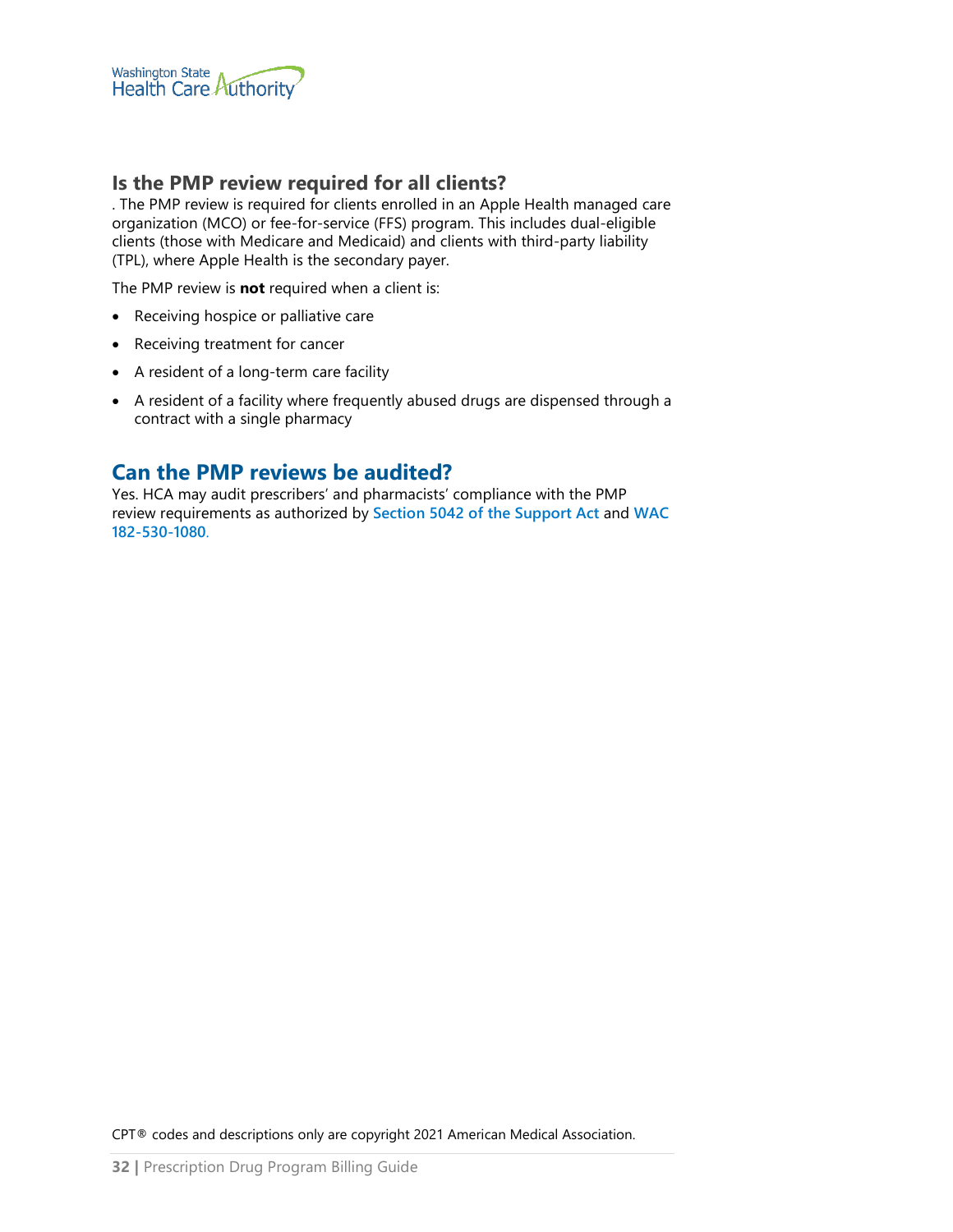

# <span id="page-32-0"></span>**Compliance Packaging**

HCA, the Home Care Association of Washington (HCAW), and the Washington State Pharmacy Association (WSPA) developed the following guidelines in a cooperative effort to improve drug therapy outcomes for the most at-risk segment of the medical assistance population.

#### <span id="page-32-1"></span>**What is included in compliance packaging?**

Compliance packaging includes both of the following:

- Reusable, hard plastic containers of any type (e.g., Medisets, weekly minders, etc.)
- Non-reusable compliance packaging (e.g., blister packs, bingo cards, bubble packs, etc.)

## <span id="page-32-2"></span>**How is it determined that a client is eligible for compliance packaging?**

Prescribers are encouraged to communicate to high-risk clients the need for compliance packaging if, in their professional judgment, such packaging is appropriate.

Clients are considered high-risk and eligible to receive compliance packaging if they:

- **Do not reside** in a skilled nursing facility or other inpatient facility.
- Have one or more of the following representative disease conditions:
	- o Alzheimer's disease
	- o Blood clotting disorders
	- o Cardiac arrhythmia
	- o Congestive heart failure
	- o Depression
	- o Diabetes
	- o Epilepsy
	- o HIV/AIDS
	- o Hypertension
	- o Schizophrenia
	- o Tuberculosis

#### **AND**

• Concurrently consume two or more prescribed medications for chronic medical conditions that are dosed at three or more intervals per day.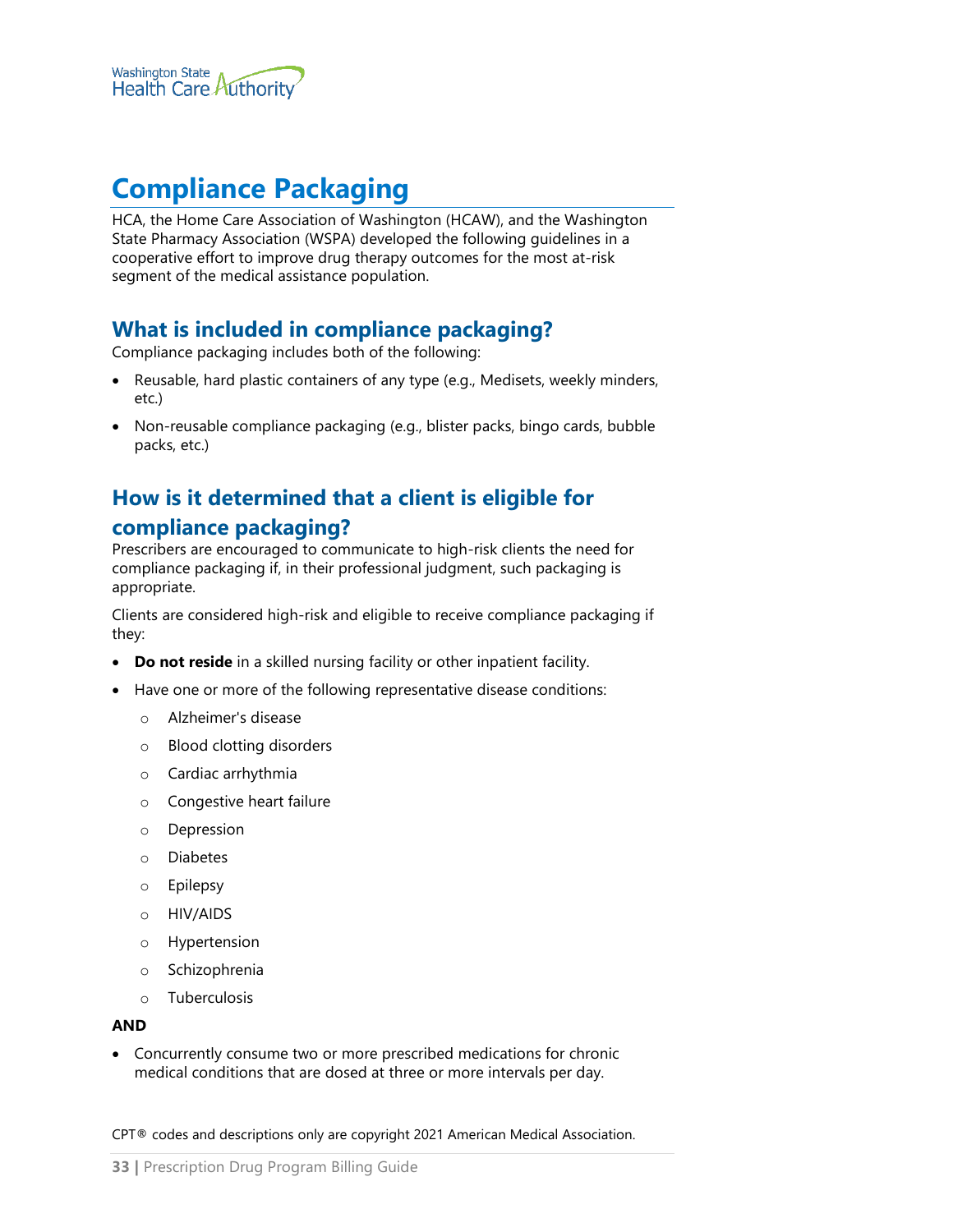

• Demonstrate a pattern of noncompliance that is potentially harmful to the client's health. The client's pattern of noncompliance with the prescribed drug regimen must be fully documented in the provider's file.

Prefilling a syringe is not considered compliance packaging. See **[Special](#page-38-0)  [Programs/Services](#page-38-0)** for syringe filling guidelines.

Managed care clients who meet these criteria are eligible to have compliance packaging paid for under fee-for-service (FFS) when one or more medications packaged are covered under the FFS benefit. Packaged medications may include a combination of medications paid for by the client's managed care organization and medications paid under FFS, as long as a paid FFS claim exists for at least one medication included in the packaging. To bill HCA through FFS for compliance packaging that meets these conditions, enter the appropriate expedited authorization (EPA) code on the claim. See **[What is required when billing for](#page-33-0)  [compliance packaging?](#page-33-0)** for additional requirements and guidelines.

## <span id="page-33-0"></span>**What is required when billing for compliance packaging?**

To bill for compliance packaging:

- Bill electronically on an approved professional claim. See HCA's **[ProviderOne](http://www.hca.wa.gov/node/311)  [Billing and Resource Guide](http://www.hca.wa.gov/node/311)** for general billing instructions.
- Include the NPI of the ordering practitioner in the 'referring' field. The ordering practitioner is the prescriber or pharmacist who determined the client meets compliance packaging criteria.
- Bill your usual and customary charge. Reimbursement will be the billed charge or the maximum allowable fee, whichever is less.
- Use the following procedure codes in combination with the appropriate modifier. HCA will deny claims for these procedure codes without the accompanying modifier.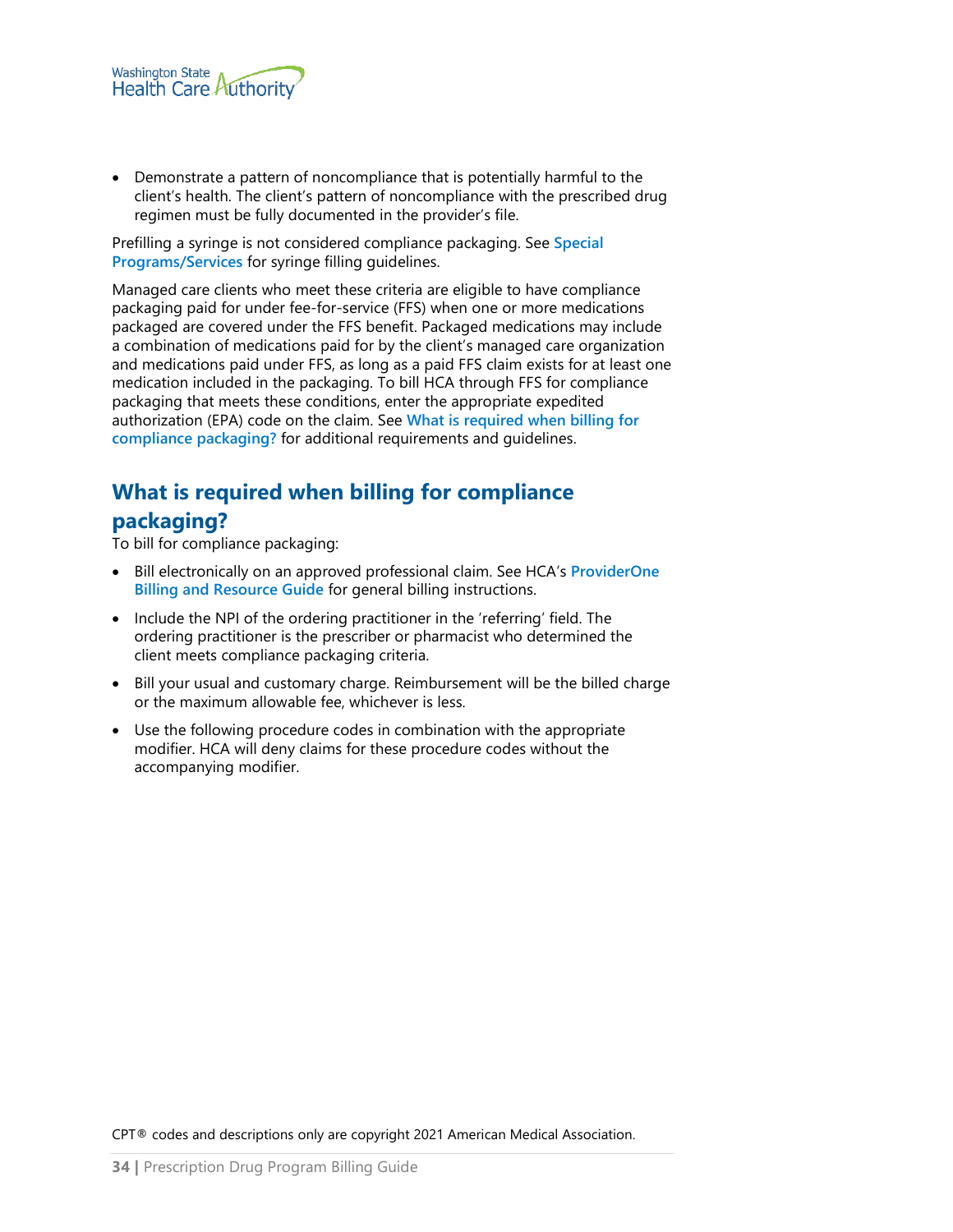

| <b>Short</b><br><b>Description</b>                                           | <b>HCPCS Code</b> | <b>Modifier</b> | <b>Maximum Allowable Units*</b>                                                                                                                                                |
|------------------------------------------------------------------------------|-------------------|-----------------|--------------------------------------------------------------------------------------------------------------------------------------------------------------------------------|
| <b>Reusable</b><br>compliance<br>device or<br>container                      | T1999             | UF              | Limit of 4 per client, per year<br>May be billed in combination but not<br>to exceed a total of 4 per year                                                                     |
| Reusable<br>compliance<br>device or<br>container, extra-<br>large capacity   | T1999             | SC              | Limit of 4 per client, per year<br>May be billed in combination but not<br>to exceed a total of 4 per year                                                                     |
| <b>Filling fee for a</b><br>reusable<br>compliance<br>device or<br>container | T1999             | TS              | Limit of 4 fills per client, per month                                                                                                                                         |
| Non-reusable<br>compliance<br>device or<br>container                         | T1999             | <b>NU</b>       | Limit of 4 fills per client, per month<br>Includes reimbursement for materials<br>and filling time. Bill one unit each time<br>non-reusable compliance packages<br>are filled. |

\* See the Pharmacy **[Special Services, Vaccine Administration, and Compliance](http://www.hca.wa.gov/node/301)  [Packaging fee schedule](http://www.hca.wa.gov/node/301)**

HCA does not pay for compliance packaging more than the limits listed above. Requests for limitation extensions will not be approved.

> **Note**: For MCO clients who are eligible for compliance packaging through FFS, pharmacies must enter expedited authorization (EA) code 870001421 on the billing form in the *Authorization Number* field, or in the *Authorization* or *Comments* section when billing electronically.

#### <span id="page-34-0"></span>**Billing for single-dose vials**

When a drug is packaged in a single-dose vial that cannot be used for multiple injections, HCA reimburses for the entire quantity of the drug or biological contained in the vial. HCA requires providers to use the smallest vial size available from the manufacturer(s) containing the amount necessary for administration. Unused product discarded as waste is covered in addition to the quantity administered, up to the maximum number of allowed units for the vial size used. HCA considers the entire vial to have been used in providing services to the client and will reimburse accordingly.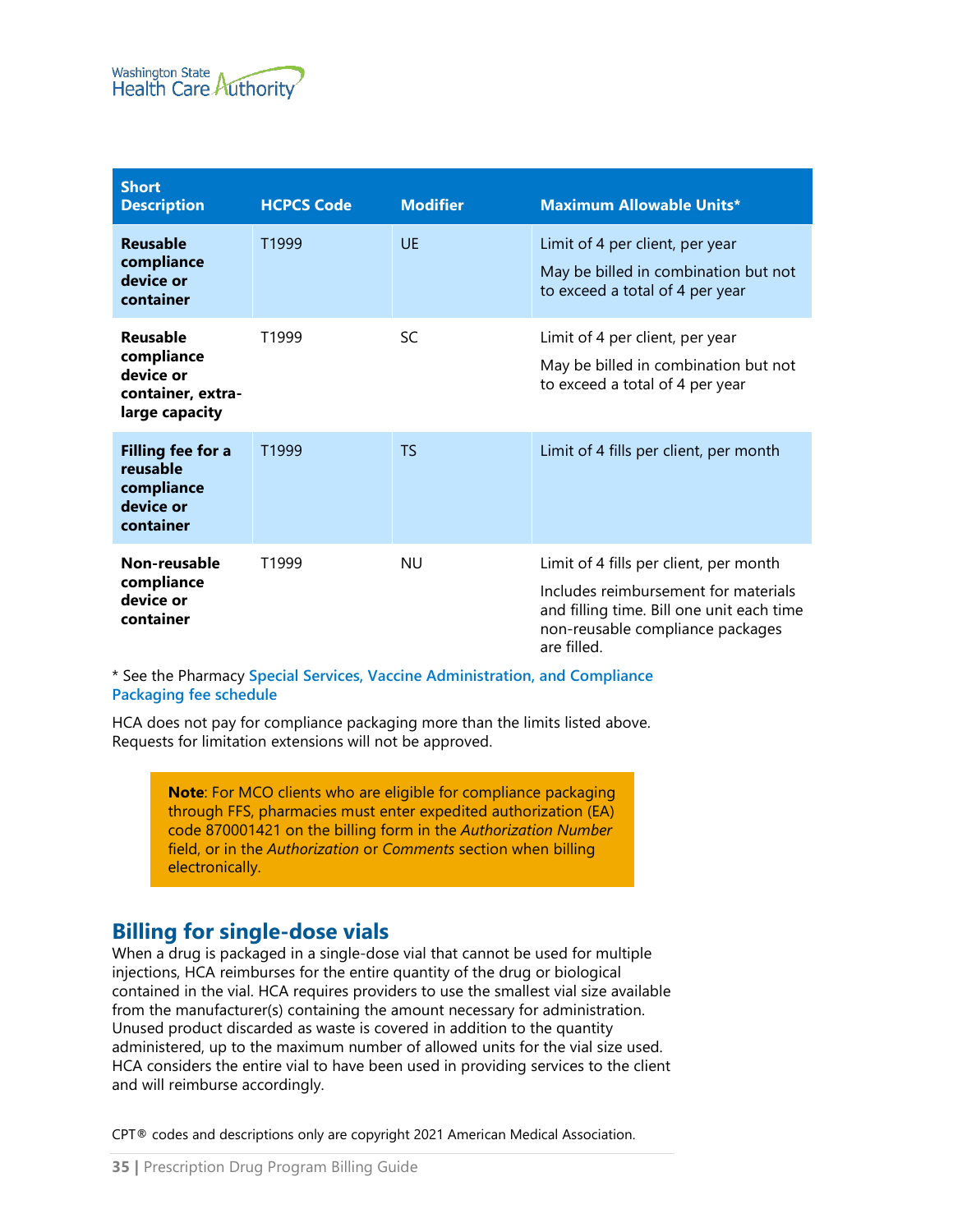

**Note**: The actual National Drug Code (NDC) that was dispensed must be used when submitting a claim. The number of units contained within each vial must be billed as a single claim. (See WAC **[182-530-5000\(1\)\(b\)](http://app.leg.wa.gov/wac/default.aspx?cite=182-530-5000)**.)

For information on billing for single-dose vials on medical claims, see Billing for single-dose vials (SDV) in the **[Physician-Related Services/Health Care](http://www.hca.wa.gov/node/301)  [Professional Services Billing Guide](http://www.hca.wa.gov/node/301)**.

## <span id="page-35-0"></span>**Does a provider need HCA approval to bill for splitting single-dose vials?**

**Yes**. Providers must obtain HCA approval to bill for splitting single-dose vials. To receive HCA approval, submit the following documentation by fax to the attention of the Pharmacy Administrator at 1-360-725-1328:

- Documentation showing all requirements of the United States Pharmacopeia General Chapter 797, Pharmaceutical Compounding - Sterile Preparations regulations are met, including the date of the last laminar flow hood inspection and through date of the certification
- The policy the provider has established regarding IV admixture preparations
- The policy the provider has established regarding when single-dose vials are split and how the remainder is to be used
- The billing NPI(s) of the requesting provider

HCA will provide an approval or denial of the provider's request within 10 business days.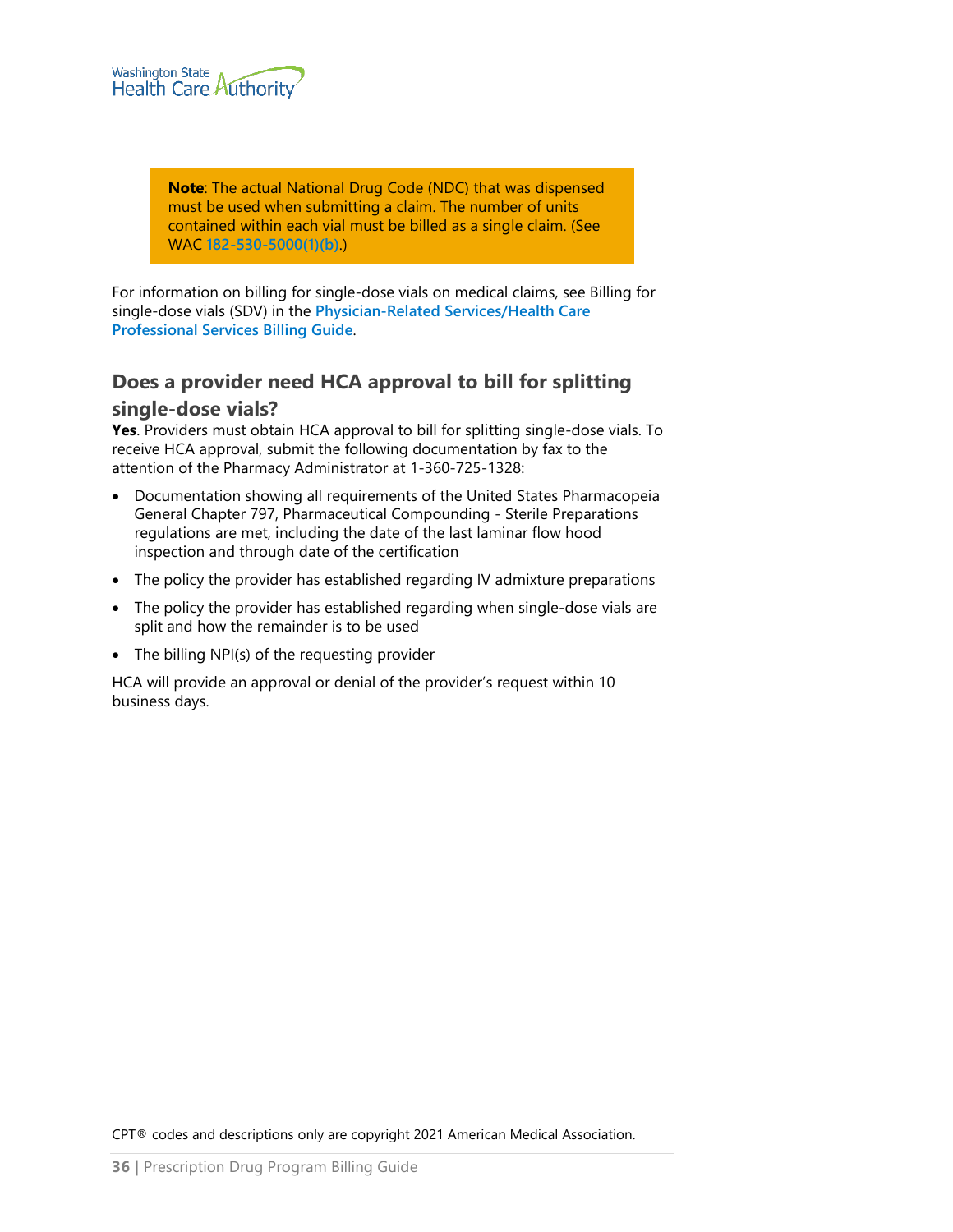

# **Compounded Prescriptions**

### **What is compounding?**

Compounding is the act of combining two or more active ingredients or the medically necessary adjustment of therapeutic strengths and/or forms by a pharmacist for a single active ingredient. HCA does not consider drug reconstitution to be compounding. HCA reimburses pharmacists for compounding drugs only if the client's drug therapy needs are unable to be met by commercially available dosage strengths and forms of the medically necessary drug.

**Note**: All compound ingredients must be billed on one claim. Each ingredient must be separately detailed using the National Council for Prescription Drug Programs (NCPDP) Compound Segment. HCA's point-of-sale (POS) system does not accept **highest cost ingredient** compound billing.

The pharmacist must document in the client's file the need for the adjustment of the drug's therapeutic strength or form, or both.

## **Which ingredients are not reimbursed in compounds?**

- Coloring agents, preservatives, and flavoring agents used in compounded prescriptions **except** when they are necessary as a complete vehicle for compounding (e.g., simple syrup)
- Any product which would not be reimbursable when used outside of a compound, except as detailed on the following page

# **What additional ingredients are reimbursable in**

#### **compounds?**

- Bulk chemicals which are active ingredients and are considered non-drug items when used outside of a compound
- Vehicles or suspending agents necessary for the completion of the compound

HCA reimburses for compounding ingredients from the following chemical supply companies who have not signed Federal Rebate agreements:

| <b>Labeler Code</b> | <b>Company</b> |
|---------------------|----------------|
| 00395               | Humco Labs     |
| 00802               | Emerson Labs   |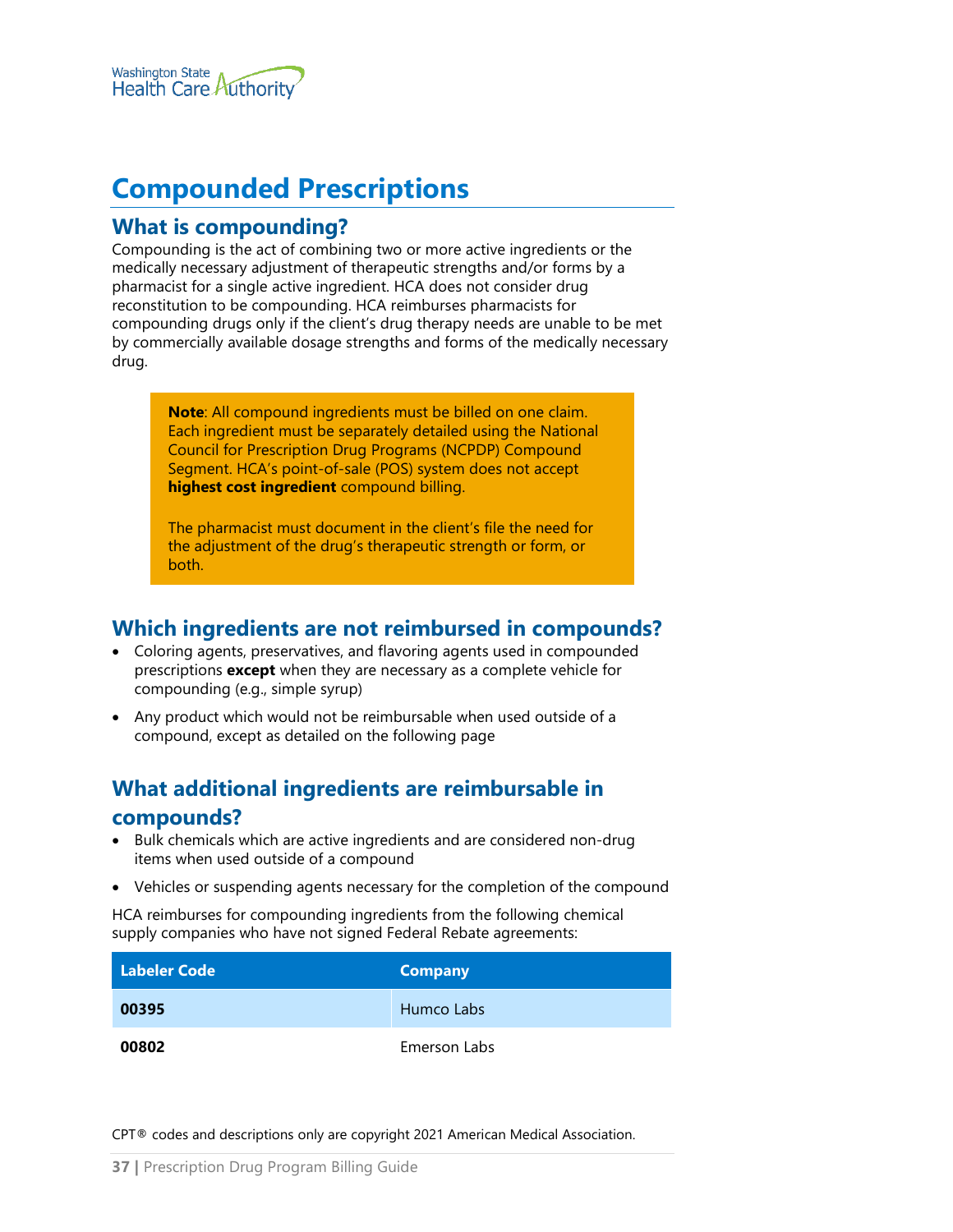

**Note**: Other chemical suppliers' products are reimbursable only if they have been reported to HCA's current drug file contractor with a valid 11-digit national drug code (NDC) and the manufacturer has signed a Federal Rebate agreement.

### **Is authorization required to compound prescriptions?**

**No**. HCA does not require authorization to compound prescriptions.

**Individual ingredients** requiring authorization still require authorization when used in a compound, except as previously noted.

The need for authorization of any single ingredient within a compound will cause the entire compound claim to be rejected until authorized, but only the individual ingredient actually requires authorization.

### **Billing for compounded prescriptions**

- Pharmacies must bill each ingredient used in compounded prescriptions using the 11-digit NDC for each ingredient.
- Bill the **appropriate** quantity used for each ingredient on one claim. **Do not bill the combined total quantity**.
- HCA pays a dispensing fee for each payable ingredient. HCA does not pay separate fees for compounding time or preparation fees.

**Note**: If a compound is rejected, pharmacies may elect to accept reimbursement for any payable ingredient within the compound by entering an **8** in the Submission Clarification Code field (420- DK).

#### **Point-of-sale billers must**:

- Enter a Compound Code (field 406-D6) of 2 in the Claim Segment.
- Enter a Product/Service ID Qualifier (436-E1) of 03 in the Claim Segment.
- Enter a Product/Service ID (407-D7) of **00000-0000-00** in the Claim Segment.
- Enter the separate ingredient details using the Compound Segment.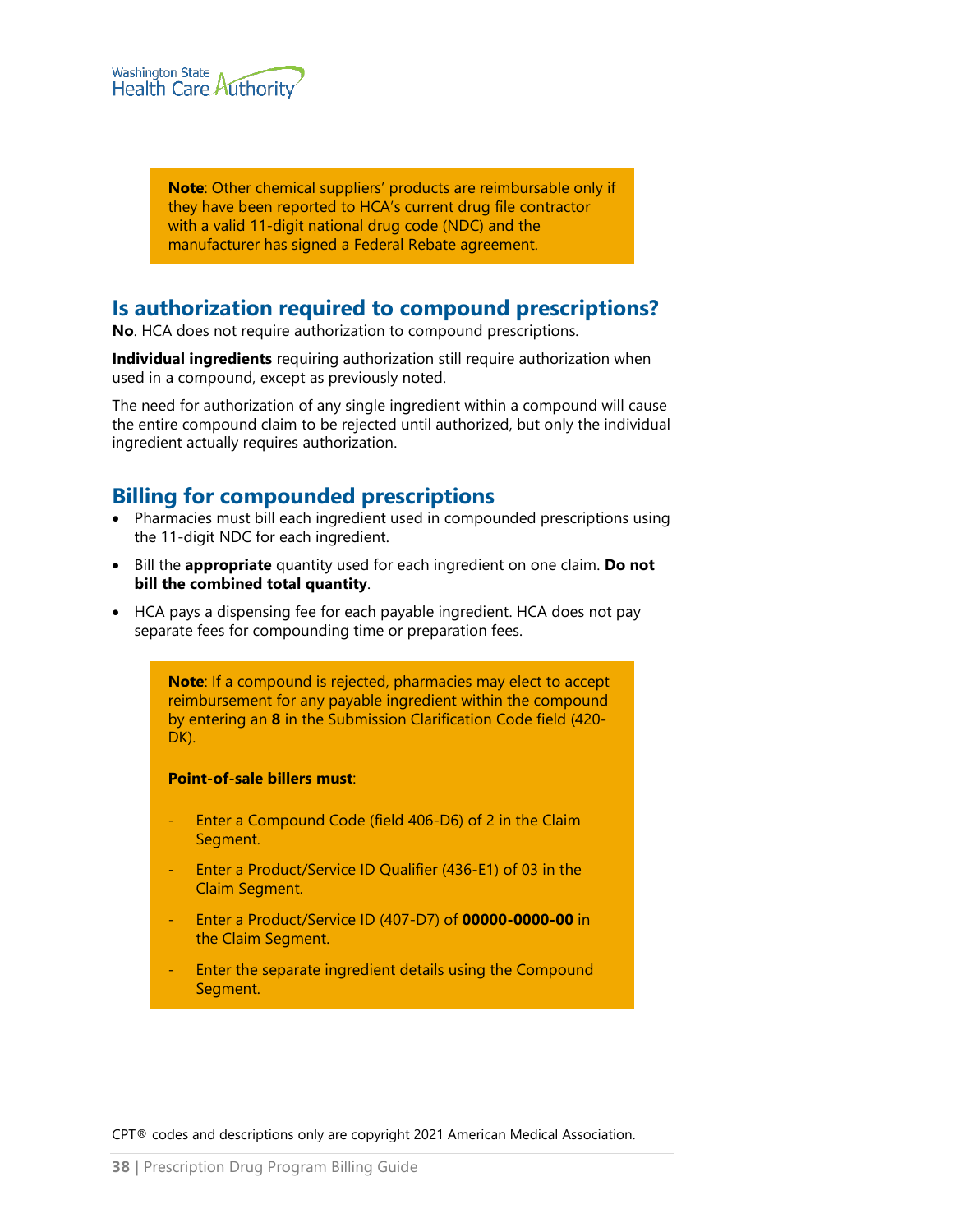

# **Special Programs and Services**

# **Can pharmacists or pharmacies bill for COVID-19 testing for Apple Health (Medicaid) clients?**

Yes, as follows:

- A pharmacist may be a servicing or billing provider for COVID-19 testing.
- A pharmacy may bill for COVID-19 testing performed by a pharmacist in a pharmacy.

For updated information regarding COVID-19, see HCA's **[Information about](https://www.hca.wa.gov/about-hca/information-about-novel-coronavirus-covid-19)  [novel coronavirus \(COVID-19\) webpage.](https://www.hca.wa.gov/about-hca/information-about-novel-coronavirus-covid-19)**

### **Tobacco/Nicotine Cessation Program**

For eligibility and coverage requirements, see the *Behavior change interventiontobacco/nicotine cessation* section in HCA's **[Physician-Related Services/Health](http://www.hca.wa.gov/node/301)  [Care Professional Services Billing Guide](http://www.hca.wa.gov/node/301)**.

Pharmacists with a collaborative practice agreement may provide tobacco/nicotine cessation counseling and prescribe for clients. For counseling requirements, limitations, billing information, and resources, see the *Physician-Related Services/Health Care Professional Services Medicaid Billing Guide*.

# **How does a pharmacy bill HCA for Clozaril/Clozapine and related services?**

HCA reimburses pharmacies for Clozaril/Clozapine plus pays a dispensing fee. Bill Clozaril/Clozapine using the appropriate national drug code (NDC) on either the point-of-sale (POS) system or electronically through ProviderOne. See HCA's **[ProviderOne Billing and Resource Guide](http://www.hca.wa.gov/node/311)** for general billing instructions.

Any licensed or registered pharmacy with clinical experience in monitoring patient mental and health status may provide and bill for case coordination (medication management) for clients receiving Clozaril/Clozapine.

Persons providing case coordination serve as a focal point for the client's Clozaril/Clozapine therapy. All services must be documented and are subject to quality assurance review. When providing case coordination, providers must:

- Coordinate a plan of care with the:
	- o Client
	- o Client's caregiver
	- o Prescriber
	- o Pharmacy
- Assure services are provided to the client as specified in the plan of care.
- Assure blood samples are drawn according to the Food and Drug Administration (FDA) labeling, blood counts are within normal range, and the client is compliant with the plan of care.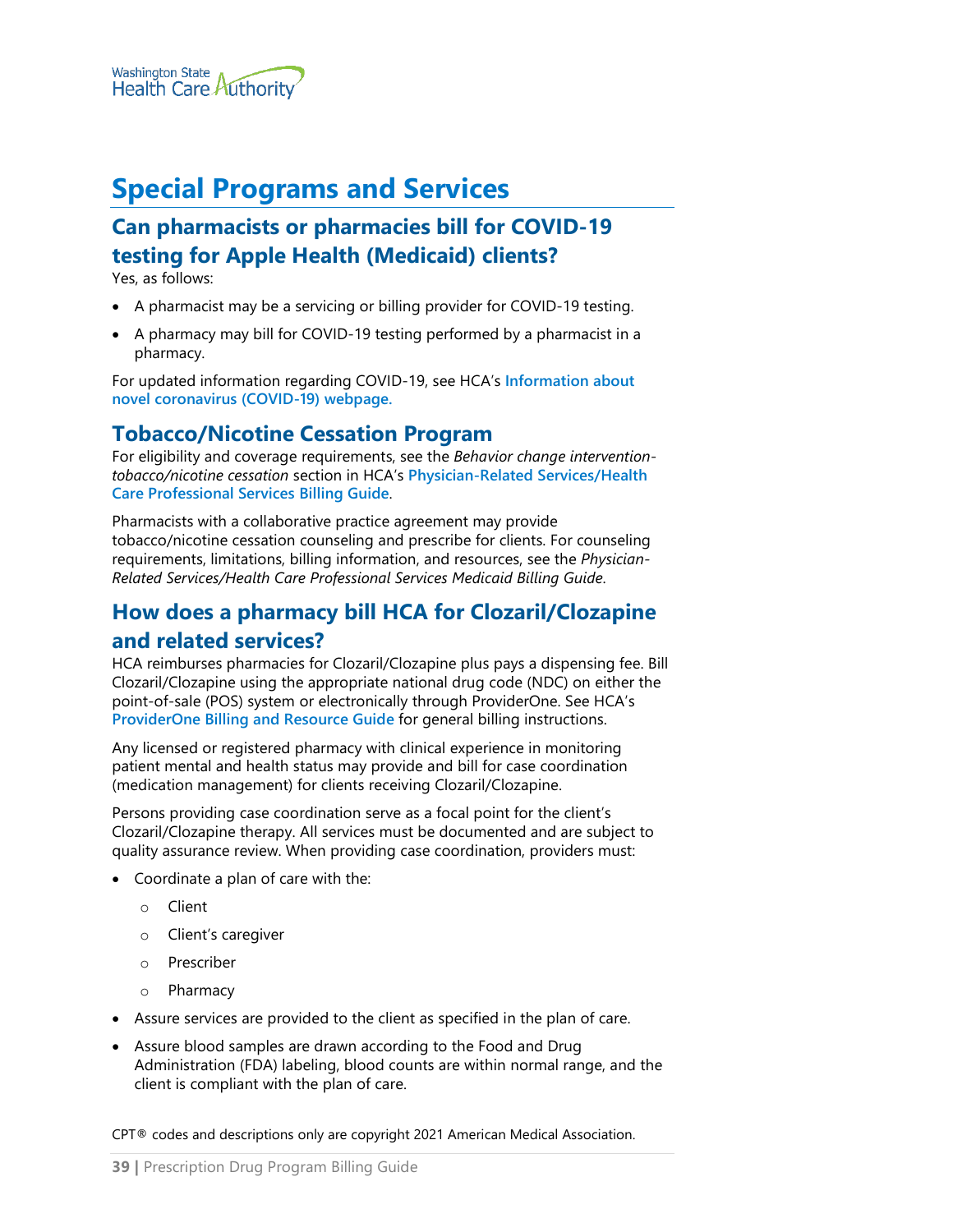- Follow-up with the client on missed medical appointments.
- Maintain detailed, individual client records to document the client's progress.
- Provide feedback to the prescriber on the client's progress, immediately report abnormal blood counts, and client noncompliance.
- Assure smooth transition to a new case coordinator, when necessary.

See HCA's **[ProviderOne Billing and Resource Guide](http://www.hca.wa.gov/node/311)** for general billing instructions. Use the following procedure codes to bill for Clozaril/Clozapine related services on an approved electronic professional claim:

| <b>Procedure Code</b> | <b>Modifier</b> | <b>Description</b>      | <b>Reimbursement</b>                                                                                                 |
|-----------------------|-----------------|-------------------------|----------------------------------------------------------------------------------------------------------------------|
| 36415                 |                 | Routine<br>venipuncture | Per the Resource-Based Relative<br>Value Scale (RBRVS) fee schedule                                                  |
| 99605                 | HF              |                         | See the Pharmacy Special Services,<br><b>Vaccine Administration, and</b><br><b>Compliance Packaging fee schedule</b> |
| 99606                 | HF              |                         | See the Pharmacy Special Services,<br><b>Vaccine Administration, and</b><br><b>Compliance Packaging fee schedule</b> |

**Note**: Due to close monitoring requirements, HCA allows up to five fills per month.

#### **Emergency contraceptive pills (ECP)**

HCA reimburses for emergency contraceptive pills (ECP) through the POS system for female clients in eligible programs. ECP that is not over-the-counter (OTC) requires a prescription to be dispensed. OTC ECP may be dispensed with or without a prescription.

Levonorgestrel (OTC) does not require a prescription.

Ulipristal requires a prescription.

To receive reimbursement for OTC ECP that does not require a prescription and was not prescribed, pharmacies must bill HCA fee-for-service (FFS) using the specific NDC and Prescriber ID number **5123456787**. It is common practice to dispense two packages at a time, especially for clients using barrier contraceptive methods. Pharmacies are instructed to dispense the quantity requested by the client. Pharmacies that are members of, or subcontract with, an HCA-contracted managed care organizations (MCO) and are serving an MCO must bill the prescription cost to the plan. HCA reimburses pharmacists for ECP plus pays a dispensing fee. Bill for ECP using the appropriate NDC.

See the **[Family Planning Billing Guide](https://www.hca.wa.gov/node/301)** for more information on covered products and services.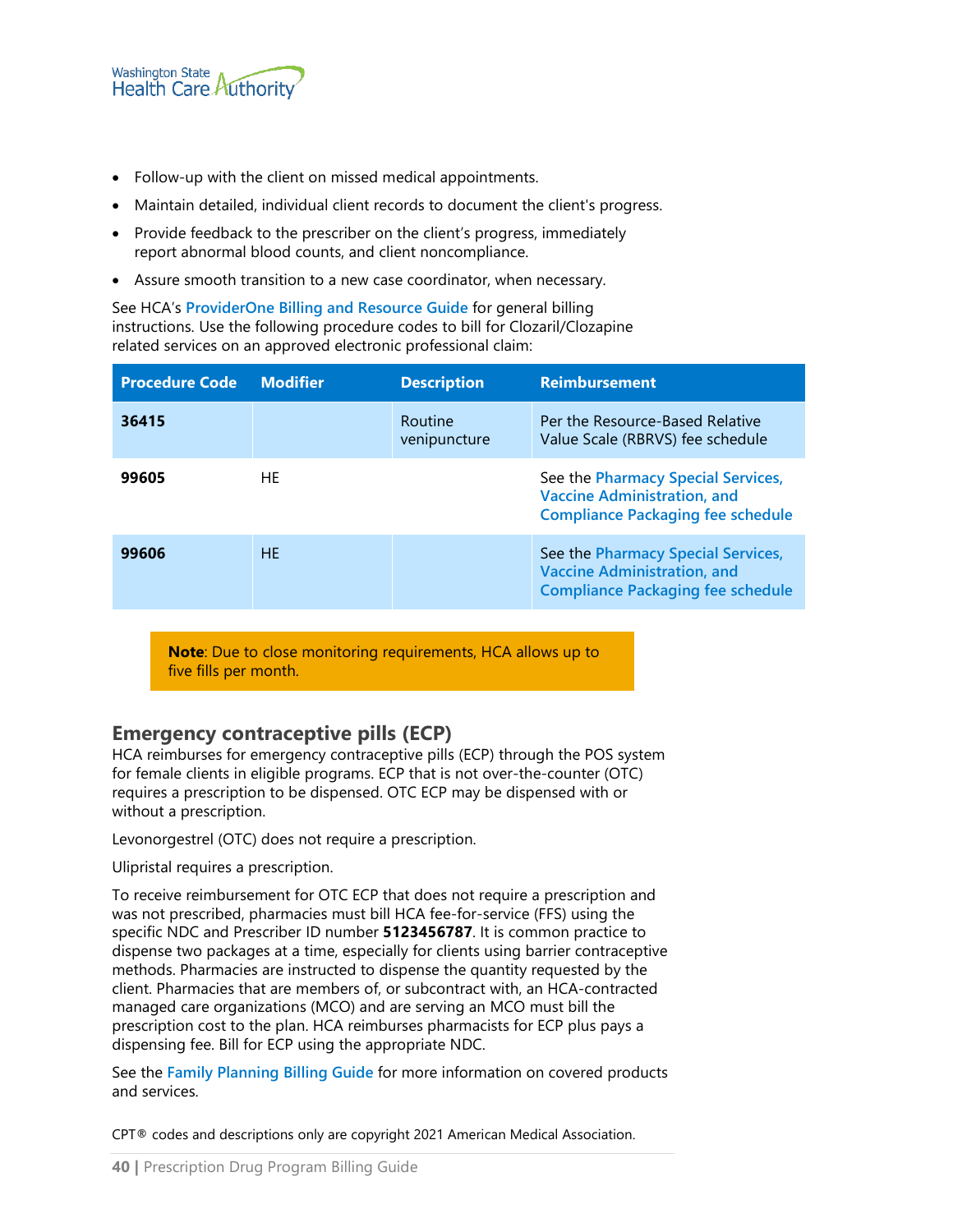

#### **Emergency contraception (EC) counseling**

When a pharmacist with an EC protocol approved by the Board of Pharmacy prescribes ECPs, the pharmacy may bill HCA for the counseling portion.

Pharmacists performing EC counseling must ensure that a copy of the pharmacist's current approved protocol certificate from the Board of Pharmacy is on file at the pharmacy where the service was performed. Performing EC Counseling without a currently approved protocol is subject to sanction by the Board of Pharmacy. Billing HCA for EC Counseling without a current, approved protocol **on file** is subject to recoupment of payment.

The counseling is a service-related item, not a drug, and must be billed on an approved electronic professional claim. See HCA's **[ProviderOne Billing and](http://www.hca.wa.gov/node/311)  [Resource Guide](http://www.hca.wa.gov/node/311)** for general billing instructions.

#### **BILLING ON A PROFESSIONAL CLAIM**

- Use diagnosis code Z30.09 (contraceptive management).
- Use the following procedure code and modifier to bill for EC counseling:

| <b>Procedure Code</b> | Modifier <b>Modifier</b> | <b>Description</b>   | Maximum Allowable Fee                                                                                                |
|-----------------------|--------------------------|----------------------|----------------------------------------------------------------------------------------------------------------------|
| 99605                 | FP                       | <b>EC Counseling</b> | See the Pharmacy Special Services,<br><b>Vaccine Administration, and</b><br><b>Compliance Packaging fee schedule</b> |

# **What is the Patient Review and Coordination (PRC)**

#### **Program?**

PRC is a health and safety program for fee-for-service (FFS) and managed care clients needing help in the appropriate use of medical services.

Clients assigned to the PRC program are identified as such in ProviderOne.

When a client is initially placed in the PRC program, HCA or managed care organization (MCO) places the client for no less than 24 months with one or more of the following types of health care providers:

- Primary care provider (PCP)
- Pharmacy for all prescriptions
- Prescriber of controlled substances
- Hospital for nonemergency services unless referred by the assigned PCP or a specialist. A client may receive covered emergency services from any hospital
- Another qualified provider type, as determined by HCA or MCO staff on a case-by-case basis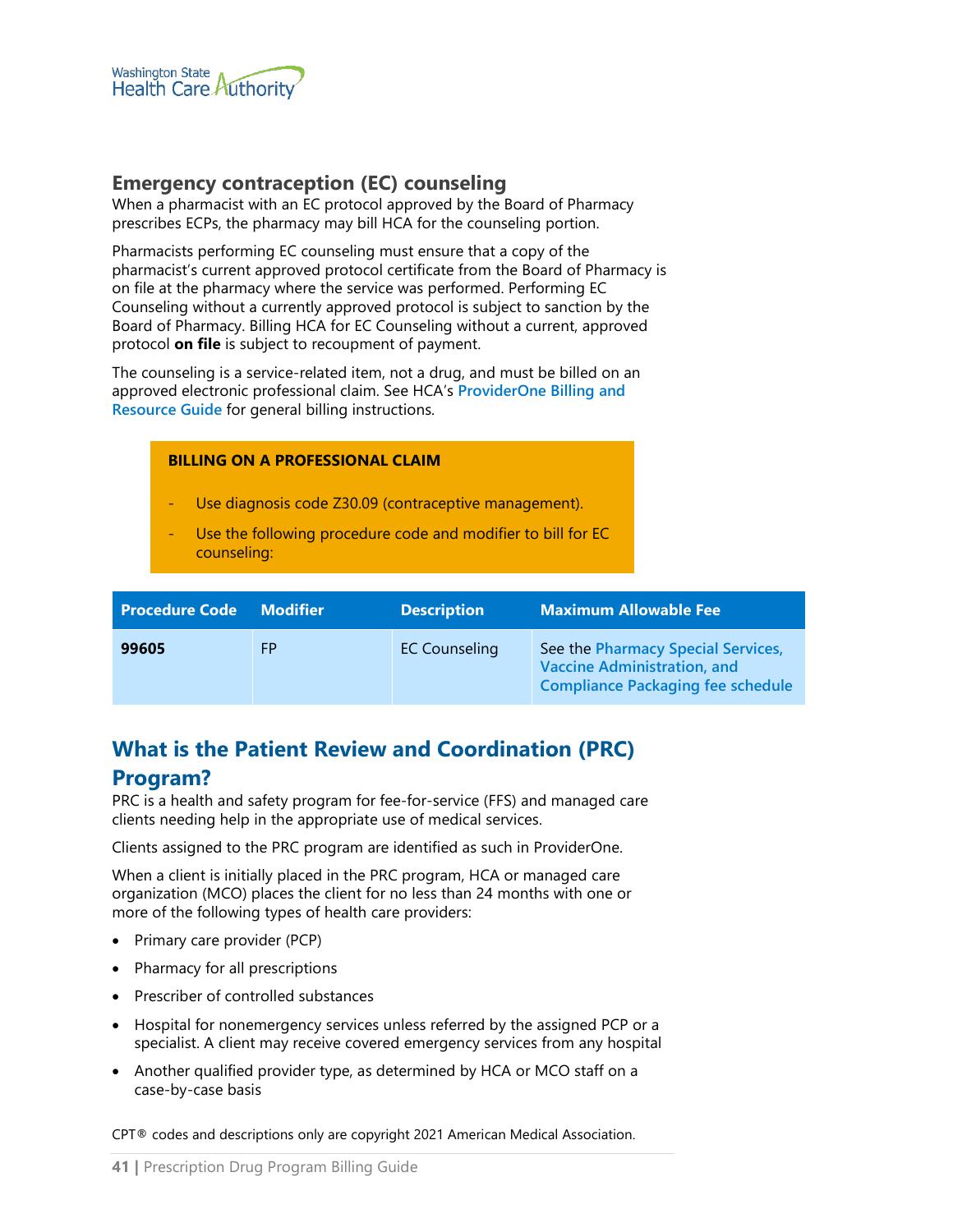

Assignment in the PRC program is for an initial period of 2 years. After 2 years, a review is conducted to determine if the restriction will be lifted. If the restriction is lifted, the client is no longer on the PRC program. If the restriction is NOT lifted, the client stays on the PRC program for another 3 years. After 3 years, a review is conducted to determine if the restriction will be lifted. If this restriction is lifted, the client is no longer on the PRC program. If this restriction is NOT lifted, the client stays on the PRC program for another 6 years. All further restriction periods are for an additional 6 years.

#### **PRC criteria**

HCA or MCO staff use the following usage guidelines to initiate a review for PRC placement. A client may be placed in the PRC program when either the client's medical history or billing history, or both, documents any of the following:

- Any two or more of the following conditions occurred for the client in a period of 90 consecutive calendar days in the previous 12 months:
	- o Received services from four or more different providers, including physicians, ARNPs, and PAs not located in the same clinic or practice
	- o Had prescriptions filled by four or more different pharmacies
	- o Received ten or more prescriptions
	- o Had prescriptions written by four or more different prescribers not located in the same clinic or practice
	- o Received similar services on the same day not located in the same clinic or practice
	- o Had ten or more office visits

-OR-

- Any one of the following occurred for the client within a period of 90 consecutive calendar days in the previous 12 months:
	- o Made two or more emergency agency visits
	- o Exhibits **at-risk** usage patterns
	- o Made repeated and documented efforts to seek health care services that are not medically necessary
	- o Was counseled at least once by a health care provider, or an agency or an MCO staff member with clinical oversight, about the appropriate use of health care services

-OR-

• The client received prescriptions for controlled substances from two or more different prescribers not located in the same clinic or practice in any one month within the 90-day review period.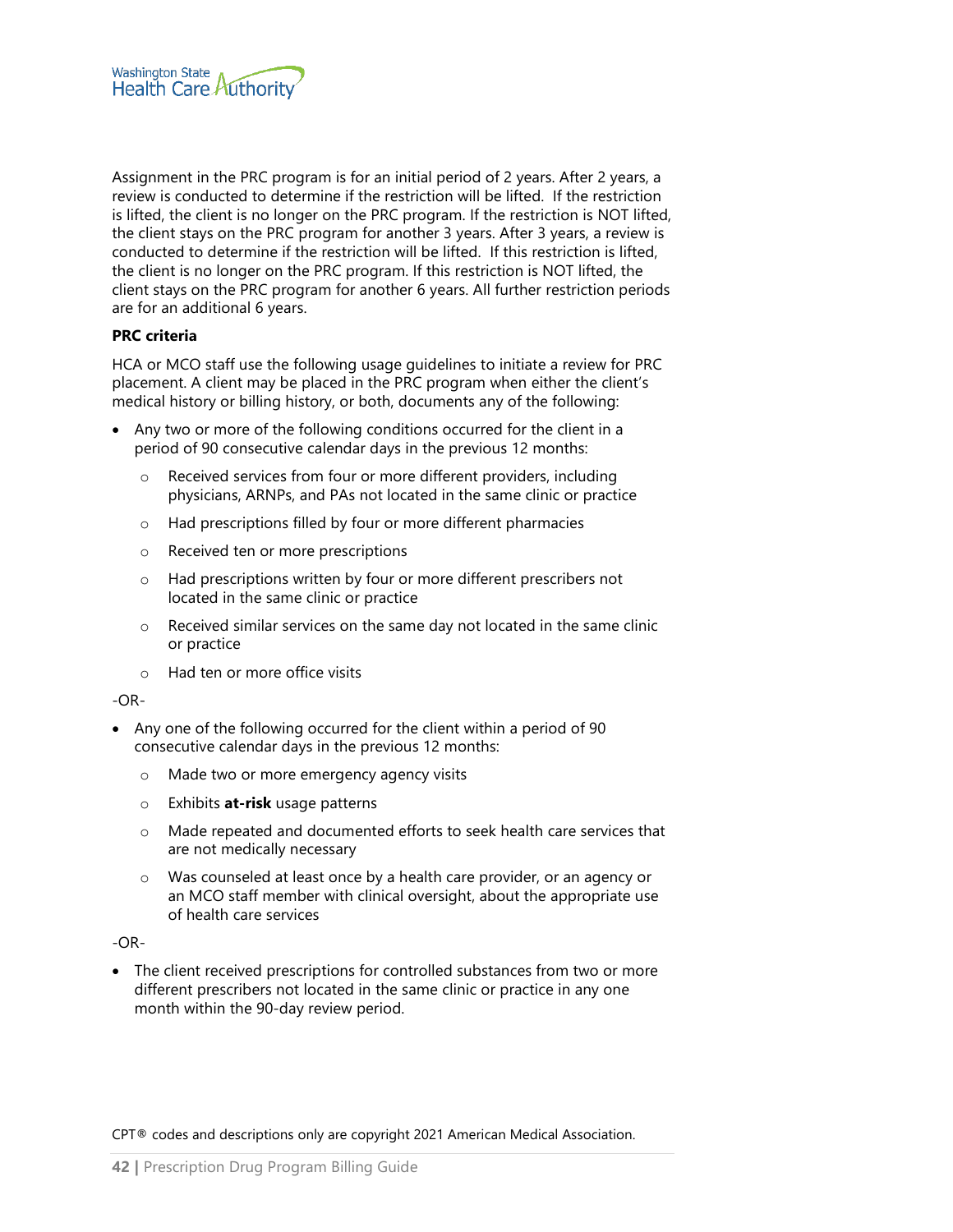#### -OR-

• The client has either a medical history or billing history, or both, that

 demonstrates a pattern of the following at any time in the previous 12 months:

- o Using health care services in a manner that is duplicative, excessive, or contraindicated
- o Seeking conflicting health care services, drugs, or supplies that are not within acceptable medical practice
- $\circ$  Being on substance abuse programs such as the alcohol and drug abuse treatment and support act (ADATSA)

(See WAC **[182-501-0135](http://app.leg.wa.gov/WAC/default.aspx?cite=182-501-0135)**(6)(a)-(d))

# **What is the pharmacy's role in the PRC Program?**

The assigned pharmacy is a key player in managing the client's prescriptions. The pharmacist will be able to alert the client's primary care physician (PCP), narcotic prescriber, or HCA's PRC staff of misuse or potential problems with the client's prescriptions.

Since pharmaceuticals are an HCA-covered service, do not accept cash from clients except for drugs not covered by HCA under WAC **[182-502-0160](http://app.leg.wa.gov/WAC/default.aspx?cite=182-502-0160)**.

A major focus of the PRC Program is education. Educating the client on appropriate use of prescriptions, drug interactions, the importance of maintaining one PCP and pharmacy to manage and monitor one's care are key elements in helping the client appropriately use services.

Clients who have been in the PRC program have shown a 33% decrease in emergency room use, a 37% decrease in physician visits, and a 24% decrease in the number of prescriptions.

# **What happens if a restricted client goes to a nonassigned pharmacy?**

If a restricted client goes to a **non-assigned pharmacy**, the POS system will reject the claim. In the case of a non-emergency situation, the client should be referred to their assigned pharmacy.

Washington State has the **prudent layman's** law, in which clients can go to the emergency room **if they think** they have a problem and must be seen by the emergency room staff. However, emergency room prescriptions cannot be overridden in the POS system by a non-assigned PRC pharmacy. In this situation, the pharmacist may call the PRC referral line during regular business hours (Monday-Friday, 8 a.m. – 5 p.m.) at 1-800-562-3022 extension 15606 to request an override.

At their discretion in an emergency situation, pharmacists may fill all medications except scheduled drugs, unless verification is made with the prescriber that there is a legitimate medical necessity. Justification for the emergency fill must be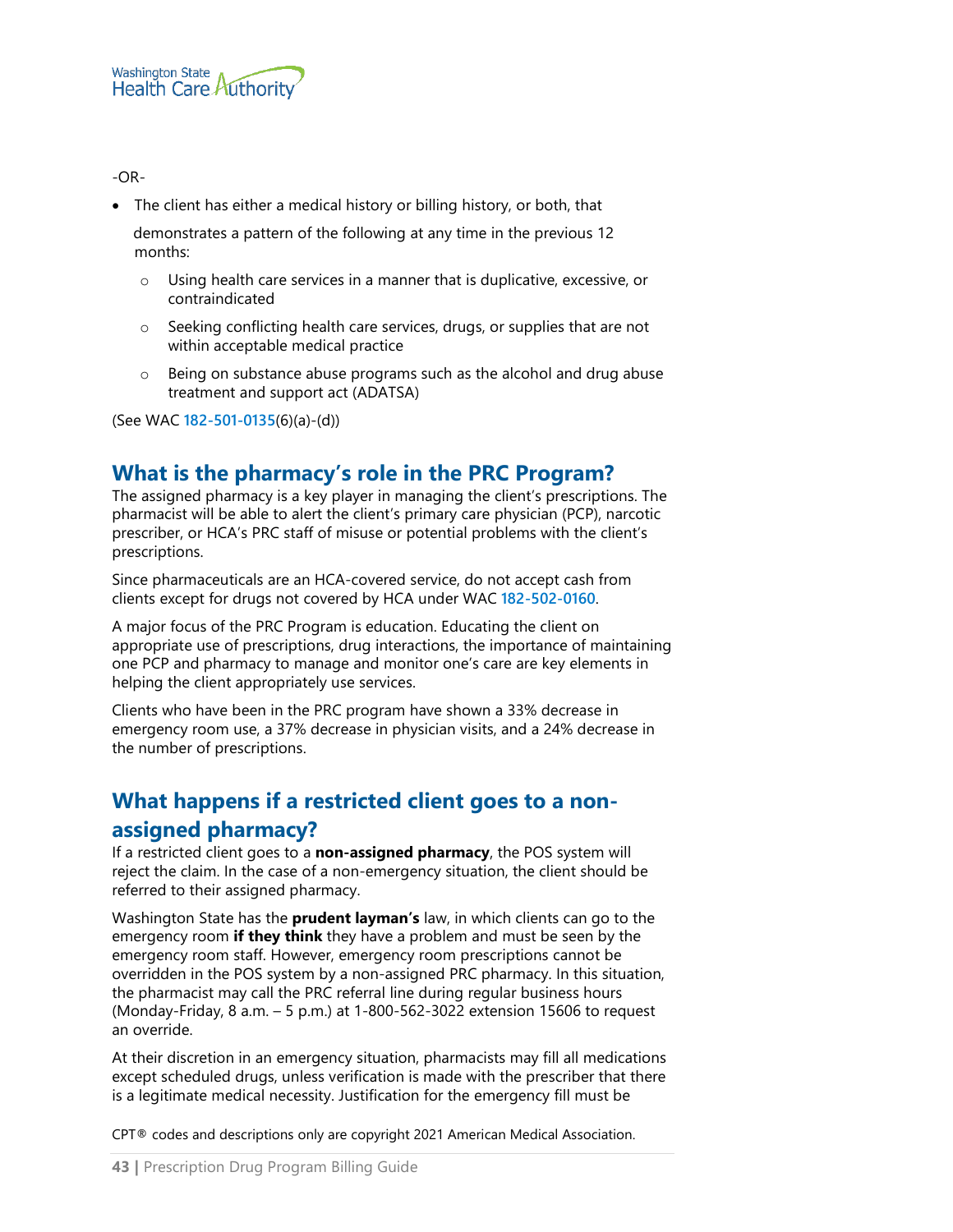

provided to the PRC Program the next business day for an override to be completed.

For more information, or to report over-utilization of services, contact:

Patient Review and Coordination (PRC) Program PO Box 45530 Olympia, Washington 98504-5532

Phone: 1-800-562-3022, ext. 15606 FAX: 1-360-725-1969

Visit HCA's **[Patient Review and Coordination \(PRC\) Program](http://www.hca.wa.gov/node/2681)** webpage.

# **How are HCA-covered vaccines and vaccine administration fees billed?**

- All covered vaccines other than influenza, pneumonia, and shingles must be billed on a professional claim. See HCA's **[ProviderOne Billing and Resource](http://www.hca.wa.gov/node/311)  [Guide](http://www.hca.wa.gov/node/311)** for general billing instructions.
- Administration fees must be billed on a professional claim (including influenza, pneumonia, and shingles vaccines). The POS system does not have the capability to reimburse for professional services other than dispensing fees.
- HCA reimburses qualified pharmacists for the administration of all HCAcovered vaccines for clients on eligible programs.

#### **Clients age 18 and younger**

HCA does not reimburse for any vaccine that is available free from the Department of Health (DOH) through the Universal Vaccine Distribution Program and the federal Vaccines for Children program.

HCA pays **only the administration fee** for any vaccine available at no cost from DOH.

# **Which vaccines are covered and are they available free from DOH?**

To check which vaccines are **free from DOH**, refer to the **[Professionally](https://www.hca.wa.gov/billers-providers-partners/prior-authorization-claims-and-billing/provider-billing-guides-and-fee-schedules#collapse_51_accordion)  [Administered Drug Fee Schedule](https://www.hca.wa.gov/billers-providers-partners/prior-authorization-claims-and-billing/provider-billing-guides-and-fee-schedules#collapse_51_accordion)**.

#### **Billing for the administration of a vaccine available free from DOH**

Bill for the administration of these vaccine(s) with the appropriate procedure code for the vaccine and use modifier SL (e.g., 90707 SL).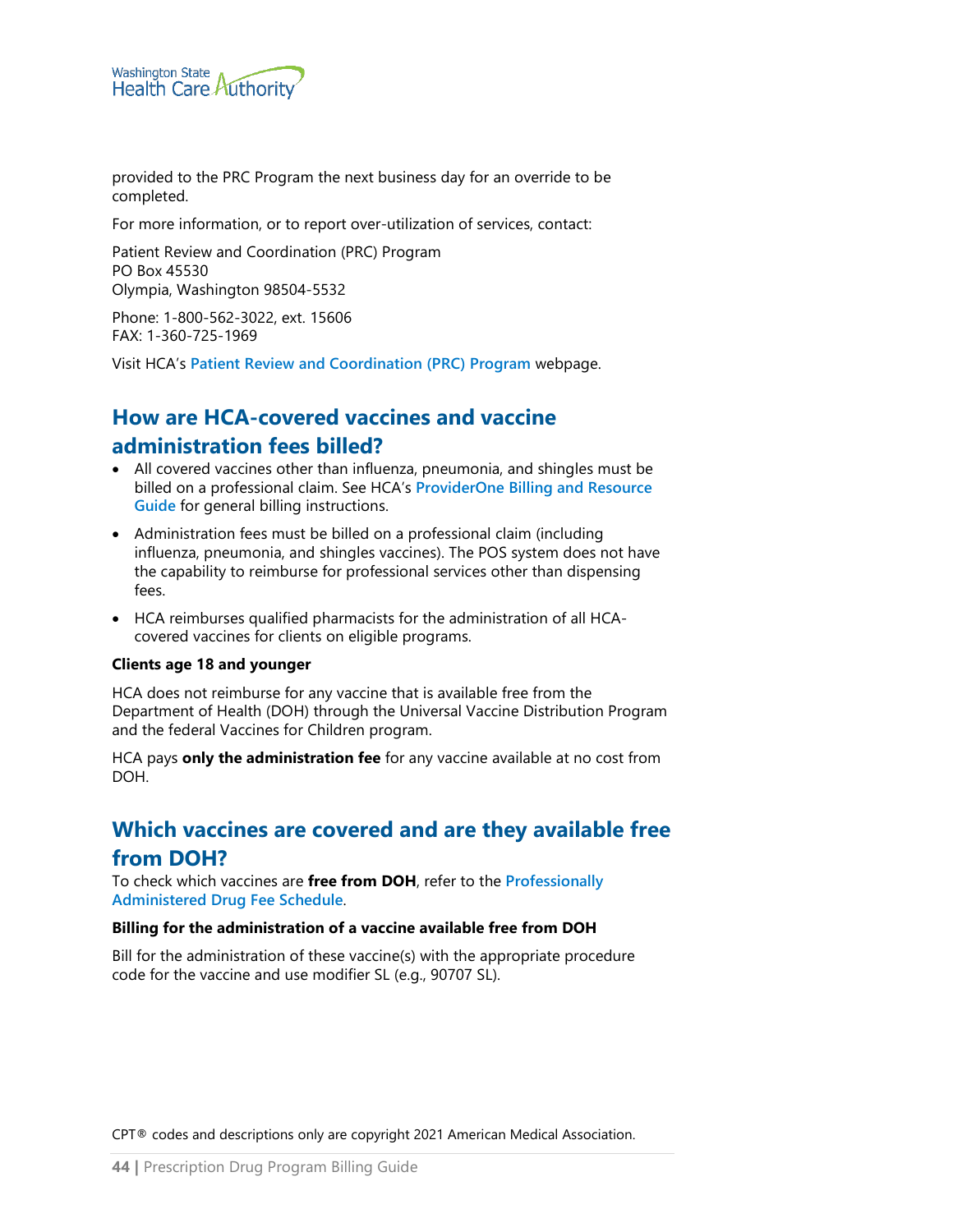

#### **Billing for vaccines that are not free from DOH**

- Bill for the cost of the vaccine with the appropriate procedure code for the vaccine.
- Bill for the vaccine administration using CPT® codes 90471 (first vaccination) and 90472 (additional vaccinations). HCA limits reimbursement to a maximum of one unit of 90471 and one unit of 90472 per client, for the same date of service.
- The administration codes must be billed on the same claim as the procedure code for the vaccine.
- DO NOT use modifier SL with these vaccines.

### **How must a pharmacy bill HCA for influenza,**

#### **pneumonia, and shingles vaccines?**

Pharmacists must bill for influenza, pneumonia, and shingles vaccines (unless the vaccine is free from the Washington State Department of Health (DOH)) with national drug codes (NDCs) through the point-of-sale (POS) system, and for the administration on a professional claim. Influenza and pneumonia vaccines are covered for clients age 19 and older. Shingles vaccines are covered for clients age 50 and older.

#### **Billing for vaccine administration**

HCA pays pharmacists for administering influenza, pneumonia, and shingles vaccinations only if they have an immunization collaborative practice protocol on file with the Washington State Department of Health (DOH), State Board of Pharmacy. When billing for the administration of an HCA-covered vaccine, the pharmacist's NPI must be entered in the **Prescriber ID** field (411-DB).

> **Note**: Pharmacies may **not** use their Pharmacy Location NPI as the Provider NPI.

| <b>Procedure</b><br>Code | <b>Description</b>                           | <b>Maximum Allowable Fee</b>                                                                                         |
|--------------------------|----------------------------------------------|----------------------------------------------------------------------------------------------------------------------|
| G0008                    | Administration of influenza virus<br>vaccine | See the Pharmacy Special Services,<br><b>Vaccine Administration, and Compliance</b><br><b>Packaging fee schedule</b> |
| G0009                    | Administration of pneumococcal<br>vaccine    | See the Pharmacy Special Services,<br><b>Vaccine Administration, and Compliance</b><br><b>Packaging fee schedule</b> |
| 90471                    | Administration of shingles vaccine           | See the Pharmacy Special Services,<br><b>Vaccine Administration, and Compliance</b><br><b>Packaging fee schedule</b> |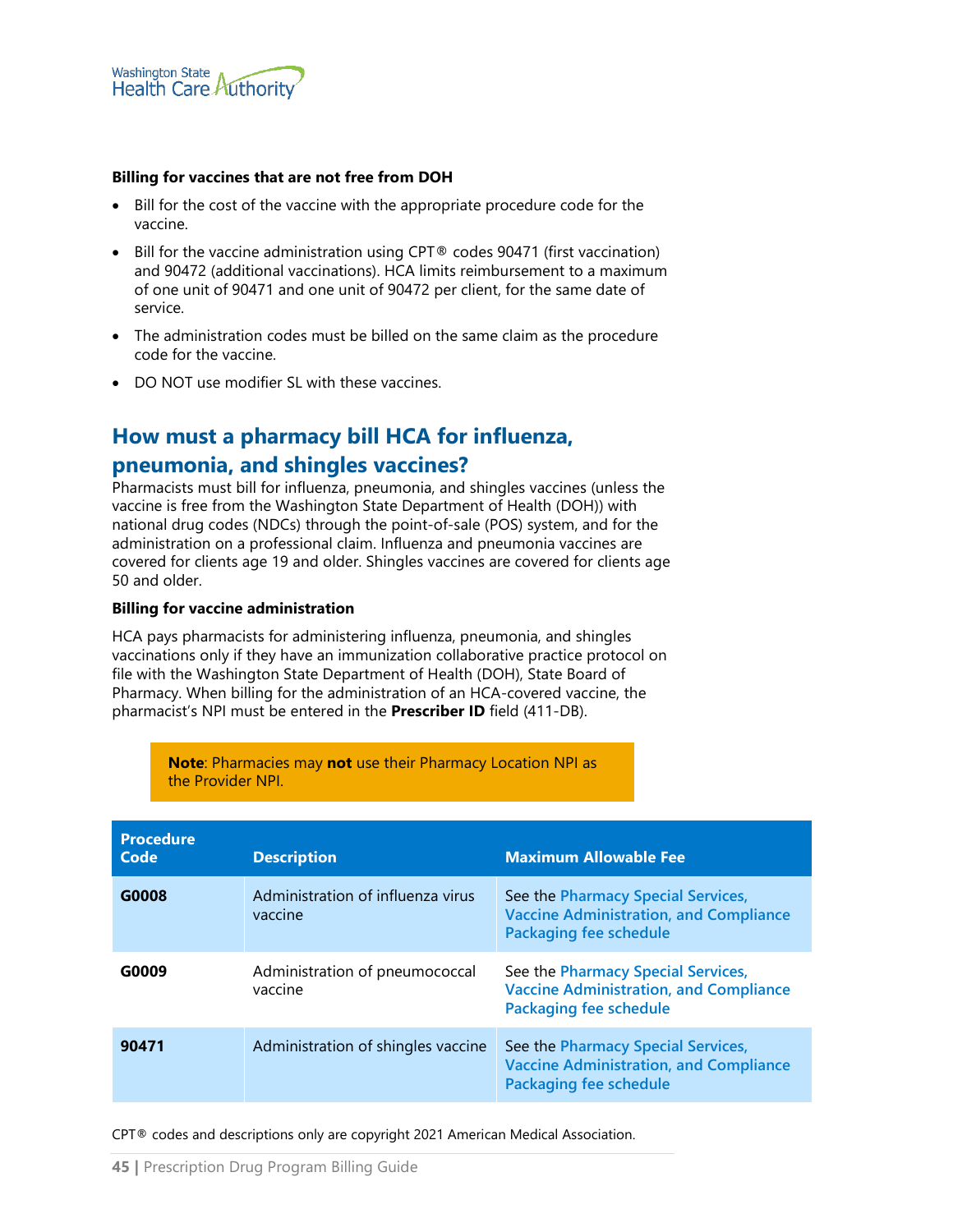

HCA pays pharmacies for procedure codes G0008, G0009 and 90471 (administration codes) when billed with place of service 01 (pharmacy).

Bill HCA for the vaccine administration using only an approved electronic professional claim. See HCA's **[ProviderOne Billing and Resource Guide](http://www.hca.wa.gov/node/311)** for general billing instructions. Vaccine administrations **cannot** be billed through the pharmacy POS system.

**Note**: When billing on an electronic professional claim, use the NPI – do not use the NCPDP number. Continue to bill the influenza, pneumonia, or shingles vaccine itself through the POS system using the NDC.

## **What diabetic supplies does HCA cover?**

HCA covers diabetic supplies through the pharmacy point-of-sale system as follows:

- Omnipods for diagnosis of type 1 diabetes. PA is required. Limited to 15 units per 30 days.
- Diabetic test strips and lancets:
	- o For children, age 20 and younger, as follows:
		- $\triangleright$  Insulin dependent, 300 test strips and 300 lancets per client, per month. EPA is required.
		- $\triangleright$  Noninsulin dependent, 100 test strips and 100 lancets per client, per month.
	- o For adults age 21 and older:
		- $\triangleright$  Insulin dependent, 100 test strips and 100 lancets per client, per month. For pharmacy POS, EPA is required.
		- $\triangleright$  For noninsulin dependent, 100 test strips and 100 lancets per client, every 3 months.
	- o For pregnant women with gestational diabetes or had diabetes prior to pregnancy, HCA pays for the quantity necessary to support testing as directed by the client's physician, up to 60 days postpartum. For pharmacy POS providers, Expedited Authorization required.
- Syringes and needles.
- Alcohol wipes.
- For other covered diabetic supplies, see the **[Medical Equipment and Supplies](https://www.hca.wa.gov/node/301)  [Billing Guide](https://www.hca.wa.gov/node/301)** for more information on covered products and services related to diabetic supplies.

For expedited codes and criteria, see HCA's **[Expedited Authorization List](https://www.hca.wa.gov/node/301)**.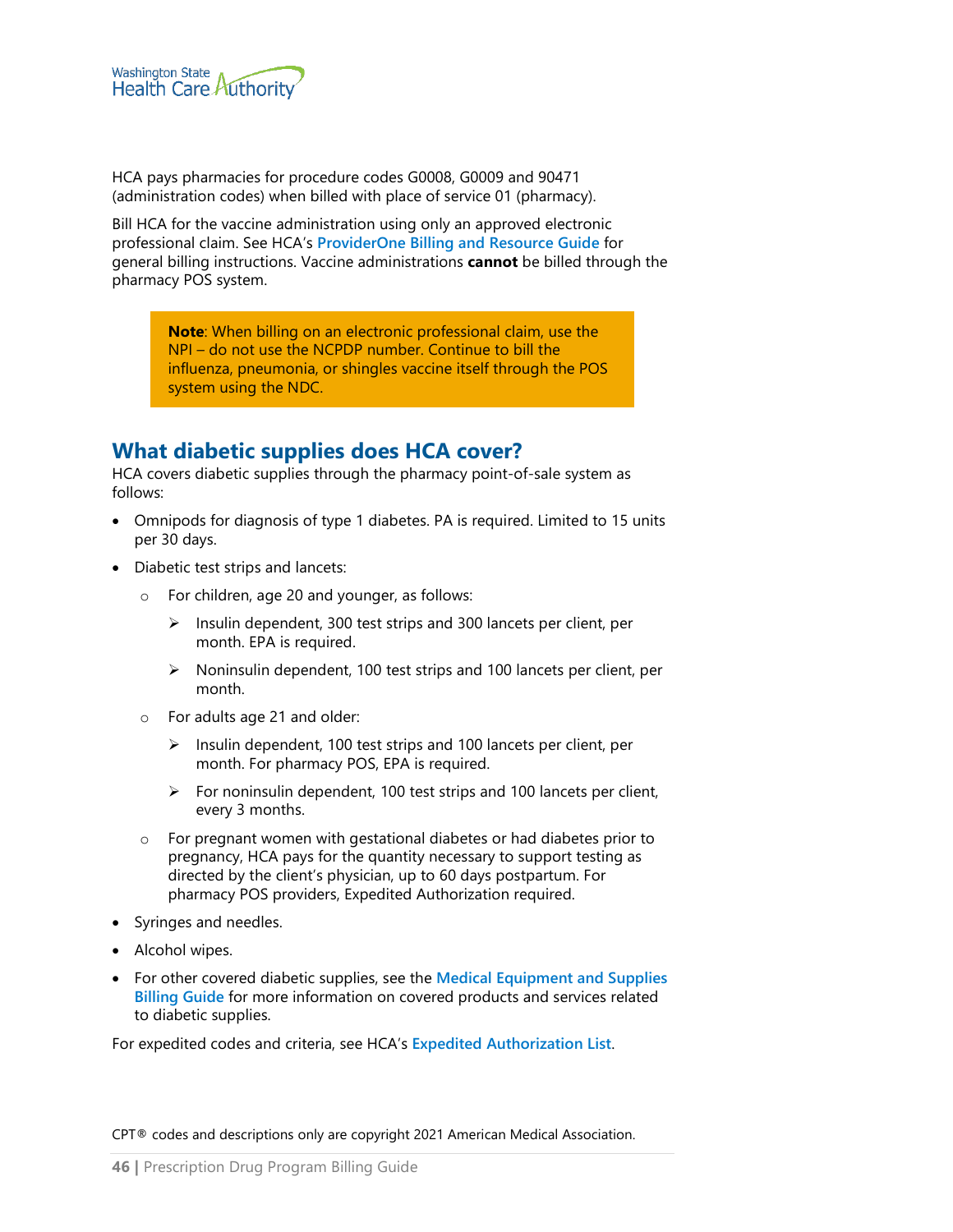

### **Does HCA reimburse for human papillomavirus (HPV) vaccine? GARDASIL**®

HCA reimburses for GARDASIL® (HPV (Types 6,11,16,18) Recombinant Vaccine). See the Immunizations in **[Physician-Related Services/Healthcare Professional](http://www.hca.wa.gov/node/301)  [Services Billing Guide](http://www.hca.wa.gov/node/301)**.

## **Does HCA reimburse for flu prevention medication?**

HCA reimburses for oseltamivir, without prior authorization (PA).

PA is required for all other flu prevention medications.

## **What form is used to bill for pre-filling syringes?**

Fees for pre-filling syringes may be billed on an approved electronic claim professional claim.

#### **These fees are not billable on POS.**

- Each unit billed must be for a two-week supply
- The maximum number of units allowed per month is three

Use the following HCPCS code:

| <b>Description</b>                                                                              | <b>HCPCS Code</b> | <b>Maximum Allowable Fee</b>                                                                                  |
|-------------------------------------------------------------------------------------------------|-------------------|---------------------------------------------------------------------------------------------------------------|
| <b>Pharmacy compounding and</b><br>dispensing services (to be used for<br>pre-filling syringes) | S9430             | See the Pharmacy Special Services,<br><b>Vaccine Administration, and Compliance</b><br>Packaging fee schedule |

# **ADHD (attention deficit hyperactivity disorder) safety**

#### **edits**

HCA promotes the safe and effective use of attention deficit hyperactivity disorder (ADHD) medication. HCA requires PA for prescriptions for clients receiving ADHD drugs when exceeding the recommended maximum dosage limits or when ADHD therapy duplications occur.

For clients age 17 and younger, see HCA's **[Second Opinion Program](https://www.hca.wa.gov/billers-providers-partners/programs-and-services/apple-health-second-opinion-program)** webpage for more information on additional PA requirements.

## **Second Opinion Program**

The Second Opinion Program is designed to improve prescribing practices for children ages 17 and younger. In collaboration with The Pediatric Mental Health Advisory Group and the Drug Utilization Review Board, HCA established pediatric mental health guidelines to identify children who may be at high risk due to offlabel use of prescription medication, use of multiple medications, high medication dosage, or lack of coordination among multiple prescribing providers.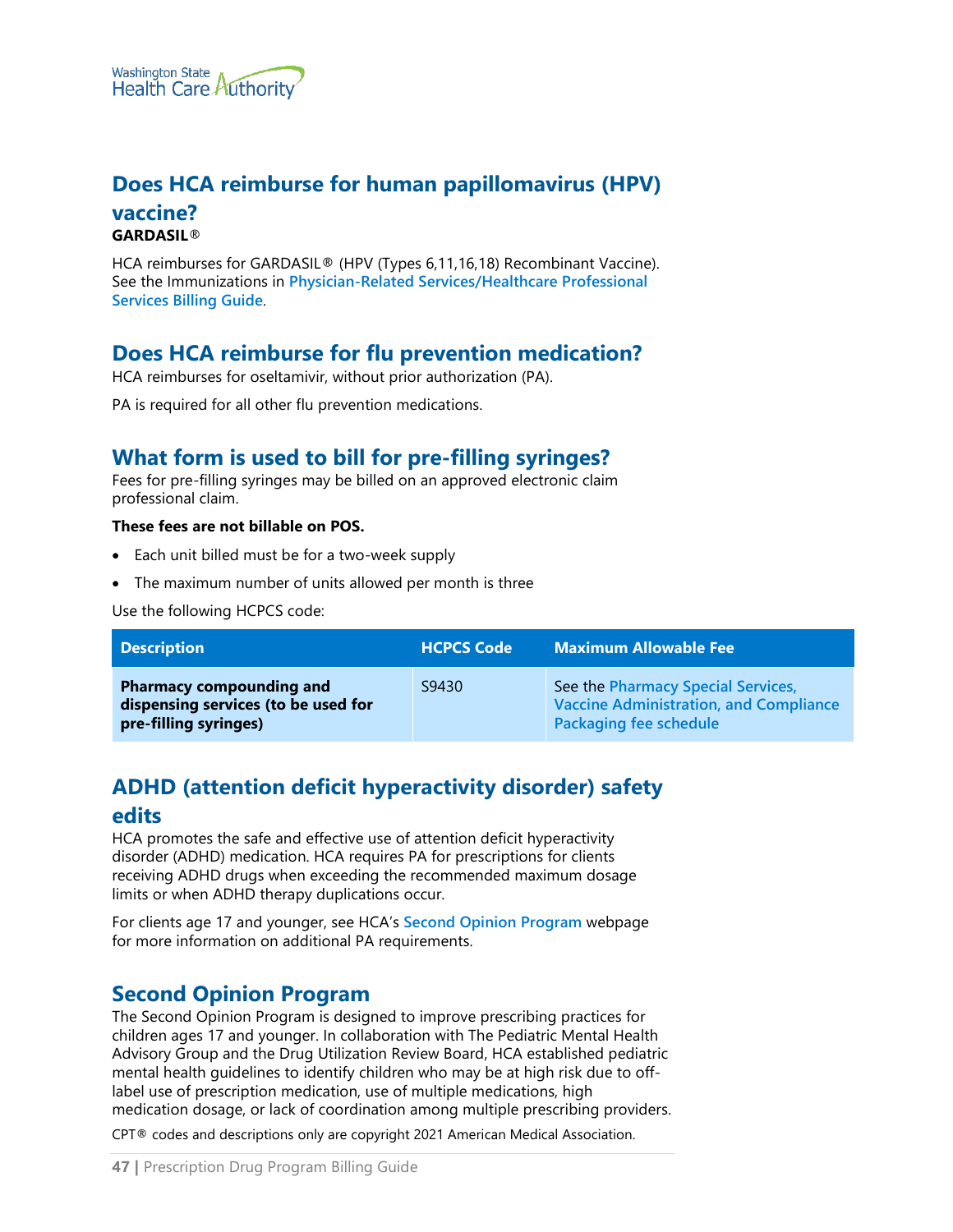

The guidelines include, but are not limited to, the following:

- Alpha-agonist age and dose limits
- Antidepressant therapy duplications
- Antipsychotic age and dose limits
- Antipsychotic therapy duplications
- Attention deficit hyperactivity disorder (ADHD) age and dose limits
- ADHD therapy duplications
- Insomnia medications
- Mental Health Polypharmacy (medication therapy includes five or more mental health drugs)

As part of the authorization process, a prescriber must engage in a telephone consultation with an HCA-designated mental health specialist from the Second Opinion Network (SON). A SON representative will contact the prescriber to schedule the required phone consultation. To receive payment for the telephone consultation with SON, bill HCA using procedure code 99441 on the claim.

At the time of the authorization request, HCA will approve continuation of preexisting drug therapy until the SON consultation process is complete. HCA authorization decisions will be based on the recommendations to HCA by the SON mental health specialist.

For more information on the second opinion program and the pediatric mental health guidelines, see HCA's **[Second Opinion Program](https://www.hca.wa.gov/billers-providers-partners/programs-and-services/apple-health-second-opinion-program)** webpage.

# **Oral, Transdermal, and Intra-Vaginal Hormonal**

## **Contraceptives**

HCA requires oral, intra-vaginal, and transdermal hormonal contraceptives to be dispensed in a 12-month supply (See WAC **[182-530-2000](http://app.leg.wa.gov/WAC/default.aspx?cite=182-530-2000)** (1)(b)(iii)), unless otherwise indicated by the prescriber or requested by the client. For the purposes of dispensing these contraceptive products, **12-month** means a 365-day supply. If less than a 12-month supply is indicated or requested, providers may use an **[expedited authorization code from the Apple Health EA list](https://www.hca.wa.gov/node/301#collapse_49_accordion)** to dispense less than a 12-month supply. There is no minimum quantity of emergency contraception required to be dispensed.

**Note**: When submitting a claim with an EA code, you must document on the prescription the code that was used and the reason.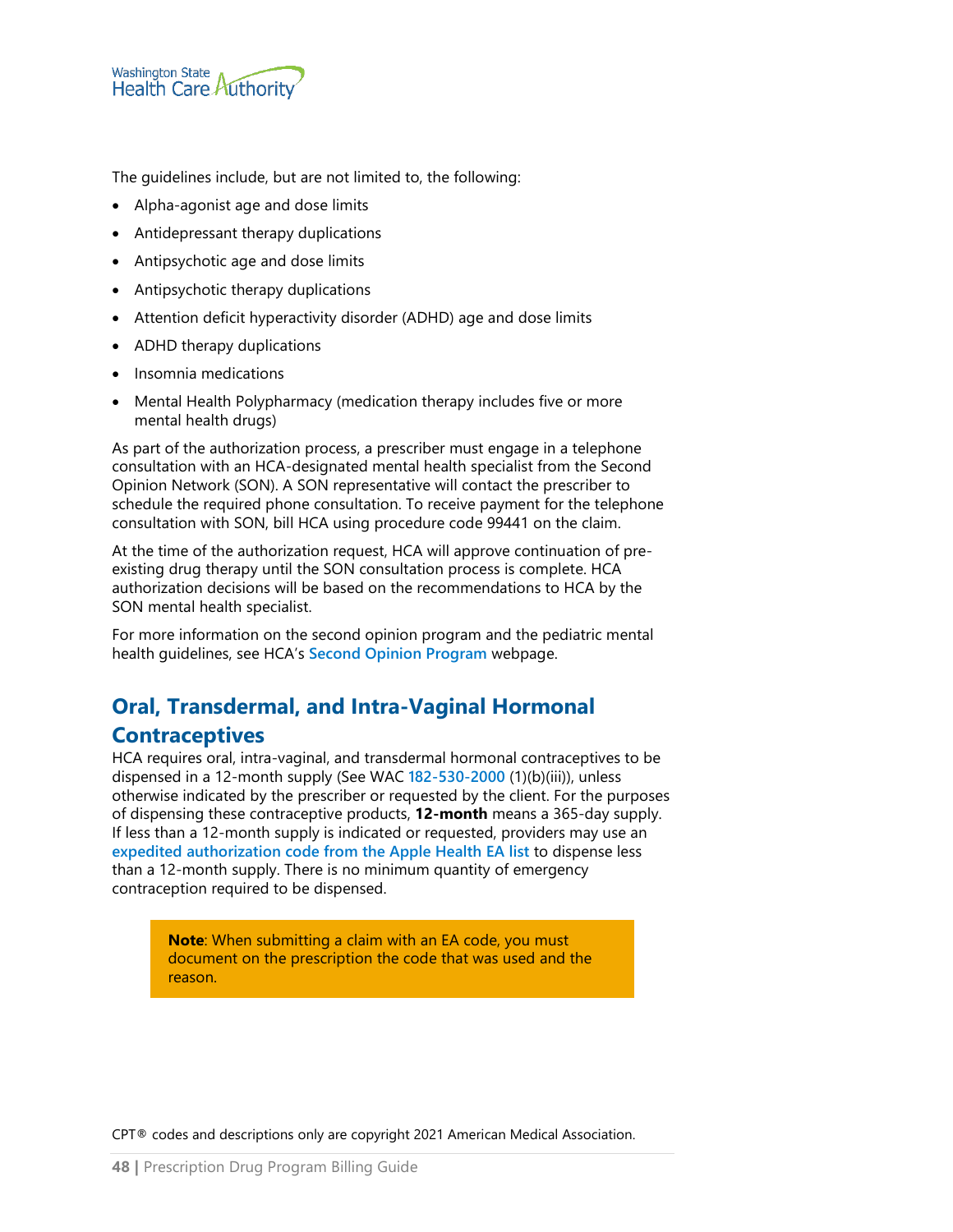

### **Cough and cold drug coverage**

HCA restricts coverage of drugs used to treat cough and colds to those drugs listed as covered on the **[Apple Health Preferred Drug List](https://www.hca.wa.gov/billers-providers-partners/programs-and-services/apple-health-preferred-drug-list-pdl)**. HCA bases its decision on which drugs to place on this list using evidence of efficacy and safety and current best practices.

OTC drugs used to treat cough and colds, listed as noncovered on the Apple Health Preferred Drug List, may be billed directly to the client as a non-prescribed OTC.

**Prescription drugs** used to treat cough and colds, listed as noncovered on the **Apple Health Preferred Drug List,** may be purchased by the client with a signed waiver. (See Billing the Client, WAC **[182-502-0160](http://app.leg.wa.gov/WAC/default.aspx?cite=182-502-0160)** and **[Coordination of Benefits](#page-85-0)**.)

## **Generics first (GF)**

HCA requires that a preferred generic drug be used as a client's first course of treatment within specific drug classes on the **[Apple Health Preferred Drug List](https://www.hca.wa.gov/billers-providers/programs-and-services/apple-health-preferred-drug-list-pdl)  [\(PDL](https://www.hca.wa.gov/billers-providers/programs-and-services/apple-health-preferred-drug-list-pdl)**). Only clients who are new to a drug class will be required to start on a preferred generic product. When a client has not received a drug in one of these drug classes within 180-days prior to the date of the fill, HCA's POS system will reject claims for both non-preferred and preferred brand name drugs as well as non-preferred generic drugs.

If the brand name drug has been prescribed by a non-endorsing practitioner, or by an endorsing practitioner who has not indicated Dispense As Written (DAW), the brand will **not** be covered by HCA. If the prescriber is an endorsing practitioner, and Therapeutic Interchange is allowed in the drug class, the product should be switched to a preferred drug. Otherwise, when requested to do so by POS return messaging, contact the prescriber to request a change of the prescription to a preferred generic drug.

If the prescription is signed "DAW" by an endorsing practitioner for a drug within a GF drug class, contact HCA to request authorization. HCA will provide the endorsing practitioner with an opportunity to justify the medical necessity for starting the client on a brand name drug or a non-preferred generic as their first course of therapy.

HCA will cover only preferred generic drugs as a client's first course of therapy within the following drug classes:

- ACE inhibitors
- Attention Deficit Hyperactivity Disorder (ADHD) drugs
- Beta blockers
- **Estrogens**
- $Estrogen$  progestin combinations
- Long-acting opioids
- Nasal corticosteroids
- Newer antihistamines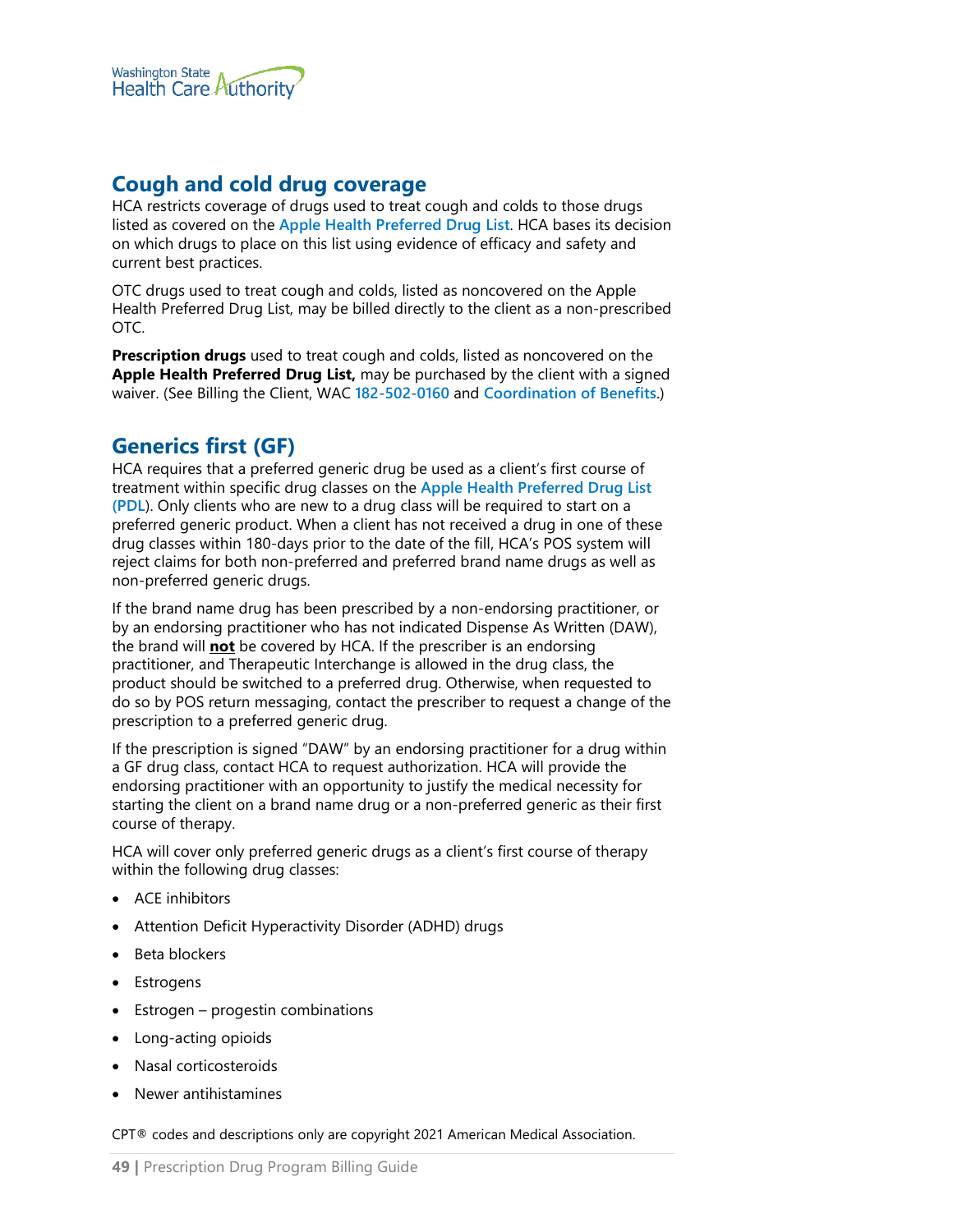

- Newer sedative/hypnotics
- Nonsteroidal anti-inflammatory drugs (NSAIDS)
- Overactive bladder/urinary incontinence
- Proton pump inhibitors (PPI)
- Second generation antidepressants
- Second generation antipsychotics
- Skeletal muscle relaxants
- Statin-type cholesterol-lowering agents

## **Medication assisted treatment (MAT)**

HCA's Clinical Guidelines and Coverage Limitations for Medication Assisted Treatment (MAT) and links to the Medication Assisted Treatment request forms can be found on HCA's **[Apple Health \(Medicaid\) Drug Coverage Criteria](https://www.hca.wa.gov/billers-providers/programs-and-services/apple-health-medicaid-drug-coverage-criteria)** webpage.

#### **Voluntary treatment**

For clients eligible in a voluntary recipient aid category (RAC), some prescriptions for related treatment will require retro-authorization. To request payment for prescriptions related to voluntary treatment that require authorization, contact **[applehealthpharmacypolicy@hca.wa.gov](mailto:applehealthpharmacypolicy@hca.wa.gov)** and include the following information:

- Client name (first and last)
- Client date of birth
- Client ProviderOne ID
- Date of service
- Drug name
- Drug NDC
- Drug quantity, days' supply, and directions for use
- Prescriber name and NPI
- Pharmacy name and NPI

For more information on voluntary treatment and voluntary RAC, please see HCA's **[Mental Health Services Billing Guide](https://www.hca.wa.gov/node/301)**.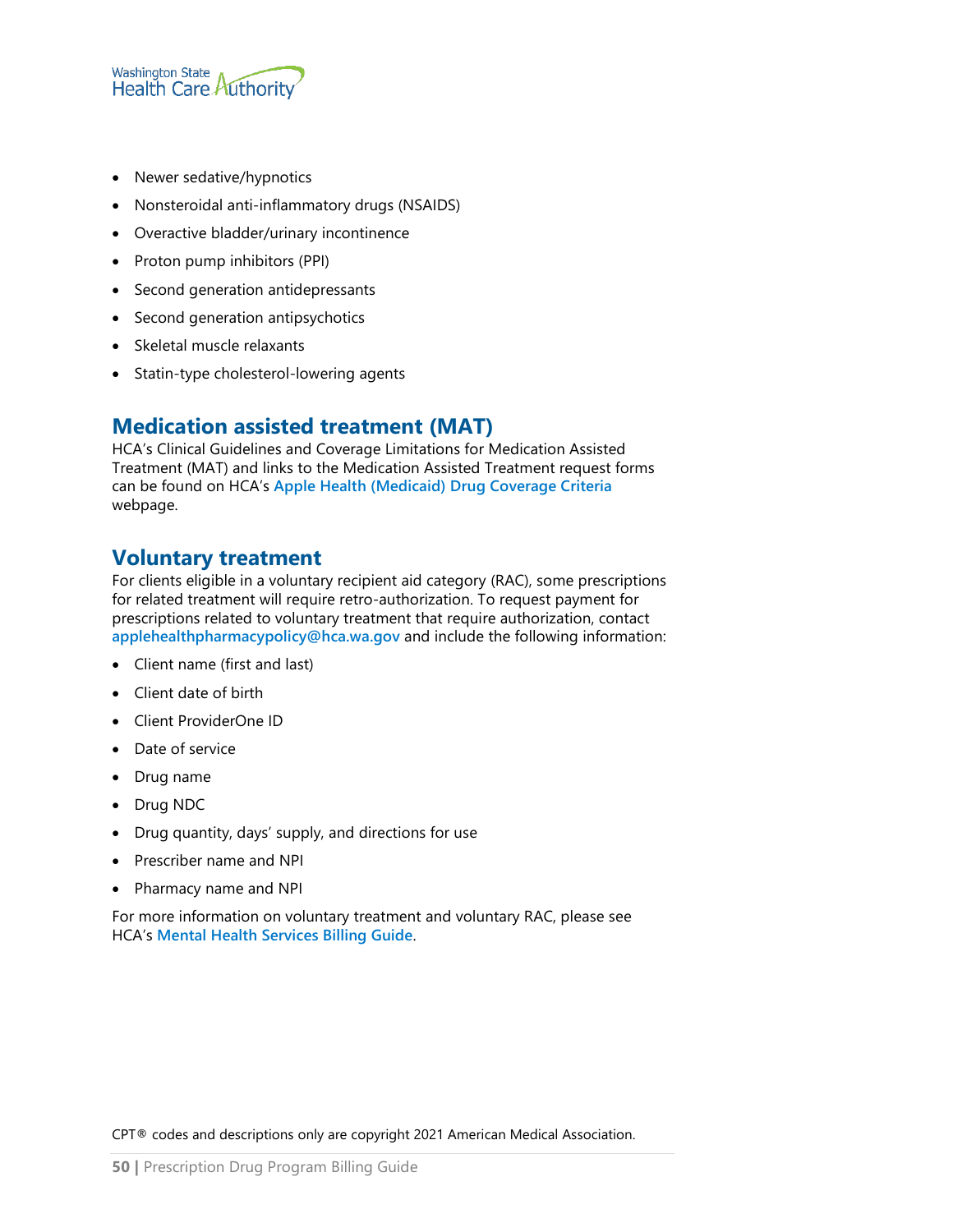

## **Authorization for proton pump inhibitors (PPIs)**

HCA limits proton pump inhibitors (PPIs) to one tablet/capsule per day for 60 days during any 12-month period. HCA may authorize more than 60 days per 12-month period and/or more than one tablet/capsule per day for patients taking certain medications or who have one of the following chronic medical conditions:

#### **Chronic medical conditions include:**

- Pathological gastric acid hypersecretion, such as Zollinger-Ellison syndrome
- Barrett's esophagus
- Esophageal stenosis/stricture or Schatzki ring
- Recent erosive/ulcerative esophagitis or duodenal/gastric ulcer

#### **Concurrent medications include:**

- Chronic NSAID use (including aspirin greater than or equal to 325 mg per day)
- Chronic low-dose aspirin with history of a GI bleed
- Chronic high-dose systemic steroid
- Antiplatelet or anticoagulant
- Bisphosphonate where there are pre-existing esophageal disorders
- Pancreatic enzyme
- Cancer Therapies

#### **Prescribers should:**

- Re-evaluate therapy for patients diagnosed with GERD.
- Gradually reduce the dose of the PPI over 30 days and discontinue, using an H2RA, to reduce the occurrence of rebound acid reflux.
- Discuss with their patients the guidelines on the management and treatment of GERD.
- Consider endoscopy for patients unable to control symptoms caused by GERD after 8 weeks of PPI treatment followed by a 30-day cross-taper to an H2RA.

The American College of Gastroenterology (ACG) guidelines recommend the following for the treatment of GERD:

- Weight loss
- Head of bed elevation
- Avoidance of meals 2-3 hours before bedtime
- PPI for 8 weeks

For the complete Apple Health (Medicaid) PPI policy and sample taper plan, please visit the **[Apple Health \(Medicaid\) Drug Coverage Criteria](https://www.hca.wa.gov/billers-providers/programs-and-services/apple-health-medicaid-drug-coverage-criteria)** webpage.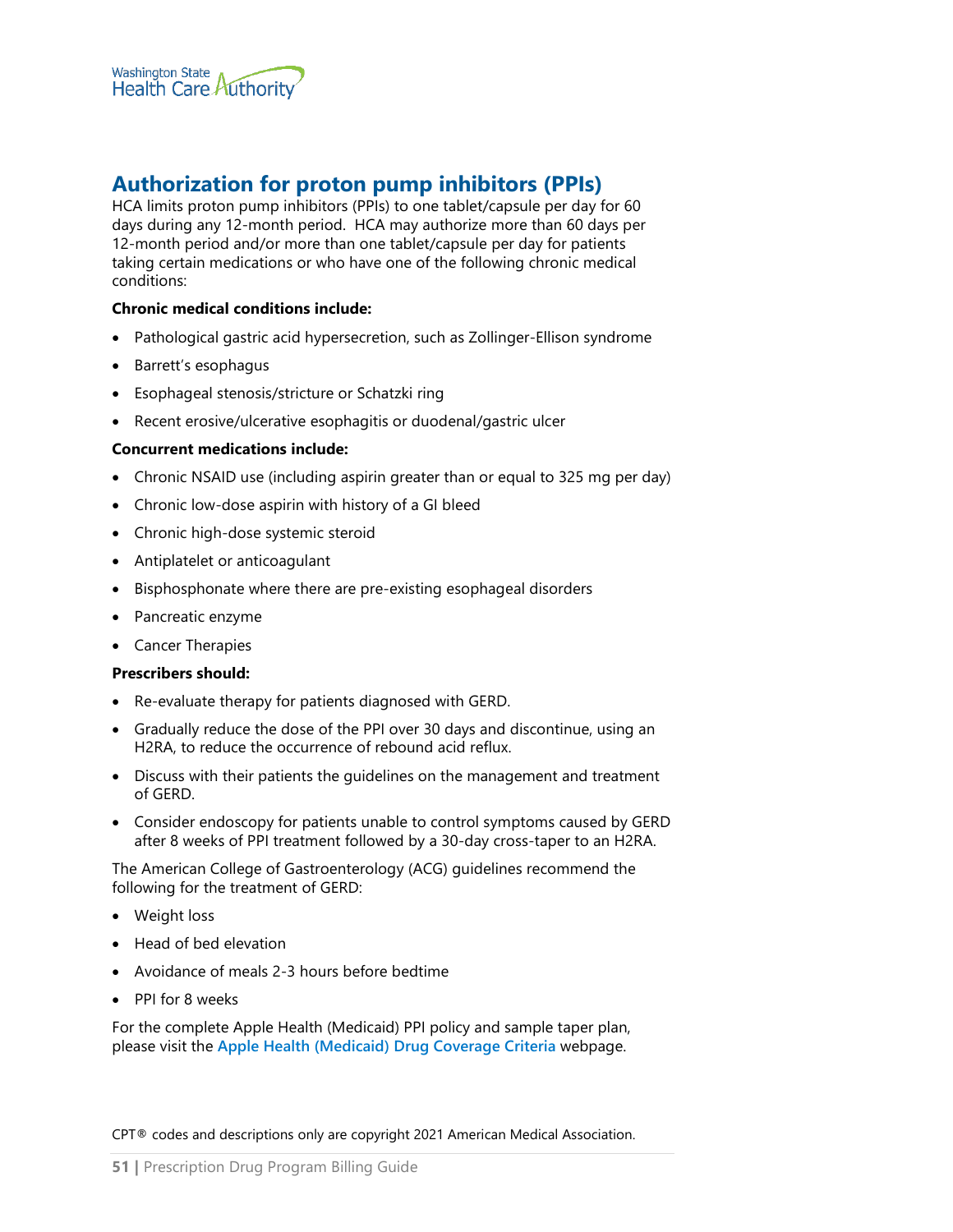

## **What is HCA's clinical policy for opioid prescriptions?**

For information and resources regarding HCA's Apple Health (Medicaid) opioid clinical policy, refer to HCA's **[Opioid webpage](https://www.hca.wa.gov/billers-providers/programs-and-services/opioids)**.

#### **Does HCA cover over-the-counter (OTC) drugs?**

HCA has reviewed and determined that the covered OTC drugs on the Apple Health Preferred Drug List are the least costly therapeutic alternatives for medically accepted indications. (See WAC **[182-530-2000](http://app.leg.wa.gov/WAC/default.aspx?cite=182-530-2000)**(1)(d))

OTC drugs listed on HCA's Apple Health Preferred Drug List as not covered OTC may be billed directly to the client as a non-prescribed OTC.

#### **Where is information available for Synagis®?**

For information on Synagis, see the *Drugs Professionally Administered* section in HCA's current **[Physician Related Services/Health Care](http://www.hca.wa.gov/node/301) Professional Services [Billing Guide](http://www.hca.wa.gov/node/301)**.

#### **What does emergency fill mean?**

**Emergency fill** means that the dispensing pharmacist used their professional judgment to meet a client's urgent medical need and dispensed the medication to the client prior to receiving reimbursement from HCA.

HCA guarantees payment on claims for emergency fills. HCA will authorize rejected claims upon request if the medication was dispensed as an emergency fill.

For more information and guidelines on emergency fills, see HCA's **[Emergency](https://www.hca.wa.gov/assets/billers-and-providers/emergency_fill_policy.pdf)  [Fill Policy](https://www.hca.wa.gov/assets/billers-and-providers/emergency_fill_policy.pdf)**.

# **Does HCA pay for hemophilia- and von Willebrandrelated products for home administration?**

HCA does not pay for hemophilia- and von Willebrand-related products for administration in the home when dispensed through and billed by retail or specialty pharmacies. HCA pays for hemophilia- and von Willebrand-related products shipped to fee-for-service clients **only** when the products are provided through a qualified hemophilia treatment center of excellence (COE).

> **Note**: If a client has not yet established a care relationship with a qualified hemophilia COE, but an initial appointment has been scheduled, specialty pharmacy providers may contact HCA to request an authorization to continue to dispense product to the client. The pharmacy must call HCA's Pharmacy Authorization Section at 800-562-3022, extension 15483.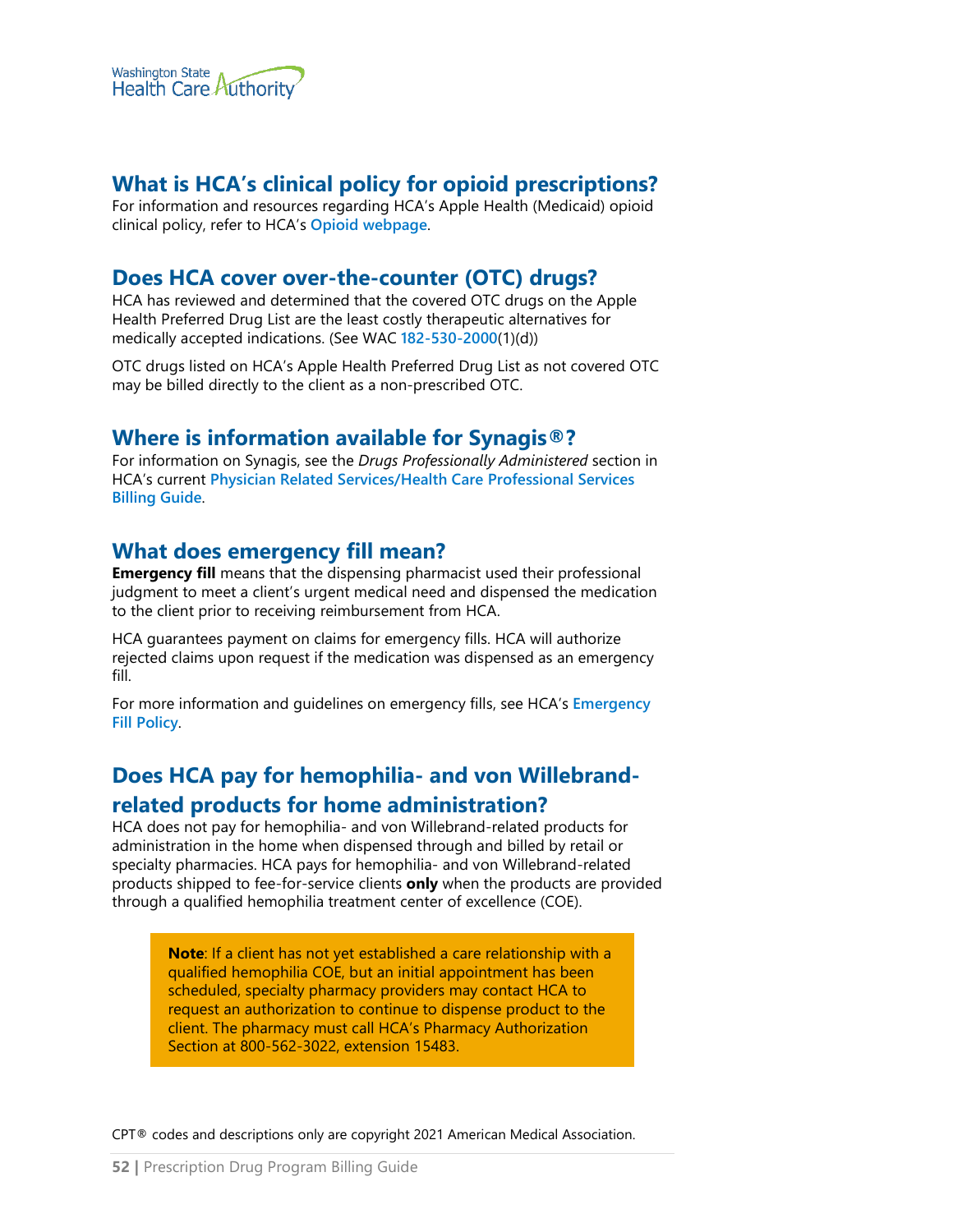

# **What is the criteria to become a Qualified Hemophilia Center of Excellence (COE)?**

To become a qualified hemophilia COE, a hemophilia center must meet all the following:

- Have a current core provider agreement in accordance with WAC **[182-502-](http://app.leg.wa.gov/wac/default.aspx?cite=182-502-0005) [0005](http://app.leg.wa.gov/wac/default.aspx?cite=182-502-0005)**
- Be a federally approved hemophilia treatment center (HTC) as defined in **[Definitions](#page-11-0)** and meet or exceed all **[Medical and Scientific Advisory Council](http://www.hemophilia.org/NHFWeb/MainPgs/MainNHF.aspx?menuid=57&contentid=220)  [\(MASAC\) standards of care](http://www.hemophilia.org/NHFWeb/MainPgs/MainNHF.aspx?menuid=57&contentid=220)** and delivery of services
- Participate in the public health service **[340B provider drug discount program](http://www.hrsa.gov/opa/index.html)** and be listed in the **[Medicaid exclusion files](http://www.hrsa.gov/opa/programrequirements/medicaidexclusion/index.html)** maintained by the federal Health Resources and Services Administration (HRSA) Office of Pharmacy Affairs (OPA)
- Submit a written request to HCA to be a qualified hemophilia treatment center of excellence and include proof of the following:
	- o U.S. Centers for Disease Control (CDC) and prevention surveillance site identification number
	- o Listing in the **[hemophilia treatment center \(HTC\) directory](https://dbdgateway.cdc.gov/HTCDirSearch.aspx#:%7E:text=Hemophilia%20Treatment%20Center%20%28HTC%29%20Directory%20CDC%20supports%20and,are%20part%20of%20the%20federally%20funded%20HTC%20network)**
	- o Receive written approval including the conditions of payment and billing procedures from HCA

To be recognized as a qualified hemophilia COE, submit a written request to:

Hemophilia Treatment COE Health Care Authority – Health Care Services PO Box 45506 Olympia WA 98504-5506

# **What annual documentation is required to remain a qualified hemophilia COE?**

To remain a qualified hemophilia COE, the hemophilia COE must annually submit both of the following to HCA:

- Copies of grant documents and reports submitted to the Maternal and Child Health Bureau/Human Resources and Services Administration/Department of Health and Human Services, or to their designated subcontractors
- Proof of continued federal funding by the National Hemophilia Program and listing with the regional hemophilia network and the CDC

To view the list of qualified Centers of Excellence (COE) for hemophilia treatment, see HCA's current **[Physician-Related Services/Health Care Professional Services](https://www.hca.wa.gov/node/301)  [Billing Guide](https://www.hca.wa.gov/node/301)**.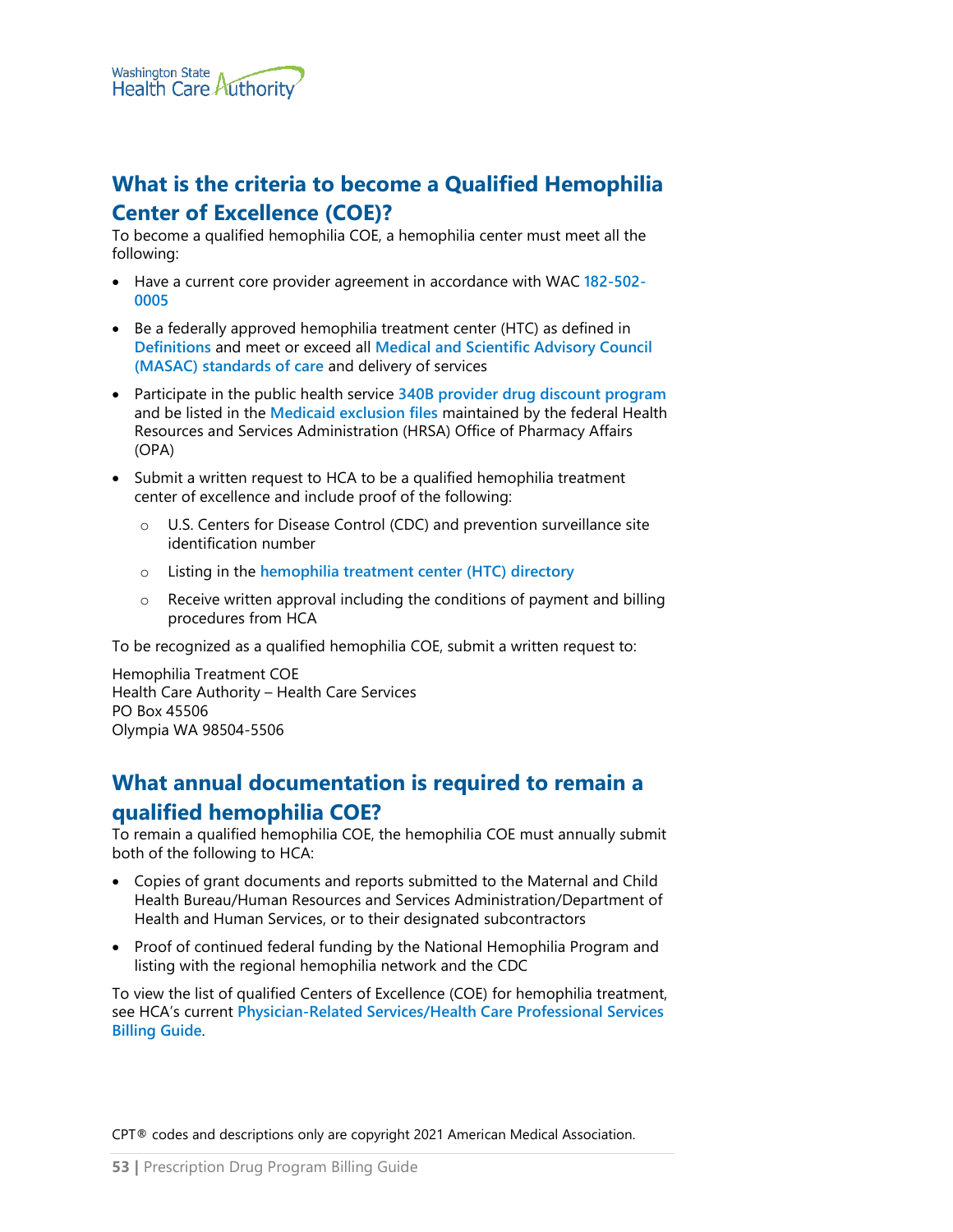

# **Where is information available for Alpha**

### **Hydroxyprogesterone (17P) and Makena?**

For information on Alpha Hydroxyprogesterone (17P) and Makena, see the Drugs Professionally Administered section in HCA's current **[Physician Related](https://www.hca.wa.gov/node/301)  [Services/Health Care Professional Services Billing Guide](https://www.hca.wa.gov/node/301)**.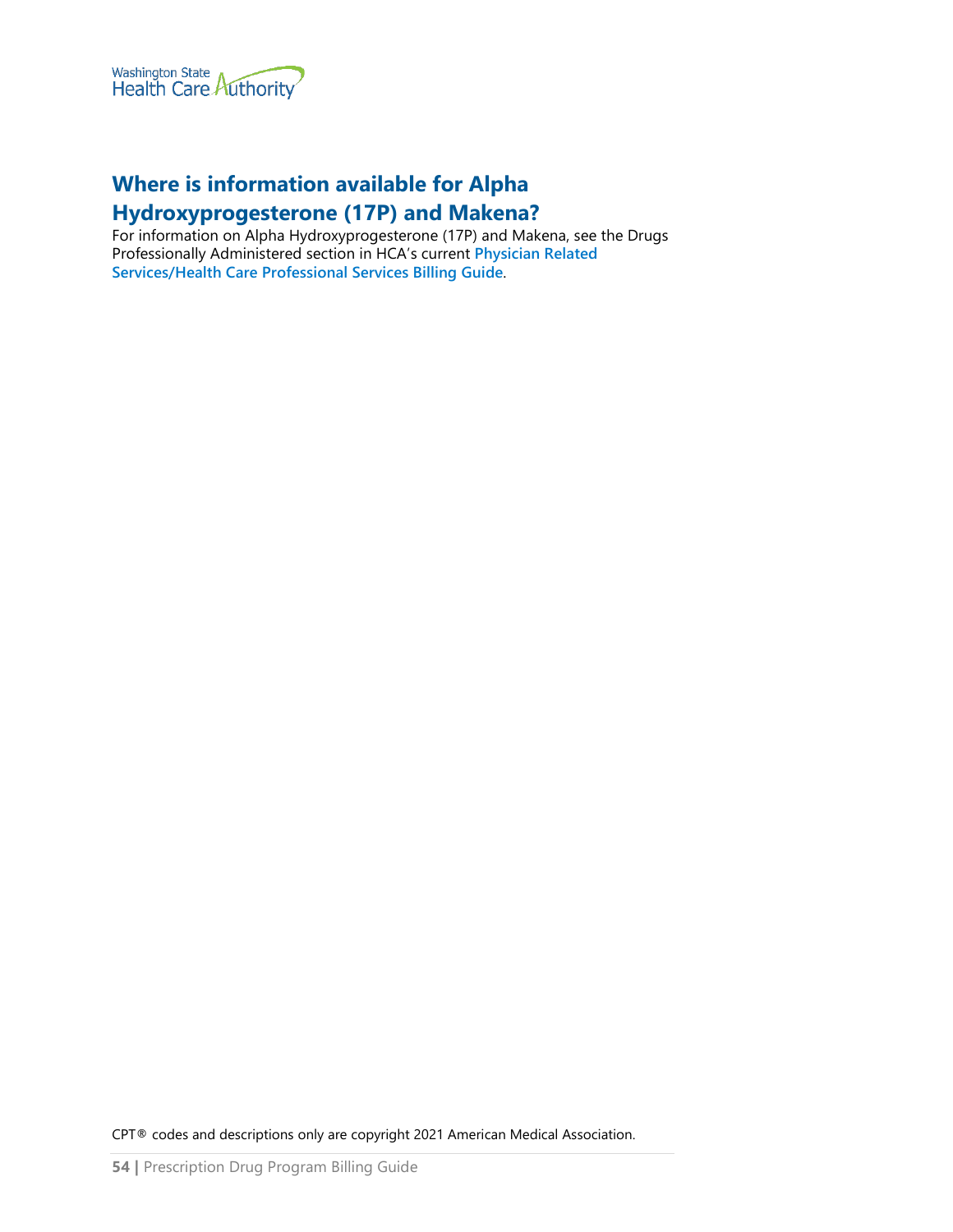

# <span id="page-54-0"></span>**Authorization**

**Note**: Authorization does not guarantee payment. All administrative requirements (client eligibility, claim timeliness, etc.) must be met before HCA can reimburse a claim.

## **When does HCA require authorization?**

Pharmacists are required to obtain authorization for some drugs and drugrelated supplies **before** providing them to the client. Other drugs require authorization only when specific limits on dosage, quantity, usage, or duration of use are exceeded. HCA may also require **situational** authorization that is not directly related to the product being dispensed. These situations include, but are not limited to:

- Early refills
- Therapeutic duplications
- Client's whose usage patterns are under review
- More than four prescriptions or prescription refills per calendar month for the same product in any of the following categories:
	- o Antibiotics
	- o Anti-asthmatics
	- o Schedule II and III drugs
	- o Anti-neoplastic agents
	- o Topical preparations
	- o Propoxyphene, propoxyphene napsylate, and all propoxyphene combinations
- More than two prescriptions or prescription refills per calendar month for any other product

HCA reviews authorization requests for medical necessity. The requested service or item must be covered within the scope of the client's program.

> **Exception:** In emergency situations, pharmacists may fill prescription drugs that require authorization without receiving an authorization number prior to dispensing.

**Note**: To receive reimbursement, justification for the emergency fill must be provided to HCA no later than seven days after the fill date.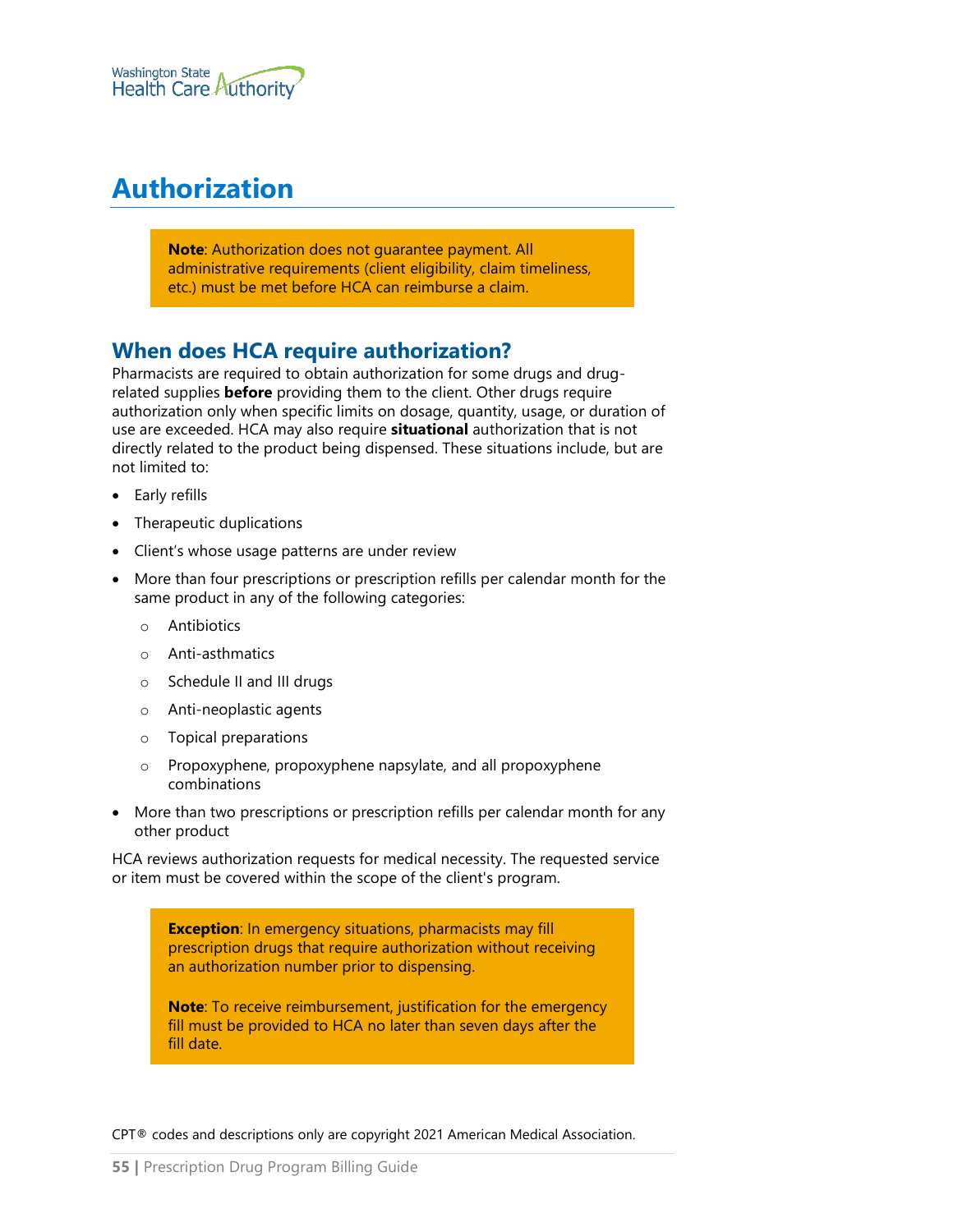

## **How do I obtain authorization?**

To obtain authorization for drug products requiring authorization, providers may:

- Fax a *Pharmacy Information Authorization* form 13-835A to HCA at 1-866- 668-1214. (See **[Where can I download HCA forms](#page-1-0)**?)
- Call HCA at 1-800-562-3022.

# **What information must be provided to HCA for an**

#### **authorization number?**

When calling or faxing to request authorization, the following information must be provided:

- Previous authorization number, if available
- Pharmacy NCPDP #
- Pharmacy NPI#
- $Rx#$
- Quantity and day's supply
- Tried and failed
- Client's ProviderOne Client ID
- National Drug Code (NDC) being dispensed
- Prescriber's name and specialty (if known)
- Prescriber's phone and fax number
- Date(s) of dispense
- Justification for the requested service:
	- $\circ$  The medical need for the drug and/or dosing (sig)
	- o The diagnosis or condition of the client
	- o Other therapies that have been tried and failed in the treatment of the same condition

HCA may request additional information, depending on the drug product.

If the request for authorization is missing any required information, it will be considered invalid, and HCA may not process the request.

# **Who determines authorization status for drugs in HCA's drug file?**

For drugs included in the **[Apple Health Preferred Drug List \(PDL\)](https://www.hca.wa.gov/billers-providers-partners/programs-and-services/apple-health-preferred-drug-list-pdl)**, authorization status is determined by, but not limited to, its designation as preferred or nonpreferred.

For drugs **not** included in the PDL or drugs that require authorization beyond PDL requirements, HCA pharmacists, medical consultants, and the Drug Use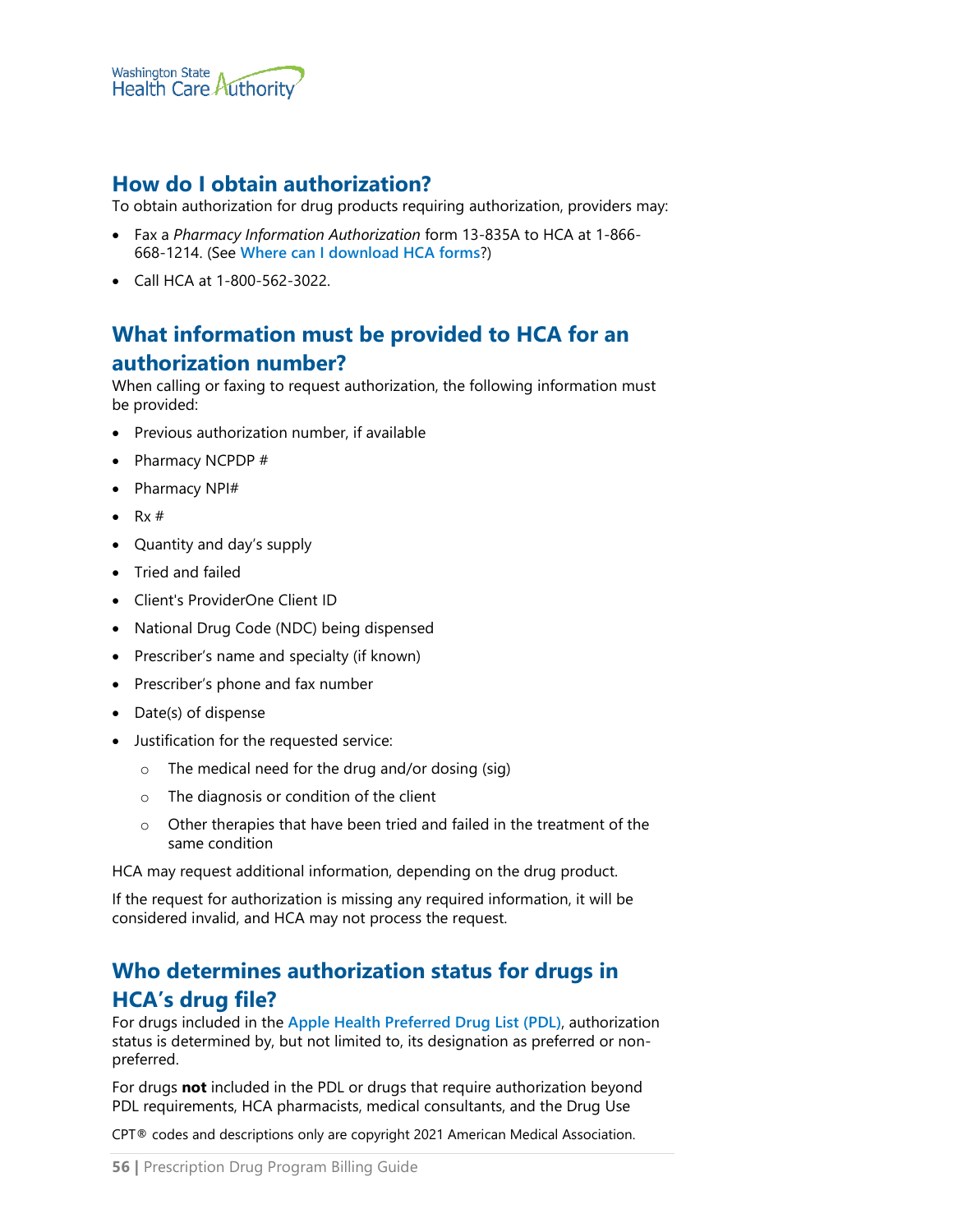

Review Team evaluate drugs to determine authorization status of the drug file. HCA may consult with an evidence-based practice center, the Drug Use Review (DUR) Board, or participating HCA providers in this evaluation.

# **How is authorization status determined for drugs in HCA's drug file?**

Drug manufacturers who wish to facilitate the evaluation process for a drug product may send HCA pharmacist(s) a written request and all the following supporting documentation:

- Background data about the drug
- Product package information
- Any pertinent clinical studies
- Outcome and effectiveness data using the Academy of Managed Care Pharmacy's drug review submission process
- Any additional information the manufacturer considers appropriate

HCA evaluates a drug based on, but not limited to, the following criteria:

- Whether the manufacturer has signed a federal drug rebate contract agreement
- Whether the drug is a less-than-effective drug
- The drug's risk/benefit ratio
- Whether like drugs are on HCA's drug file and a less costly therapeutic alternative
- Whether the drug falls into one of the categories authorized by federal law to be excluded from coverage
- The drug's potential for abuse
- Whether outcome data demonstrate that the drug is cost effective

#### **What authorization status may be assigned to a drug?**

HCA may determine that a covered drug is:

- Covered without restriction
- Requires authorization
- Requires authorization when exceeding HCA-determined limitations

Decisions regarding restrictions are based on, but are not limited to:

- Client safety
- FDA-approved indications
- Quantity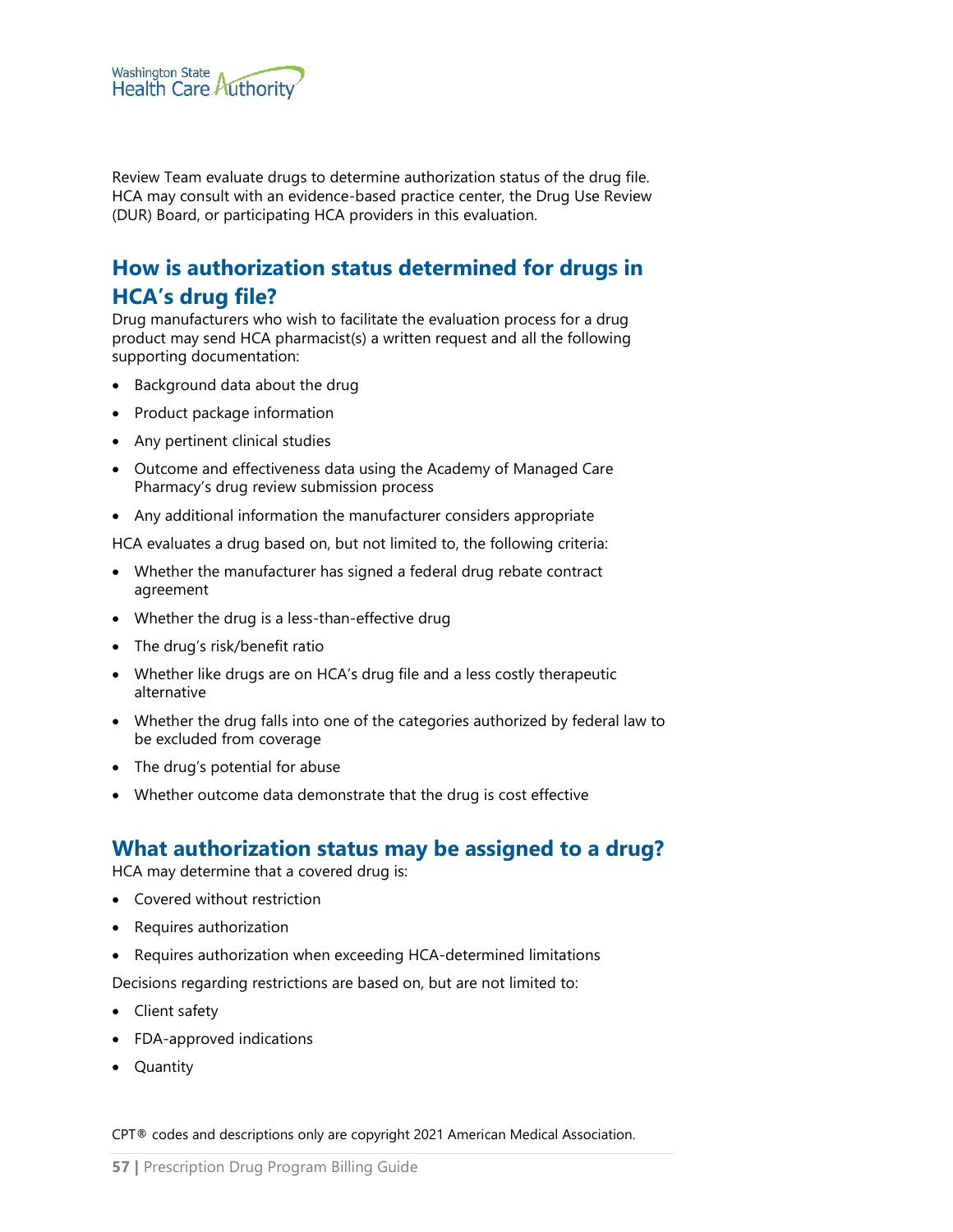

- Client age and/or gender
- Cost

**Note**: For drugs with age or dose limitations, physicians and pharmacists should monitor the use of these drugs and counsel patients when they exceed limits. Authorization is required to exceed age and dose limits.

## **How are drugs added to HCA's drug file?**

HCA's drug file is maintained by Medi-Span® (a drug file contractor). Manufacturers must report their products to Medi-Span® for them to be included in HCA's drug file for potential coverage and reimbursement.

# **When can a medication be dispensed more than twice per month or filled early?**

HCA allows medications to be dispensed more than twice per month under the following circumstances:

- Up to four prescription fills or refills per calendar month for the same product in any of the following categories:
	- o Antibiotics
	- o Anti-asthmatics
	- o Schedule II and III
	- o Anti-neoplastic agents
	- o Topical preparations
- Up to six prescription fills or refills per calendar month of products containing buprenorphine which are FDA indicated for treatment of opioid dependence.
- The prescription is written for short days-supply because the client's prescriber is monitoring the client (examples: a client is suicidal, at-risk for potential drug abuse, suffers cognitive impairment that makes medication management difficult, or has compliance issues)

A pharmacy may allow multiple fills or early refills under the following circumstances:

- A client's prescription has been lost, stolen, or destroyed (only once every six months, per medication)
- A client needs a supply of medication due to travel (up to a 34-day supply once every 6 months, per medication). For more information on early fills for medication travel supplies, see **[Can clients receive early refills or extended](#page-58-0)  [days' supply for travel](#page-58-0)**?
- A client needs a take-home supply of medication for school or camp, or for skilled nursing facility clients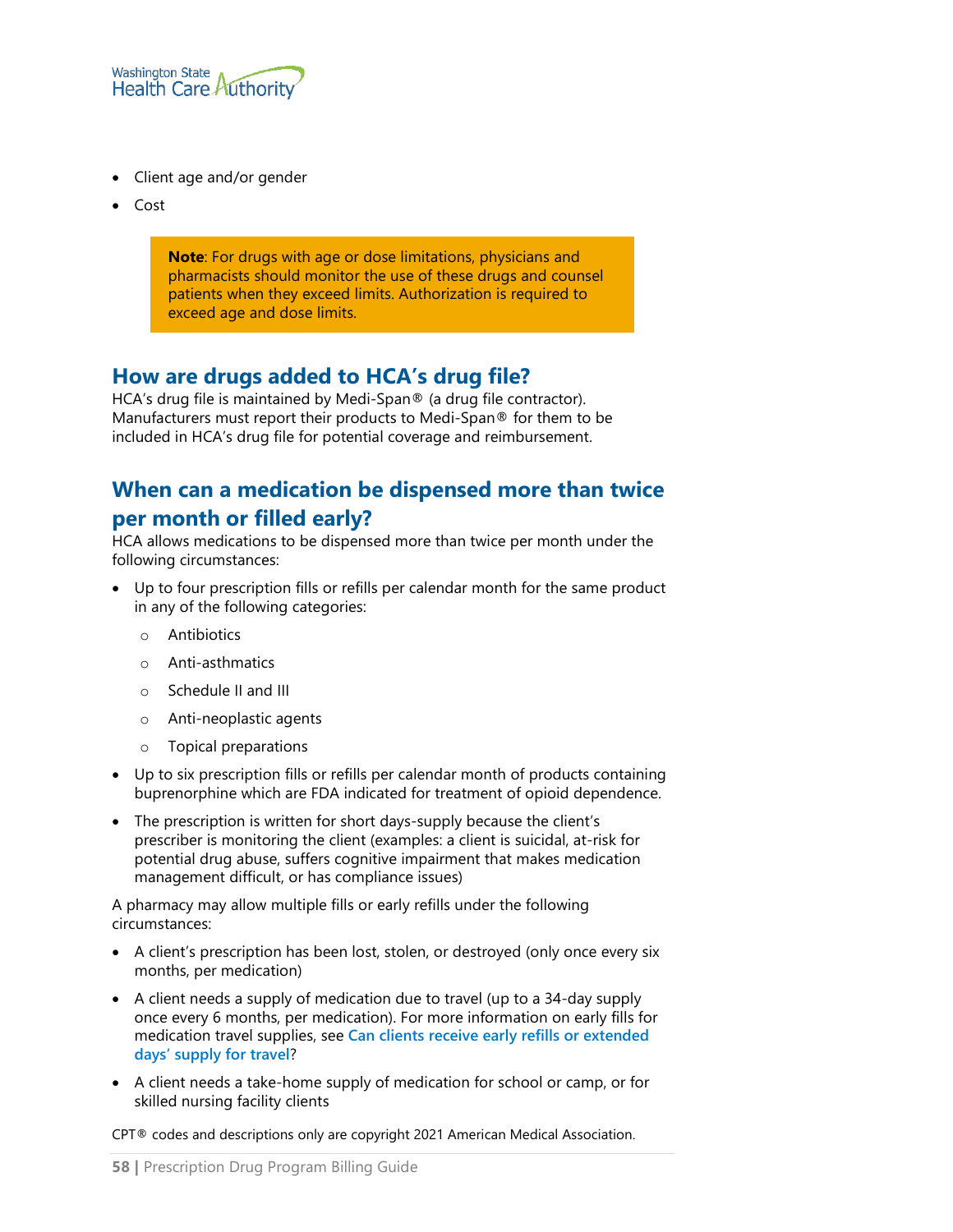

• A client needs a refill sooner than originally scheduled due to a dosage change by the prescriber, and it does not require a third fill in the month, a pharmacist may override a "refill too soon" reject using DUR codes. The pharmacist must document the dosage change. For more information on the use of DUR codes, see **[What is the prospective drug use review \(pro-DUR\)](#page-69-0)  [used for](#page-69-0)**?

For any other circumstance, the provider must contact HCA's Pharmacy Authorization Section to request approval and an authorization number. (See **[Resources Available](#page-8-0)**.)

**Pharmacy providers** have the right to ask clients for documentation relating to reported theft or destruction, (e.g., fire, earthquake, etc.). If clients residing in a skilled nursing facility (SNF) have their prescription lost or stolen, the replacement prescription is the responsibility of the SNF. Clients who have trouble managing their drug therapy should be considered for the use of compliance devices (e.g., Medisets).

**Point-of-Sale billers** must enter one of the following codes in both the **Claims Segment, Prior Authorization Type** Code (461-EU) field and the **Claims Segment, Prior Authorization Number Submitted** Code (462-EV) field.

| <b>Justification Description</b>                          | Code |
|-----------------------------------------------------------|------|
| <b>Lost or Stolen Drug Replacement</b>                    | 5    |
| <b>School or Camp</b>                                     | 8    |
| <b>Monitoring</b>                                         | 8    |
| <b>Suicidal Risk (SR)</b>                                 | 8    |
| <b>Take Home Supply (Skilled Nursing Facility Client)</b> | 8    |

# <span id="page-58-0"></span>**Can clients receive early refills or extended days'**

#### **supply for travel?**

HCA will allow an early refill up to a 34-day supply once every six months, per medication. The pharmacy must contact HCA's Pharmacy Authorization Section to request approval and an authorization number. (See **[Resources Available](#page-8-0)**)

It is also possible to help clients who will be out of the area to receive refills covered by HCA at a time they are due for a regular refill. Providers may assist clients with any of the following options:

- If clients will not be out of state, they may have their prescription filled at any HCA-contracted pharmacy throughout Washington or border areas of Idaho and Oregon.
- A pharmacist or a dispensing medical practitioner may mail medications that are not considered to be controlled substances to clients under their care. (See **[Title 21, Section 802\(6\) U.S.C](https://www.law.cornell.edu/uscode/text/21/802)**. for the definition of controlled substances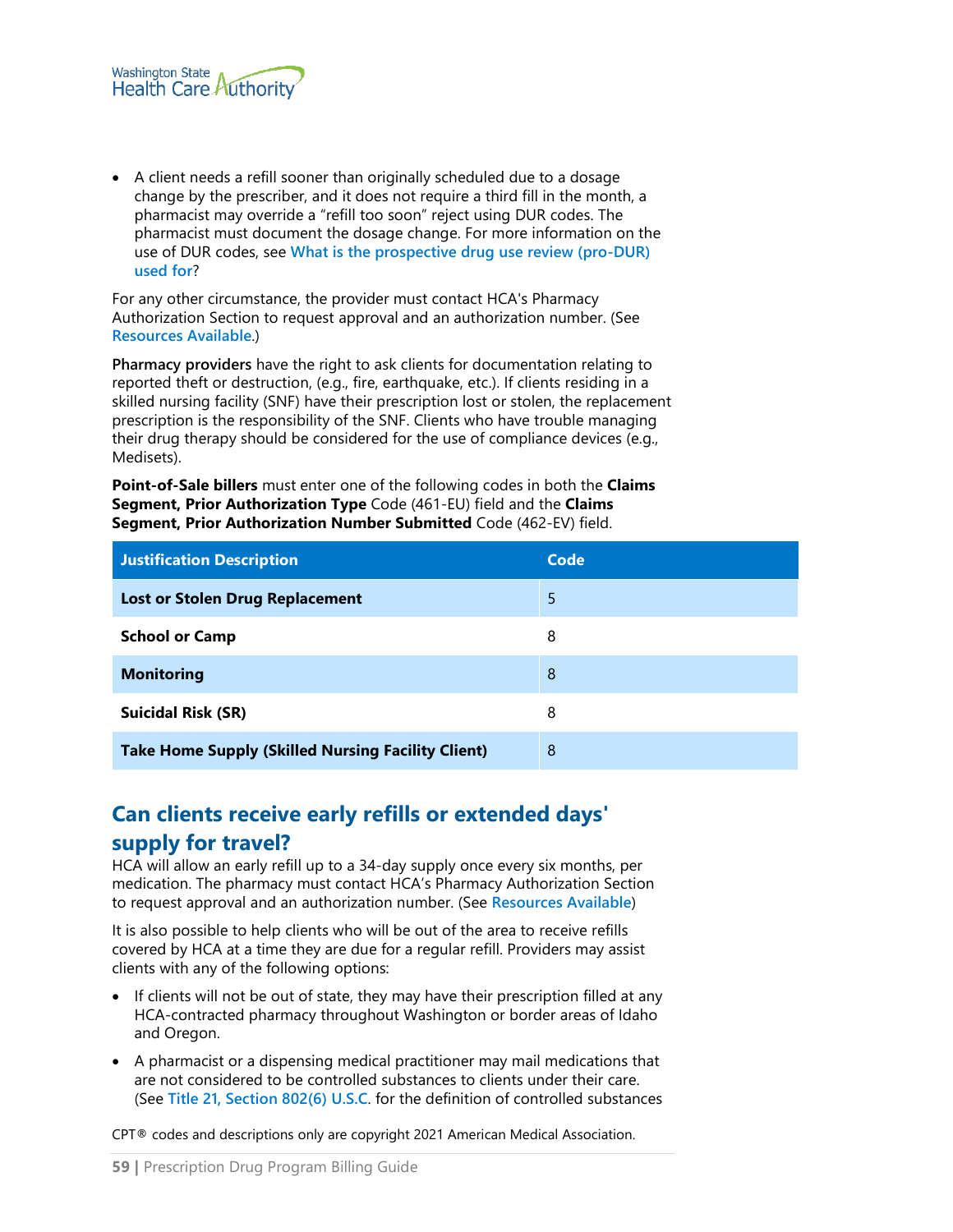

and the **[U.S. Postal Service](https://www.usps.com/ship/online-shipping.htm)** website for additional restrictions and guidelines for mailing medications.) HCA does not cover the cost of shipping. The pharmacy is responsible for the cost of shipping. Clients must not be billed for shipping or postage costs. (WAC **[182-502-0160](http://app.leg.wa.gov/wac/default.aspx?cite=182-502-0160)**(9)(c)).

• Some chain stores can "transfer stock," billing the prescription from a local Washington pharmacy, while having the medication dispensed from a store in another part of the country.

## **Is authorization required for brand name drugs?**

Prescribers and pharmacies should prescribe and dispense the generic form of a drug whenever possible. Authorization is required for brand name drugs when any generic therapeutic equivalent is available. If the brand name drug is prescribed instead of a generic therapeutic equivalent, the prescriber must provide medical justification for the use of the brand name drug. Authorization is based on medical need, such as clinically demonstrated, observed, and documented adverse reactions which have occurred when generic therapeutic equivalents have been used.

Substitute generic drugs for listed brand name drugs when both of the following are true:

- They are approved by the FDA as therapeutically equivalent drugs.
- They are permitted by the prescribing physician under current state law.

To request authorization, call HCA at: 1-800-562-3022.

## **What is an exception to rule (ETR)?**

The process used by HCA to consider the appropriateness of a noncovered item when that service is specifically needed for that client because their clinical needs are so different than the rest of the population.

Providers may request an ETR to request coverage for a noncovered service by contacting HCA and providing the necessary information for the program to make a decision in each client's individual case.

For detailed requirements regarding ETR requests for a noncovered product (see WAC **[182-501-0160](http://app.leg.wa.gov/WAC/default.aspx?cite=182-501-0160)**).

## **What is expedited authorization (EA)?**

HCA's EA process is designed to eliminate the need to request authorization from HCA. The intent is to establish authorization criteria and associate these criteria with specific codes, enabling providers to create an "EA" number when appropriate.

#### **How is an EA number created?**

To bill HCA for drugs that meet the expedited authorization criteria on the following pages, the pharmacist must create an 11-digit EA number. The first 8 digits of the EA number must be **85000000**. The last 3 digits must be the code number of the diagnosis/condition that meets the EA criteria.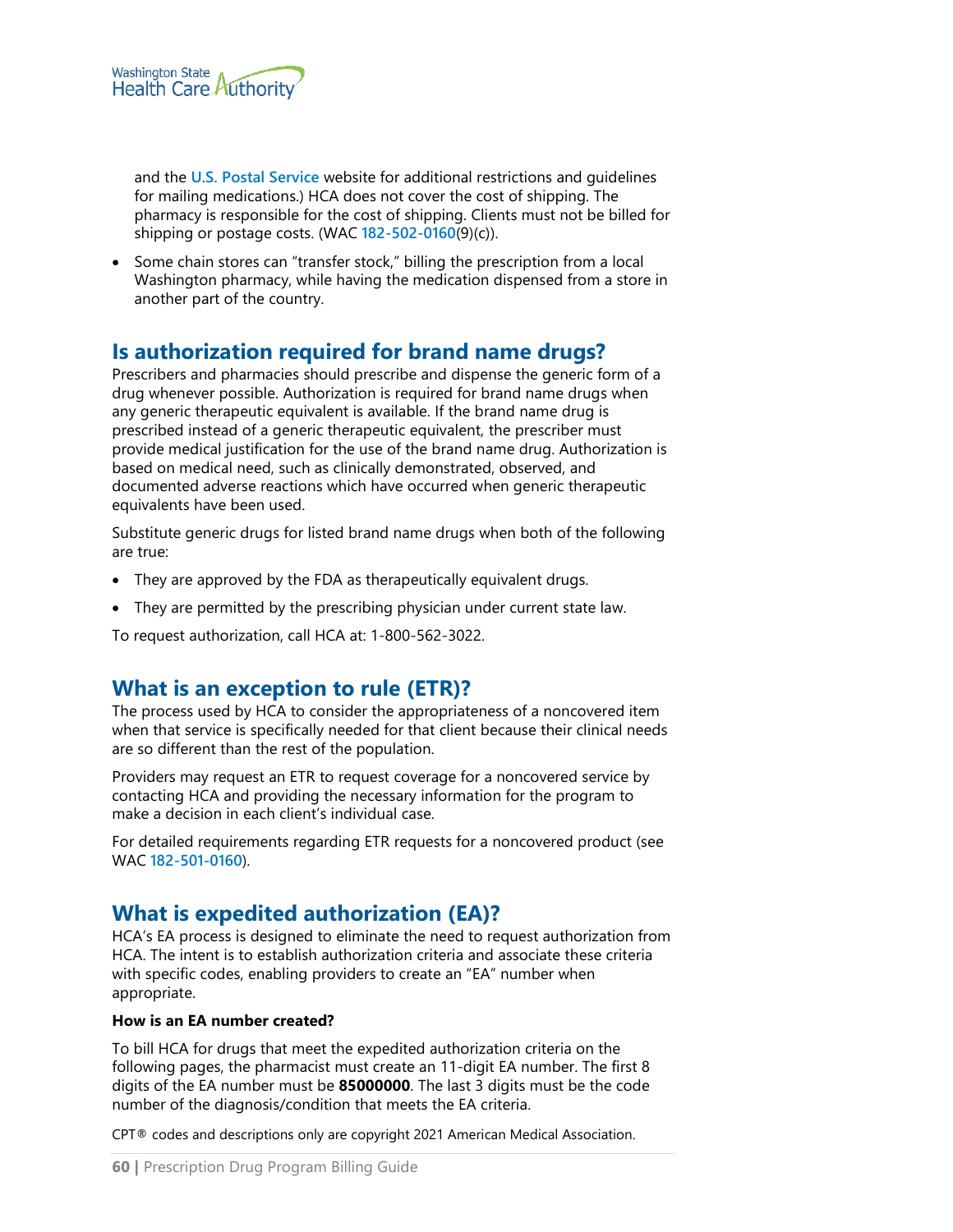

**Point of Sale billers** must enter the EA Number in the **Claims Segment, Prior Authorization Number Submitted** field.

**Example**: The 11-digit EA number for Accutane (for the treatment of "severe, recalcitrant acne rosacea in adults unresponsive to conventional therapy") would be **85000000002**  $(85000000)$  = first eight digits,  $002$  = diagnosis/condition code).

# **Reminder: EA numbers are only for products listed in the [Expedited](https://www.hca.wa.gov/billers-providers-partners/prior-authorization-claims-and-billing/provider-billing-guides-and-fee-schedules)**

**[Authorization Code and Criteria Table](https://www.hca.wa.gov/billers-providers-partners/prior-authorization-claims-and-billing/provider-billing-guides-and-fee-schedules)**. EA numbers are not valid for any of the following:

- Other drugs requiring authorization through the Prescription Drug Program.
- Waiving the State Maximum Allowable Cost (MAC) or Automated Maximum Allowable Cost (AMAC) price.
- Authorizing the third or fifth fill in the month.

**Note**: Use of an EA number does not exempt claims from edits, such as per-calendar-month prescription limits or early refills.

#### **EA guidelines:**

- **Diagnoses** Diagnostic information may be obtained from the prescriber, client, client's caregiver, or family member to meet the conditions for EA. Drug claims submitted without an appropriate diagnosis/condition code for the dispensed drug are denied.
- **Unlisted Diagnoses** If the drug is prescribed for a diagnosis/condition, or age that does not appear on the EA list, additional justification is required. The pharmacist must request authorization by either one of the following:
	- o Phone 1-800-562-3022
	- o Fax 1-866-668-1214
- **Documentation** Dispensing pharmacists must write both of the following on the original prescription:
	- o The full name of the person who provided the diagnostic information
	- o The diagnosis/condition and/or the criteria code from the attached table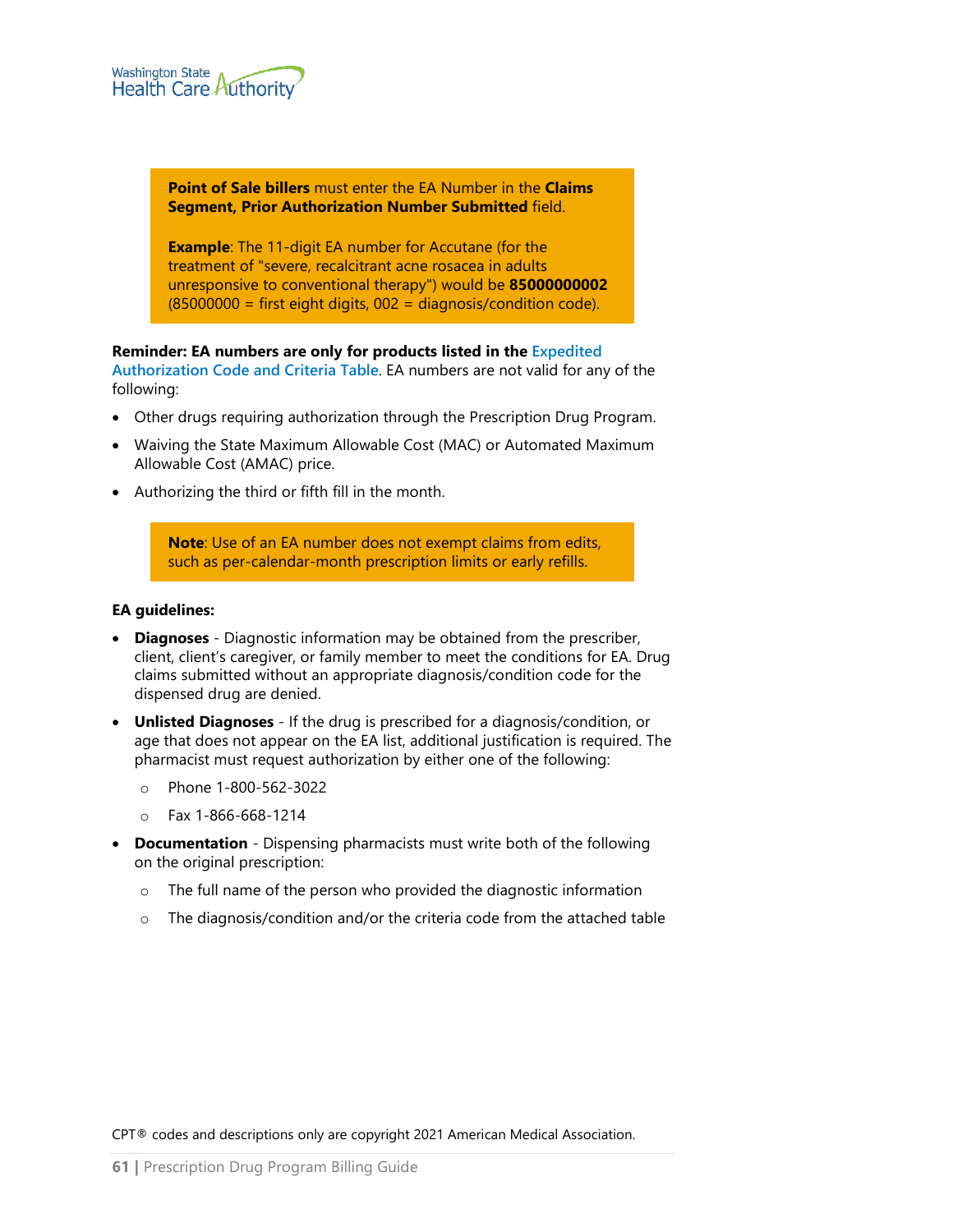

# <span id="page-61-0"></span>**Reimbursement**

## **What in general does HCA need to process a reimbursement for services?**

- Remember HCA is a taxpayer-funded program and the payer of last resort meaning providers must pursue all other possible medical coverage first. See **[Coordination of Benefits](#page-85-0)** for more information.
- HCA is required to be a prudent purchaser on behalf of the taxpayer. Drug reimbursements are subject to federal upper limit (FUL) payment rules (see **[Reimbursement](#page-61-0)**), and HCA is permitted to pay for outpatient drugs only when the manufacturer has a signed drug rebate contract with the federal Department of Health and Human Services (DHHS). See **[Drug Rebate](#page-64-0)  [Program](#page-64-0)** for more information.
- Bill HCA the usual and customary charge using the complete 11-digit national drug code (NDC) from the dispensing container.
- Accurately report the quantity dispensed, using the appropriate metric or metric decimal quantity for the product.
- Delivery of a service or product does not guarantee payment. For example, HCA does not reimburse when:
	- o The request for payment is not presented within the 365-day billing limit. (See **[Billing](#page-65-0)**)
	- o The service or product is not medically necessary or is not reimbursable by HCA.
	- $\circ$  The client has third party coverage, and the third party pays as much as, or more than, HCA allows for the service or product.
	- o The service or product is covered in the managed care capitation rate.
	- o The service or product is included in the Nursing Home per diem rate.
	- $\circ$  The client is no longer eligible or isn't eligible for the drug being dispensed.
	- o A prescription has been used to meet a client's financial obligation towards spenddown.

# **How does the point-of-sale (POS) system establish reimbursement rates?**

The point-of-sale (POS) actual acquisition cost (AAC) is adjudicated by the payment system based upon the available prices in the drug file. Depending on the status of the drug, POS reimburses at the lowest of the available rates using the following price points:

- National average drug acquisition cost (NADAC)
- Maximum allowable cost (MAC)
- Federal upper limit (FUL)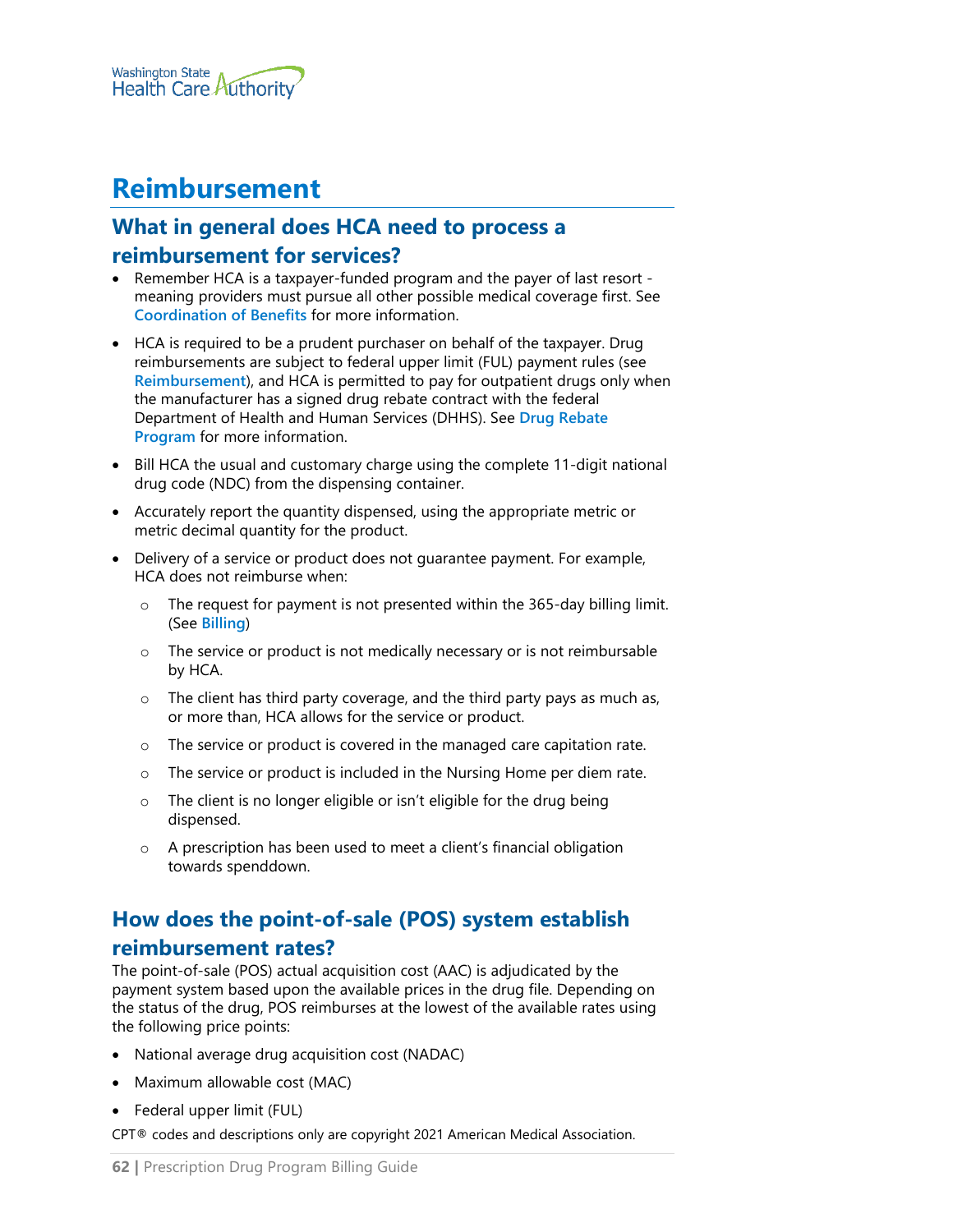

- Automated maximum allowable cost (AMAC)
- Provider's usual and customary charge to the non-Medicaid population
- AAC for drugs purchased under section 340 B of the Public Health Services (PHS) Act and dispensed to medical assistance clients.
- Provider actual acquisition cost for drugs listed in **[What drugs require prior](#page-62-0)  [authorization and are reimbursed at AAC?](#page-62-0)**

**Note**: If the pharmacy provider offers a discount, rebate, promotion, or other incentive that directly relates to the reduction of the price of a prescription to the individual non-Medicaid customer, the provider must similarly reduce its charge to HCA for the prescription. (Example: A \$5.00 off coupon for purchases elsewhere in the store.)

Any drug or product provided free to the general public must also be provided free to the Medicaid customer.

# **How does HCA determine the point-of-sale actual acquisition cost (AAC)?**

HCA uses the following sources to determine point-of-sale actual acquisition cost (POS AAC) including, but not limited to:

- National average drug acquisition cost (NADAC) published by the Centers for Medicare and Medicaid Services (CMS)
- Acquisition cost data made available to HCA by audits from state or federal agencies, other state health care purchasing organizations, pharmacy benefit managers, individual pharmacy providers, other third-party payers, drug file databases, actuaries, and other consultants.

# <span id="page-62-0"></span>**What drugs require prior authorization and are reimbursed at provider actual acquisition cost (AAC)?**

HCA reimburses providers for drugs on the **[Drugs Administered to Managed](https://www.hca.wa.gov/assets/billers-and-providers/MCO-admin-drugs-reimbursed-FFS.xlsx)  [Care Clients but Reimbursed Through Fee-for Service](https://www.hca.wa.gov/assets/billers-and-providers/MCO-admin-drugs-reimbursed-FFS.xlsx)** list at provider AAC only. An invoice showing the pharmacy purchase price of the medication from the billing pharmacy is required when submitting prior authorization. When HCA approves the PA request, providers must submit an invoice to HCA every three months showing the pharmacy purchase price of the medication for the duration of the authorization. To submit an invoice for an existing authorization, use the **[barcode cover sheet for pharmacy PA requests](https://www.hca.wa.gov/assets/billers-and-providers/42_pharmacy_pa_supporting_docs.pdf)**, add the authorization reference number to the box titled "pharmacy Rx Auth reference #," and follow the instructions the form.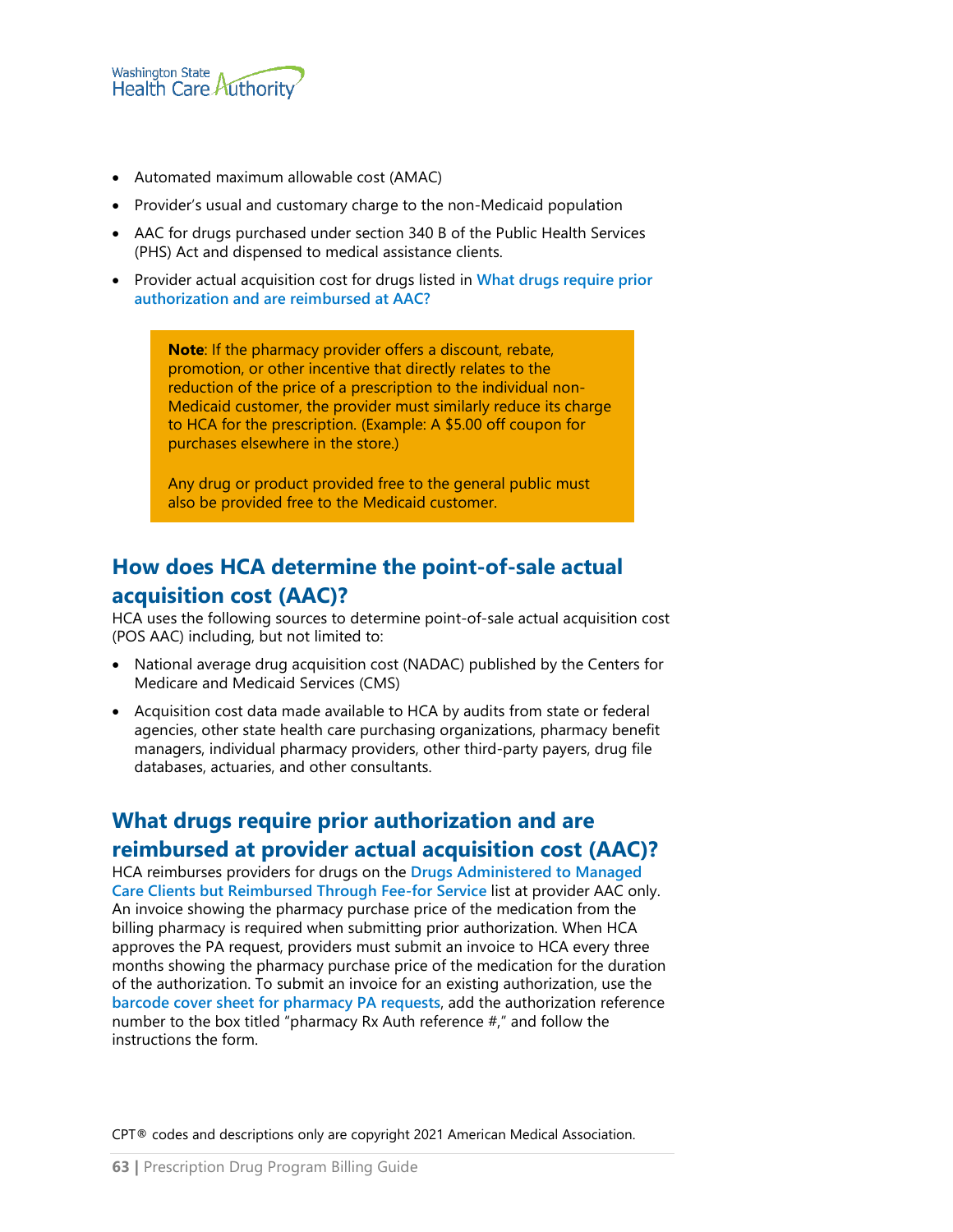

### **How are federal upper limits calculated?**

Federal upper limits (FUL) for multiple source drugs are calculated by DHHS, Centers for Medicare and Medicaid (CMS). HCA is required to comply with the federal limits.

FUL rules are being revised in response to the federal Deficit Reduction Act and are currently in draft circulation for comment.

**Note**: For more information, see **[CMS Federal Upper Limits](https://www.medicaid.gov/medicaid/prescription-drugs/federal-upper-limits/index.html)**.

Drugs subject to FUL may also be subject to other HCA pricing methodologies. HCA reimburses the lower of AAC, MAC, AMAC, FUL, or usual and customary charges.

## **How is the automated maximum allowable cost**

#### **(AMAC) calculated?**

HCA establishes the automated maximum allowable cost (AMAC) reimbursement for all products within a generic code number sequence at the actual acquisition cost (AAC) of the lowest priced rebate-eligible product in the sequence. AMAC is recalculated each time there is a pricing update to a product in the sequence.

## **When is the maximum allowable cost (MAC) applied?**

The maximum allowable cost (MAC) may be applied to specific, equivalent multiple-source drugs. If applied, HCA reimburses both the brand name and generic drugs at the MAC price.

The MAC may be waived for:

- Preferred drugs
- Some **Dispense as Written** (DAW) prescriptions
- Limited other circumstances

Visit the most up-to-date **[MAC](https://www.hca.wa.gov/search/site/smac%20list?section=%2A)** list.

#### **How is tax computed?**

Tax is computed by the point-of-sale (POS) system for items that the Washington State Department of Revenue determines to be taxable.

#### **What are HCA's dispensing fees?**

HCA uses a three-tier dispensing fee structure with an adjusted fee allowed for pharmacies that participate in the Unit Dose programs. Listed below are HCA's dispensing fee allowances for pharmacies: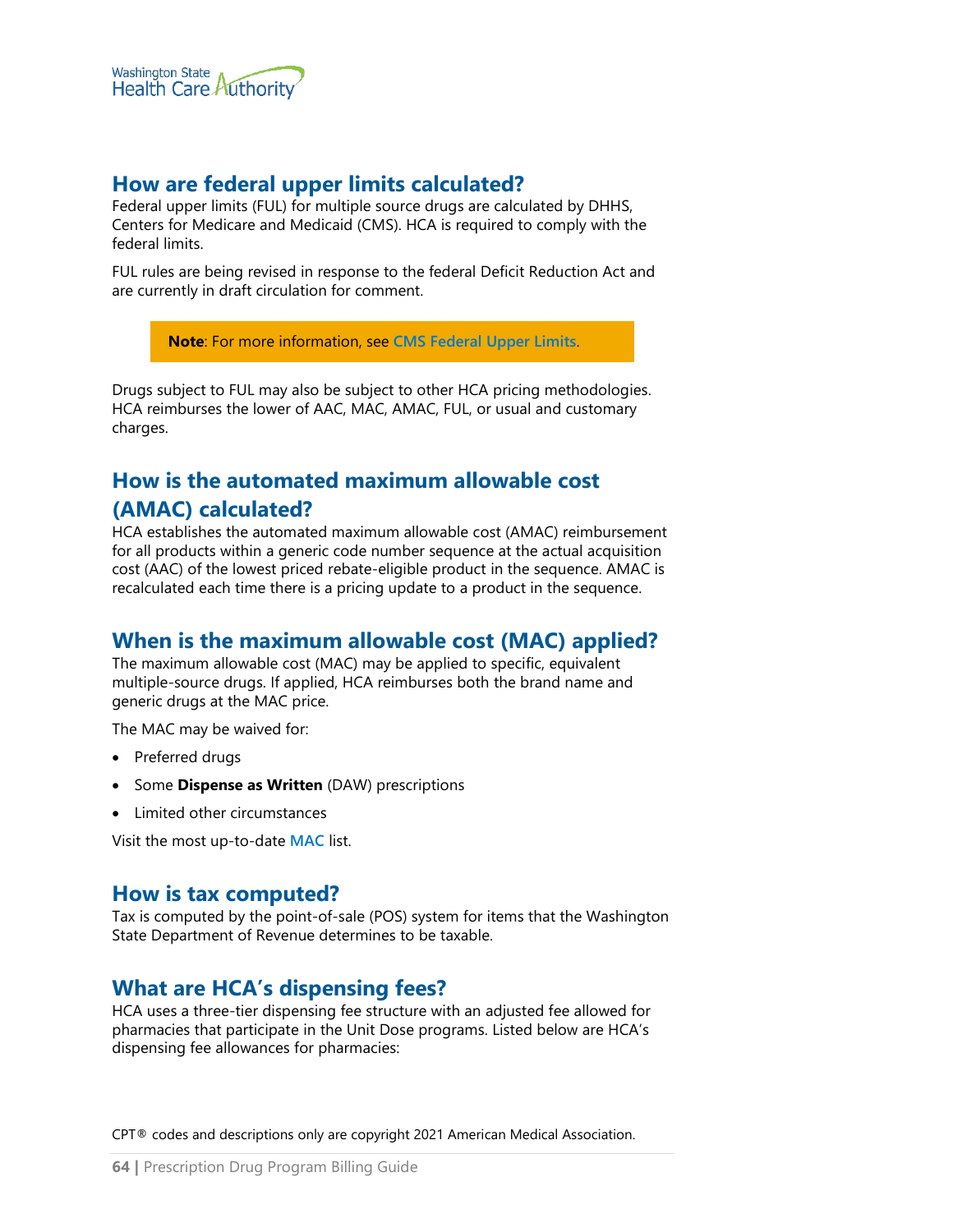

| <b>Pharmacy Type</b>          | <b>Amount</b>                | <b>Dispensing Fee</b> |
|-------------------------------|------------------------------|-----------------------|
| <b>High-volume pharmacies</b> | Over 35,000 Rx per year      | \$4.24/Rx             |
| <b>Mid-volume pharmacies</b>  | 15,001-35,000 Rx per year    | \$4.56/Rx             |
| Low volume pharmacies         | 15,000 Rx per year and under | \$5.25/Rx             |
| Unit dose systems             |                              | \$5.25/Rx             |

A provider's dispensing fee is determined by the volume of prescriptions the pharmacy dispenses for all customers, not just Apple Health (Medicaid) clients.

Providers are required to respond to an annual prescription count survey.

Return the annual prescription count survey to:

Provider Enrollment Unit PO Box 45562 Olympia, WA 98504-5562

#### **Does HCA pay dispensing fees for non-drug items?**

HCA does not pay a dispensing fee for non-drug items, devices, or supplies unless HCA determines that the drug file is not maintaining prices sufficient to cover product cost.

#### <span id="page-64-0"></span>**How is the drug rebate program used?**

The Omnibus Budget Reconciliation Act (OBRA) of 1990 mandates that states claim federal financial participation (FFP) **only** for outpatient prescription drugs supplied by a drug manufacturer who has entered into a **drug rebate contract** with the Department of Health and Human Services.

> **Note**: Providers must bill the actual and complete 11-digit NDC for the drug dispensed and the actual quantity, using the appropriate unit of measure.

Using an incorrect NDC or inaccurate reporting of a drug quantity will cause HCA to report false drug rebate calculations to manufacturers.

**Note**: To download HCA's version of the Federal List of Drug Manufacturers Participating in the Centers for Medicare and Medicaid (CMS), visit HCA's **[Pharmacy](https://www.hca.wa.gov/billers-providers/programs-and-services/pharmacy#Pharmacies)** webpage and download the Participating Drug Rebate Manufacturers List.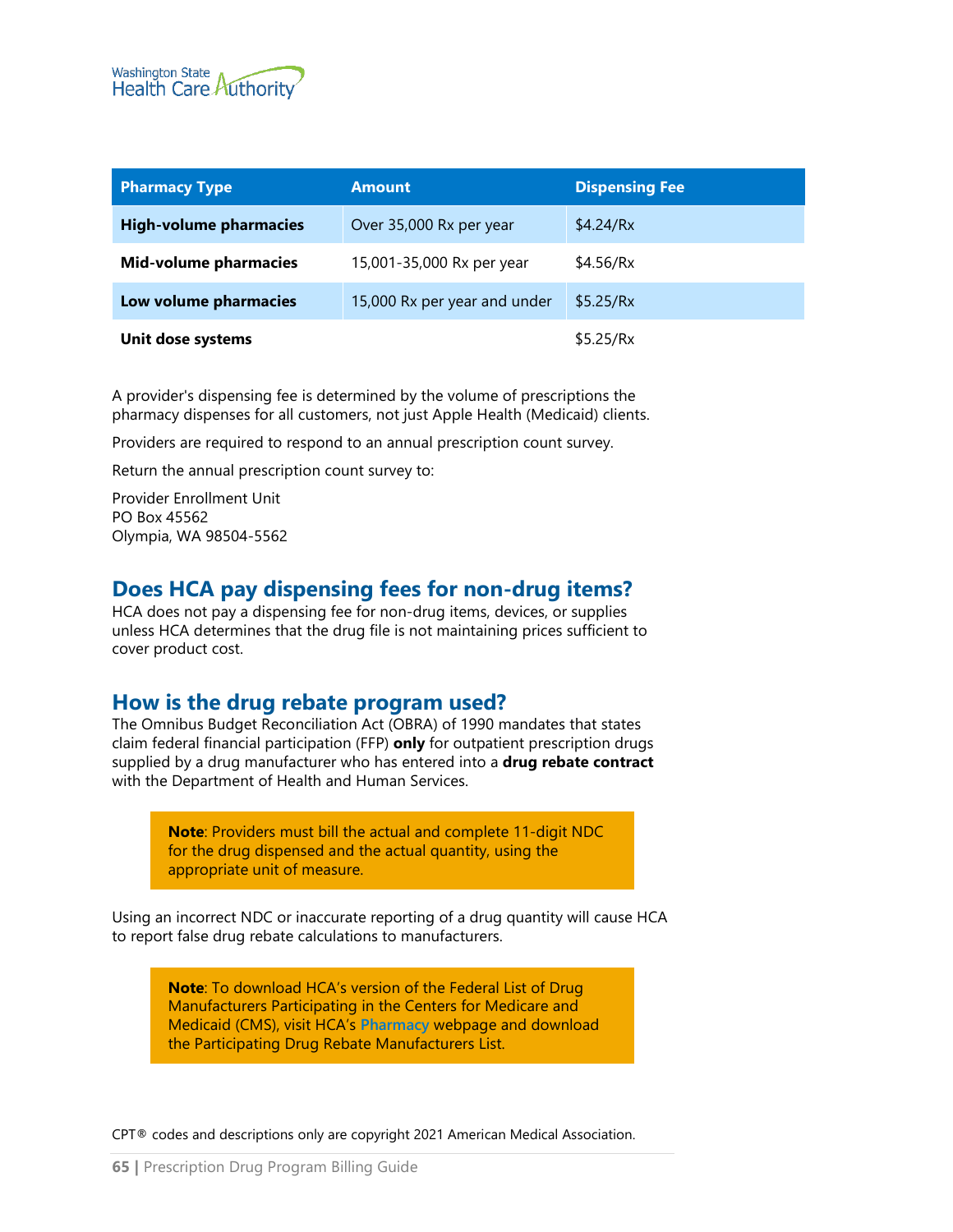# <span id="page-65-0"></span>**Billing**

All claims must be submitted electronically to HCA, except under limited circumstances. For more information about this policy change, see **[Paperless Billing at HCA](http://www.hca.wa.gov/billers-providers/providerone/providerone-billing-and-resource-guide#paperless-billing-at-hca)**. For providers approved to bill paper claims, see HCA's **[Paper Claim Billing Resource](http://www.hca.wa.gov/assets/billers-and-providers/paper-claim-billing-resource.pdf)**.

## **What are the general instructions for billing?**

- Providers must follow the billing requirements found in HCA **[ProviderOne](http://www.hca.wa.gov/node/311)  [Billing and Resource Guide](http://www.hca.wa.gov/node/311)**.
- Bill HCA your usual and customary charge using the complete 11-digit NDC from the dispensing container.
- Report the actual quantity dispensed using the appropriate metric or metric decimal quantity for the product.
- Remember that HCA is the payer of last resort. See "Coordination of Benefits" later in this section. (**Claims paid inappropriately when other coverage is available may be recouped**.)
- Clients who are enrolled in an HCA-contracted managed care organization (MCO) are eligible for pharmacy services under their designated plan. **Bill the client's MCO first**.

**Note:** When another insurer or an HCA-contracted MCO requires authorization for a drug, perform all steps necessary to obtain the authorization. Requiring authorization is not the same as a denial of coverage.

## **How do I bill electronically for services?**

Instructions on how to bill Direct Data Entry (DDE) claims can be found on HCA's **[Billers and Providers](http://hca.wa.gov/billers-providers)** webpage, under **[Webinars](http://www.hca.wa.gov/node/2386)**.

See HCA's **[ProviderOne Billing and Resource Guide](http://www.hca.wa.gov/node/311)** for general billing instructions.

# **What is point-of-sale (POS)?**

HCA's POS system is a real-time pharmacy claims processing system which uses the National Council for Prescription Drug Programs (NCPDP) version D.0 format. Each claim submission, reversal, or re-bill that is successfully transmitted via a switch vendor is captured and appears on the weekly Remittance and Status Report (RA). Track each transaction and reconcile the RA completely before contacting HCA.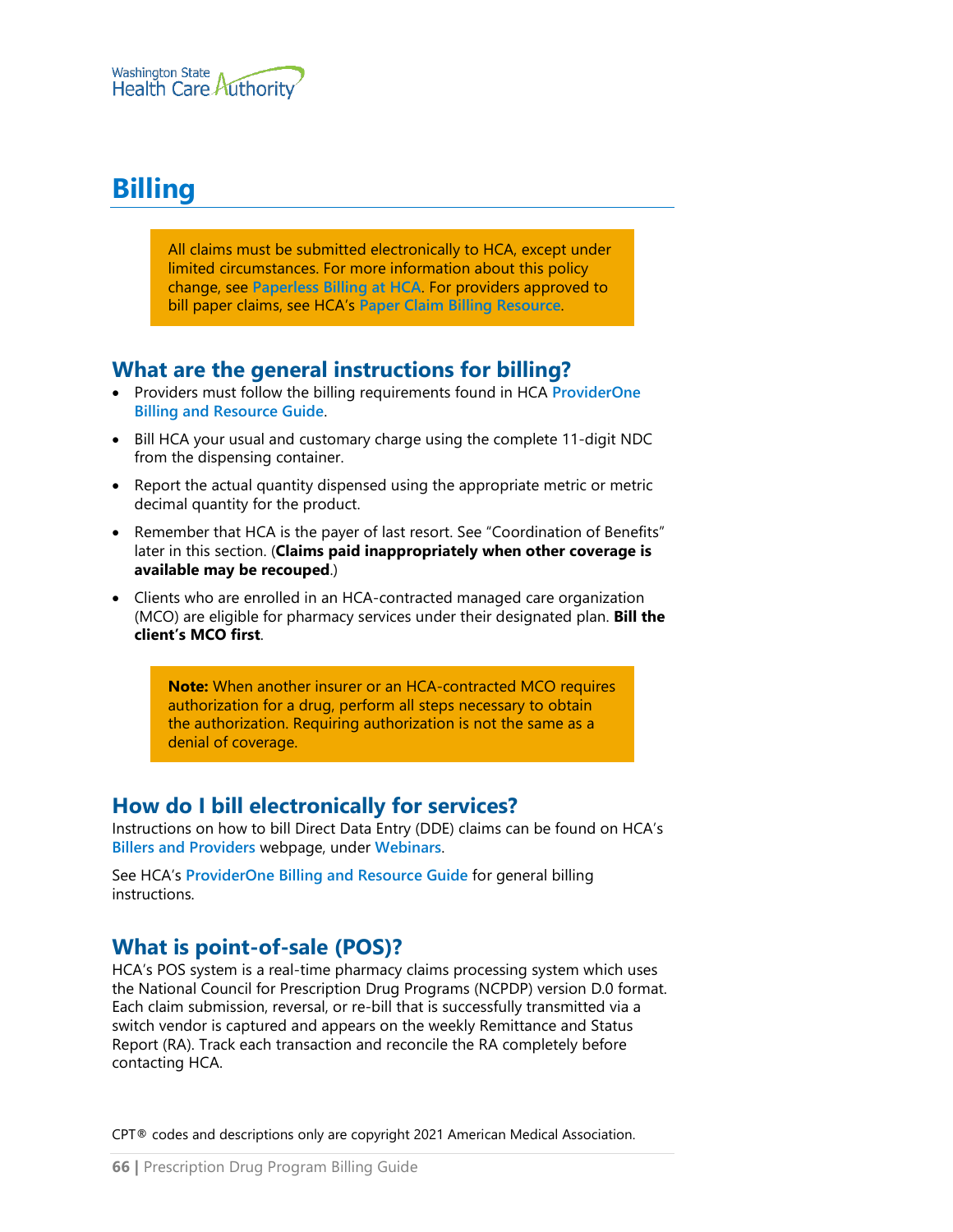

## **What do the POS rejection codes mean?**

HCA's POS system uses NCPDP D.0 reject codes. Although these codes have meaning within the NCPDP standard, HCA's POS system returns a message of explanation with any claim rejection. As the complexity of prescription drug benefit management increases, it is important for HCA to provide clear explanations of claim rejections in real time. It is also important for pharmacies to read these messages so they can take appropriate action when serving mutual clients. HCA returns reject messages up to 80 characters in length, viewable within most POS applications. If providers do not know how to access these reject messages, they must contact their software vendor for assistance.

HCA providers cannot accept payment from clients for any service potentially covered under the client's HCA benefit. See the **[Billing](#page-65-0)** section within this guide. **It is important for providers to understand that a claim rejection through the POS system is not necessarily a denial of service**. Some claim rejections represent a final denial by HCA, while others may indicate additional steps are necessary to determine coverage for the product or service.

| <b>Rejection</b><br><b>Message</b><br><b>Description</b>   | <b>Reason</b>                                                                                                                                                                                                                                      | <b>Required Action</b>                                                                                                                                                                                                                                         | <b>Service Denial by HCA?</b>                                                                                                                                                                                  |
|------------------------------------------------------------|----------------------------------------------------------------------------------------------------------------------------------------------------------------------------------------------------------------------------------------------------|----------------------------------------------------------------------------------------------------------------------------------------------------------------------------------------------------------------------------------------------------------------|----------------------------------------------------------------------------------------------------------------------------------------------------------------------------------------------------------------|
| The message<br>starts with 'TIP'                           | Therapeutic<br>Interchange<br>Program is required<br>under Senate Bill<br>6088; Chapter 29,<br>Laws of 2003<br>See the Therapeutic<br>Interchange<br>Program and the<br><b>Apple Health</b><br><b>Preferred Drug List</b><br>section in this guide | The pharmacist must<br>substitute a preferred<br>drug for the non-<br>preferred drug<br>prescribed, unless the<br>prescription is ordered<br>Dispense As Written<br>(DAW)                                                                                      | Not a denial of service<br>If the prescription is a DAW,<br>resubmit claim with Product<br>Selection Code of 1<br>If not DAW, dispense a<br>preferred therapeutic<br>alternative within the same<br>drug class |
| The message<br>starts with<br>"NonPreferred<br>or NonPref" | Product prescribed<br>is nonpreferred for<br><b>HCA</b> clients                                                                                                                                                                                    | See the Apple Health<br><b>Preferred Drug List</b><br>Consult prescriber to<br>determine whether a<br>preferred alternative<br>can be prescribed<br>If the medication<br>cannot be changed to<br>a preferred alternative,<br>contact Pharmacy<br>Authorization | Not a denial of service,<br>unless authorization is<br>requested and denied in<br>writing by HCA                                                                                                               |

The chart below outlines categories of potential reasons for claim rejection, rather than specific rejection messages.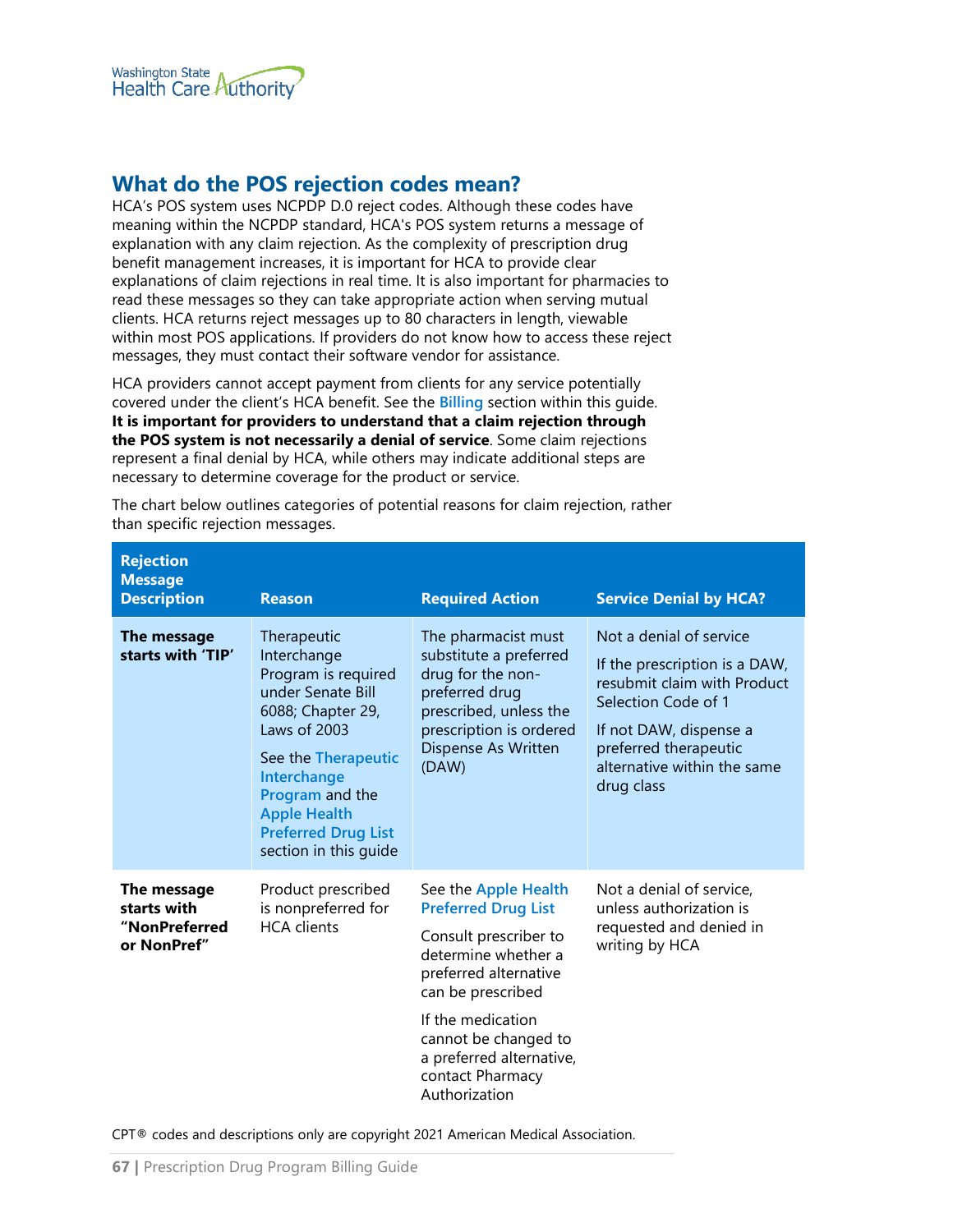

| <b>Rejection</b><br><b>Message</b><br><b>Description</b>                                                                           | <b>Reason</b>                                                                                                                                  | <b>Required Action</b>                                                                                                                                                                                                                                                                                              | <b>Service Denial by HCA?</b>                                                                                                                                                                                                                                                                                                          |
|------------------------------------------------------------------------------------------------------------------------------------|------------------------------------------------------------------------------------------------------------------------------------------------|---------------------------------------------------------------------------------------------------------------------------------------------------------------------------------------------------------------------------------------------------------------------------------------------------------------------|----------------------------------------------------------------------------------------------------------------------------------------------------------------------------------------------------------------------------------------------------------------------------------------------------------------------------------------|
| <b>Detail of</b><br>missing or<br>invalid codes.<br>(Any standard<br><b>NCPDP D.0</b><br>reject code<br>which states<br>" $M/I$ ") | A required field has<br>been left blank, or<br>an invalid value has<br>been submitted in a<br>field that could<br>affect claim<br>adjudication | Correct claim and<br>resubmit                                                                                                                                                                                                                                                                                       | Not a denial of service. A<br>claim must be re-submitted<br>with valid values to<br>determine coverage                                                                                                                                                                                                                                 |
| <b>Drug Use</b><br><b>Review (DUR)</b><br>edits (NCPDP<br>D.0 reject code<br>88)                                                   | Pro-DUR editing has<br>found a potential<br>therapy problem                                                                                    | If claim information is<br>correct, the pharmacist<br>should use<br>professional judgment<br>or confer with the<br>prescriber to<br>determine the<br>appropriateness of<br>therapy<br>If therapy is<br>appropriate, NCPDP<br>pro-DUR codes can be<br>used to indicate what<br>professional<br>intervention occurred | Dependent on result of<br>professional services<br>If appropriate, DUR codes<br>have been entered, and the<br>claim is still rejected, call<br>Pharmacy Authorizations at<br>1-800-562-3022 to request<br>assistance<br>An HCA representative will<br>determine whether<br>authorization is required, or<br>if service has been denied |
| <b>Labeler Has No</b><br><b>Federal Rebate</b><br><b>Agreement</b>                                                                 | The manufacturer<br>has not chosen to<br>make its products<br>available for<br>dispense to HCA<br>clients                                      | Dispense an equivalent<br>product from a<br>manufacturer who<br>participates in the<br><b>Federal Rebate</b><br>Program                                                                                                                                                                                             | Not a denial of service<br>An equivalent product must<br>be substituted, and the claim<br>resubmitted with the new<br><b>NDC</b>                                                                                                                                                                                                       |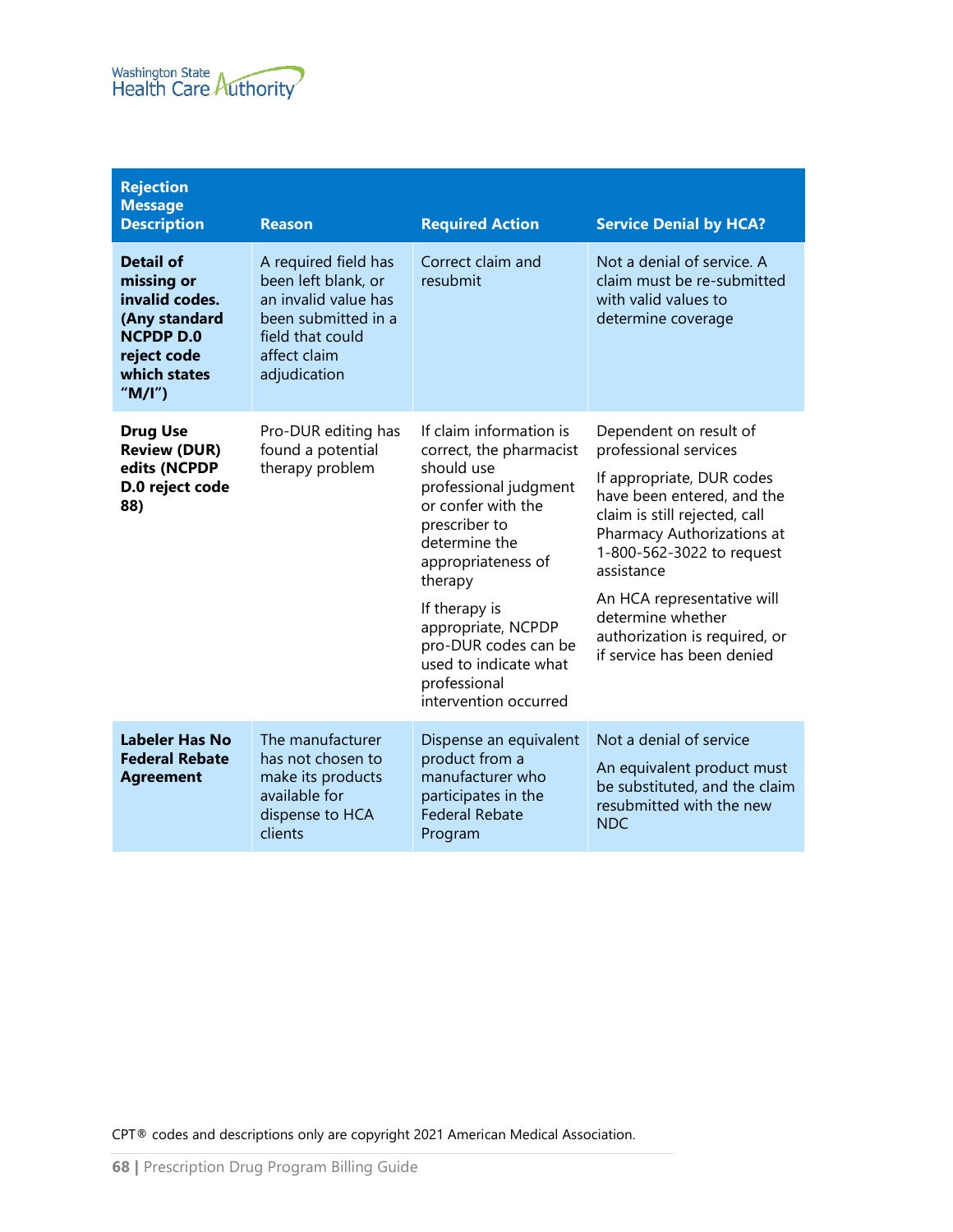

| <b>Rejection</b><br><b>Message</b><br><b>Description</b>                                                                                                                                                         | <b>Reason</b>                                                                                                                                 | <b>Required Action</b>                                                                                                                                                                                                                                                                                              | <b>Service Denial by HCA?</b>                                                                                                         |
|------------------------------------------------------------------------------------------------------------------------------------------------------------------------------------------------------------------|-----------------------------------------------------------------------------------------------------------------------------------------------|---------------------------------------------------------------------------------------------------------------------------------------------------------------------------------------------------------------------------------------------------------------------------------------------------------------------|---------------------------------------------------------------------------------------------------------------------------------------|
| <b>States</b><br>'Maximum' or<br>'Minimum' in<br>relation to<br>quantity, days<br>supplied, client<br>age, fills per<br>month, etc.                                                                              | HCA has established<br>therapeutic<br>parameters for the<br>use of the product.<br>Claims may be<br>authorized outside<br>of those conditions | Verify accuracy of the<br>submitted claims<br>information. If all<br>information is<br>accurate, contact<br>prescriber to consider<br>alternate therapies<br>within FDA indications.<br>If prescriber still feels<br>that the product<br>should be dispensed<br>as prescribed, contact<br>Pharmacy<br>Authorization | Not a denial of service,<br>unless authorization is<br>requested and denied in<br>writing by HCA                                      |
| <b>States that a</b><br>product is 'not<br>billable through<br>POS', states 'Bill<br>as a professional<br>service'; or<br>'Refer to<br><b>DME/Non-DME</b><br>Washington<br><b>Apple Health</b><br>billing guides | The product is a<br>potentially covered<br>benefit, but not<br>considered part of<br>the client's<br>prescription drug<br>benefit             | Consult appropriate<br><b>Washington Apple</b><br>Health billing guide<br>and bill as a<br>professional service on<br>a professional claim, or<br>comparable HIPAA<br>compliant electronic<br>claim format                                                                                                          | Not a denial of service<br>Benefit may be payable as<br>Durable Medical Equipment,<br>Enteral Nutrition, or a<br>professional service |
| <b>Expedited</b><br><b>Authorization</b><br><b>Code Required</b>                                                                                                                                                 | See Authorization.<br>The product has an<br>expedited code<br>available for<br>authorization if<br>specific criteria are<br>met               | Consult Expedited<br>Authorization List in<br><b>Authorization. If</b><br>criteria are met,<br>resubmit claim with<br>appropriate EA code in<br>the Prior Authorization<br>Number Submitted<br>field (462-EV). If<br>criteria are not met,<br>contact Pharmacy<br>Authorization                                     | Not a denial of service.<br>unless authorization is<br>requested and denied in<br>writing by HCA                                      |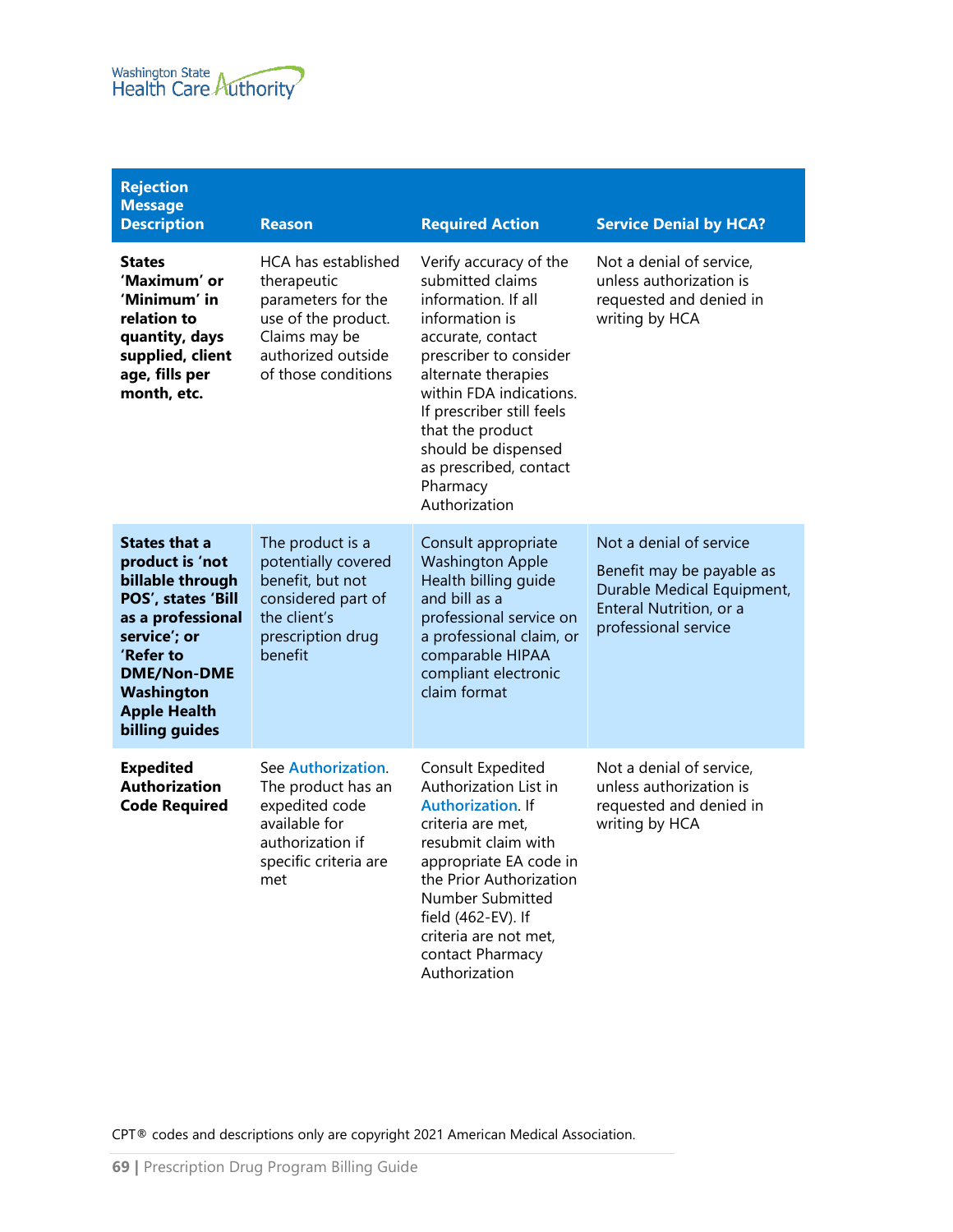| <b>Rejection</b><br><b>Message</b><br><b>Description</b>                                                                  | <b>Reason</b>                                                               | <b>Required Action</b>                                                                                                       | <b>Service Denial by HCA?</b>                                                                                                                                |
|---------------------------------------------------------------------------------------------------------------------------|-----------------------------------------------------------------------------|------------------------------------------------------------------------------------------------------------------------------|--------------------------------------------------------------------------------------------------------------------------------------------------------------|
| <b>States that a</b><br>product or<br>situation is<br><b>NONCOVERED</b><br>and does not<br>provide a toll-<br>free number | The product or<br>situation is not a<br>covered benefit for<br>the client   | Work with the client's<br>prescriber to find an<br>alternate covered<br>therapy which meets<br>the client's medical<br>needs | Yes. The requested service is<br>denied. If originally<br>prescribed therapy has not<br>been changed, POS denial as<br>noncovered can be<br>considered final |
| <b>States PA</b><br>required.                                                                                             | Product or situation<br>requires<br>authorization or<br>other review by HCA | Pharmacy calls the<br>toll-free number<br>indicated to request<br>authorization or<br>assistance                             | Not a denial of service,<br>unless the request for<br>authorization is denied in<br>writing by HCA                                                           |

# <span id="page-69-0"></span>**What is the prospective drug use review (pro-DUR) used for?**

HCA provides pro-DUR screening as a feature of the POS system. Early Refill, High Dose, Low Dose, and Therapeutic Duplication edits post and claims are rejected when potential drug therapy problems are identified. Once pharmacists have conducted their professional review, the HCA-recognized NCPDP DUR Reason for Service, Professional Service, and Result of Service codes can be used to respond to the pro-DUR edits.

When appropriate, enter one of the NCPDP DUR codes from each of the categories in the appropriate POS field. Entering DUR codes will not automatically bypass DUR screening. HCA considers different codes to be appropriate for different situations. Only a combination of codes appropriate to address the potential therapy problem will satisfy the DUR screening process.

By placing the information on the claim, the provider is certifying that the indicated DUR code is true and documentation is on file. POS claim coding is subject to review and audit by HCA.

HCA does not provide additional reimbursement for DUR services. DUR coding is supported for the purpose of ensuring potential drug therapy problems are addressed by a health care professional.

## **What is the national drug code (NDC)?**

The NDC is an 11-digit code assigned to all pharmaceutical products by the labeler or distributor of the product under FDA regulations. (See WAC **[182-530-](http://app.leg.wa.gov/WAC/default.aspx?cite=182-530-1050) [1050](http://app.leg.wa.gov/WAC/default.aspx?cite=182-530-1050)**.)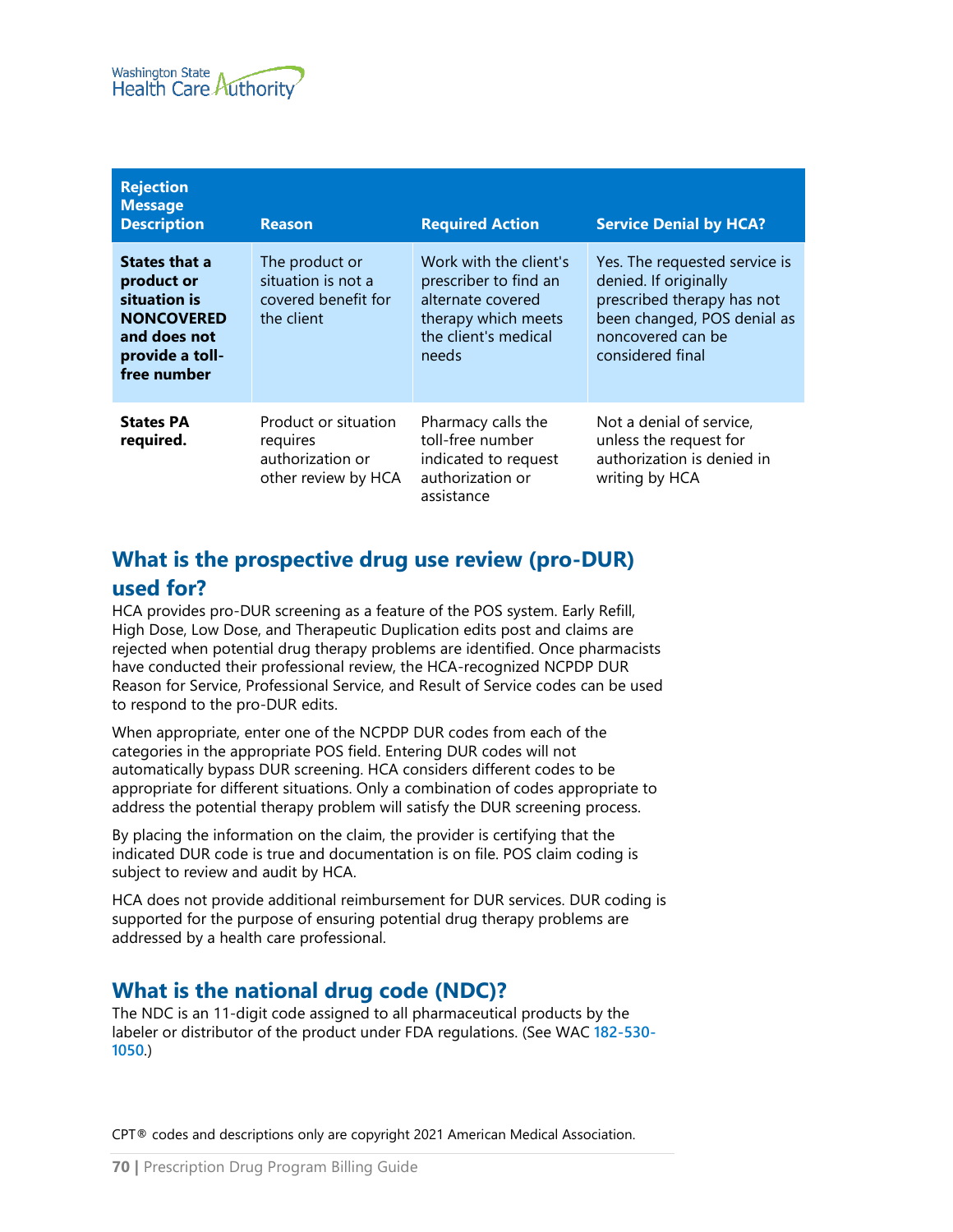

**Note**: When submitting claims to HCA the provider must use the actual, complete 11-digit NDC from the dispensing container. (See WAC **[182-530-5000](http://app.leg.wa.gov/WAC/default.aspx?cite=182-530-5000)**(1)(b))

HCA accepts only the 5-4-2 NDC format. **All 11 digits, including zeros, must be entered**. The three segments of the NDC are:

SAMPLE NDC: 12345-6789-10

12345 = labeler code

6789 = product code

10 = package size

### **NCPDP Version D.0 claim format**

To comply with the Health Insurance and Accountability Act (HIPAA) requirements, **HCA requires all pharmacy providers to use NCPDP Version D.0 claim format** when submitting point-of-sale (POS) claims. See the **[Payer](http://www.hca.wa.gov/assets/billers-and-providers/do_payer_sheet.pdf)  [Specification Sheet](http://www.hca.wa.gov/assets/billers-and-providers/do_payer_sheet.pdf)** for more information.

#### **General information**

The NCPDP Version D.0 claim format:

- Defines the record layout for real-time prescription claim transactions between providers and processors.
- Is a variable format.
- Accepts up to four transactions per transmission (except when billing compounds, only one transaction is allowed per transmission).

# **What transaction segments are supported?**

#### **Transaction header segment**

The transaction header segment is mandatory on all transactions and all fields within the segment are mandatory. The transaction header segment tells the system where to send the claim, what type of submission it is, how many transactions, who is submitting the claim, date of service, and the vendor certification number.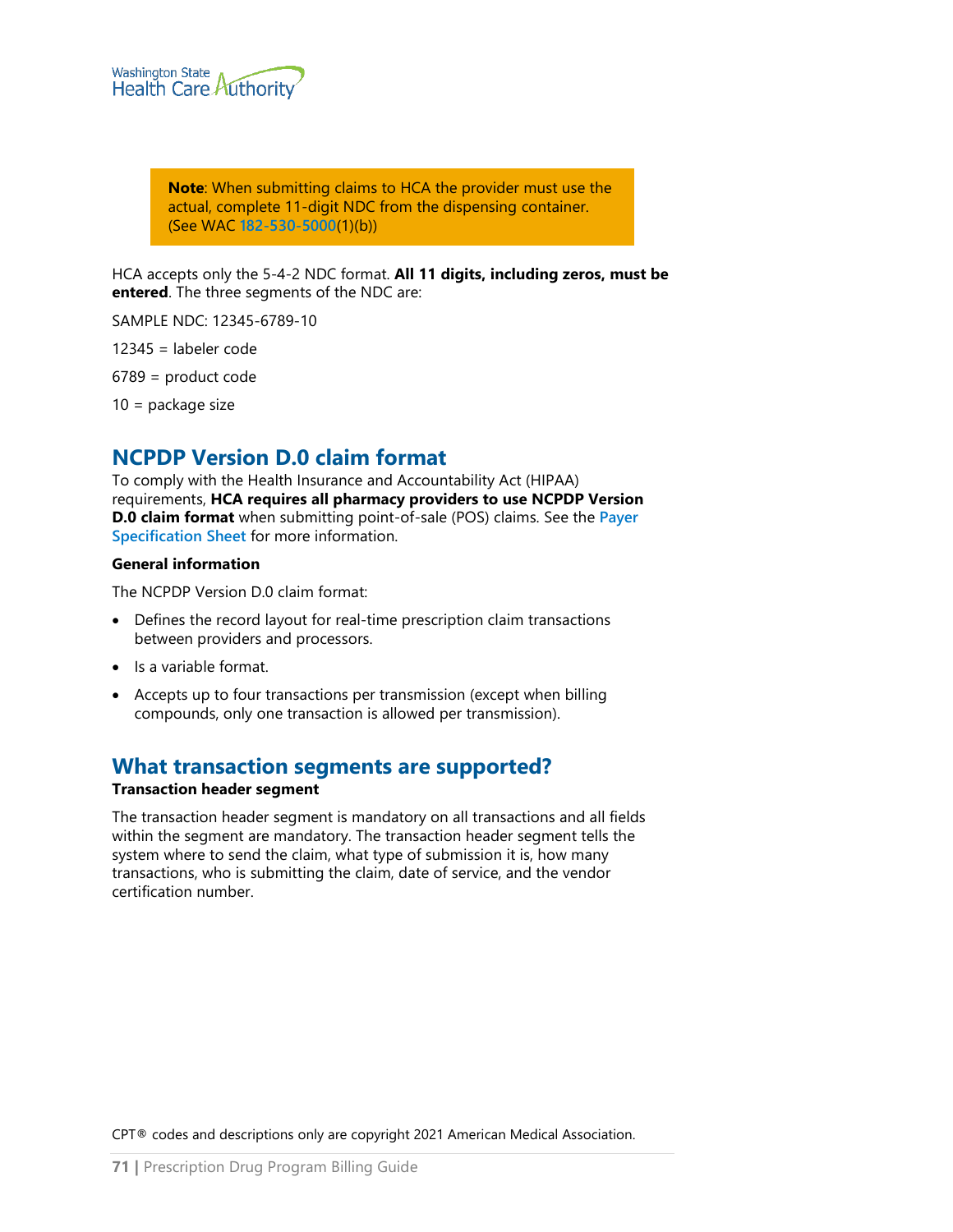

#### **Patient segment**

The patient segment is mandatory for all transaction types. The NCPDP standard requires the submission of Date of Birth (304-C4) and Patient Gender Code (305- C5) fields. HCA requires submission of the Patient Residence (384-4X) field depending on the situation. When appropriate and necessary for claim adjudication, use the following values in the Patient Residence field:

01 - To indicate the client resides at home, in an assisted living facility, group home, or adult family home

02 - To indicate the client resides in a skilled nursing facility

11 - To indicate a hospice patient whose claim is unrelated to their terminal condition

12 - To indicate an ITA claim

#### **Insurance segment**

The insurance segment is mandatory on all transactions except reversals (B2).

This segment contains data describing the ProviderOne Client ID. The client's ProviderOne Client ID is required in the Cardholder ID field, and Patient Relationship Code should be set to 1.

#### **Claim segment**

The claim segment is mandatory on all billing (B1, B2, B3), and some authorization (P1, P2) transactions. This segment contains data relating to the dispensing of the actual prescription, or when authorization is requested. Some fields are required only for billing transactions. The claim segment is also used to identify a partially filled prescription, and some fields are required only when submitting a partial fill.

#### **Prescriber segment**

The prescriber segment contains data describing the prescriber and is required on all authorization (P1, P2, P3, P4) or billing transactions except for Reversals (B1, B3). The mandatory/required fields are the Segment Identification, Prescriber ID Qualifier, and Prescriber ID. For authorization transactions, prescriber last name and phone number are also required.

#### **COB/other payment segment**

This segment may be required in some situations when billing or rebilling if the pharmacist or HCA indicates other coverage. The COB/Other Payments Segment contains information indicating the presence of other payers or insurers.

Use the Other Coverage Code field in the Claim Segment to indicate insurance coverage information. Refer to **[Other Coverage Codes](#page-86-0)**.

#### **DUR/PPS segment**

The DUR/PPS segment contains data for the resolution of DUR rejections.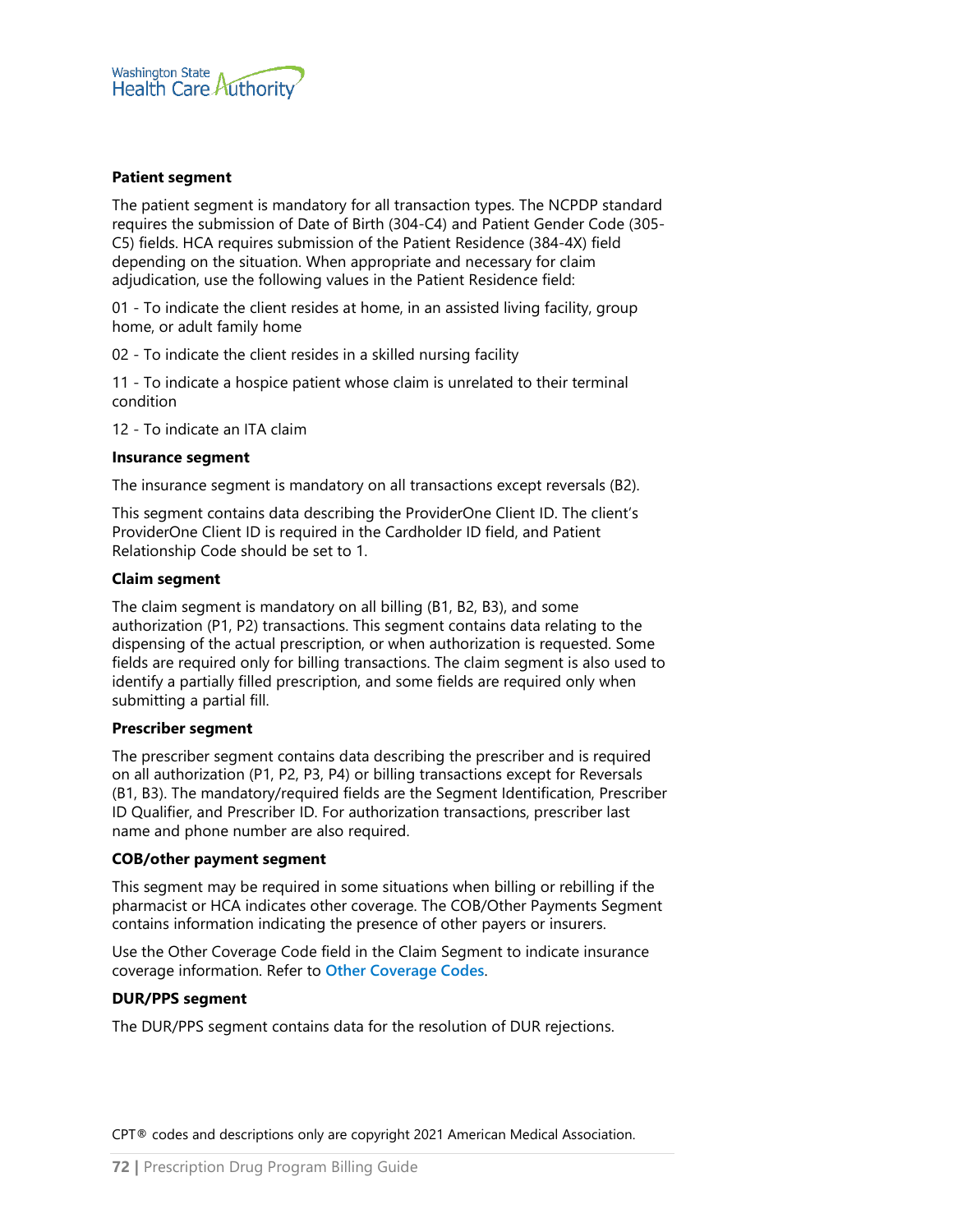

#### **Pricing segment**

The pricing segment is required on all incoming billing and rebilling transactions (B1, B3). This segment contains data describing how the product is to be priced. The mandatory fields are: Segment Identification, Ingredient Cost Submitted, Usual and Customary Charge, and Gross Amount Due.

#### **Compound segment**

This segment is required for the multi-line submission of compounds. The compound segment may only be submitted on billing or rebilling. This segment is not sent on claim reversals. Information describing the compound ingredients is included here. If the segment is submitted the following fields are required: Segment Identification, Compound Dosage Form Description Code, Compound Dispensing Unit Form Indicator, Compound Ingredient Component Count, Compound Ingredient Drug Cost, and Compound Ingredient Basis of Cost Determination. The following fields are also required, and may be repeated for multiple ingredients: Compound Product ID Qualifier, Compound Product ID, and Compound Ingredient Quantity. HCA will reimburse a dispensing fee for each payable ingredient. Each line will be adjudicated separately and will be subject to all applicable edits, including authorization. Compounds may not be submitted as a partial fill. If a pharmacy chooses to receive reimbursement only for the payable ingredients within a compound, a value of 8 in the Submission Clarification Code field from the claim segment must be entered.

#### **Prior authorization segment**

The prior authorization segment is situational and only required on authorization transactions (P1, P2, P3, P4). When submitting an authorization transaction, the following fields are required: Segment Identification, Request Type, Request Period Date-Begin, Request Period Date-End, and the Basis of Request. No other fields within this segment are captured or supported.

What is the requirement regarding tamper-resistant prescription pads?

#### (**[RCW 18.64.500](http://app.leg.wa.gov/RCW/default.aspx?cite=18.64.500)**)

All written prescriptions, including OTC medications, must be written on a tamper-resistant prescription pad or paper that has been approved by the Pharmacy Quality Assurance Commission for use. Both RCW 18.64.500 and 42 U.S.C. 1936b(i)(23) require prescription pads and paper to have at least one feature from **each** of the below characteristics to be considered tamper-resistant to prevent the prescription from being changed:

- **No copying**: For example, pantographs that reveal the word "VOID" when copied
- **No altering**: For example, chemical stains or an altered background reveal attempts at ink or toner removal
- **No counterfeiting**: For example, pads have a watermark and cannot be reproduced

Prescription pads and paper that have met all industry-recognized characteristics have a seal of approval affixed to the paper. This requirement must be met for all written prescriptions, regardless if the client is enrolled in an HCA-contracted managed care organization.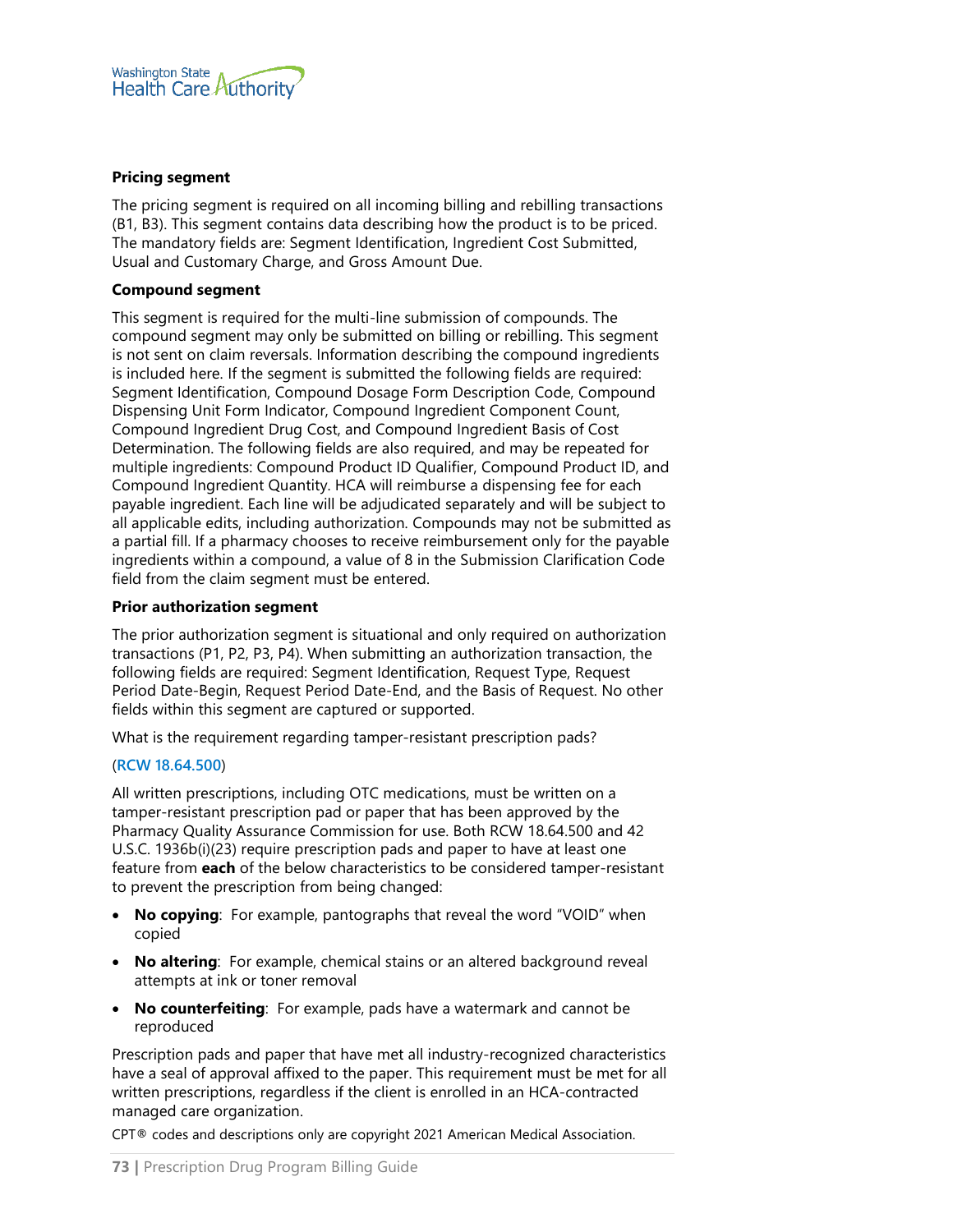

**Prescriptions that are telephoned, faxed, or sent electronically to the pharmacy are exempt from the state and federal requirements**. Pharmacists receiving non-compliant, written prescriptions are encouraged to verify the prescription with the prescriber.

## **What about emergency dispensing?**

Pharmacists are allowed to dispense a prescription written on noncompliant paper if the pharmacy receives verification from the prescriber by telephone, fax, or email within 72-hours of filling the prescription. Federal controlled substance laws must continue to be met when prescribing or dispensing Schedule II drugs.

# **What about Medicaid clients with retroactive certification?**

To submit a claim for a Medicaid client retroactively certified for Medicaid, a pharmacy must reimburse the client in accordance with WAC **[182-502-0160](http://app.leg.wa.gov/WAC/default.aspx?cite=182-502-0160)**.

# **What are the documentation and records retention requirements?**

The pharmacist must document that the prescriber was contacted by telephone, fax, or email to verify that the legitimacy of the prescription written on noncompliant paper **before** it was dispensed. Prescription records, including documentation for non-compliant prescriptions, must be kept for six years according to WAC **[182-502-0020](http://app.leg.wa.gov/WAC/default.aspx?cite=182-502-0020)**.

# **Are pharmacies allowed to automatically refill**

## **prescriptions?**

No, automatic refills are not permitted unless the client meets one of the exceptions below. Clients must request a prescription refill before the pharmacy may submit a claim and fill the prescription.

Automatic refills are permitted for clients who:

- Receive compliance packaging; or
- Reside in a skilled nursing facility or other inpatient facility.

# **What is needed for prescription transfers between pharmacies?**

The pharmacy accepting a prescription transfer from another pharmacy only needs to obtain a telephone call or fax from the transferring pharmacy to confirm the authenticity of the tamper-resistant prescription.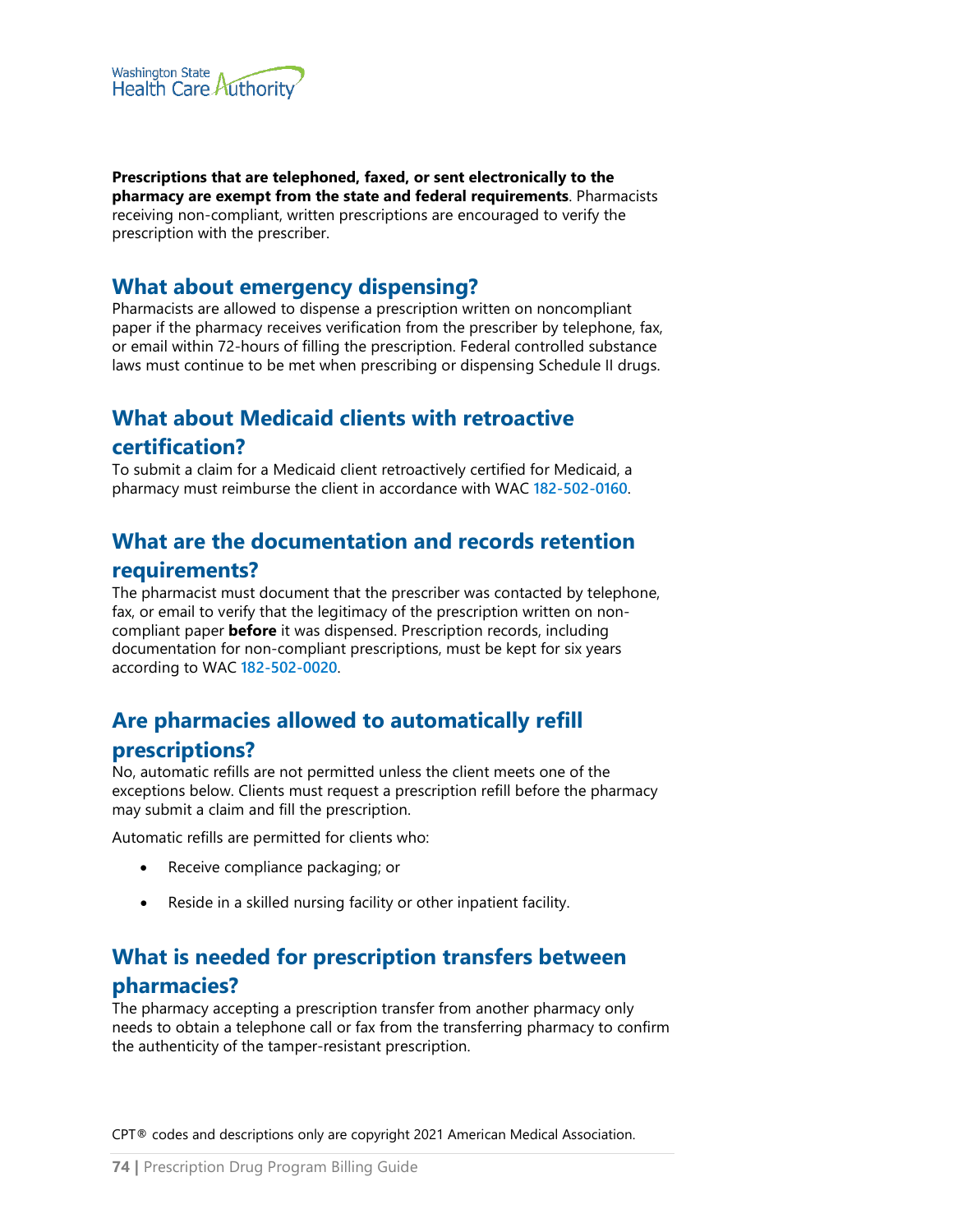

## **What is the time limit for billing?**

HCA requires providers to submit initial claims and adjust prior claims in a timely manner. The following are HCA's timeliness standards for initial claims, resubmitted claims, and for claim adjustments in the Prescription Drug Program. For more information on timelines for billing, refer to HCA **[ProviderOne Billing](http://www.hca.wa.gov/node/311)  [and Resource Guide](http://www.hca.wa.gov/node/311)**.

#### **Medicare Part B crossover claims**

If Medicare Part B allows the claim, it is no longer billable as a Prescription Drug Program claim through the point-of-sale (POS) system. A claim allowed by Medicare Part B is billable as a crossover claim on a professional claim within six months of the date that Medicare processes the claim. Providers can rebill or resubmit a crossover claim up to two years from Medicare's process date. If Medicare denies payment of the claim, HCA requires the provider to meet HCA's initial 365-day requirement for the initial claim. If a provider has billed Medicare but has not received a response, the provider must still bill HCA within 365 days of the date of service to establish timeliness.

#### **Resubmitted claims and adjustments**

HCA allows providers to resubmit, modify, or adjust any prescription drug claim with a timely TCN within 15-months of the date the service was provided to the client. Claims may be resubmitted, modified, or adjusted by the pharmacy electronically for 456 days from the date dispensed. After 15-months, HCA does not accept a prescription drug claim for resubmission, modification, or adjustment.

#### **Reversals**

HCA allows pharmacies to reverse any prescription drug claim with a timely TCN within 15 months of the date the service was provided to the client. Claims may be reversed electronically for 456 days from the date the claim was dispensed. If a pharmacy wishes to reverse a transaction that can no longer be reversed electronically from the pharmacy's own system, a request may be submitted to HCA for reversion only under the following circumstances:

- "Lost" transactions (paid claim not found in the pharmacy's own system)
- Claims older than the pharmacy's own system will allow them to reverse

If one of the above circumstances applies, a pharmacy may request a reversal by submitting a help ticket via email to **[MMIShelp@hca.wa.gov](mailto:MMIShelp@hca.wa.gov)**, with a subject line: POS claim reversal. The email must include:

- Client name and ProviderOne ID number
- Drug name and NDC
- Claim number
- Date of fill
- Provider NPI
- Prescription number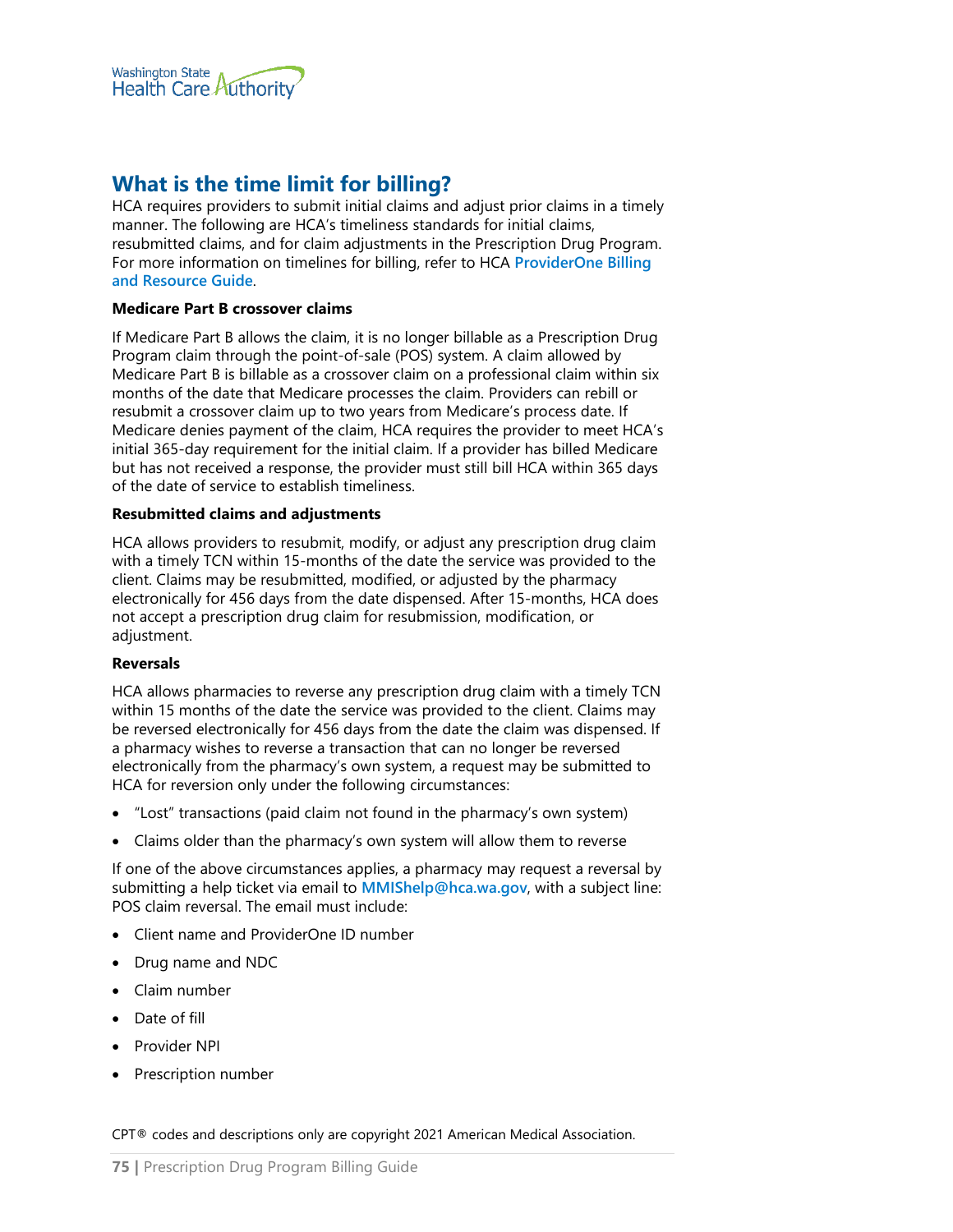

If unable to submit a help ticket via email, pharmacies may also fill out a Pharmacy Adjustment Request (HCA 13-715) form and fax it to 360-507-9074. See **[Where can I download HCA forms](#page-1-0)**?

#### **Overpayments that must be refunded to HCA**

The 15-month period allowed for resubmission of claims above **does not apply** to overpayments that a prescription drug provider must refund to HCA. After 15 months, a provider must refund overpayments by a negotiable financial instrument, such as a bank check. Questions regarding overpayments may be directed to the MPA Cash Control at 360-725-1279.

#### **Client's responsibility**

HCA does not allow a provider or any provider's agent to bill a client or a client's estate when the provider fails to meet the requirements, resulting in the claim not being paid by HCA. (See **[When is a pharmacy allowed to bill a client](#page-76-0)**?)

## **What is the national provider identifier (NPI)**

### **requirement?**

Pharmacy providers are required to provide the pharmacy and prescriber National Provider Identifiers (NPIs) on all prescription drug claims.

HCA requires a prescriber to provide its individual NPI (Type 1) with prescription drug orders that are written, transmitted, called in, or faxed. This NPI requirement applies to all providers who write prescription orders for drugs.

The prescriber NPI must be for an individual (Type 1) rather than an organization (Type 2). The ProviderOne POS does not recognize Type 2 NPIs for organizations (such as hospitals) as valid prescribers.

The following are examples of how to report the practitioner's individual NPI (Type 1) with prescription orders:

- An emergency room practitioner must report his or her individual NPI (Type 1), not the supervising practitioner's NPI with a prescription order.
- Each practitioner in a teaching hospital must report his or her individual NPI (Type 1) with a prescription order that is submitted to the dispensing pharmacy.

#### **Point-of-Sale billers**:

- Enter 01 in the Service Provider ID Qualifier field (202-B2)
- Enter your NPI in the Service Provider ID field (201-B1)
- Enter 01 in the Prescriber ID Qualifier field (466-EZ)
- Enter the prescribers NPI in the Prescriber ID field (411-DB)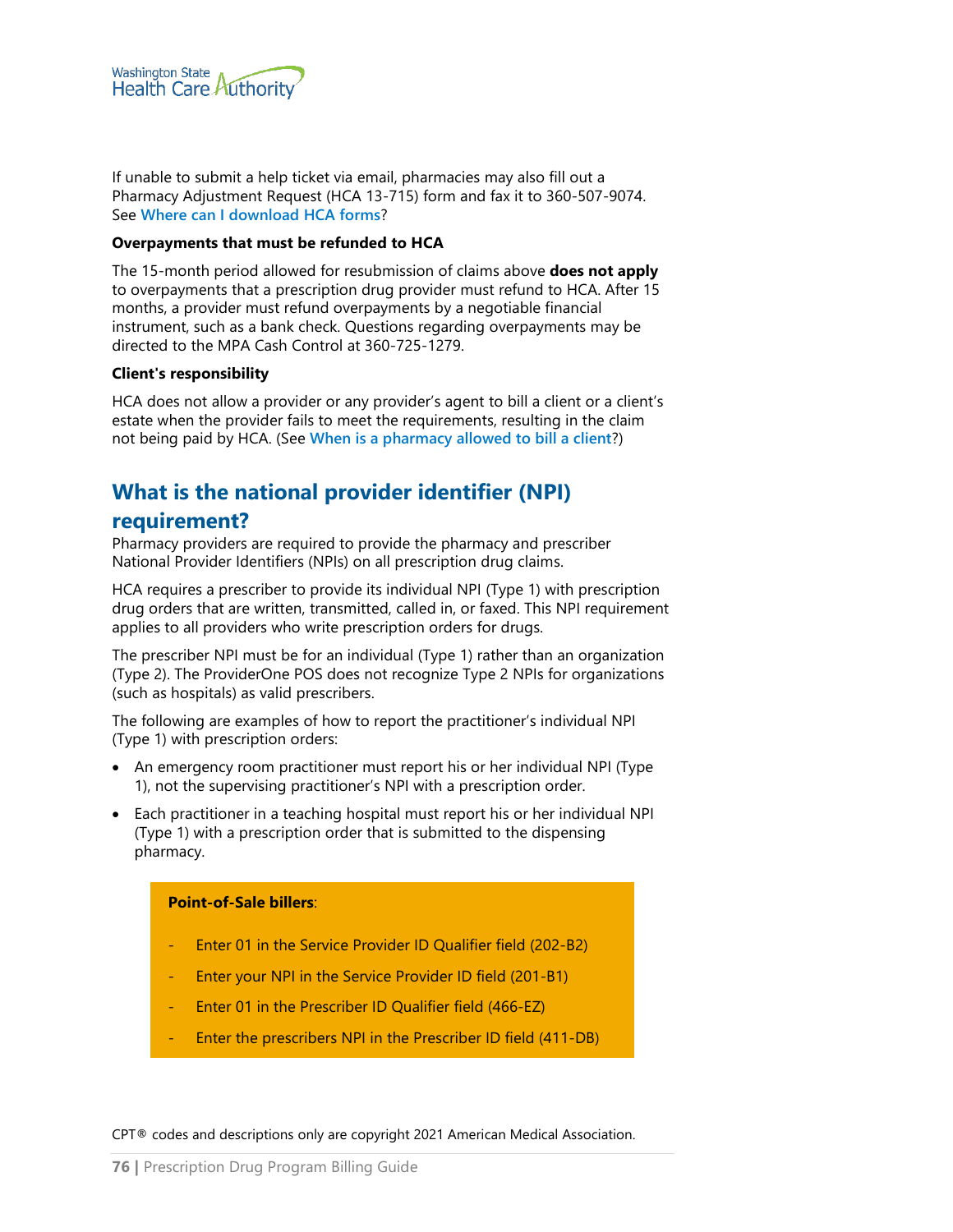

## **What is needed to bill for filling a newborn**

## **prescription?**

Pharmacies can submit prescription claims for newborns using the mom's ProviderOne Client ID and the mom's birthdate.

> **Point-of-Sale billers**: Enter "**2**" in the **Insurance Segment, Eligibility Clarification Code field**.

## <span id="page-76-0"></span>**When is a pharmacy allowed to bill a client?**

A pharmacy may bill a fee-for-service client for a noncovered prescription if the client and provider complete and sign an *Agreement to Pay for Healthcare Services* (HCA 13-879) form. See **[Where can I download HCA forms](#page-1-0)**?

The provider may NOT bill the client for any service which is potentially covered with prior authorization unless that authorization has been requested and denied.

HCA asks that pharmacists use their professional judgment when accepting cash for noncovered services. If the pharmacist believes that a prescription may not be medically necessary for the client (such as a noncovered early refill for large volumes of narcotics), the pharmacist has no obligation to accept cash payment and may refuse service to the client.

**Note**: A common billing complaint is the pharmacist misinterpreting a POS message as a denial and charging the client instead of calling HCA for authorization. Remember that it is the pharmacist's responsibility to call HCA for authorization when the pharmacist receives an authorization message from the POS system.

## **Who is eligible?**

The POS system does not solve the problem of identifying clients who are not currently in HCA's eligibility file. It is not appropriate to charge a client cash if the client is currently eligible on the Benefit Inquiry Screen in ProviderOne. For a client whose benefit inquiry screen in ProviderOne shows that the client is eligible, but claims deny in the POS system for lack of eligibility, **FAX** a copy of the client's benefit screen from ProviderOne to Claims Entry at 866-668-1214. The benefit inquiry screen in ProviderOne will be updated within two working days for claims to be resubmitted. Do not fax **claims** to this number.

See Billing the Client in **[WAC 182-502-0160](http://app.leg.wa.gov/WAC/default.aspx?cite=182-502-0160)**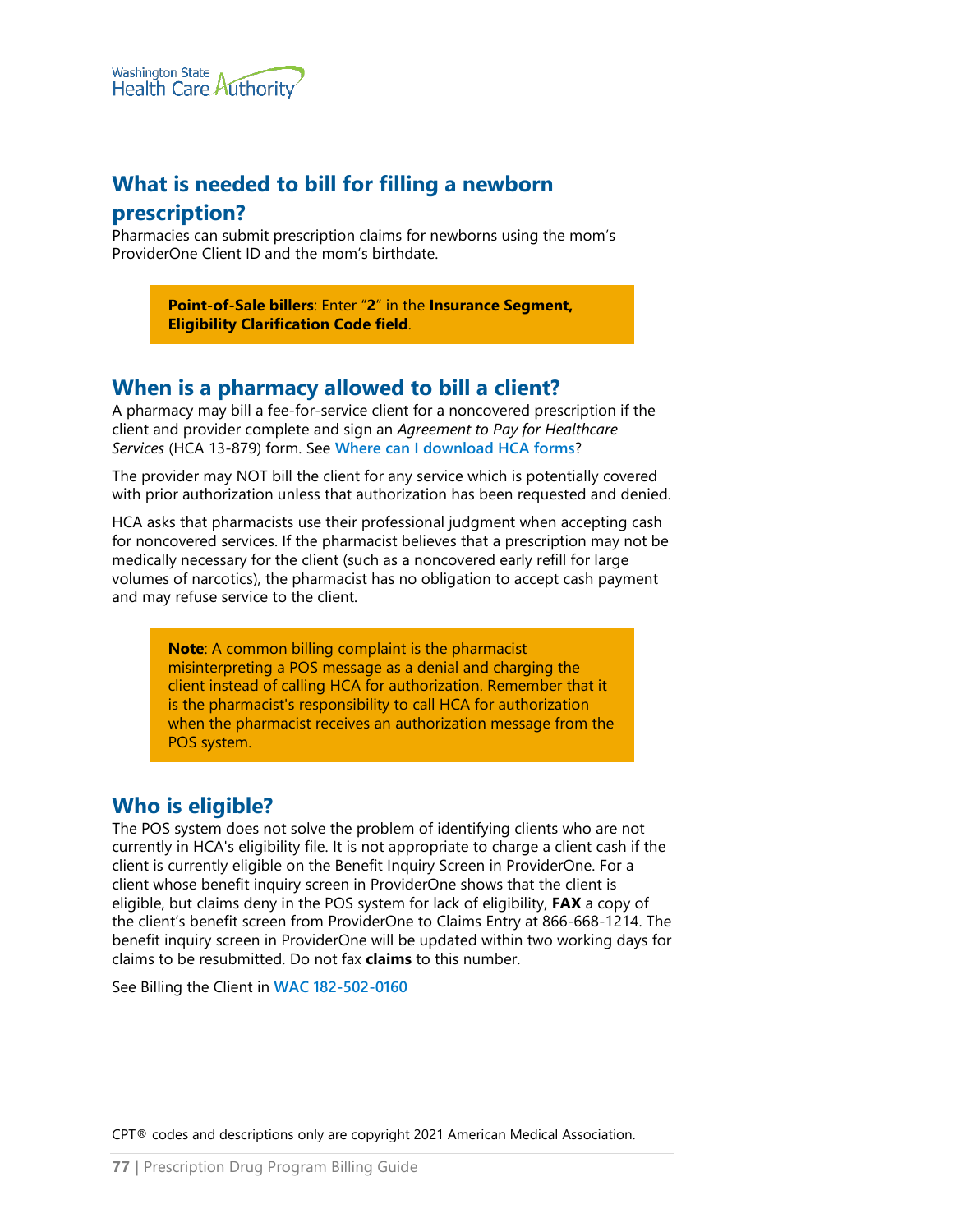

## **How do I bill for take-home naloxone?**

In response to the increase in opioid overdose-related deaths in Washington State, the legislature passed Senate Bill 5195 (chapter 273, Laws of 2021). [This](https://app.leg.wa.gov/billsummary?BillNumber=5195&Year=2021&Initiative=false) law helps to increase access to naloxone for all individuals at risk of an opioid overdose. The law requires distribution of prepackaged (take-home) naloxone to individuals at risk of an opioid overdose at:

- Hospital emergency departments (EDs)
- Pharmacies
- Opioid treatment programs
- Certified or licensed behavioral health agencies (BHAs) that provide any of the following services:
	- o Treatment for mental health or substance use disorders
	- o Secure withdrawal management
	- o Evaluation and treatment

**Retroactive to dates of service on and after January 1, 2022,** hospital EDs, opioid treatment programs, and certified or licensed BHAs may be reimbursed for prepackaged opioid overdose reversal medication, naloxone, distributed to clients at risk of an opioid overdose. Naloxone distributed to Apple Health feefor-service (FFS) clients may be billed as a separate line item with one of the following HCPCS codes and the National Drug Code (NDC) of the product distributed:

| <b>HCPCS Code</b> | <b>Drug</b>              |
|-------------------|--------------------------|
| J2310             | Naloxone injection       |
| G2215             | Naloxone 4mg nasal spray |
| G1028             | Naloxone 8mg nasal spray |

- When provided in the ED, take-home naloxone must be billed as a separate line item. HCA does not package naloxone when provided in the ED.
- When provided by a Behavioral Health Agency, take-home naloxone must be billed as a separate claim.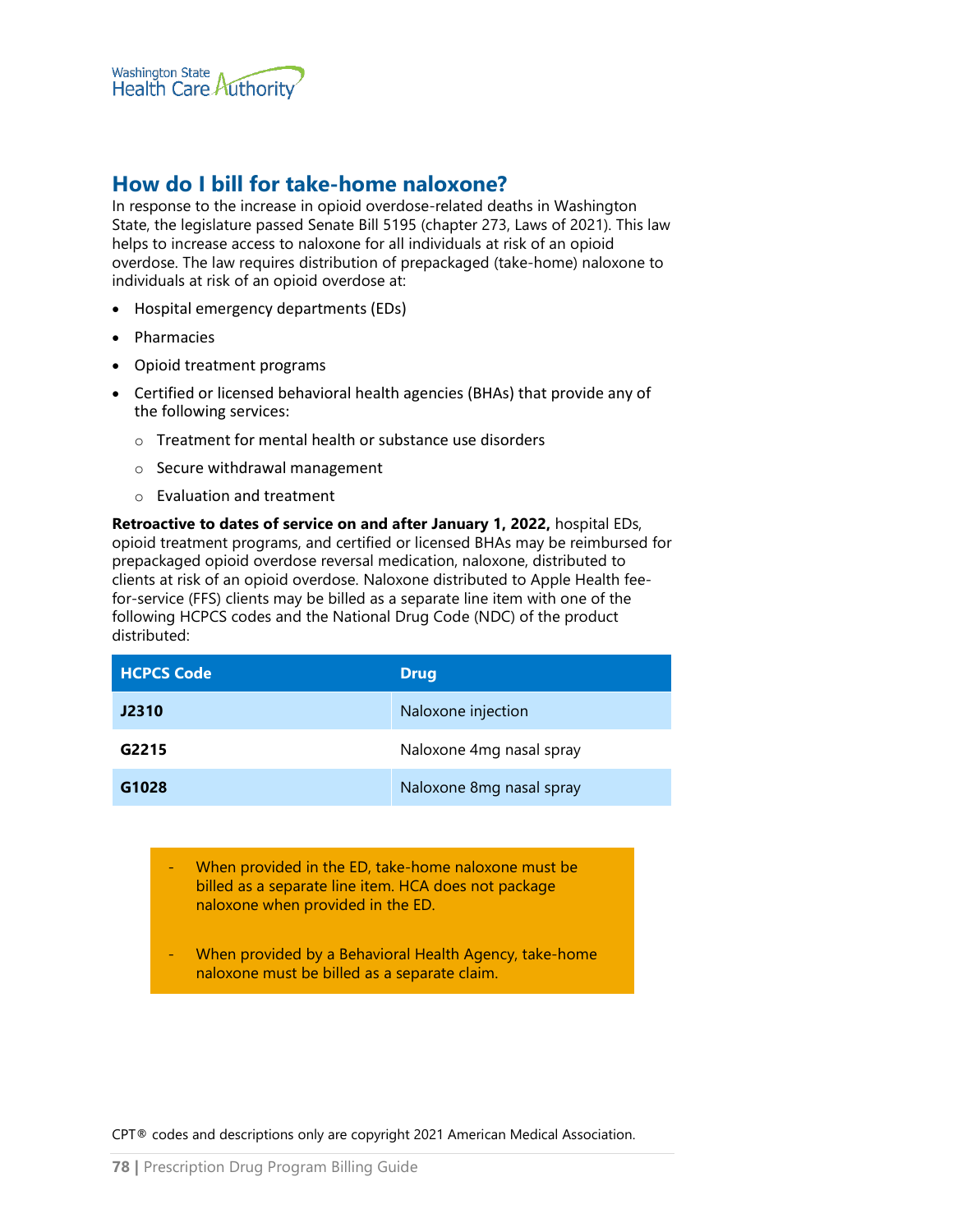

## **What services are billed for hospice clients?**

Clients enrolled in the Hospice program **waive** services outside the Hospice program that are directly related to their terminal illness. All services related to their terminal illness must be coordinated by the designated hospice agency (be sure to call the hospice agency to find out what must be billed under hospice) and attending physician **only**.

Services **not** related to their terminal illness may be provided to clients on a feefor-service basis. When billing for hospice clients and the service is **not** related to the terminal illness (be sure to call the hospice agency to find out what medications are not related to the hospice diagnosis or end-of-life care needs), use the following billing procedures:

> **Point-of-Sale billers** must enter "**11**" in the **Patient Segment, Patient Residence** (384-4X) field.

Do not use this procedure for dates the client is not on hospice services. Be sure to check with the hospice agency before using the "11."

# **Does HCA reimburse for a client's prescriptions when enrolled in an HCA-contracted managed care organization?**

Eligible medical assistance clients enrolled in an HCA contracted managed care organization (MCO) must have their prescriptions filled at a pharmacy contracted with the MCO. If a pharmacy is not contracted with the MCO, the client must be referred to an MCO-contracted pharmacy.

HCA reimburses for drugs dispensed to clients enrolled in an HCA-contracted MCO **only** when a managed care contract excludes the drug or pharmaceutical supply, and the product is otherwise reimbursable fee-for-service (FFS). The following may be billed FFS to HCA:

- Antibiotics, anti-infectives, non-narcotic analgesics, and oxytocics prescribed **following a voluntary termination of pregnancy**;
- Hemophilia and von Willebrand-related products when used for administration in the home;
- Immune modulators and anti-viral medications to treat chronic Hepatitis C virus (HCV) infection;
- Compliance packaging when one or more medications packaged are paid under the fee-for-service benefit. Refer to **[Compliance Packaging](#page-32-0)** for more information.
- Dojolvi (triheptanoin);
- Evrysdi (risdiplam);
- Professionally administered drugs. See the **[Physician-Related Services Billing](http://www.hca.wa.gov/node/301)  [Guide](http://www.hca.wa.gov/node/301)** for a full list.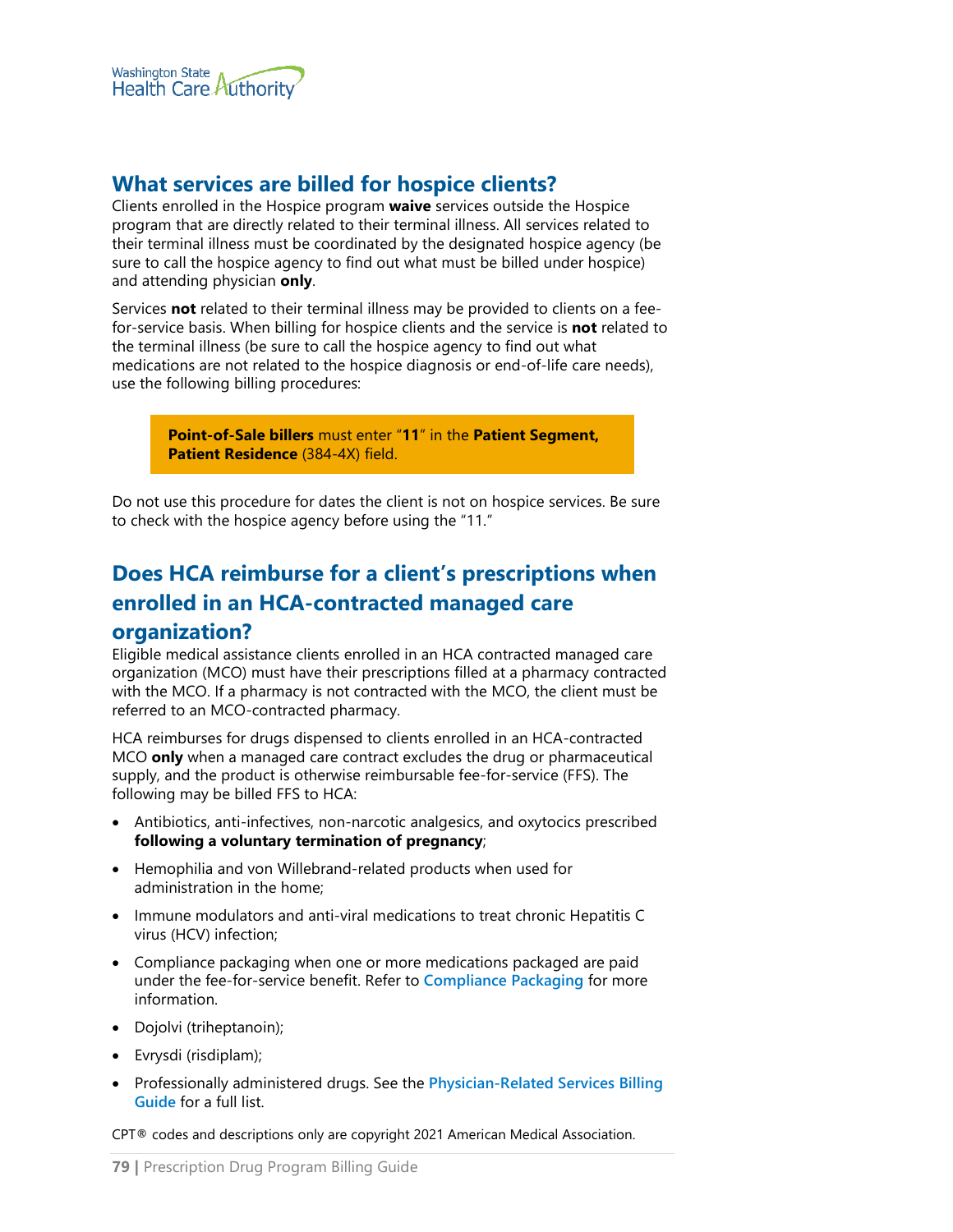

• Prescriptions written by practitioners working for a non-MCO-contracted health department, or a non-MCO-contracted Family Planning agency with the therapeutic classifications listed below:

**Family planning clinics** may prescribe contraceptives, drugs for sexuallytransmitted diseases (STD), excluding HIV, when related to the client's family planning method, and drugs related to a sterilization procedure within the following therapeutic drug classes:

- Analgesics
- Antibiotics
- Anti-emetics
- Antifungals
- Anti-infectives
- Anti-inflammatories
- Contraceptive drugs/devices

**Health departments** may prescribe drugs for STD (excluding HIV), tuberculosis, and prescription contraceptives within the following therapeutic drug classes:

- Antibiotics
- Anti-emetics
- Anti-infectives
- Contraceptive drugs/devices
- Tuberculosis drugs

## **Billing for managed care clients**

**Point-of-Sale billers** must enter "**2**" in the **Claim Segment, Prior Authorization Type Code** (461-EU) field.

Pharmacists must document on the original prescription the reason for billing fee-for-service. All fee-for-service rules apply, including authorization requirements.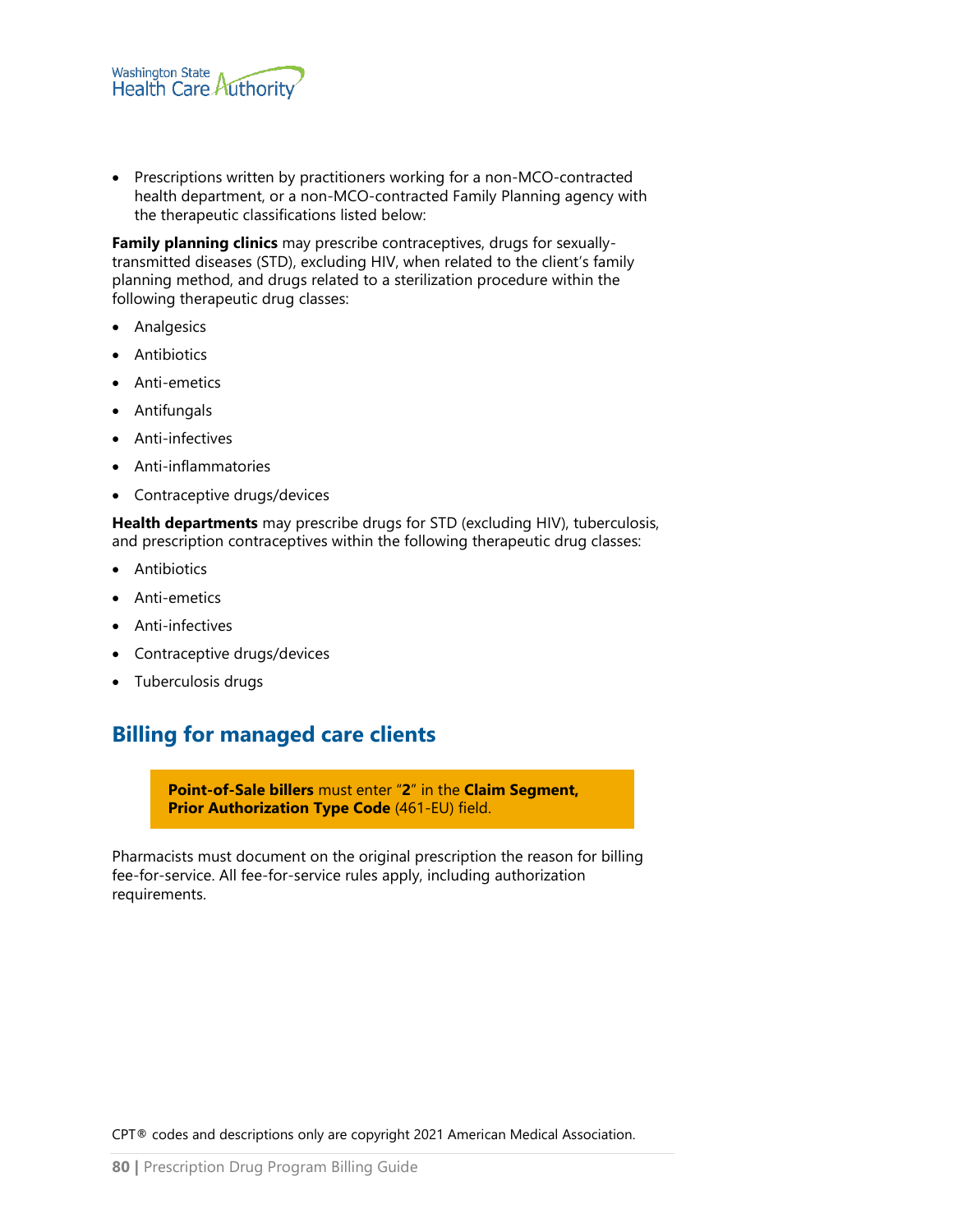# **What drugs and supplies are covered under the Family Planning Only Programs?**

The following drugs and supplies related to family planning and contraceptives are covered for Family Planning Only Program clients:

- Prescription contraceptives
- Over-the counter nonprescribed contraceptive drugs and supplies (for example: emergency contraception, condoms)
- Antibiotics for the treatment of chlamydia and gonorrhea

HCA also covers anti-anxiety medications when they are administered before a sterilization procedure and pain medications when they are administered after a sterilization procedure, as follows:

## **Anti-anxiety Medication Before Sterilization Procedure**

| Medication      | <b>Maximum Number of Doses</b> |
|-----------------|--------------------------------|
| <b>Diazepam</b> |                                |
| Alprazolam      |                                |

#### **Pain Medications After Sterilization Procedure**

| <b>Medication</b>                           | <b>Maximum Number of Doses</b> |
|---------------------------------------------|--------------------------------|
| <b>Acetaminophen with Codeine #3</b>        | 12 <sub>1</sub>                |
| <b>Oxycodone HCI/Acetaminophen</b><br>5/500 | 12                             |
| <b>Hydrocodone Bit/Acetaminophen</b>        | 12                             |
| Oxycodone Hcl/Acetaminophen                 | 12                             |

When billing for covered preoperative anti-anxiety medications and postoperative pain medications for the Family Planning Only Program – Pregnancy Related or Family Planning Only clients:

**Point-of-sale billers** must enter "**6**" in the **Claim Segment, Prior Authorization Type Code** (461-EU) field

See the **[Family Planning Billing Guide](https://www.hca.wa.gov/node/311)** for more information on covered products and services for family Planning Only – Pregnancy-Related and Family Planning Only clients.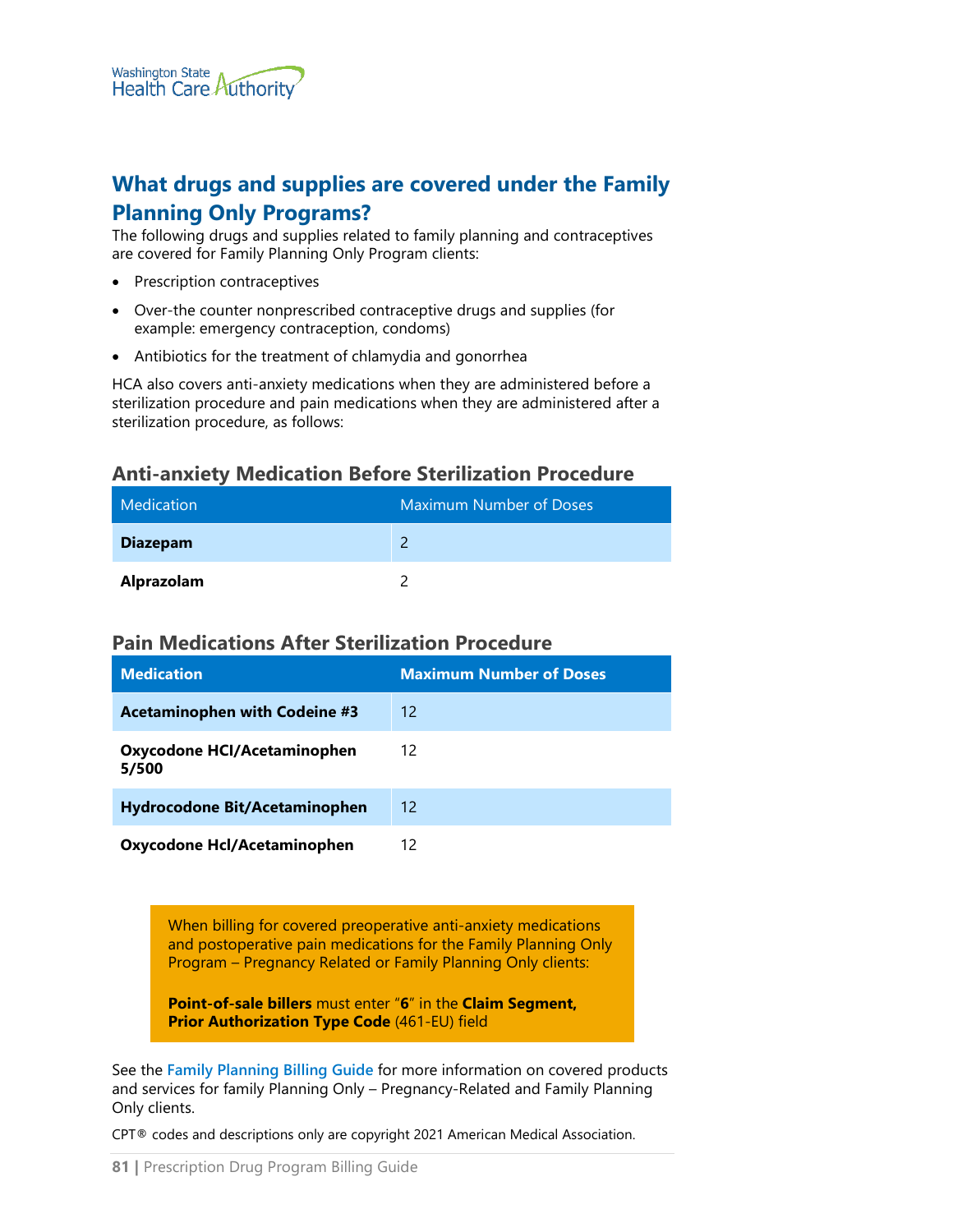

# **Does HCA reimburse for skilled nursing facility (SNF) clients?**

HCA reimburses covered prescription drugs for SNF clients, (See **[What drugs,](#page-25-0)  [devices, and supplies are covered?](#page-25-0)**). Reimbursement for OTC drugs is included in the SNF per diem.

## **How are medications filled for SNF clients on leave?**

SNF clients on leave should have their additional maintenance prescriptions filled for the duration of the leave. If the client leaves weekly, prescriptions should be filled for a one-month supply.

SNFs should determine which one of the following methods will be followed when a SNF client goes on leave:

- The client may take the prescription medication home and keep it there for use during SNF absences.
- The client may return the prescription medication to the SNF following each leave so that it may be stored for safekeeping. The prescription medication is the client's personal property.

Both practices are in accordance with state pharmaceutical regulations.

**Point-of-sale billers**: Enter **8** in the **Claim Segment, Prior Authorization Type Code** (461-EU) field.

## **What is a skilled nursing facility (SNF) emergency kit?**

The **emergency kit** is a set of limited pharmaceuticals furnished to an SNF by the pharmacy that provides prescription dispensing services to that facility. Each kit is specifically set up to meet the emergency needs of each SNF's client population and is for use during those hours when pharmacy services are unavailable.

Medications supplied from the emergency kit are the responsibility of the SNF.

## **What unit dose delivery systems are recognized by HCA for SNFs?**

HCA recognizes two types of **Unit Dose Delivery Systems** for SNFs:

- True Unit Dose Delivery System
- Modified Unit Dose Delivery System

Eligible unit dose providers receive the unit dose dispensing fee when dispensing **in-house unit dose** prescriptions. The term in-house unit dose applies to bulk pharmaceutical products that are packaged by the pharmacy for unit dose delivery. Providers receive the regular pharmacy dispensing fee for drugs that are manufacturer packaged in unit dose form.

Refer to **[Reimbursement](#page-61-0)** for HCA Dispensing Fee Allowances for pharmacies.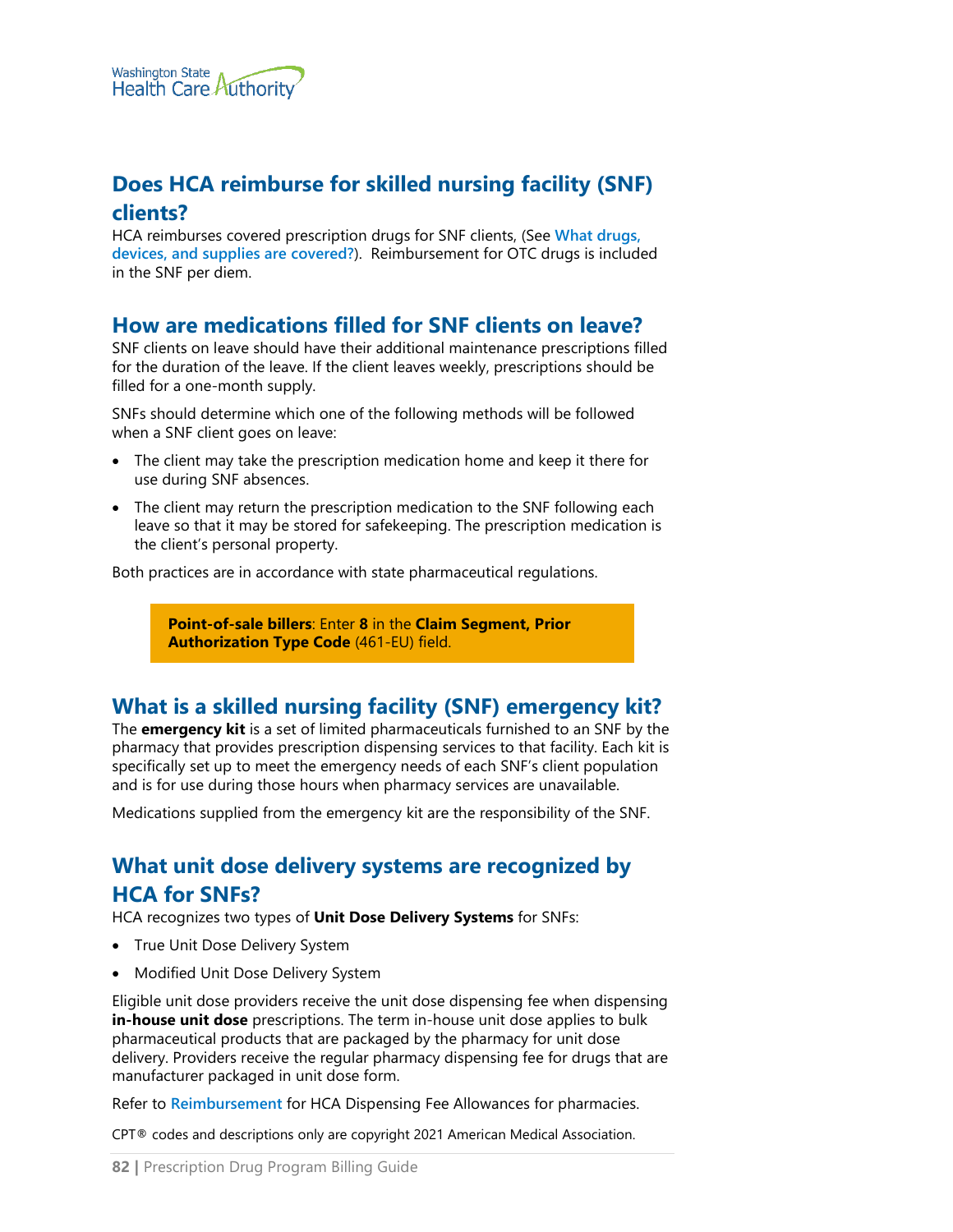# **How do pharmacies become eligible for a unit dose dispensing fee?**

To be eligible for a unit dose dispensing fee from HCA, a pharmacy must:

- Notify HCA in writing of its intent to provide unit dose service
- Specify the type of unit dose service to be provided
- Identify the SNF or facilities to be served
- Indicate the approximate date unit dose service to the facility or facilities will commence
- Sign an agreement to follow HCA requirements for unit dose reimbursement

For information on becoming a unit dose provider, contact Provider Enrollment (see **[Resources Available](#page-8-0)**).

# **How do pharmacies bill HCA under a unit dose delivery system?**

Under a unit dose delivery system, a pharmacy must bill HCA only for the number of drug units actually used by HCA client in the skilled nursing facility (SNF).

It is the unit dose pharmacy provider's responsibility to coordinate with the SNFs to ensure that the unused drugs the pharmacy dispensed to the facility for distribution to an HCA client are returned to the pharmacy for credit.

The pharmacy must submit an adjustment form or claims reversal of the charge to HCA for the cost of all unused drugs returned to the pharmacy from the SNF on or before the 60th day following the date the drug was dispensed. This adjustment must conform to the SNF's monthly log.

#### **Exception**:

Unit dose providers are not required to credit HCA for federally designated schedule II drugs that are returned to the pharmacy. These returned drugs must be disposed of according to federal regulations.

> **Point-of-sale billers**: Enter "**3**" in the **Claim Segment, Unit Dose Indicator** (429-DT) field.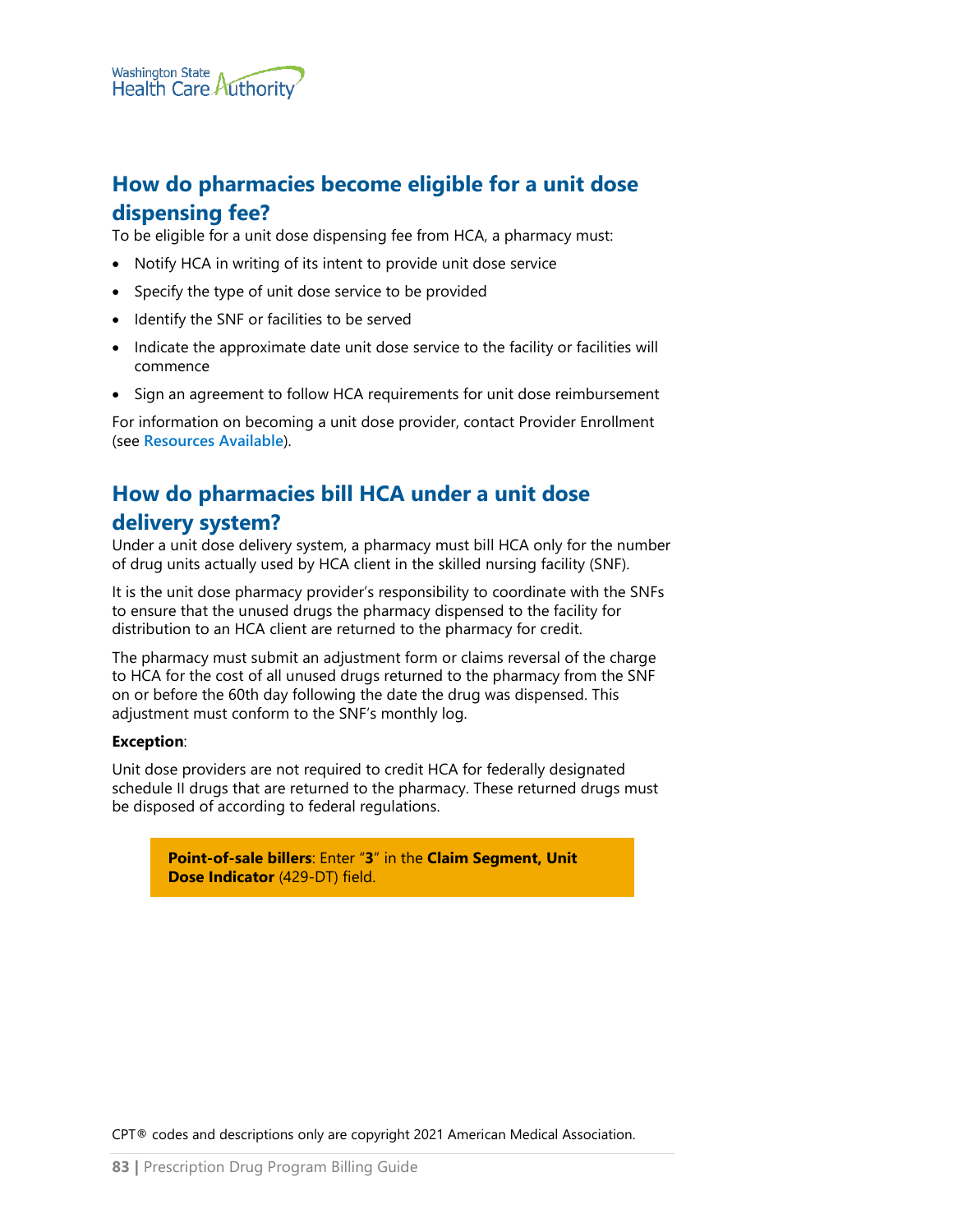

# **Who is responsible for the cost of repackaging a client's bulk medications?**

The cost of repackaging is the responsibility of the SNF when repackaging is done for either of the following reasons:

- To conform to the SNF's delivery system
- For the SNF's convenience

Pharmacies may not charge clients or HCA a fee for repackaging a client's bulk medications in unit dose form.

What records do SNF pharmacies need to keep?

The pharmacy must maintain detailed records of medications dispensed under unit dose delivery systems. The pharmacy must keep a monthly log for each SNF served, including, but not limited to the following information:

- Facility name and address
- Client's name and ProviderOne Client ID
- Drug name/strength
- National Drug Code (NDC)
- Quantity and date dispensed
- Quantity and date returned
- Value of returned drugs or amount credited
- Explanation for no credit given or nonreusable returns
- Prescription number

Upon request, the pharmacy must submit copies of these monthly logs to HCA. HCA may request the pharmacy submit such logs on a monthly, quarterly, or annual basis.

## **What needs to be submitted annually to HCA?**

When the pharmacy submits the completed annual prescription volume survey to HCA, it must include an updated list of SNFs served under unit dose systems.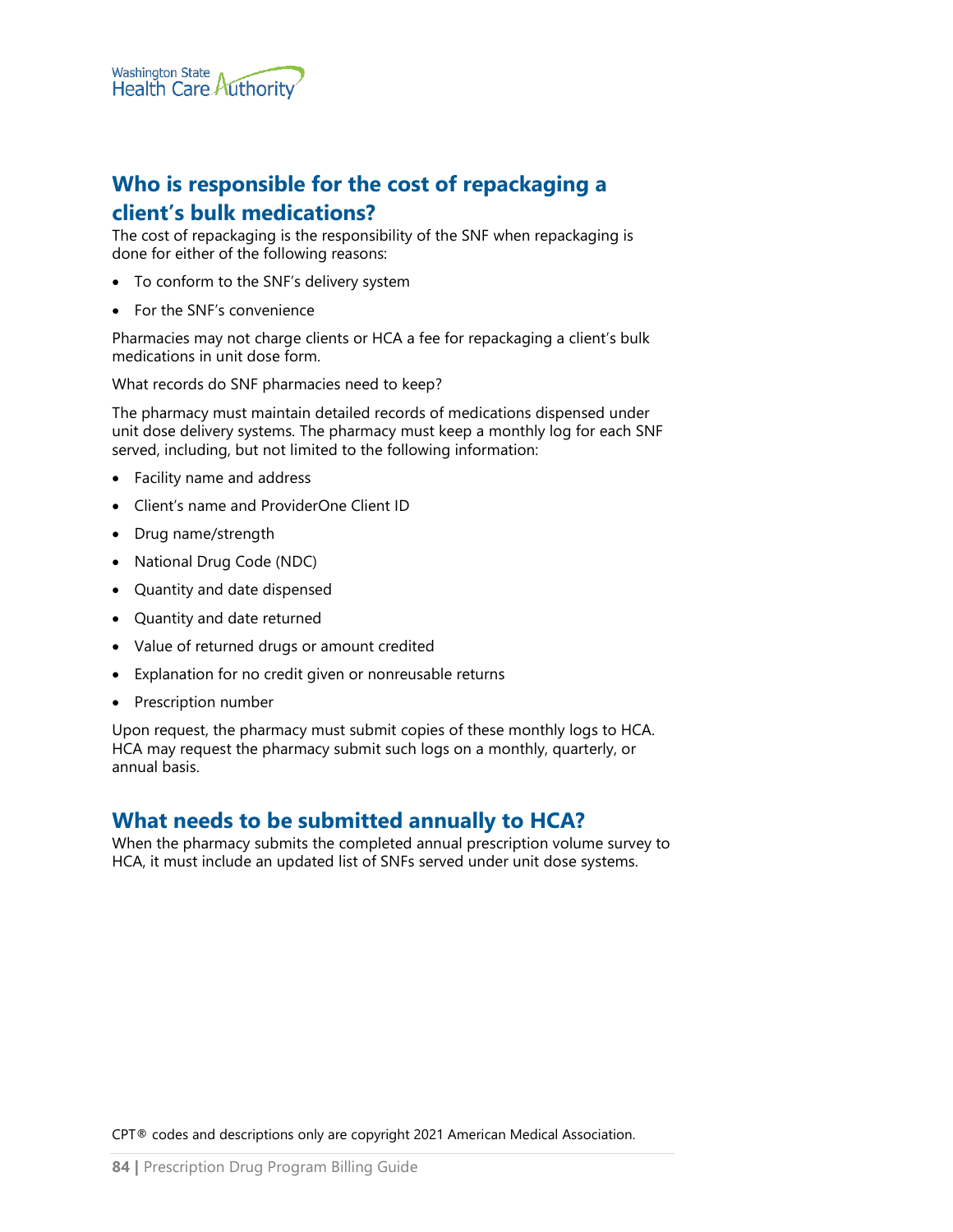

## **What additional records do pharmacies need to keep?**

In addition to the record keeping requirements found in the **[ProviderOne Billing](https://www.hca.wa.gov/node/311)  [and Resource Guide](https://www.hca.wa.gov/node/311)**, pharmacies must comply with the following:

#### **Provision of prescription drugs**

Keep any specifically required documents for the provision of prescription drugs, including but not limited to:

- Authorizing an order (prescription)
- Name of person performing the service (dispensing pharmacist)
- Details of medications and/or supplies prescribed or provided including NDC, name, strength, and manufacturer
- Drug Use Review (DUR), intervention, and outcome documentation
- Expedited authorization (EA) documentation
- Proof of fill

#### **Proof of delivery**

- When a pharmacy **delivers an item** directly to or for pick-up by the client, the client's authorized representative, or the prescriber, the pharmacy must be able to furnish proof of delivery, including:
	- o The signature of either the client, the client's authorized representative, or the prescriber receiving the delivery;
	- o The client's name; and
	- o A detailed description of the item(s) delivered.
- When a provider **mails an item** to the client, the provider must be able to furnish proof of delivery, including a mail log.
- When a provider **uses a delivery/shipping service** to deliver items, the provider must be able to furnish the following proof of delivery documentation:
	- o The delivery service tracking slip with the client's name or a reference to the client's packages, the delivery service package identification number, and the delivery address
	- o The supplier's shipping invoice with the client's name, the shipping service package identification number, and a detailed description
- The provider must make proof of delivery records available to HCA upon request.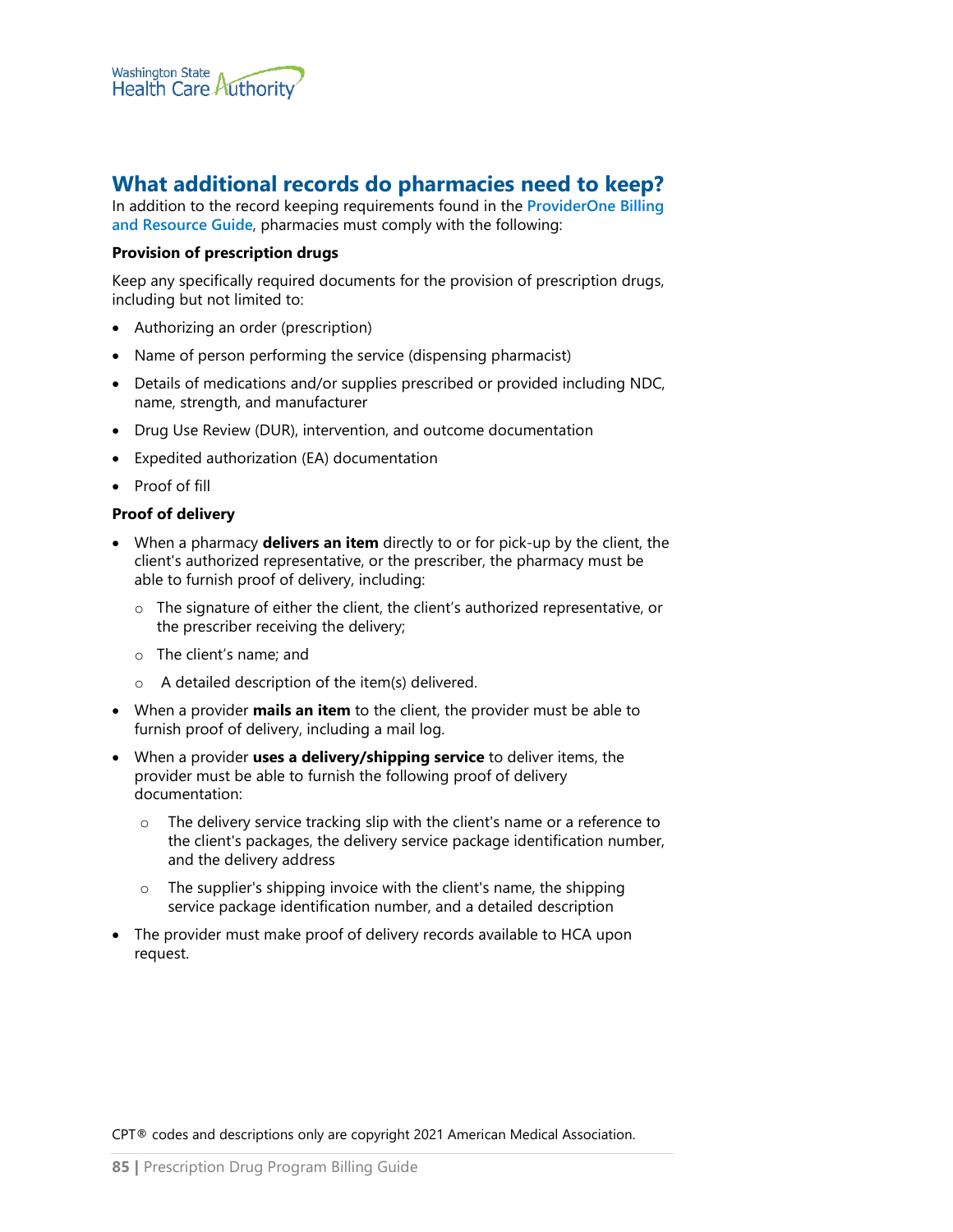

# **Coordination of Benefits**

### **How are client resources applied?**

HCA is required by federal regulation to determine the liability of third-party resources available to HCA clients. All resources available to the client that are applicable to the costs of medical care must be used. Once the applicable resources are applied, HCA may make reimbursement for the balance if the insurance payment is less than HCA's allowed amount.

It is the provider's responsibility to bill HCA appropriately after pursuing any potentially liable third-party resource when:

- Health insurance is indicated in ProviderOne.
- The point-of-sale (POS) system alerts the provider to a client's insurance.
- The provider believes insurance is available.

(See WAC **[182-501-0200](http://app.leg.wa.gov/WAC/default.aspx?cite=182-501-0200)**)

The Insurance Carrier List and carrier information is available in the **[ProviderOne](https://www.hca.wa.gov/node/311)  [Billing and Resource Guide](https://www.hca.wa.gov/node/311)**. The information can be downloaded and printed or used as a reference.

HCA's billing time limit is 365 days, but an insurance carrier's time limit to bill may be different. It is the provider's responsibility to meet the insurance carrier's billing time limit prior to receiving any payment by HCA. The provider should not bill HCA with an **Other Coverage Code** if the claim was denied by the insurance carrier for late filings.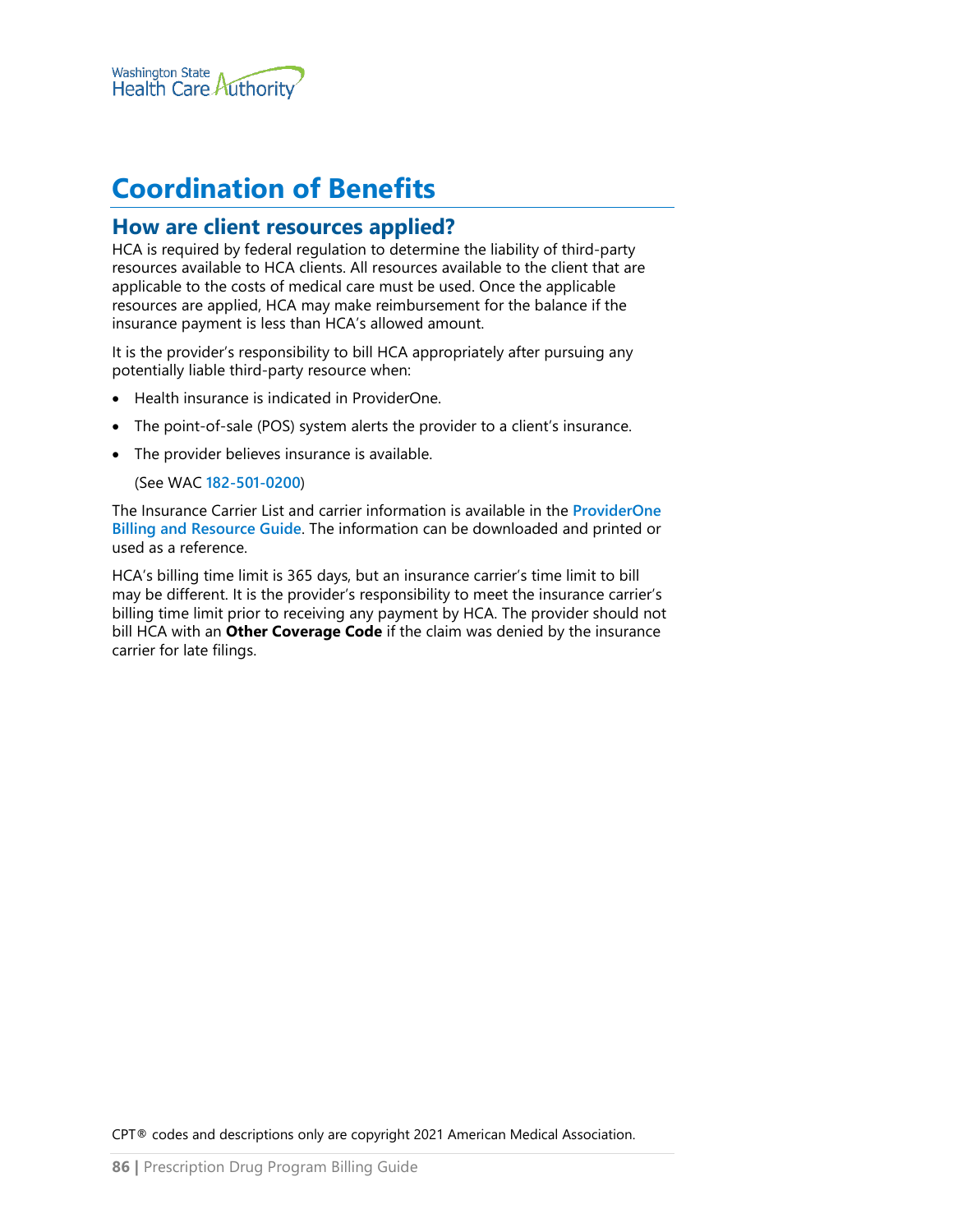

# **Other Coverage Codes**

## **Why are Other Coverage Codes important?**

HCA POS system alerts a provider when a client has other insurance. When a provider submits a claim through the POS system, and HCA files indicate that a client has insurance, **HCA will deny the claim**. **Then the provider must bill the client's insurance before using the Other Coverage Codes**.

The provider's weekly Remittance and Status Report (RA) show that the claim is denied with the Explanation of Benefits (EOB) 090. The EOB states **"Bill your claim to the insurance company as instructed. For questions call 800-562- 3022."** The insurance carrier information is printed on the RA for the provider's reference.

## **When may providers use Other Coverage Codes?**

The following chart lists situations in which other insurance is available, gives some direction to the provider, and explains which **Other Coverage Codes** to enter. In all the situations described below, the pharmacy must bill the other insurance **before** using an **Other Coverage Code**.

The chart also provides information about documentation. Pharmacy providers who submit their claims through the POS system are not required to submit third-party documents. However, the provider must have these documents available for audit purposes. **Examples of the documentation that would justify the provider's use of an Other Coverage Code are listed below**.

Contact Coordination of Benefits (COB) at 800-562-3022 for any situations that are not listed below. See **[POS](#page-65-0)** for values and definitions of the **Other Coverage Codes**.

A removable summary of the following table is available at the end of the **[Coordination of Benefits Frequently Asked Questions](#page-90-0)** section.

| <b>Situations</b>                                                                                                                             | <b>Explanation/Solution</b> | <b>Other</b><br><b>Coverage</b><br>Code |
|-----------------------------------------------------------------------------------------------------------------------------------------------|-----------------------------|-----------------------------------------|
| The insurance has made payment to the pharmacy<br>(An EOB or electronic transmission from insurance<br>identifying the insurance paid amount) | Bill balance to HCA         | 2                                       |
| Insurance allowed amount of the prescription is less<br>than or equal to the copay                                                            | <b>Bill HCA</b>             | 4                                       |

**(An EOB or an electronic transmission from insurance identifying both the insurance allowed and co-pay amounts)**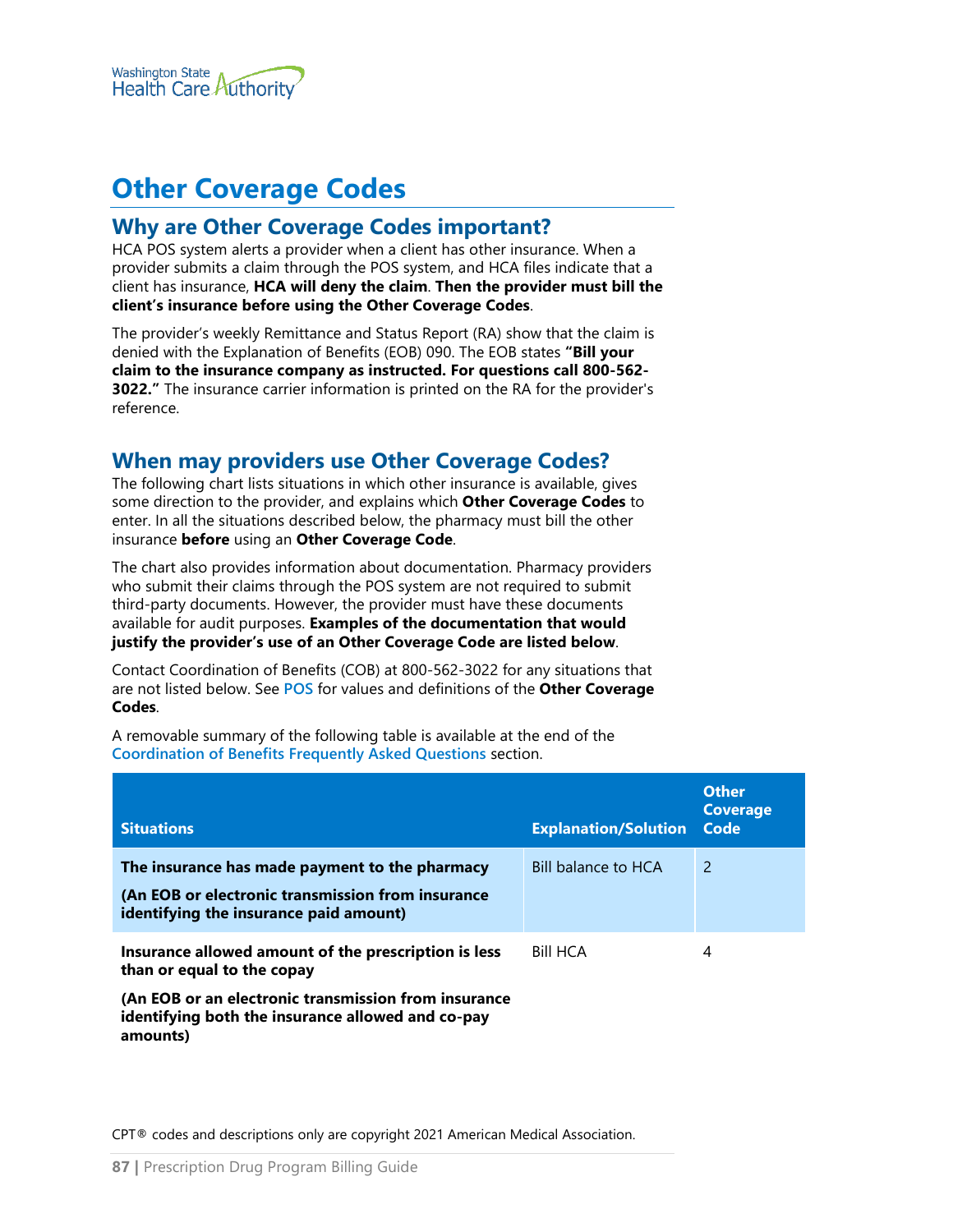

| <b>Situations</b>                                                                                                                                                                                 | <b>Explanation/Solution</b> | <b>Other</b><br><b>Coverage</b><br><b>Code</b> |
|---------------------------------------------------------------------------------------------------------------------------------------------------------------------------------------------------|-----------------------------|------------------------------------------------|
| The prescription must be filled by mail order                                                                                                                                                     | <b>Bill HCA</b>             | $\overline{3}$                                 |
| (Contract verification that the prescription must be<br>filled by mail order; or denial from insurance stating<br>mail order)                                                                     |                             |                                                |
| The plan only covers a new prescription<br>(An EOB or electronic transmission from insurance<br>showing only new prescriptions covered)                                                           | Bill refills to HCA         | 3                                              |
| The insurance carrier applied the claim charges to the<br>client's deductible                                                                                                                     | <b>Bill HCA</b>             | $\overline{4}$                                 |
| (An EOB or electronic transmission from insurance<br>identifying the claim amount was applied to the<br>deductible)                                                                               |                             |                                                |
| The client's insurance plan maximum annual benefit<br>has been met                                                                                                                                | <b>Bill HCA</b>             | 4                                              |
| (An EOB or electronic transmission from insurance<br>identifying the annual benefit has been met)                                                                                                 |                             |                                                |
| The insurance denied the medication as a noncovered<br>drug. Clarify if denial is for noncovered or non-<br>formulary drugs. If non-formulary, third-party<br>payment procedures must be followed | <b>Bill HCA</b>             | $\overline{3}$                                 |
| (An EOB or electronic transmission identifying the<br>drug is noncovered or include a copy of the contract<br>drug exclusion list)                                                                |                             |                                                |
| The client has a discount card<br>(Verification of discount card or denial from<br>insurance stating "discount card")                                                                             | <b>Bill HCA</b>             | 3                                              |
| <b>Capitated service agreement with insurance carrier</b><br>(Group Health and Kaiser pharmacies only)                                                                                            | <b>Bill HCA</b>             | 8                                              |
| <b>Medicare Part D copay</b><br>HCA does not provide coverage for Medicare Part D<br>medication copayments. Medicare Part D copayments<br>is the responsibility of the client                     |                             |                                                |
| (For questions, call HCA Customer Service Center at<br>1-800-562-3022)                                                                                                                            |                             |                                                |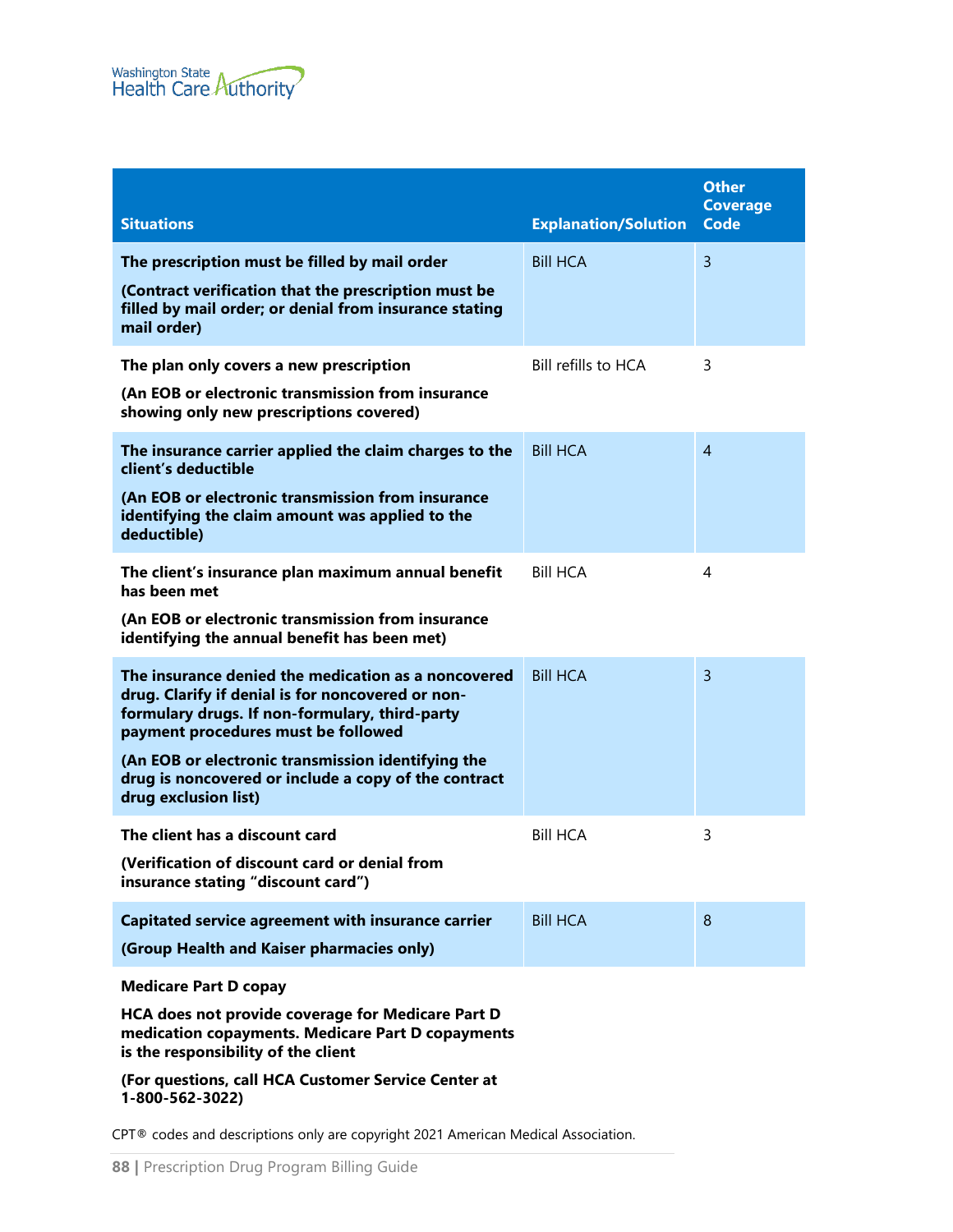

**Note**: For questions on the use of **Other Coverage Codes** or acceptable documentation, call Coordination of Benefits at 1- 800-562-3022.

If one of the previously listed situations occurs, providers may resubmit the claim entering an **Other Coverage Code** into the POS system to bypass the edit for other insurance coverage.

**Inappropriate use of Other Coverage Codes may result in an audit of your POS claims and recoupment of improper payments**.

> **Note**: In instances where the primary insurance has made payment, the normal 34-day supply limit may be exceeded.

#### **Clients with privately purchased HMO insurance**

A client with privately purchased health maintenance organization (HMO) insurance will have an **HI, HO, or HM** identifier on the client benefit inquiry screen in ProviderOne. The client is required to use the HMO facilities for pharmacy services. If services are provided that are not covered by the HMO plan, the claim may be submitted to HCA for processing.

Situations may occur when a client is out of the HMO service area or HMO coverage is not accessible, a pharmacy provider may proceed to meet the client's immediate needs.

#### **Billing**

Pharmacy providers who submit their claims through the POS system are not required to submit insurance EOB documents. **However, documentation must be retained and kept by the provider for audit purposes**. (See WAC **[182-502-](http://app.leg.wa.gov/WAC/default.aspx?cite=182-502-0020) [0020](http://app.leg.wa.gov/WAC/default.aspx?cite=182-502-0020)**)

#### **Primary insurance billing exceptions**

Primary insurance billing exceptions listed below are examples of third-party situations and how they are processed in the POS system. All amounts billed to the insurance and to HCA must be usual and customary charges, except for capitated copayments.

#### **What does the provider do if a third-party liability question arises after COB hours?**

Situations may occur when a client is asking to fill a prescription, a question arises, and it is outside of COB's regular business hours. After making reasonable attempts to access the primary insurance coverage, proceed with filling what is necessary to meet the client's immediate needs. "Immediate needs" means pharmacists using their professional judgment to determine the quantity to dispense to best meet the client's needs in an emergency. The pharmacy must contact COB within seven days for billing assistance.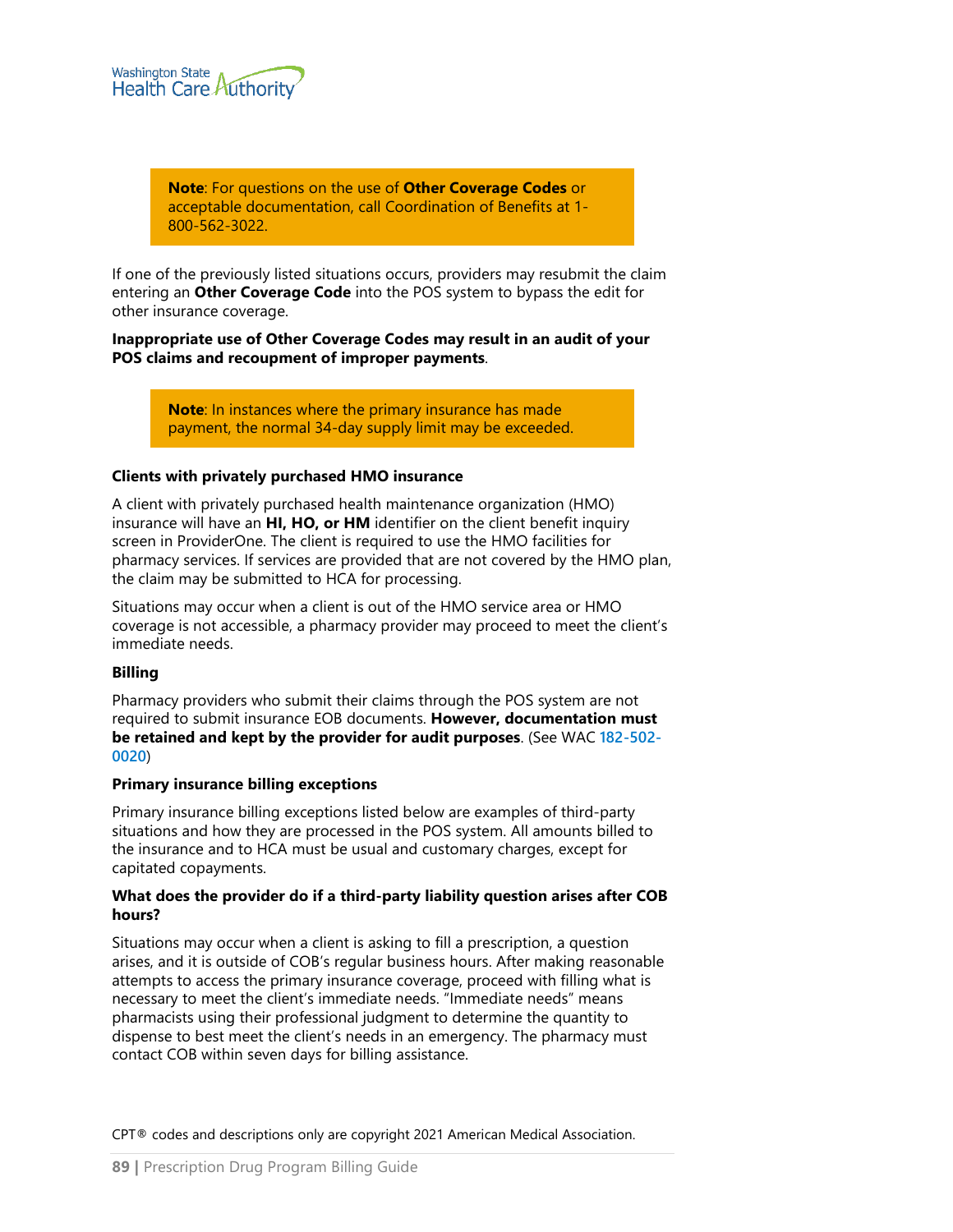

#### **Examples may include:**

- HCA indicates that the patient has insurance, but the coverage cannot be identified, and the patient does not provide it.
- The patient has HMO private insurance or has a closed pharmacy network.

#### **What does the provider do if the client's coverage is prepay?**

Contact COB for billing assistance if the client's coverage is prepay. Prepay means the client's identified insurance coverage policy requires the client to pay at the time of service, and the insurance reimbursement is made only to the subscriber. Do not bill the insurance and do not bill HCA with an **Other Coverage Code**. Prepay is defined on a case-by-case basis.

### **How is authorization obtained for non-formulary or**

#### **noncovered drugs?**

Pharmacists are required to obtain prior authorization from the insurance carrier for non-formulary drugs before providing the drugs to the client. When the denial reason is related to a non-formulary drug, the pharmacy may need to coordinate with the prescriber and/or the insurer to authorize an alternative drug or get the insurer to cover the prescription as prescribed. **Do not use an Other Coverage Code**. The pharmacy must meet all third-party billing requirements prior to billing HCA.

Noncovered drugs are not to be confused with non-formulary drugs. It is the provider's responsibility to correctly determine if the drug is noncovered or nonformulary with the primary insurance carrier. Noncovered drugs may be billed to HCA using the **Other Coverage Code 3**.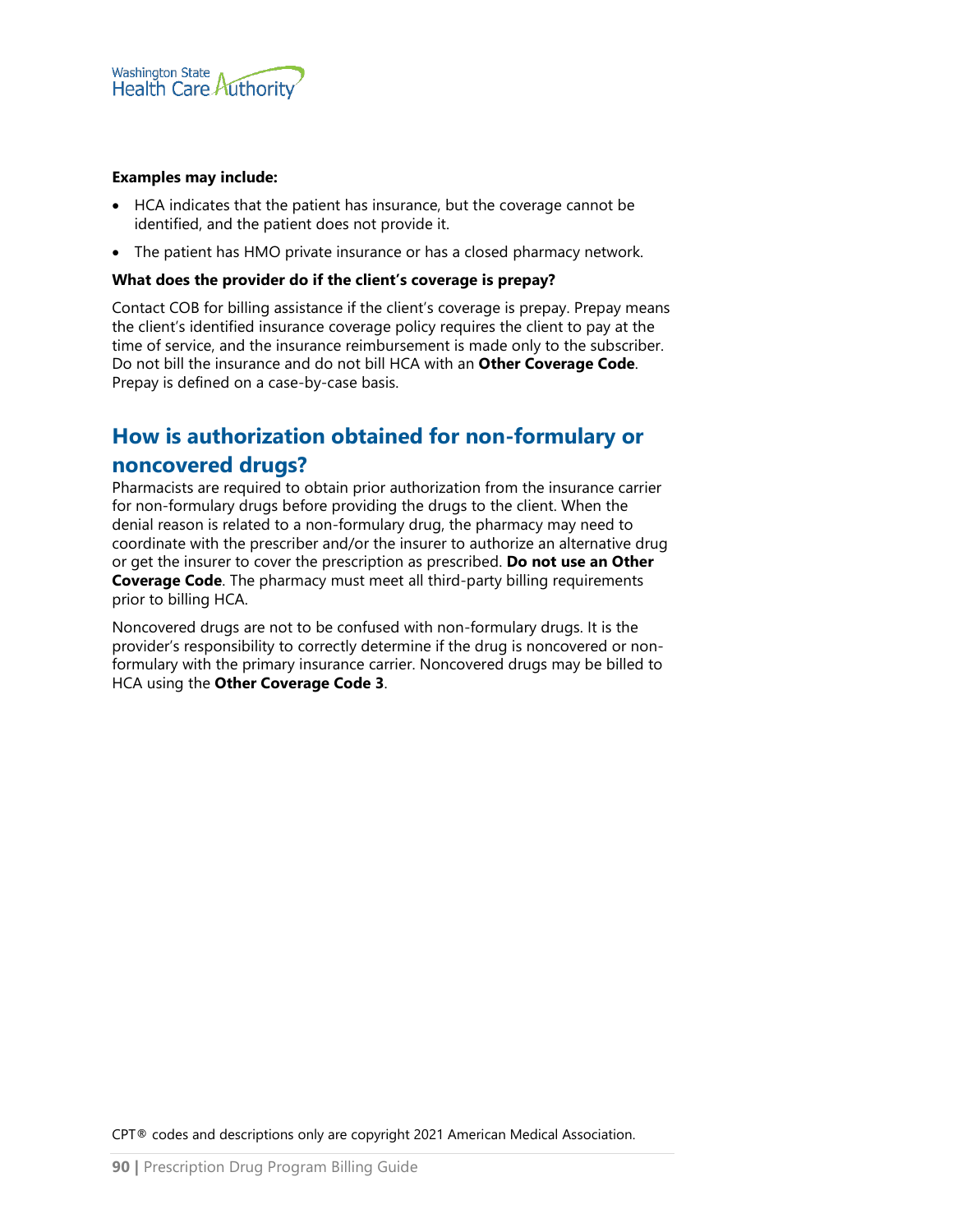# <span id="page-90-0"></span>**Coordination of Benefits Frequently Asked Questions**

#### **How is prescription drug coverage verified and who processes the prescriptions?**

Ask the client for an insurance card, Services Card, or both. If the client benefit inquiry screen indicates the client has an insurance carrier and you do not know where to submit the claims, contact the insurance carrier. Verify there is retail prescription coverage with the insurance carrier and ask where to submit claims. When you submit a claim through the POS system and no **Other Coverage Code** has been entered, you will be notified if the client has prescription coverage.

To find insurance carrier contact information, see the **[ProviderOne Billing and](https://www.hca.wa.gov/node/311)  [Resource Guide](https://www.hca.wa.gov/node/311)**.

#### **What if a client's insurance states there is no coverage, or the insurance coverage has ended?**

If there is no coverage or the coverage has ended, notify COB at 800-562-3022.

#### **What if a client's insurance plan cannot identify the client?**

If the insurance carrier cannot identify the client, contact COB at 800-562-3022 to verify the cardholder identification and the plan being billed are the same as on file with COB. We will assist you with verifying the client's prescription coverage or update COB records if the client does not have coverage.

#### **What is discount only or mail order only coverage?**

Discount only or mail order only coverage means insurance does not reimburse for any prescriptions filled at retail pharmacies.

- If a client has **discount only or mail order** only benefits, HCA does not consider this a primary insurance. Bill HCA.
- If you bill HCA and we deny the claim to bill the insurance carrier, and you believe the client has **discount only** coverage, contact COB.

Note: Some clients have **mail order only** on certain prescriptions, requiring them to use mail order when they refill prescriptions on an ongoing or regular basis.

Insurance carriers may refer to mail order as "maintenance". For example, some plans consider mail order to be maintenance when a certain prescription is refilled more than two times. Bill the insurance carrier first. If the claim is denied by insurance to use mail order, then bill HCA with an **Other Coverage Code 3**.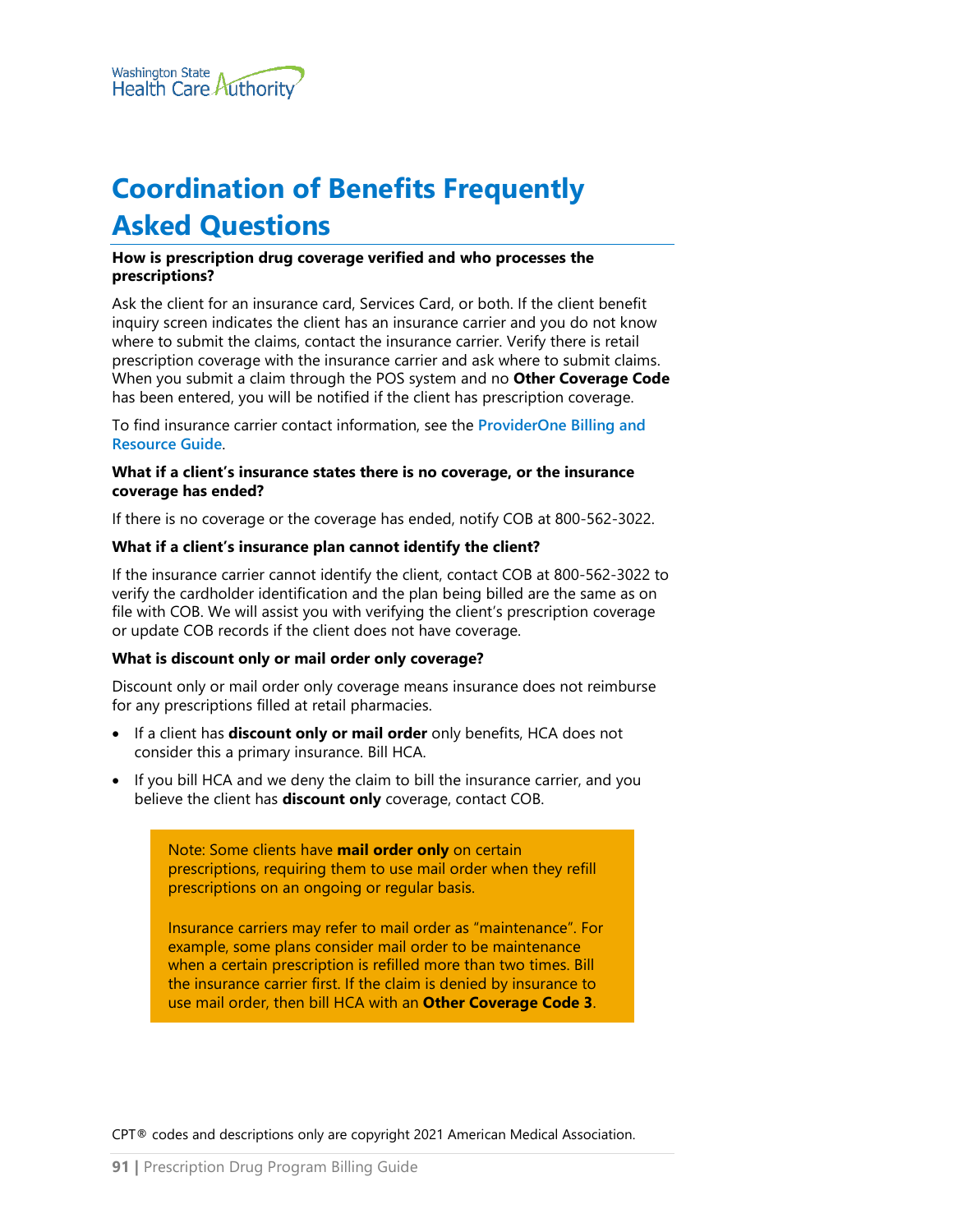

#### **Why would a claim be paid at zero or denied by insurance?**

If the reason the claim was paid at zero cannot be verified, contact the insurance carrier, and find out why the claim was paid at zero or denied. If there are questions about why the claim was denied or paid at zero after contacting the insurance carrier, contact COB.

#### **What if the insurance states copay is 100% or claim is paid at zero?**

Contact the insurance carrier. Examples of when the insurance states copay is 100% are:

- A prepay plan. **Prepay** means the client's insurance coverage requires the client to pay at the time of service, and the insurance reimbursement is made to the subscriber. In this instance, reverse your billing to the primary insurance, and call COB for billing assistance at 1-800-562-3022. Do not bill the insurance, and do not bill HCA with an **Other Coverage Code**.
- Less than copay, benefits are exhausted, or any other paid at zero response. Bill HCA using **Other Coverage Code 4**.

#### **How are after hour services billed?**

After hours services means prescriptions filled outside of COB regular business hours. After making reasonable attempts to meet the primary insurance carrier's billing requirements, proceed with filling what is necessary to meet the client's immediate needs.

#### **What is "meeting client's immediate needs?"**

Immediate needs means pharmacists are to use their professional judgment to determine the quantity to dispense to best meet the client's needs in an emergency. Contact COB within 7 days for billing assistance. Examples may include:

- HCA indicates the client has insurance, but you cannot identify the coverage.
- The client has HMO private insurance or has a closed pharmacy network.

#### **What is the service area?**

Service area means the nearest pharmacy that accepts the insurance within 25 miles or 45 minutes in one direction from the client's address.

#### **What if POS will not accept an Other Coverage Code, or a field is not provided to enter an Other Coverage Code?**

Contact your pharmacy software or switch vendor.

#### **Why does a claim get a rejection code missing/invalid code?**

If there is a rejection code DV, you have indicated that insurance made payment by entering 2 in the Other Coverage Code field, but the payer amount was entered as 0.00.

If there is a rejection code E8, an insurance payment was entered, but a 2 in the Other Coverage Code field was not.

Verify the insurance carrier has made payment and enter the amount in the **other payer** amount field. If there is no insurance payment, **do not enter a 2** in the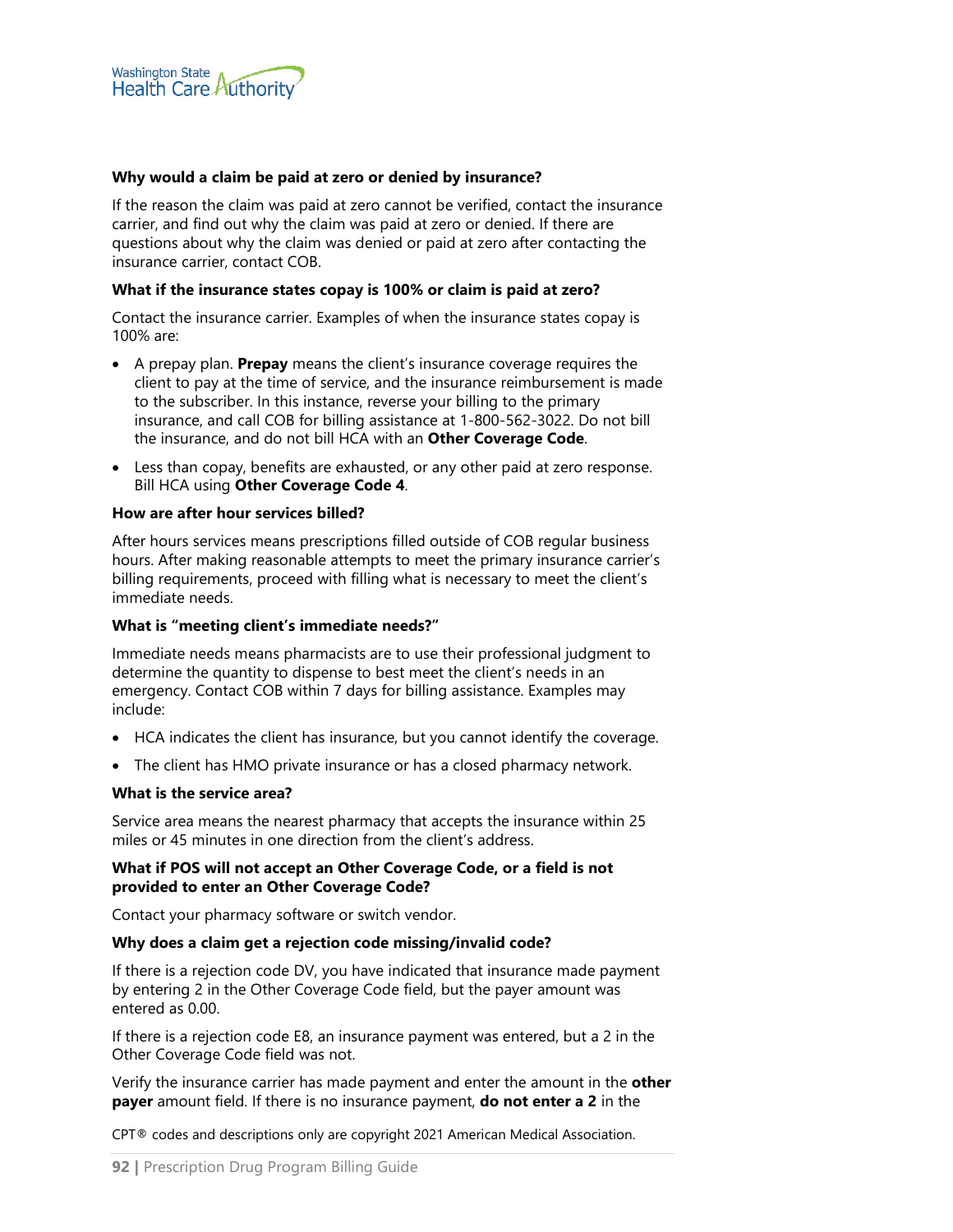

Other Coverage Code field; contact the insurance carrier to find out why the payment was not made. If you have verified the insurance amount paid and the payment amount is not displayed on the POS system, contact your software or switch vendor.

#### **If the claim does not go through, is entering \$.01 in the insurance paid field allowed?**

No. Enter an amount only if \$.01 or another amount is the actual amount paid by the insurance. Entering any amount paid by the insurance carrier other than the actual amount paid could be considered fraudulent.

#### **When can Other Coverage Code 8 be used?**

For non-Medicare Part D billing, HCA allows only pharmacy providers that have a capitated service agreement with an insurance carrier to use this Other Coverage Code. At this time, only Group Health and Kaiser are known to have capitated service agreements.

#### **How is a claim submitted to HCA when the insurance allowed amount is less than or equal to the copay amount?**

The copay is the amount that private insurance has determined the person with the private insurance coverage is expected to pay per prescription.

> **Note**: Eligible Medicaid clients with private insurance are not expected to pay a copay. When the insurance allowed or payable amount is less than or equal to the copay amount, the insurance non-payment reason is less than the copay. Bill HCA, after you bill the insurance. Use a 4 in the **Other Coverage Code** field.

#### **What is a closed pharmacy network?**

A closed pharmacy network means an insurer restricting prescription coverage to an exclusive list of pharmacies. This arrangement prohibits the coverage and/or payment of prescriptions provided by a pharmacy not included on the exclusive list. HCA may pay for the prescription without requiring the client to use a participating network pharmacy ONLY in the following situations:

- When the prescription is not covered by the policy.
- If the client is out of the service area.
- If you provided medications to meet a client's immediate need for services.

If you are not a participating pharmacy, do not bill with an **Other Coverage Code** prior to contacting COB.

#### **Does HCA require clients to use pharmacy providers that are contracted with the client's private insurance carrier?**

HCA requires clients to use pharmacy providers contracted with their private insurance carrier. Clients with managed care private insurance will have an HM, HI, or HO identifier on the client benefit inquiry screen in ProviderOne.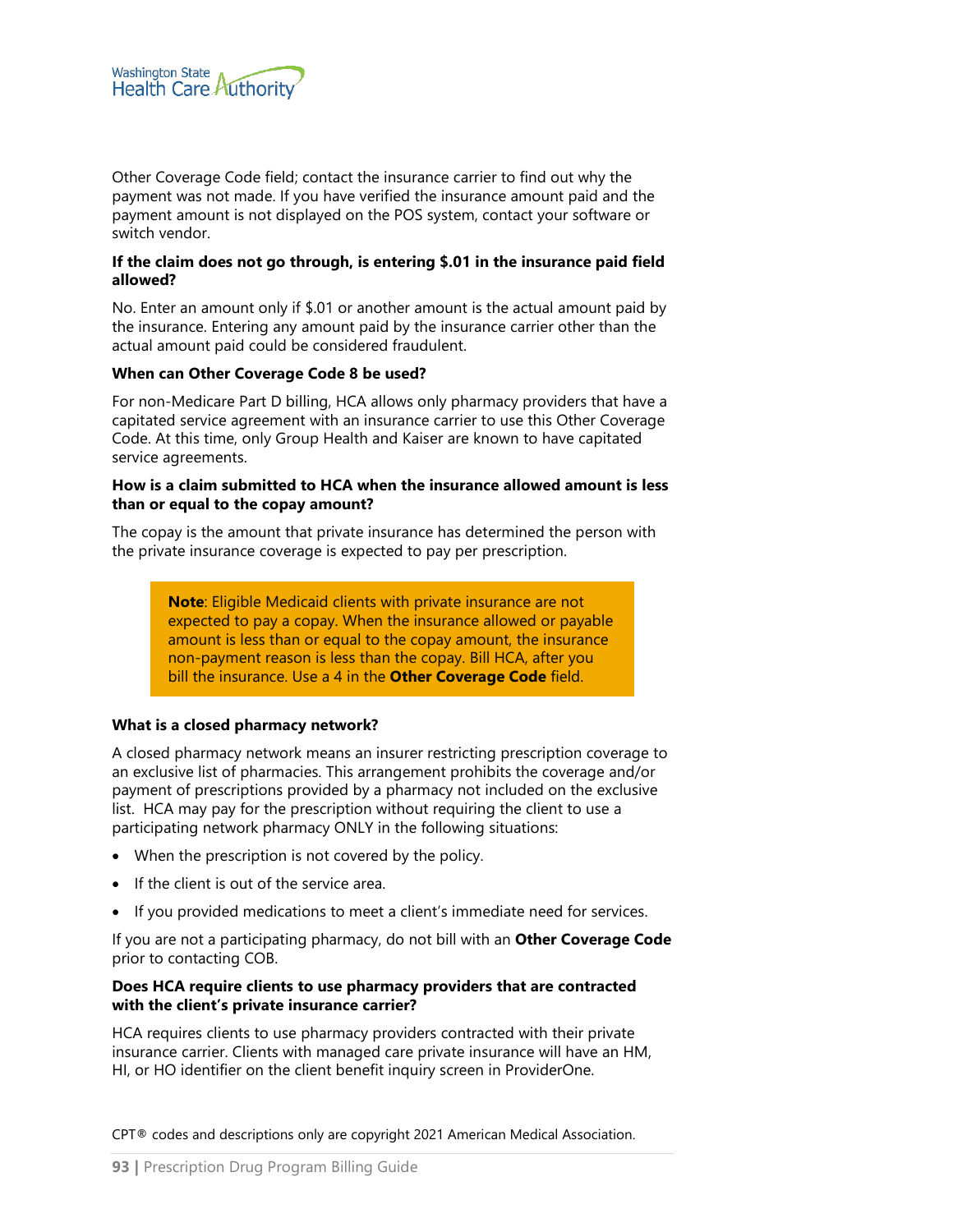If the insurance carrier provides pre-pay plan coverage for non-contracted pharmacy providers, contact COB for billing assistance.

If a pharmacy is not contracted and the coverage is not pre-pay, HCA may pay for the prescription without requiring the client to use a contracted pharmacy ONLY in the following situations:

- When the prescription is not covered by the policy
- If the client is out of the service area
- If you provided medications to meet a client's immediate need for services

Do not bill with an **Other Coverage Code** prior to contacting COB.

#### **What if a client's insurance coverage requires paper billing and the pharmacy only bills electronically?**

The pharmacy must meet all third-party billing requirements prior to billing HCA.

If the insurance coverage is a pre-pay plan for paper billers, contact COB for billing assistance. Do not bill with an **Other Coverage Code** prior to contacting COB.

#### **If the client is enrolled in an HCA-contracted MCO and private insurance, is the MCO billed for the service or the private insurance?**

If a client is enrolled in an HCA-contracted managed care organization (MCO) **and** also has private insurance for the date of service, the pharmacy bills the MCO. Contact the MCO for billing assistance and information about the primary coverage.

#### **If I bill the insurance carrier and the denial reason is "plan limits exceeded," can I bill HCA with an Other Coverage Code?**

If the client has exceeded their insurance benefit, it is appropriate to bill HCA with an **Other Coverage Code 3**. The pharmacy must meet all third-party billing requirements prior to billing HCA.

#### **How do I bill if the insurance carrier requires authorization?**

The primary insurance carrier requirements must be met. Contact the insurance carrier for authorization review, and to determine if, and how the medication is covered by the insurance plan. If the primary insurance carrier's authorization process has been followed to completion and authorization is denied, bill HCA with **Other Coverage Code 3**.

#### **The insurance carrier requires authorization. The prescriber will not provide information to the pharmacy or insurance carrier and authorization cannot be obtained. Can HCA be billed directly?**

No. The insurance carrier requirements must be met. It is not appropriate to bill HCA with an **Other Coverage Code** unless the billing conditions of the insurance carrier have been met.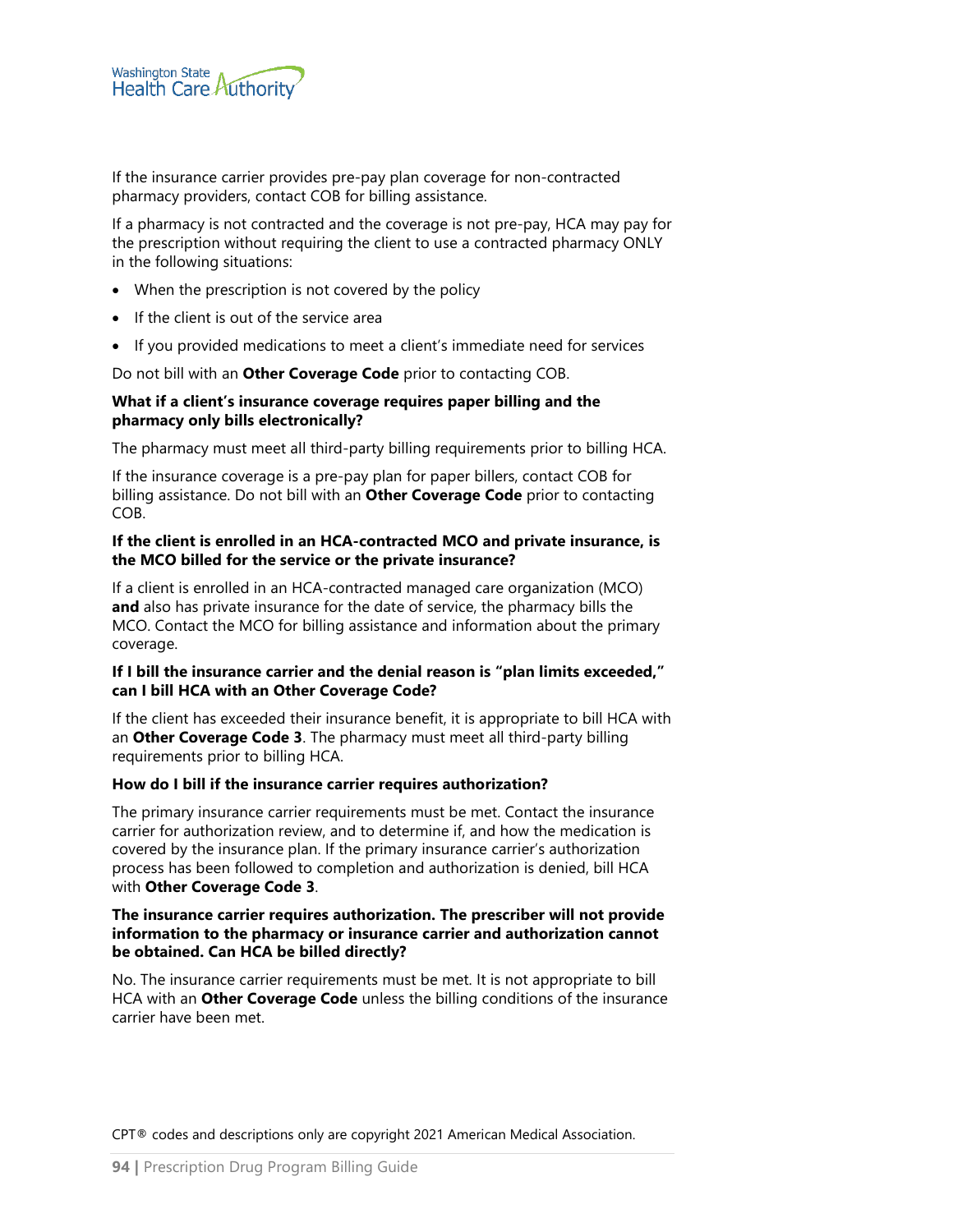

#### **How long does documentation need to be kept? (WAC [182-502-0020](http://app.leg.wa.gov/WAC/default.aspx?cite=182-502-0020))**

Providers are required to make documentation available to HCA for six years from the date of service. Pharmacy providers who submit their claims through the POS system are not required to submit third-party EOB documents. However, the provider must retain documentation for audit purposes.

#### **The client has insurance coverage through multiple carriers. Am I required to bill all potential payers? (WAC [182-502-0150](http://app.leg.wa.gov/WAC/default.aspx?cite=182-502-0150))**

Yes. It is the provider's responsibility to seek timely reimbursement from a thirdparty when a client has available third-party resources.

#### **How do you bill clients who are eligible for both Medicare and Medicaid?**

Some Medicaid clients are also eligible for Medicare Part B or Part D benefits. Bill Medicare first. The following instructions will assist in billing for dual eligible clients.

#### Medicare Part B

Some Medicaid clients are also eligible for Medicare benefits. Benefits under Medicare Part B cover some drugs and drug-related supplies. When you have a client who is eligible for both Medicaid **and** Medicare benefits, you should submit claims for that client to your Medicare intermediary or carrier **first**. Medicare is the primary payer of claims.

HCA cannot make direct payments to clients to cover the deductible and coinsurance amount of Medicare Part B. HCA **can** pay these costs to the provider on behalf of the client when:

- The provider accepts assignment.
- The total combined reimbursement to the provider from Medicare and Medicaid does not exceed Medicare's allowed amount.

HCA will pay up to Medicare's allowable, or HCA's allowable, whichever is less.

ProviderOne will indicate whether the client is Medicare-eligible.

#### **What about clients covered under the Categorically Needy Program or Medically Needy Program, as well as Qualified Medicare Beneficiaries?**

- If Medicare **and** Medicaid cover the service, HCA will pay only the deductible and/or coinsurance up to Medicare or Medicaid's allowed amount, whichever is less.
- If Medicare **and not Medicaid** pays for the product, HCA will pay the deductible and/or coinsurance up to Medicare's allowed amount.
- If Medicaid covers the service and Medicare does not cover the service, HCA will reimburse for the service.

#### Part B—Medical Insurance

Medicare Part B covers a limited set of drugs. Medicare Part B covers injectable and infusible drugs that are not usually self-administered and are furnished and administered as part of a physician service. If the injection is usually selfadministered (e.g., Imitrex) or is not furnished and administered as part of a physician service, it may not be covered by Part B. Medicare Part B also covers a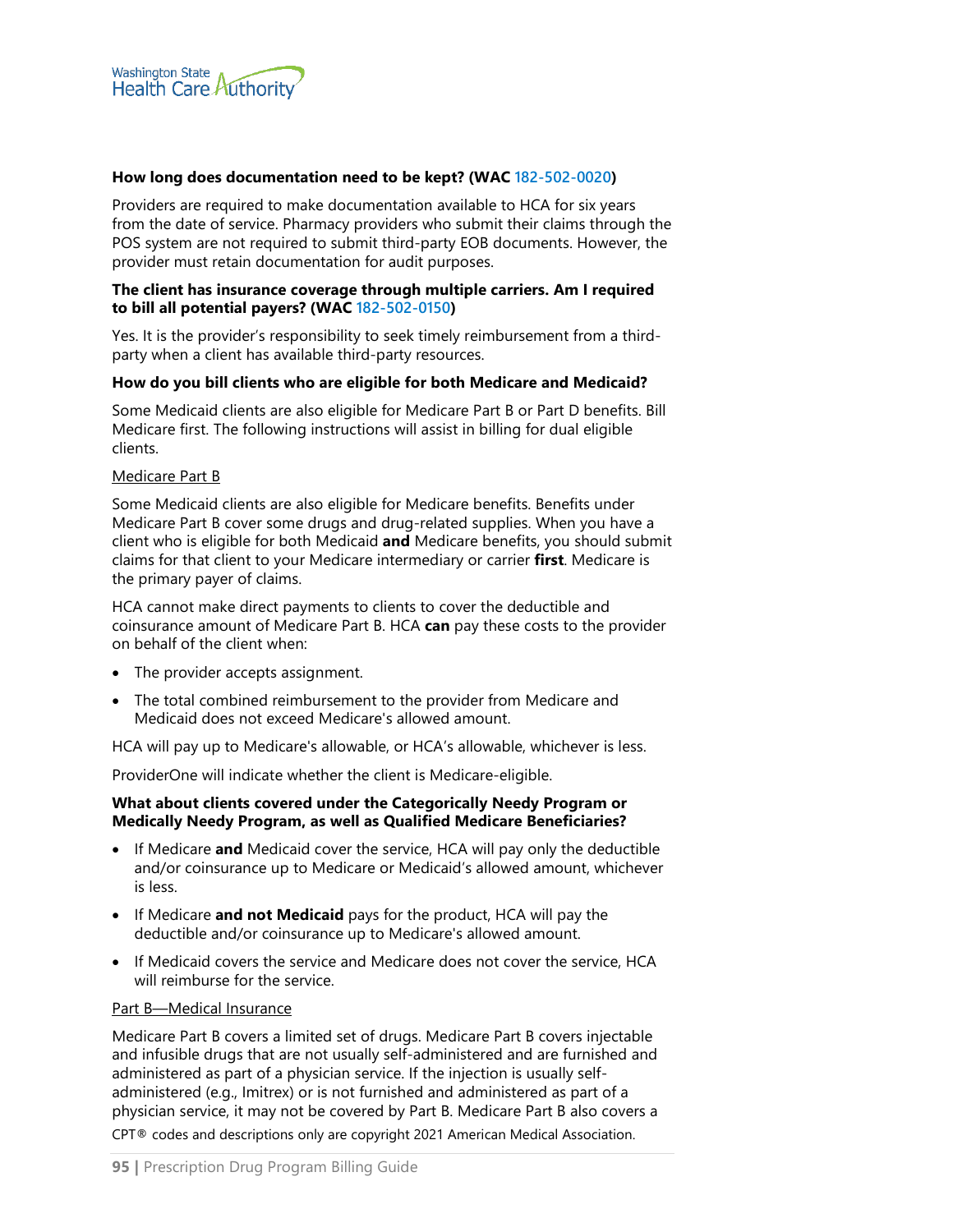

limited number of other types of drugs. (Regional differences in Part B drug coverage policies can occur in the absence of a national coverage decision.) For more information visit the **[Medicare coverage database](http://www.cms.gov/medicare-coverage-database/)** website.

#### **What about Medicare Part B medications (not covered through Part D)?**

After Medicare Part B has processed the claim, and if Medicare has allowed the medication, in most cases Medicare will forward the claim to HCA for any supplemental Medicaid payment. When the words, **"Claim information forwarded to Medicaid,"** appear on the Medicare remittance notice, it means that the claim has been forwarded to HCA or a private insurer.

• If **Medicare Part B has paid** for a medication and the Medicare crossover claim does not appear on HCA Remittance and Status Report within 30 days of the Medicare statement date, bill HCA.

Providers have six months from the Medicare process date to submit their initial crossover claim, and two years from Medicare's process date to re-bill or resubmit a crossover claim.

- If **Medicare Part B has denied** a medication:
	- o Retail and specialty pharmacies may bill HCA through the POS system using the appropriate DUR result of service code.
	- $\circ$  For professionally administered drugs, bill HCA electronically through ProviderOne and include the Explanation of Benefits (EOB) or Medicare denial letter as supporting documentation. See HCA's **[ProviderOne](http://www.hca.wa.gov/node/311)  [Billing and Resource Guide](http://www.hca.wa.gov/node/311)** for general billing instructions.

**Note**: When Medicare denies a service that requires authorization, HCA waives the prior requirement, but authorization is still required.

#### Medicare Part D

#### **Are copayments covered?**

Medicare Part D copayments are the responsibility of the client.

#### **What prescription drugs are covered?**

Medicare Part D-covered drugs are:

- Biological products
- Insulin and medical supplies associated with the injection of insulin (syringes, needles, alcohol swabs, and gauze)
- **Vaccines**
- Drugs that are:
	- o Available only by prescription
	- o Used and sold in the United States
	- o Used for a medically accepted indication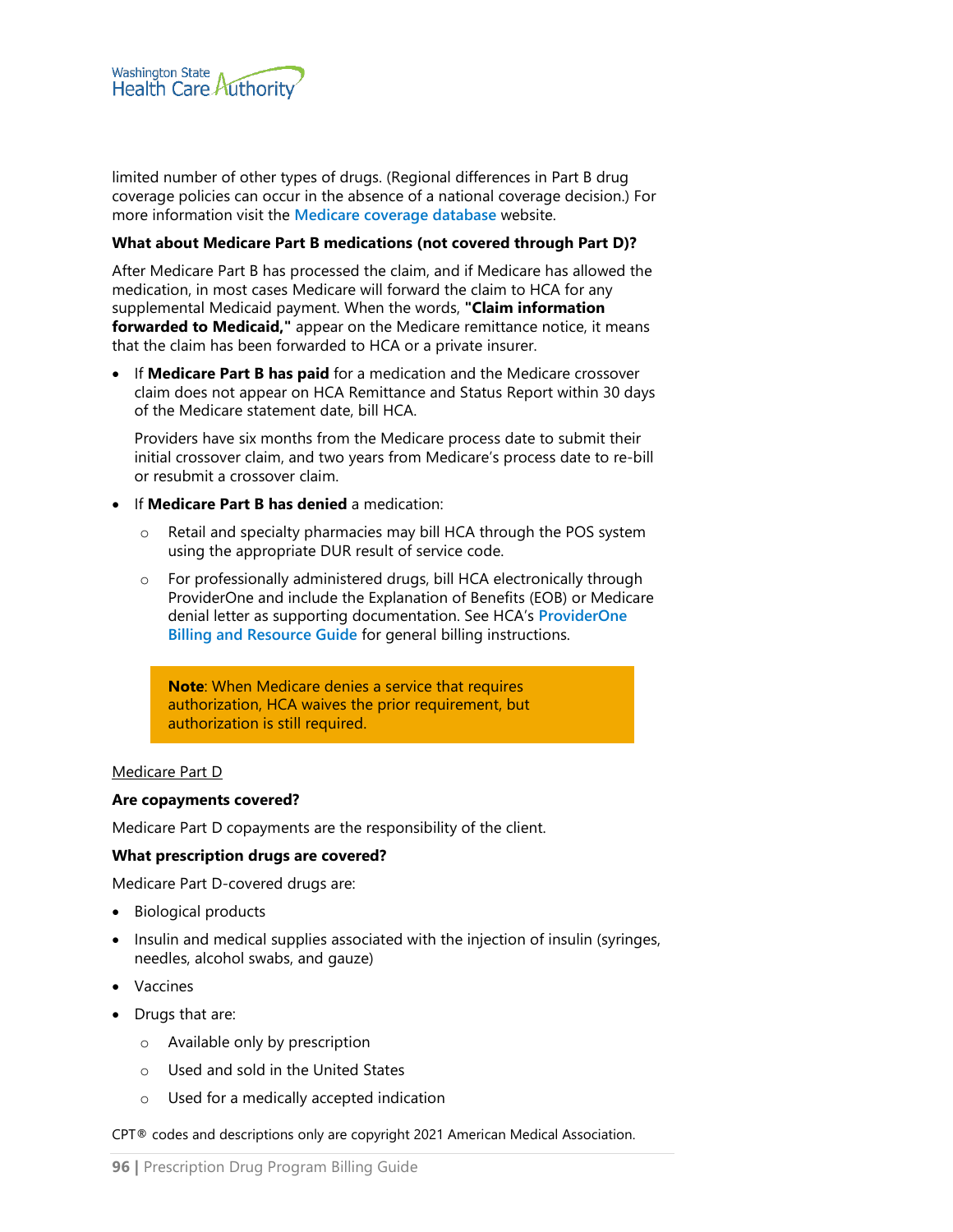

Certain drugs or classes of drugs, or their medical uses, are excluded by law from Medicare Part D coverage. Visit the **[Medicaid Covered Drugs for Part D Dual](http://www.hca.wa.gov/node/2671)  [Eligibles](http://www.hca.wa.gov/node/2671)** for more information.

While these drugs or uses are excluded from basic Medicare Part D coverage, drug plans may choose to include them as part of supplemental benefits, not covered by Medicare.

#### **What if Medicare denies a prescription as non-formulary?**

When the client is covered by Medicare Part D, Medicaid does not pay for any prescriptions that are the responsibility of Medicare Part D. Contact the prescription drug plan for authorization for non-formulary drugs. Due process under the Medicaid appeal rules such as an administrative hearing and Exception to Rule are not available to the client under this circumstance.

#### **Helpful hyperlinks**

- **[List of medications that HCA will cover](http://www.hca.wa.gov/billers-providers/programs-and-services/fee-service-ffs-drug-coverage-lists)**
- **[Medicare Part D website](https://www.medicare.gov/part-d/)**
- **[SHIBA website](http://www.insurance.wa.gov/about-oic/what-we-do/advocate-for-consumers/shiba/)**
- **[CMS website](http://www.cms.gov/)**

## **HCA Other Coverage Code Summary**

| <b>Situations</b>                                                                                                                                                                                     | <b>Explanation/Solution</b> | <b>Other Coverage</b><br>Code |
|-------------------------------------------------------------------------------------------------------------------------------------------------------------------------------------------------------|-----------------------------|-------------------------------|
| The insurance has made payment to the<br>pharmacy                                                                                                                                                     | <b>Bill balance to HCA</b>  | $\mathcal{P}$                 |
| Insurance allowed amount of the prescription is<br>less than or equal to the copay                                                                                                                    | <b>Bill HCA</b>             | 4                             |
| The prescription must be filled by mail order                                                                                                                                                         | <b>Bill HCA</b>             | 3                             |
| The plan only covers a new prescription                                                                                                                                                               | Bill refills to HCA         | 3                             |
| The insurance carrier applied the claim charges to<br>the client's deductible                                                                                                                         | <b>Bill HCA</b>             | $\overline{A}$                |
| The client's insurance plan maximum annual<br>benefit has been met                                                                                                                                    | <b>Bill HCA</b>             | 4                             |
| The insurance denied the medication as a<br>noncovered drug. Clarify if denial is for<br>noncovered or non-formulary drugs. If non-<br>formulary, third-party payment procedures must<br>be followed. | <b>Bill HCA</b>             | 3                             |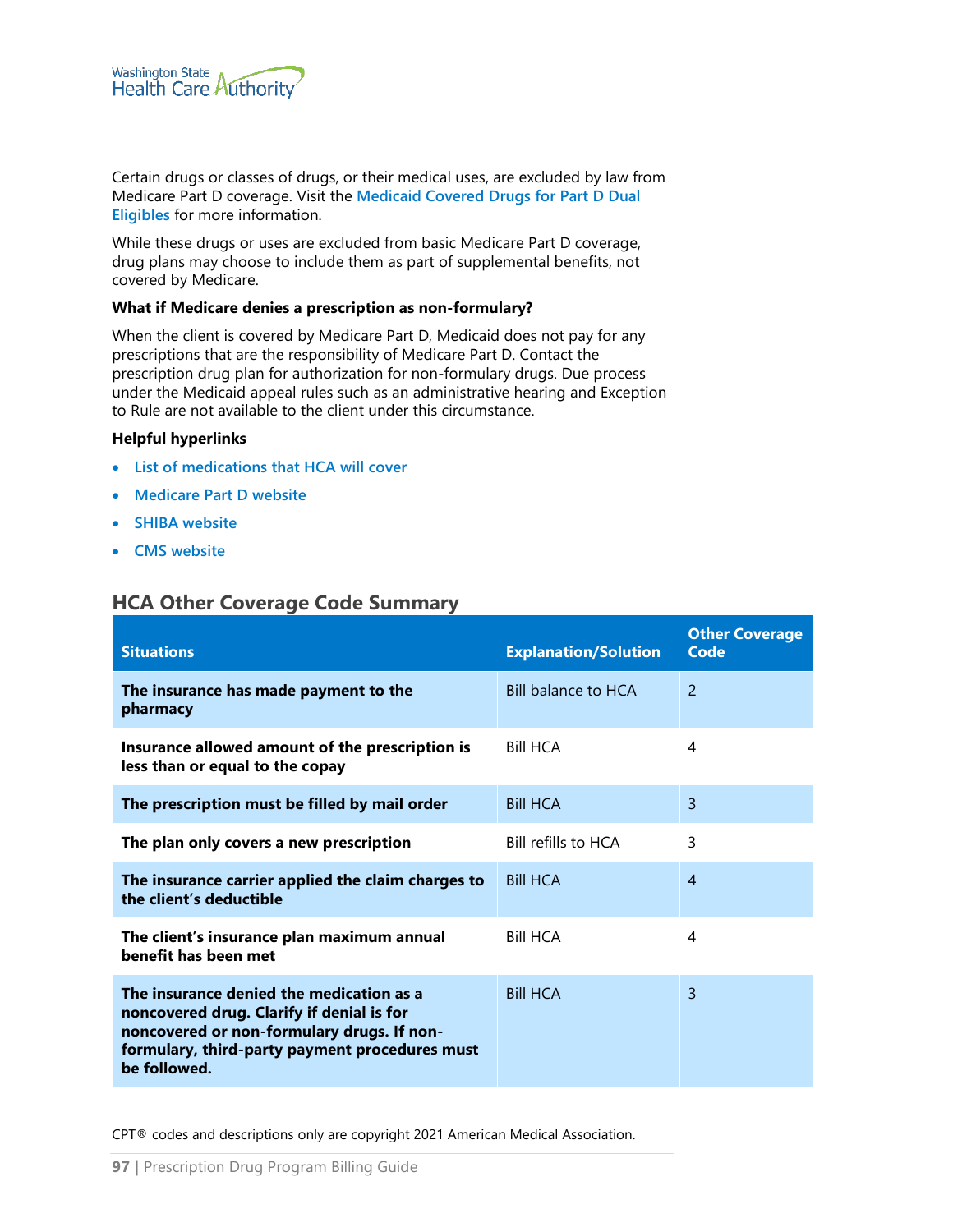

| <b>Situations</b>                                            | <b>Explanation/Solution</b>   | <b>Other Coverage</b><br>Code |
|--------------------------------------------------------------|-------------------------------|-------------------------------|
| The client has a discount card                               | <b>Bill HCA</b>               | 3                             |
| <b>Capitated service agreement with insurance</b><br>carrier | <b>Bill HCA</b>               | 8                             |
| <b>Medicare Part D copay</b>                                 | <b>Medicare Part D is not</b> |                               |

**covered**

**Note**: For questions on the use of **Other Coverage Codes** or acceptable documentation, call HCA at 1-800-562-3022.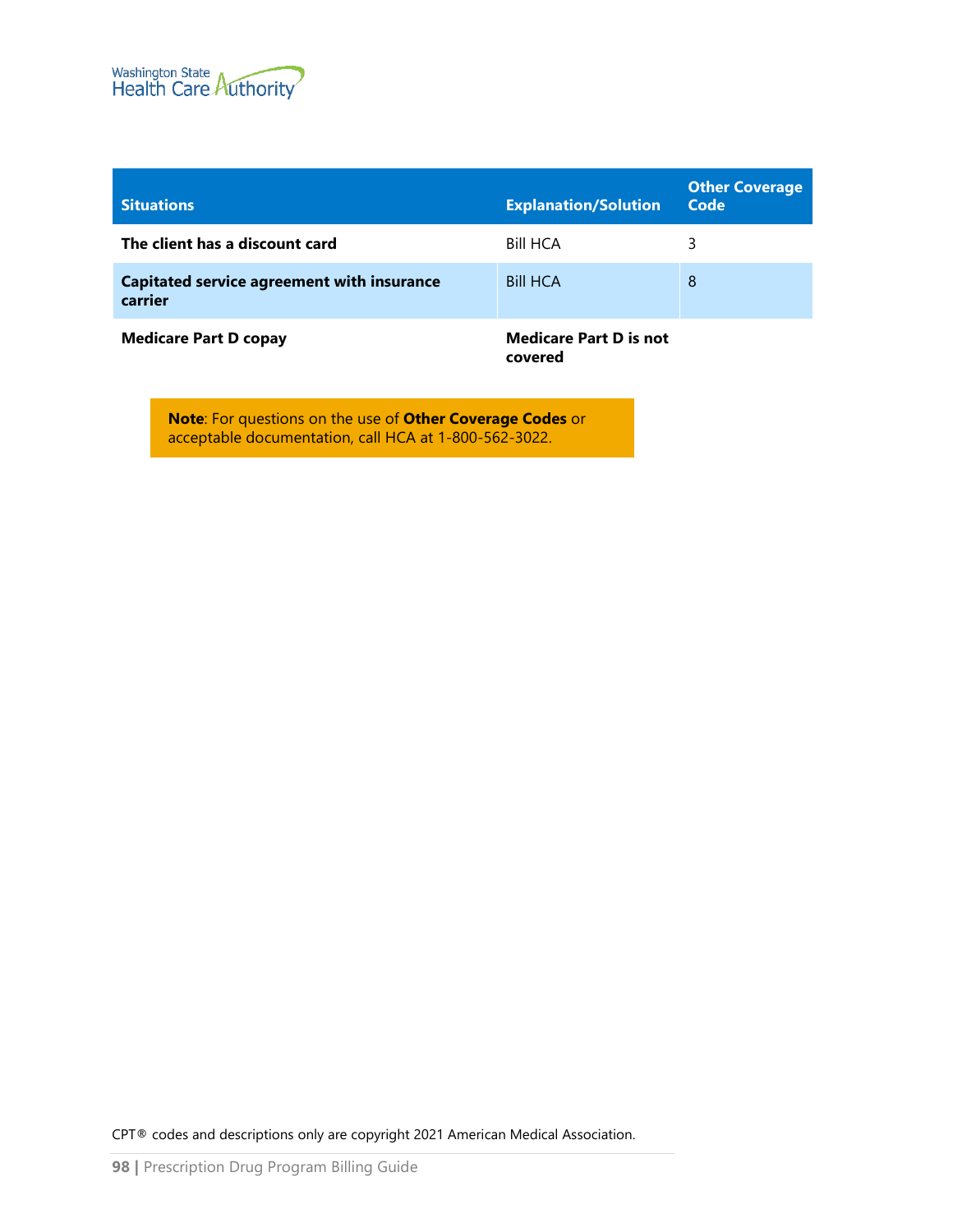

# <span id="page-98-0"></span>**Therapeutic Interchange Program**

## **What is the Therapeutic Interchange Program?**

The Therapeutic Interchange Program (TIP) is a process developed by the Department of Social and Health Services, the Health Care Authority (HCA or HCA), and Labor and Industries to allow physicians and other prescribers to endorse the Washington Preferred Drug List (PDL). TIP is intended to streamline administrative procedures and make prescription drugs more affordable to Washington residents and state health care programs. TIP applies only to drugs in drug classes on the Washington PDL prescribed by an endorsing practitioner and not to other drugs requiring authorization.

## **What is an endorsing practitioner?**

An **endorsing practitioner** is a provider who has reviewed the Washington PDL, signed up as an endorsing provider, and agrees to allow therapeutic interchange of a preferred drug for any non-preferred drug in a given therapeutic class on the **[Washington PDL](https://www.hca.wa.gov/about-hca/prescription-drug-program)**.

## **What does this mean to pharmacies?**

When an endorsing practitioner issues a prescription to a medical assistance client for a non-preferred drug in a drug class on the Washington PDL, the filling pharmacist must dispense the preferred drug in that therapeutic class in place of the non-preferred drug. When this therapeutic interchange is made, the pharmacist must notify the endorsing practitioner of the specific drug and dose dispensed.

When are substitutions not required?

In some instances, the endorsing practitioner may determine that the nonpreferred drug is medically necessary and instruct the dispensing pharmacist to dispense the non-preferred drug as written (DAW). When an endorsing practitioner indicates **"DAW"** on a prescription for a non-preferred drug, HCA will not require authorization, and the dispensing pharmacist will dispense the non-preferred drug as prescribed.

#### **Exemptions from TIP**

**[RCW 69.41.190](https://app.leg.wa.gov/RCW/default.aspx?cite=69.41.190)** exempts the following drug classes from TIP when the drug classes are placed on the Washington PDL:

- Antipsychotic
- Antidepressant
- Chemotherapy
- **Antiretroviral**
- Immunosuppressive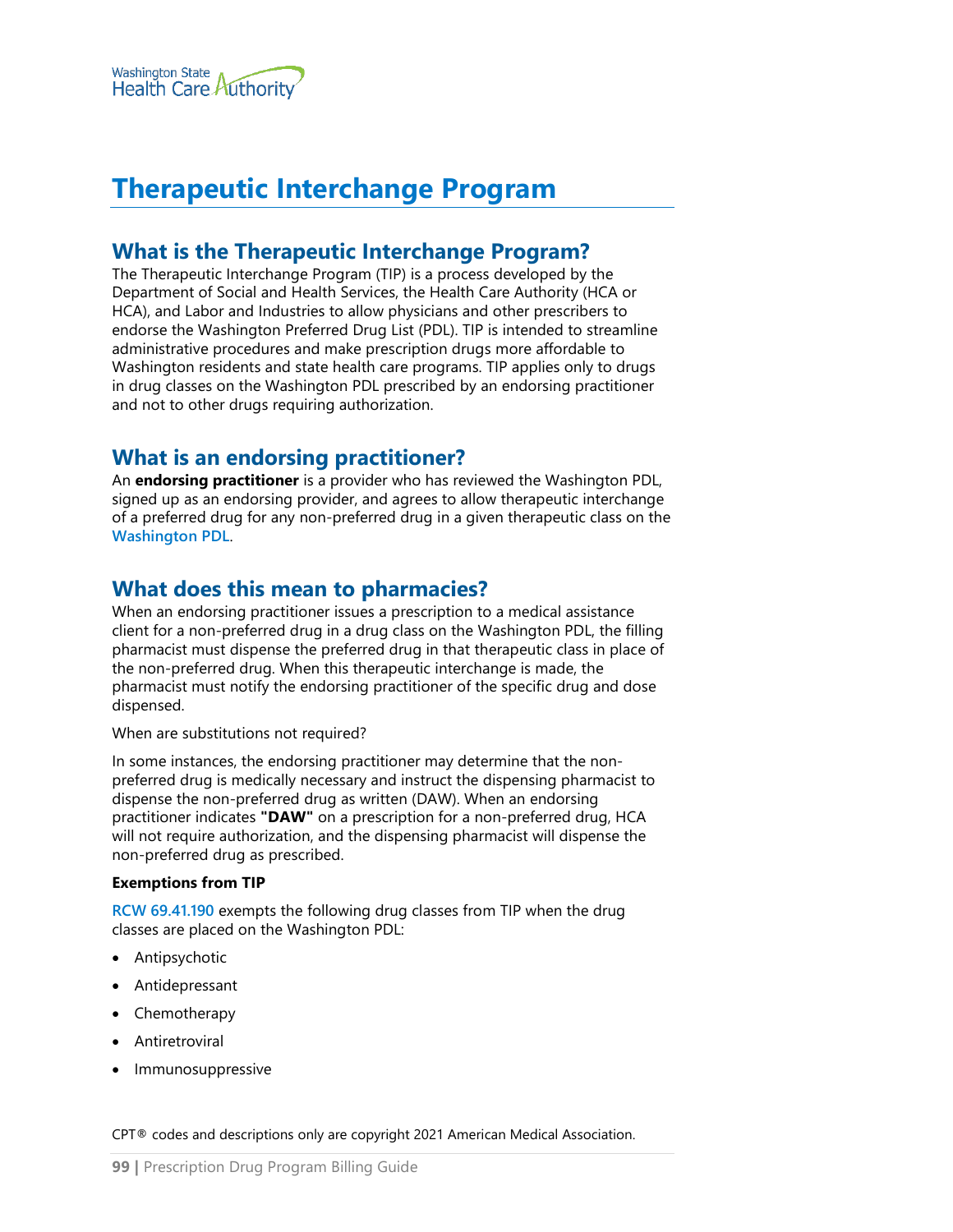

• Immunomodulator/antiviral drugs used to treat hepatitis C for which an established, fixed duration of therapy is prescribed for 24-weeks but no more than 48 weeks. (See RCW **[69.41.190](http://apps.leg.wa.gov/RCW/default.aspx?cite=69.41.190)**)

Not all of these drug classes are on the Washington PDL, and unless the drug class is on the Washington PDL, it is not eligible for the continuation of therapy privilege.

#### **Continuation of therapy privilege for exempted drug classes**

Pharmacists must not substitute a preferred drug if the prescription is for a refill or continuation of therapy in any of the exempted drug classes on the Washington PDL.

## **What if a non-endorsing practitioner issues a**

## **prescription for a non-preferred drug?**

When a non-endorsing practitioner issues a prescription for a non-preferred drug, HCA requires authorization, and the dispensing pharmacist must fax a completed *Pharmacy Information Authorization* (HCA 13-835A) form (see **[Where](#page-1-0)  [can I download HCA forms](#page-1-0)**?) to 866-668-1214, or call HCA at 800-562-3022 to request authorization by providing medical justification. See HCA's **[Pharmacy](http://www.hca.wa.gov/node/2456)** website for further information.

# **How does the pharmacy bill for a DAW prescription written by an endorsing practitioner?**

**Point-of-sale billers** must enter "**1**" in the Dispense as Written (DAW)/Product Selection Code field.